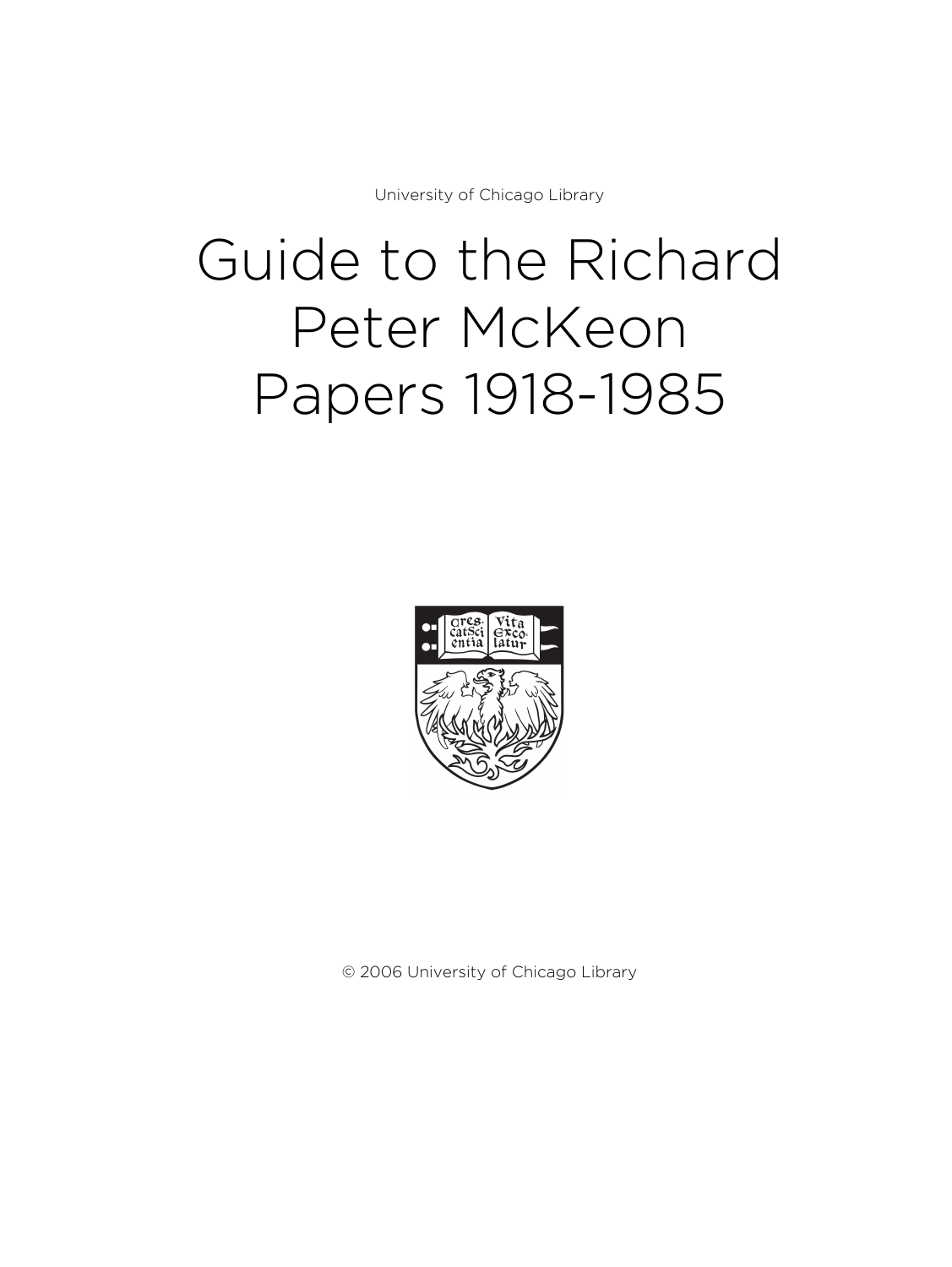# **Table of Contents**

| 4<br>Descriptive Summary<br>4<br>$\frac{4}{5}$ 5 6<br><b>Biographical Note</b><br>Scope Note<br>$\overline{7}$<br>$\overline{7}$<br>Subject Headings<br>8<br>8<br>Series I: Biographical Materials<br>8<br>9<br>Subseries 2: Personal Papers and Memorabilia<br>10<br>Subseries 3: Family Documents and Correspondence<br>11<br>Series II: Correspondence<br>41<br>Series III: Subject Files<br>61<br>Series IV: Writings<br>62<br>Subseries 1: Bibliography<br>62<br>Subseries 2: Reprints<br>63<br>63<br>65<br>Sub-subseries 2: Peter Abailard (Abelard), Sic et Non<br>66<br>71<br>71<br>79<br>Subseries 6: Unpublished Materials<br>79<br>86<br>101<br>Subseries 1: Lecture Notes<br>101<br>Subseries 2: Syllabi, Examinations, Handouts<br>114<br>121<br>Series VII: UNESCO Materials<br>127<br>Subseries 1: Preparatory Commission<br>128<br>Subseries 2: First General Conference, Paris<br>128<br>Subseries 3: Second General Conference, Mexico City<br>129<br>Subseries 4: Third General Conference, Beirut<br>130<br>Subseries 5: Fifth General Conference, Florence<br>131<br>Subseries 6: Sixth General Conference, Paris<br>131<br>Subseries 7: Programme Commission Reports<br>131 | Acknowledgments                                  | 4 |
|---------------------------------------------------------------------------------------------------------------------------------------------------------------------------------------------------------------------------------------------------------------------------------------------------------------------------------------------------------------------------------------------------------------------------------------------------------------------------------------------------------------------------------------------------------------------------------------------------------------------------------------------------------------------------------------------------------------------------------------------------------------------------------------------------------------------------------------------------------------------------------------------------------------------------------------------------------------------------------------------------------------------------------------------------------------------------------------------------------------------------------------------------------------------------------------------------|--------------------------------------------------|---|
|                                                                                                                                                                                                                                                                                                                                                                                                                                                                                                                                                                                                                                                                                                                                                                                                                                                                                                                                                                                                                                                                                                                                                                                                   |                                                  |   |
|                                                                                                                                                                                                                                                                                                                                                                                                                                                                                                                                                                                                                                                                                                                                                                                                                                                                                                                                                                                                                                                                                                                                                                                                   | Information on Use                               |   |
|                                                                                                                                                                                                                                                                                                                                                                                                                                                                                                                                                                                                                                                                                                                                                                                                                                                                                                                                                                                                                                                                                                                                                                                                   | Access                                           |   |
|                                                                                                                                                                                                                                                                                                                                                                                                                                                                                                                                                                                                                                                                                                                                                                                                                                                                                                                                                                                                                                                                                                                                                                                                   | Citation                                         |   |
|                                                                                                                                                                                                                                                                                                                                                                                                                                                                                                                                                                                                                                                                                                                                                                                                                                                                                                                                                                                                                                                                                                                                                                                                   |                                                  |   |
|                                                                                                                                                                                                                                                                                                                                                                                                                                                                                                                                                                                                                                                                                                                                                                                                                                                                                                                                                                                                                                                                                                                                                                                                   |                                                  |   |
|                                                                                                                                                                                                                                                                                                                                                                                                                                                                                                                                                                                                                                                                                                                                                                                                                                                                                                                                                                                                                                                                                                                                                                                                   | <b>Related Resources</b>                         |   |
|                                                                                                                                                                                                                                                                                                                                                                                                                                                                                                                                                                                                                                                                                                                                                                                                                                                                                                                                                                                                                                                                                                                                                                                                   |                                                  |   |
|                                                                                                                                                                                                                                                                                                                                                                                                                                                                                                                                                                                                                                                                                                                                                                                                                                                                                                                                                                                                                                                                                                                                                                                                   | <b>INVENTORY</b>                                 |   |
|                                                                                                                                                                                                                                                                                                                                                                                                                                                                                                                                                                                                                                                                                                                                                                                                                                                                                                                                                                                                                                                                                                                                                                                                   |                                                  |   |
|                                                                                                                                                                                                                                                                                                                                                                                                                                                                                                                                                                                                                                                                                                                                                                                                                                                                                                                                                                                                                                                                                                                                                                                                   | Subseries 1: Professional Materials              |   |
|                                                                                                                                                                                                                                                                                                                                                                                                                                                                                                                                                                                                                                                                                                                                                                                                                                                                                                                                                                                                                                                                                                                                                                                                   |                                                  |   |
|                                                                                                                                                                                                                                                                                                                                                                                                                                                                                                                                                                                                                                                                                                                                                                                                                                                                                                                                                                                                                                                                                                                                                                                                   |                                                  |   |
|                                                                                                                                                                                                                                                                                                                                                                                                                                                                                                                                                                                                                                                                                                                                                                                                                                                                                                                                                                                                                                                                                                                                                                                                   |                                                  |   |
|                                                                                                                                                                                                                                                                                                                                                                                                                                                                                                                                                                                                                                                                                                                                                                                                                                                                                                                                                                                                                                                                                                                                                                                                   |                                                  |   |
|                                                                                                                                                                                                                                                                                                                                                                                                                                                                                                                                                                                                                                                                                                                                                                                                                                                                                                                                                                                                                                                                                                                                                                                                   |                                                  |   |
|                                                                                                                                                                                                                                                                                                                                                                                                                                                                                                                                                                                                                                                                                                                                                                                                                                                                                                                                                                                                                                                                                                                                                                                                   |                                                  |   |
|                                                                                                                                                                                                                                                                                                                                                                                                                                                                                                                                                                                                                                                                                                                                                                                                                                                                                                                                                                                                                                                                                                                                                                                                   |                                                  |   |
|                                                                                                                                                                                                                                                                                                                                                                                                                                                                                                                                                                                                                                                                                                                                                                                                                                                                                                                                                                                                                                                                                                                                                                                                   | Subseries 3: Books                               |   |
|                                                                                                                                                                                                                                                                                                                                                                                                                                                                                                                                                                                                                                                                                                                                                                                                                                                                                                                                                                                                                                                                                                                                                                                                   | Sub-subseries 1: William of Ockham Materials     |   |
|                                                                                                                                                                                                                                                                                                                                                                                                                                                                                                                                                                                                                                                                                                                                                                                                                                                                                                                                                                                                                                                                                                                                                                                                   |                                                  |   |
|                                                                                                                                                                                                                                                                                                                                                                                                                                                                                                                                                                                                                                                                                                                                                                                                                                                                                                                                                                                                                                                                                                                                                                                                   | Sub-subseries 3: Sic et Non Card Files           |   |
|                                                                                                                                                                                                                                                                                                                                                                                                                                                                                                                                                                                                                                                                                                                                                                                                                                                                                                                                                                                                                                                                                                                                                                                                   | Sub-subseries 4: Other Books                     |   |
|                                                                                                                                                                                                                                                                                                                                                                                                                                                                                                                                                                                                                                                                                                                                                                                                                                                                                                                                                                                                                                                                                                                                                                                                   | Subseries 4: Published Articles                  |   |
|                                                                                                                                                                                                                                                                                                                                                                                                                                                                                                                                                                                                                                                                                                                                                                                                                                                                                                                                                                                                                                                                                                                                                                                                   | Subseries 5: Book Reviews                        |   |
|                                                                                                                                                                                                                                                                                                                                                                                                                                                                                                                                                                                                                                                                                                                                                                                                                                                                                                                                                                                                                                                                                                                                                                                                   |                                                  |   |
|                                                                                                                                                                                                                                                                                                                                                                                                                                                                                                                                                                                                                                                                                                                                                                                                                                                                                                                                                                                                                                                                                                                                                                                                   | Subseries 7: Miscellaneous                       |   |
|                                                                                                                                                                                                                                                                                                                                                                                                                                                                                                                                                                                                                                                                                                                                                                                                                                                                                                                                                                                                                                                                                                                                                                                                   | Series V: Course Materials                       |   |
|                                                                                                                                                                                                                                                                                                                                                                                                                                                                                                                                                                                                                                                                                                                                                                                                                                                                                                                                                                                                                                                                                                                                                                                                   |                                                  |   |
|                                                                                                                                                                                                                                                                                                                                                                                                                                                                                                                                                                                                                                                                                                                                                                                                                                                                                                                                                                                                                                                                                                                                                                                                   |                                                  |   |
|                                                                                                                                                                                                                                                                                                                                                                                                                                                                                                                                                                                                                                                                                                                                                                                                                                                                                                                                                                                                                                                                                                                                                                                                   | Series VI: Conferences                           |   |
|                                                                                                                                                                                                                                                                                                                                                                                                                                                                                                                                                                                                                                                                                                                                                                                                                                                                                                                                                                                                                                                                                                                                                                                                   |                                                  |   |
|                                                                                                                                                                                                                                                                                                                                                                                                                                                                                                                                                                                                                                                                                                                                                                                                                                                                                                                                                                                                                                                                                                                                                                                                   |                                                  |   |
|                                                                                                                                                                                                                                                                                                                                                                                                                                                                                                                                                                                                                                                                                                                                                                                                                                                                                                                                                                                                                                                                                                                                                                                                   |                                                  |   |
|                                                                                                                                                                                                                                                                                                                                                                                                                                                                                                                                                                                                                                                                                                                                                                                                                                                                                                                                                                                                                                                                                                                                                                                                   |                                                  |   |
|                                                                                                                                                                                                                                                                                                                                                                                                                                                                                                                                                                                                                                                                                                                                                                                                                                                                                                                                                                                                                                                                                                                                                                                                   |                                                  |   |
|                                                                                                                                                                                                                                                                                                                                                                                                                                                                                                                                                                                                                                                                                                                                                                                                                                                                                                                                                                                                                                                                                                                                                                                                   |                                                  |   |
|                                                                                                                                                                                                                                                                                                                                                                                                                                                                                                                                                                                                                                                                                                                                                                                                                                                                                                                                                                                                                                                                                                                                                                                                   |                                                  |   |
|                                                                                                                                                                                                                                                                                                                                                                                                                                                                                                                                                                                                                                                                                                                                                                                                                                                                                                                                                                                                                                                                                                                                                                                                   |                                                  |   |
| 132                                                                                                                                                                                                                                                                                                                                                                                                                                                                                                                                                                                                                                                                                                                                                                                                                                                                                                                                                                                                                                                                                                                                                                                               | Subseries 8: Executive Board of UNESCO Meetings  |   |
| 132                                                                                                                                                                                                                                                                                                                                                                                                                                                                                                                                                                                                                                                                                                                                                                                                                                                                                                                                                                                                                                                                                                                                                                                               | Subseries 9: U.S. National Commission for UNESCO |   |
| 133                                                                                                                                                                                                                                                                                                                                                                                                                                                                                                                                                                                                                                                                                                                                                                                                                                                                                                                                                                                                                                                                                                                                                                                               | Subseries 10: Miscellaneous                      |   |
| 137                                                                                                                                                                                                                                                                                                                                                                                                                                                                                                                                                                                                                                                                                                                                                                                                                                                                                                                                                                                                                                                                                                                                                                                               | Series VIII: Encyclopaedia Britannica            |   |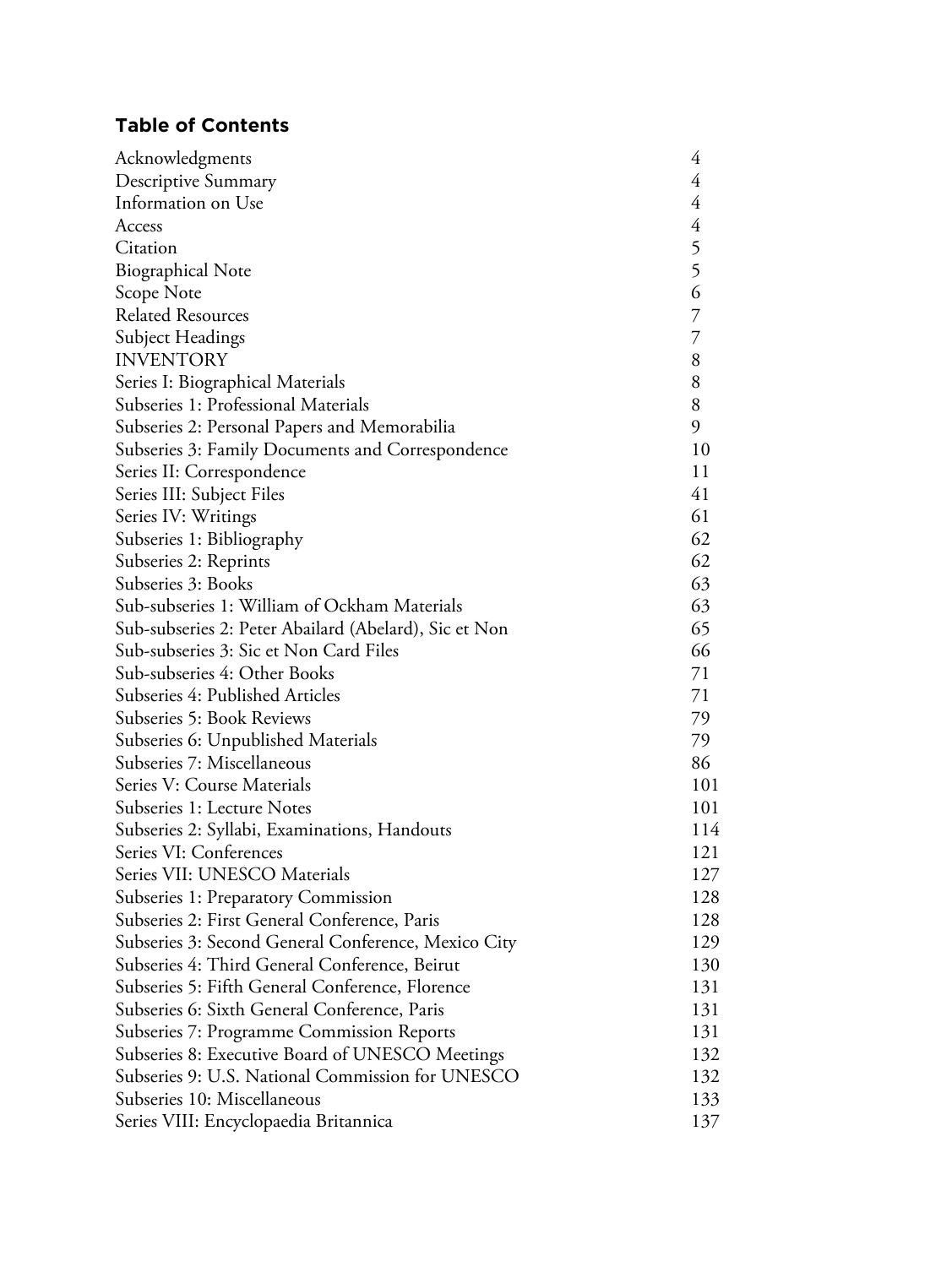| Subseries 1: History                       | 137 |
|--------------------------------------------|-----|
| Subseries 2: Board of Editors Meetings     | 137 |
| Subseries 3: Roof articles project         | 138 |
| Subseries 4: Other Articles and Projects   | 139 |
| Series IX: Miscellaneous Papers            | 140 |
| Series X: Audio-Visual Materials           | 140 |
| Subseries 1: Reel Tapes                    | 141 |
| Subseries 2: Microfilm and Glass Plates    | 144 |
| Series XI: Recommendations and Evaluations | 144 |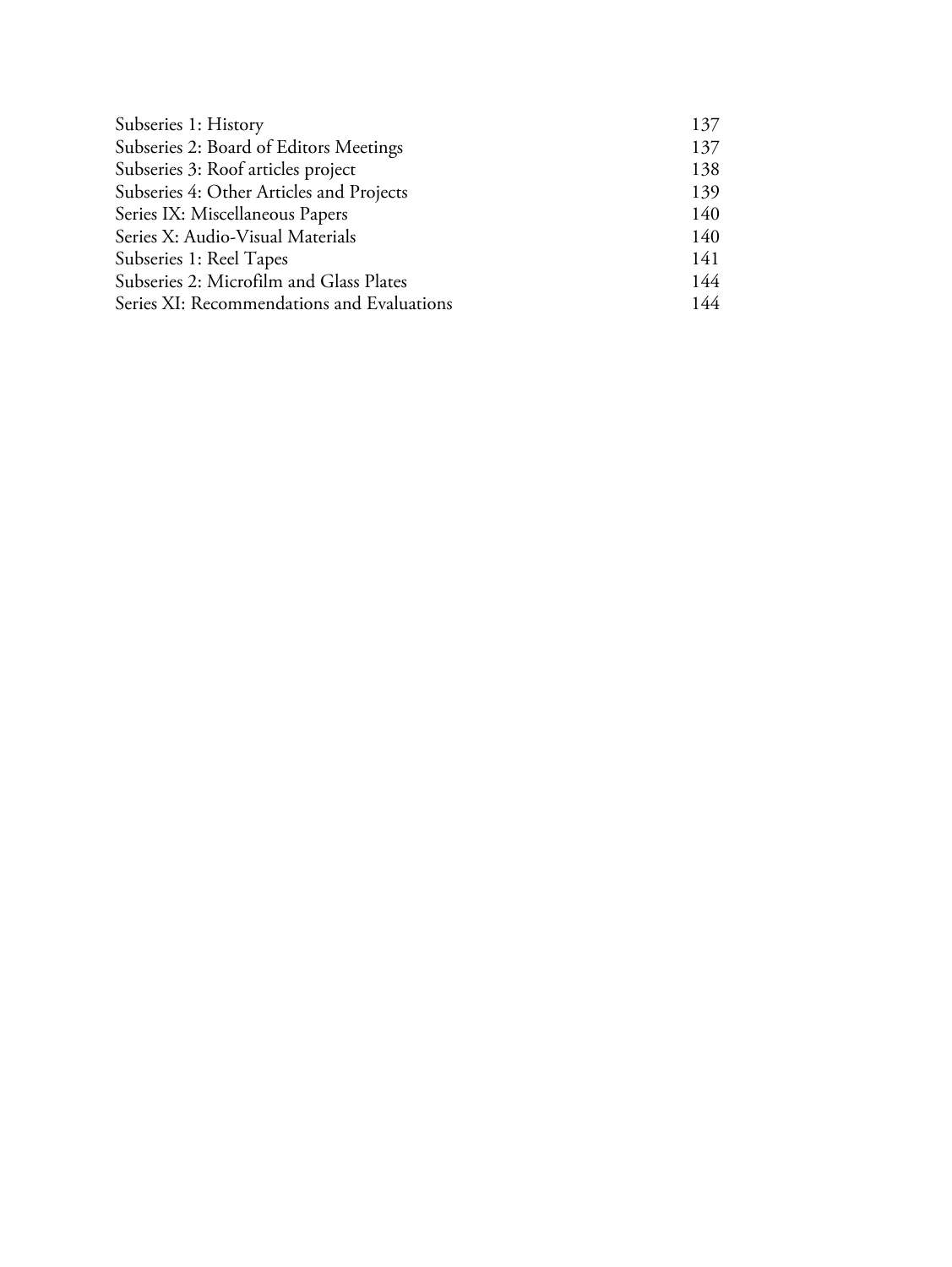# **Descriptive Summary**

| <b>Identifier</b> | <b>ICU.SPCL.RPMCKEON</b>                                                                                                                                                                                                                                                                                                                                                                                                                                                                                                                                                                                                                                                                                                                                                                                                                                                                                                                                                                                                                                                                                                                                                                                                                                                                              |
|-------------------|-------------------------------------------------------------------------------------------------------------------------------------------------------------------------------------------------------------------------------------------------------------------------------------------------------------------------------------------------------------------------------------------------------------------------------------------------------------------------------------------------------------------------------------------------------------------------------------------------------------------------------------------------------------------------------------------------------------------------------------------------------------------------------------------------------------------------------------------------------------------------------------------------------------------------------------------------------------------------------------------------------------------------------------------------------------------------------------------------------------------------------------------------------------------------------------------------------------------------------------------------------------------------------------------------------|
| Title             | McKeon, Richard Peter. Papers                                                                                                                                                                                                                                                                                                                                                                                                                                                                                                                                                                                                                                                                                                                                                                                                                                                                                                                                                                                                                                                                                                                                                                                                                                                                         |
| <b>Date</b>       | 1918-1985                                                                                                                                                                                                                                                                                                                                                                                                                                                                                                                                                                                                                                                                                                                                                                                                                                                                                                                                                                                                                                                                                                                                                                                                                                                                                             |
| Size              | 103.75 linear feet (208 boxes)                                                                                                                                                                                                                                                                                                                                                                                                                                                                                                                                                                                                                                                                                                                                                                                                                                                                                                                                                                                                                                                                                                                                                                                                                                                                        |
| <b>Repository</b> | Special Collections Research Center<br>University of Chicago Library<br>1100 East 57th Street<br>Chicago, Illinois 60637 U.S.A.                                                                                                                                                                                                                                                                                                                                                                                                                                                                                                                                                                                                                                                                                                                                                                                                                                                                                                                                                                                                                                                                                                                                                                       |
| <b>Abstract</b>   | The Richard Peter McKeon Papers comprise 103.75 linear feet of material,<br>including professional and personal correspondence, research materials,<br>manuscripts of books and articles, course materials, papers concerning<br>UNESCO, the Encyclopaedia Britannica, and other projects and associations<br>with which McKeon was engaged. Most of the papers cover the late 1920s<br>through the mid-1980s and document McKeon's graduate studies and<br>teaching at Columbia University, and his long tenure at the University<br>of Chicago. McKeon's papers document the growth and development of<br>education and educational philosophy at the University of Chicago during<br>the presidency of Robert Maynard Hutchins, as well as the continuing<br>development of the Department of Philosophy (and other departments)<br>through the decades of McKeon's professorship. The papers include an<br>extensive collection of McKeon's writings, both published and unpublished,<br>his course materials, and detailed lecture notes. The papers also document<br>McKeon's involvement with international concerns through materials<br>relating to the Committee to Frame a World Constitution and several<br>international meetings of UNESCO which McKeon attended as a U.S.<br>delegate. |

# **Acknowledgments**

The Richard Peter McKeon Papers were processed as part of the HEA Title II-C project, "Preserving and Improving Access to Social Science Manuscript Collections at the University of Chicago Library."

# **Information on Use**

# **Access**

The material contained in Series X: Audio-Visual Materials is restricted due to the need for special equipment. The material contained in Series XI: Recommendations and Evaluations is restricted and not open to researchers until the year 2035.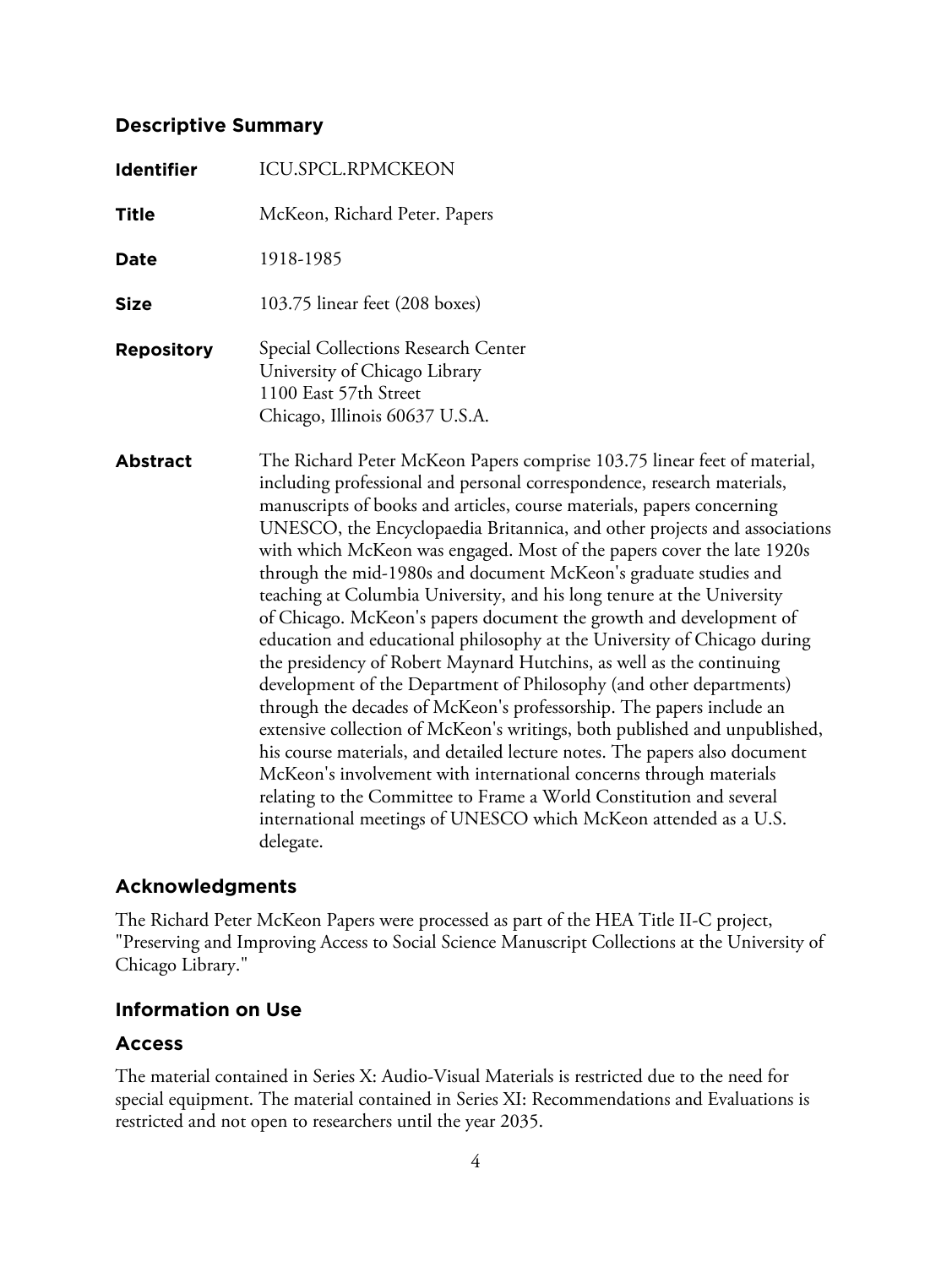# **Citation**

When quoting material from this collection, the preferred citation is: McKeon, Richard Peter. Papers, [Box #, Folder #], Special Collections Research Center, University of Chicago Library

# **Biographical Note**

Richard Peter McKeon was born on April 26, 1900, to Peter Thomas McKeon and Mathilda Hirschfeld McKeon of Union Hill, New Jersey. McKeon entered Columbia University as a pre-law student, later switching to a pre-engineering curriculum. His studies were interrupted by World War I when in 1918 he became an apprentice seaman in the U.S. Navy in which he served until the end of the war. Upon his return to Columbia in 1919, he changed his course of study to the humanities and earned both his A.B. and A.M. degrees in 1920. His master's thesis dealt with philosophical approaches to art and literature. McKeon continued his studies, focusing on philosophy, at the University of Paris where he earned the diplôme d'études supérieures and the diplôme d'élève titulaire de l'Ecole des Hautes Etudes in 1923 and 1924. His mentors in Paris included Etienne Gilson, Léon Brunschvicq, and Léon Robin.

McKeon returned to Columbia University where he became an instructor in philosophy and Greek while writing his dissertation. The dissertation, a study of the philosophy of Spinoza, written under the direction of Frederick J. E. Woodbridge and John Dewey, was completed in 1928. The following year Columbia appointed McKeon to the post of assistant professor, a position he held until 1935.

McKeon married Muriel Thirer in 1930. They had three children: Peter, Nora, and Michael. Muriel attended the University of Chicago and earned a A.B. degree and membership in Phi Beta Kappa in 1937; later, she worked with her husband as managing editor of Diogenes, an international journal sponsored by UNESCO. Muriel died in 1964. Fifteen years later, McKeon married Zahava Karl Dorinson.

McKeon's career at Columbia was flourishing when he was invited to be a Visiting Professor of History at the University of Chicago in 1934-1935. He had already published his dissertation and a two-volume translation work, Selections from Medieval Philosophers. In the early 1930s McKeon met Robert Maynard Hutchins, president of the University of Chicago. McKeon shared Hutchins' ideas for reforming collegiate education -- for grounding undergraduate studies in a general, not specialized, education strongly influenced by philosophical analysis. Mortimer Adler was also instrumental in bringing McKeon to Chicago. After his year as visiting professor, McKeon was appointed Professor of Greek and Dean of the Division of the Humanities. McKeon was heavily involved in the reforms that shaped the College in the 1940s. He later broke with Hutchins, however, over issues of faculty involvement in the governance of the University, and resigned his deanship in 1947. By then he was Professor of both Greek and Philosophy, and that year was named Charles F. Grey Distinguished Service Professor of Philosophy and Greek.

McKeon had called for U.S. aid to Britain early in World War II. Once the United States entered the war, he became Director of Army Specialized Training Programs at the University of Chicago (1943-1946). The specialized training offered at Chicago educated Army personnel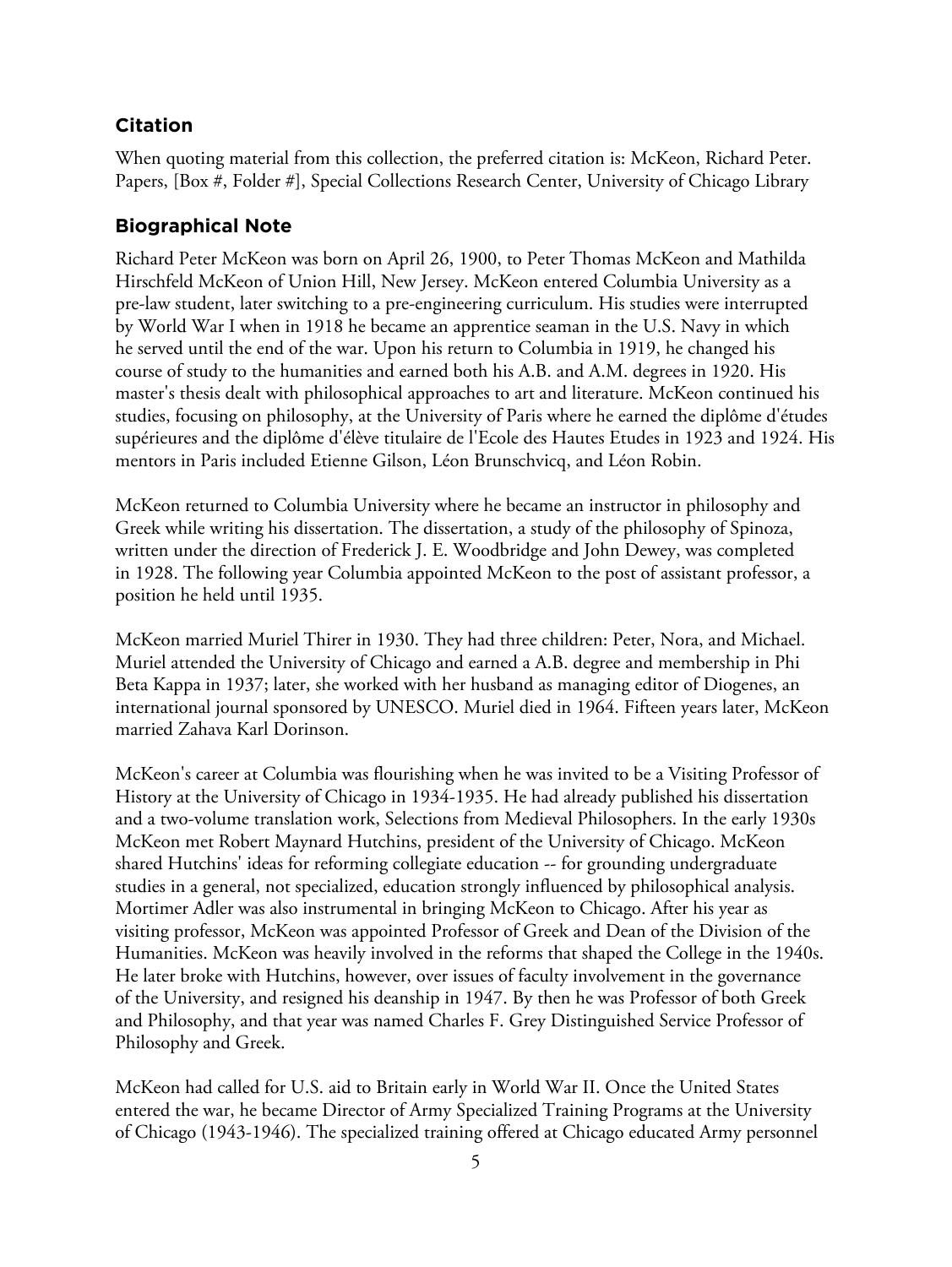in the language and culture of the countries in which they would be serving. By the end of the war, McKeon was an active proponent of the United Nations and UNESCO, the United Nations Educational, Scientific and Cultural Organization. He was a member of the U.S. Delegation to UNESCO for the first three general conferences, in 1946, 1947, and 1948, and was strongly committed to the idea of preventing future world wars through the development of cross-cultural understanding. McKeon also worked with the Committee to Frame a World Constitution, although he refused to sign the final document, citing philosophical differences with the decisions the Committee had reached.

In the 1950s McKeon was at the height of his career at the University of Chicago. While professor in the departments of Philosophy and Classical Languages and Literatures, he served as chairman of the Committee on the Analysis of Ideas and the Study of Methods and was a member of the interdisciplinary Committee on Medieval Studies. He published five books-- Democracy in a World of Tensions (editor, contributor, 1951); Freedom and History: The Semantics of Philosophical Controversies and Ideological Conflicts (1952); Thought, Action and Passion (1954); The Freedom to Read (with Robert K. Merton and Walter Gellhorn, 1957); and The Edicts of Asoka (with N. A. Nikam, 1959)--and over 40 articles. McKeon spent a year in France on a Fulbright grant (1950-1951), another at the University of Arkansas as a visiting professor (1952-1953), and travelled to India as a visiting professor at the University of Baroda (1954-1955). He also served as president of the American Philosophical Association (1952), vice-president of the International Federation of Philosophical Societies (1953-1954), and president of the International Institute for Philosophy (1953-1957). The late 1950s saw both the beginning of McKeon's involvement in a major reorganization project for the Encyclopaedia Britannica, and his participation in the Rockefeller Brothers Special Studies Project, an investigation into the moral, political, and economic aspects of relations between the United States and the rest of the world.

Highlights of the later years of McKeon's career include his appointment as Carus lecturer for the American Philosophical Association in 1963, and receiving the Quantrell Award for Excellence in Undergraduate Teaching at the University of Chicago in 1971. He retired in 1974, but continued teaching into the early 1980s. In 1976, a lifelong project finally came to fruition with the publication of his critical edition (with Blanche Boyer) of Peter Abailard's (Abelard) Sic et Non.

McKeon continued writing and publishing until his death on March 31, 1985. Eleven books and over 150 published articles span his 50-year career, and his unpublished work comprises numerous lectures, articles, and at least two partial drafts of books. His significant contributions to philosophy, educational reform, and international understanding were recognized from an early point in his career. He received the Butler Medal in Philosophy from Columbia University in 1942, and honorary doctorates from the Jewish Theological Seminary of America (1942), the University of Aix-Marseille (1947), Washington University at St. Louis (1963), Brown University (1964), Fairfield University (1975), and DePaul University (1976).

## **Scope Note**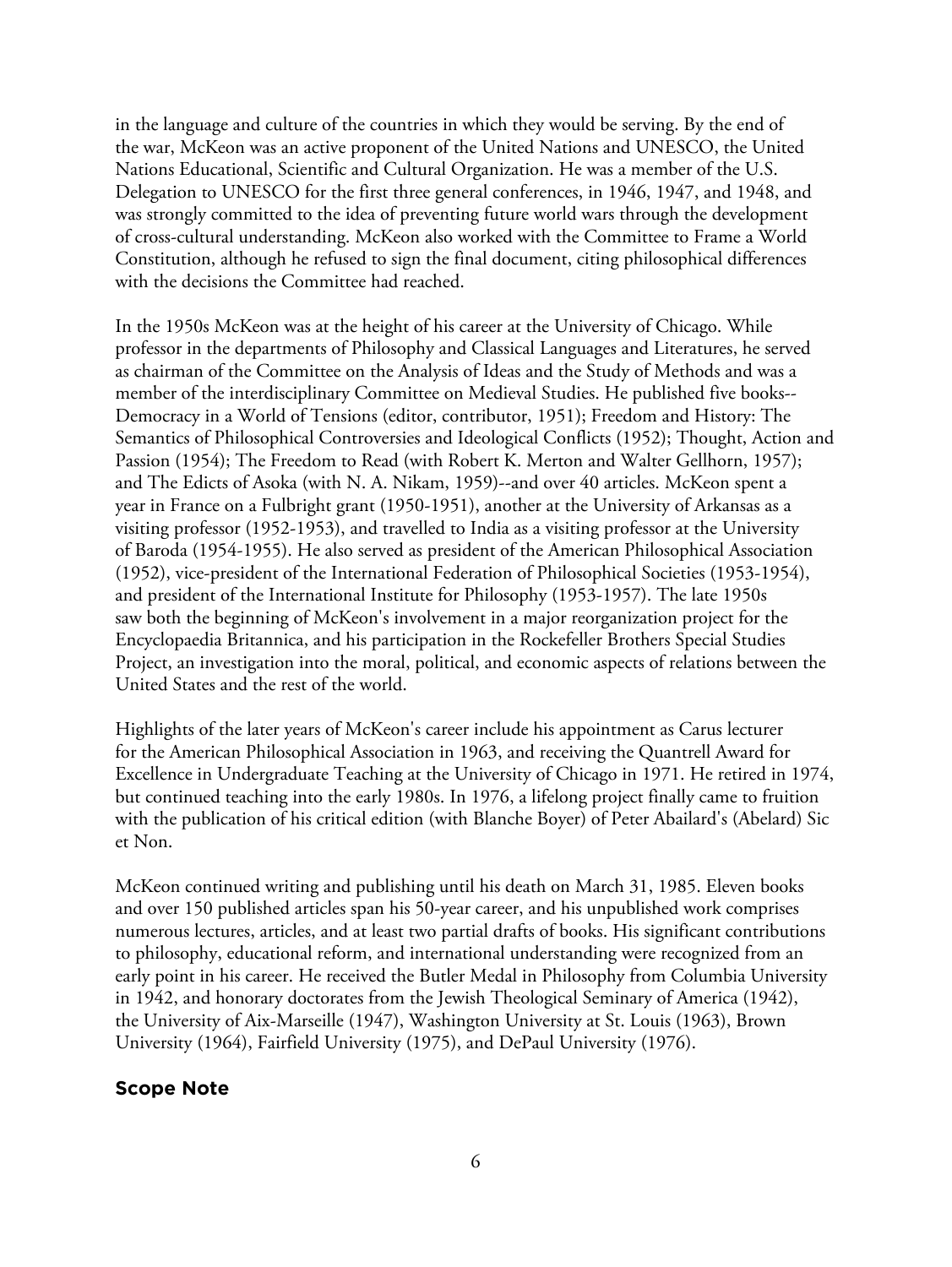The Richard Peter McKeon Papers have been divided into eleven series: (1) Biographical Materials, (2) Correspondence, (3) Subject Files, (4) Writings, (5) Course Materials, (6) Conferences, (7) UNESCO Materials, (8) Encyclopaedia Britannica, (9) Miscellaneous Papers, (10) Audio-Visual Materials, and (11) Recommendations and Evaluations.

The collection includes material such as professional and personal correspondence, research materials, manuscripts of books and articles, course materials, galley proofs, biographical material, sound recordings, microfilm, glass plate negatives, and memorabilia. It also includes papers from McKeon<sup>os</sup> work with UNESCO, the Encyclopaedia Britannica, and the Committee to Frame a World Constitution. The collection details McKeon<sup>ol</sup>s interest in the history of philosophy and philosophical methodology. The materials document the growth and development of education and educational philosophy as well as the continuing development of the Department of Philosophy at the University of Chicago.

# **Related Resources**

The following related resources are located in the Department of Special Collections:

http://www.lib.uchicago.edu/e/spcl/select.html

# **Subject Headings**

- Adler, Mortimer Jerome, 1902-
- Abelard, Peter, 1079-1142
- Benton, William, 1900-1973
- Boyer, Blanche Beatrice
- Burke, Kenneth, 1897-
- Cohen, Morris Raphael, 1880-1947
- Gilson, Etienne, 1884-1978
- Hutchins, Robert Maynard, 1899-
- Kimpton, Lawrence Alpheus, 1910-
- Knight, Frank Hyneman, 1885-
- Levi, Edward Hirsch, 1911-
- Maritain, Jacques, 1882-1973
- McKeon, Richard Peter, 1900-
- William, of Ockham, ca.1285-ca.1349
- University of Chicago
- University of Chicago -- Curricula
- University of Chicago. Committee on Social Thought
- University of Chicago. Dept. of Philosophy
- Rockefeller Brothers Fund
- UNESCO
- Committee to Frame a World Constitution
- Council for the Study of Mankind
- Encyclopaedia Britannica
- Philosophy
- Philosophy -- Study and teaching (Higher)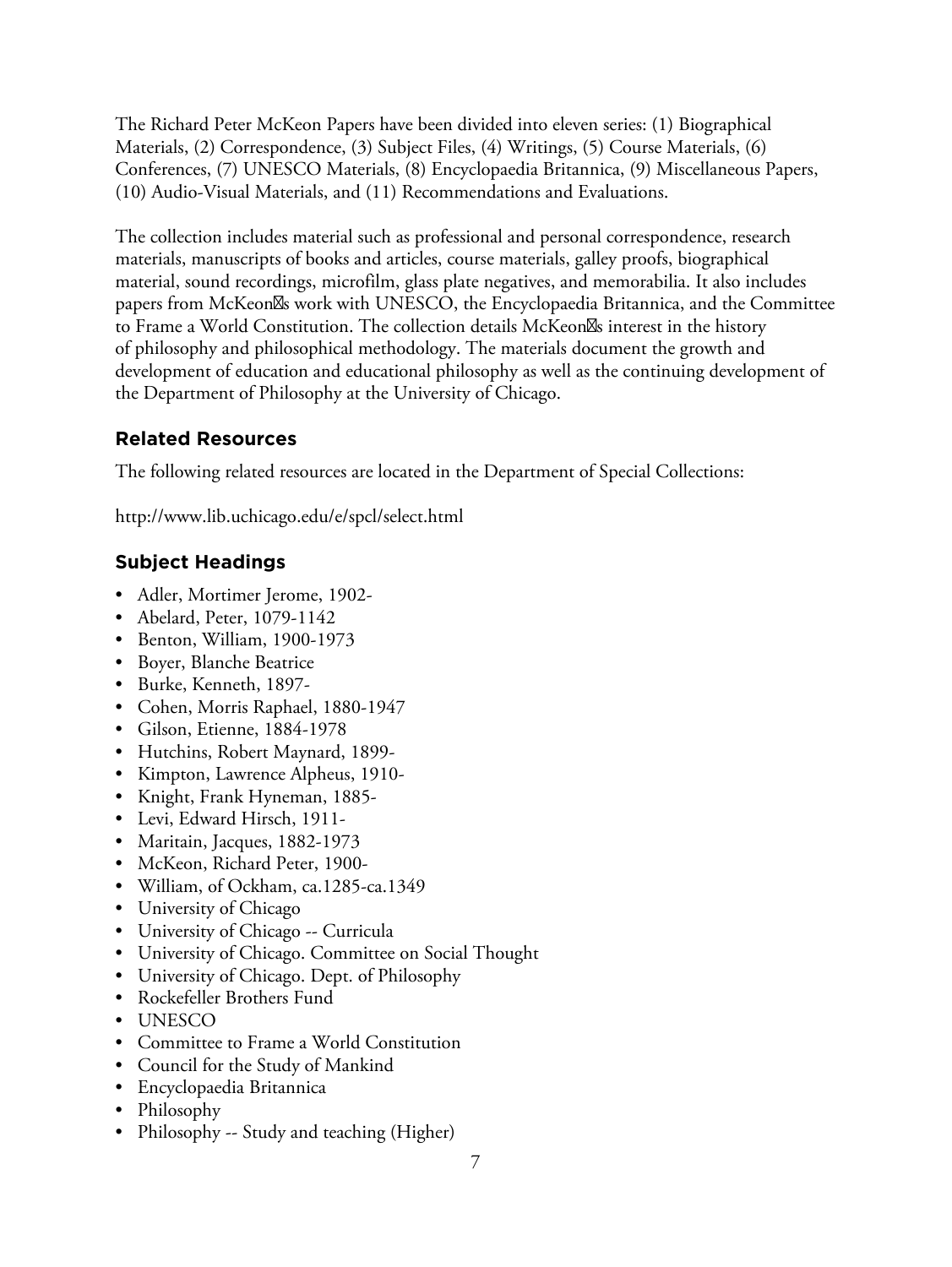- Philosophers
- Sound recordings
- Negatives

# **INVENTORY**

# **Series I: Biographical Materials**

Series I has been divided into four subseries: Professional Materials, Personal Papers, Family Documents and Correspondence, and Book Collection. Included in this series is a curriculum vitae, bibliographies of McKeon's published writings, notification of awards and honorary degrees, academic appointment letters, book reviews and other publicity, and a few critical works about McKeon's philosophy. There are also two folders of correspondence regarding attempts to bring McKeon to faculties other than Chicago's very early in his career. In 1928 and 1929, Cornell's Sage School of Philosophy tried to hire McKeon away from Columbia University; and later, after McKeon had made his name at the University of Chicago, both Yale and Columbia attempted to induce him to return to the East Coast.

The majority of the material in Series I, however, is personal, including family correspondence (much of the earliest is addressed to his wife, Muriel, and some pre-dates their marriage) and household bills. There are letters to and from each of his children, from their childhood adventures in summer camp and continuing through college and beyond. There is also a small amount of correspondence from McKeon's sister, Rose.

# **Subseries 1: Professional Materials**

```
Box 1
Folder 1-3
  Bibliographies, curriculum vitae, 1960-1980
Box 1
Folder 4
  Student materials, Columbia University, 1919
Box 1
Folder 5-6
  Student materials, Université de Paris, 1922-1924
Box 1
Folder 7
  Awards/honorary degrees, 1923-1979
Box 2
Folder 1
  Academic appointment letters, 1925-1982
Box 2
Folder 2
  Academic appointment offer, Cornell University, 1927-1929
Box 2
Folder 3
  Academic appointment offer, Yale University, Columbia University, 1944-1945
Box 2
```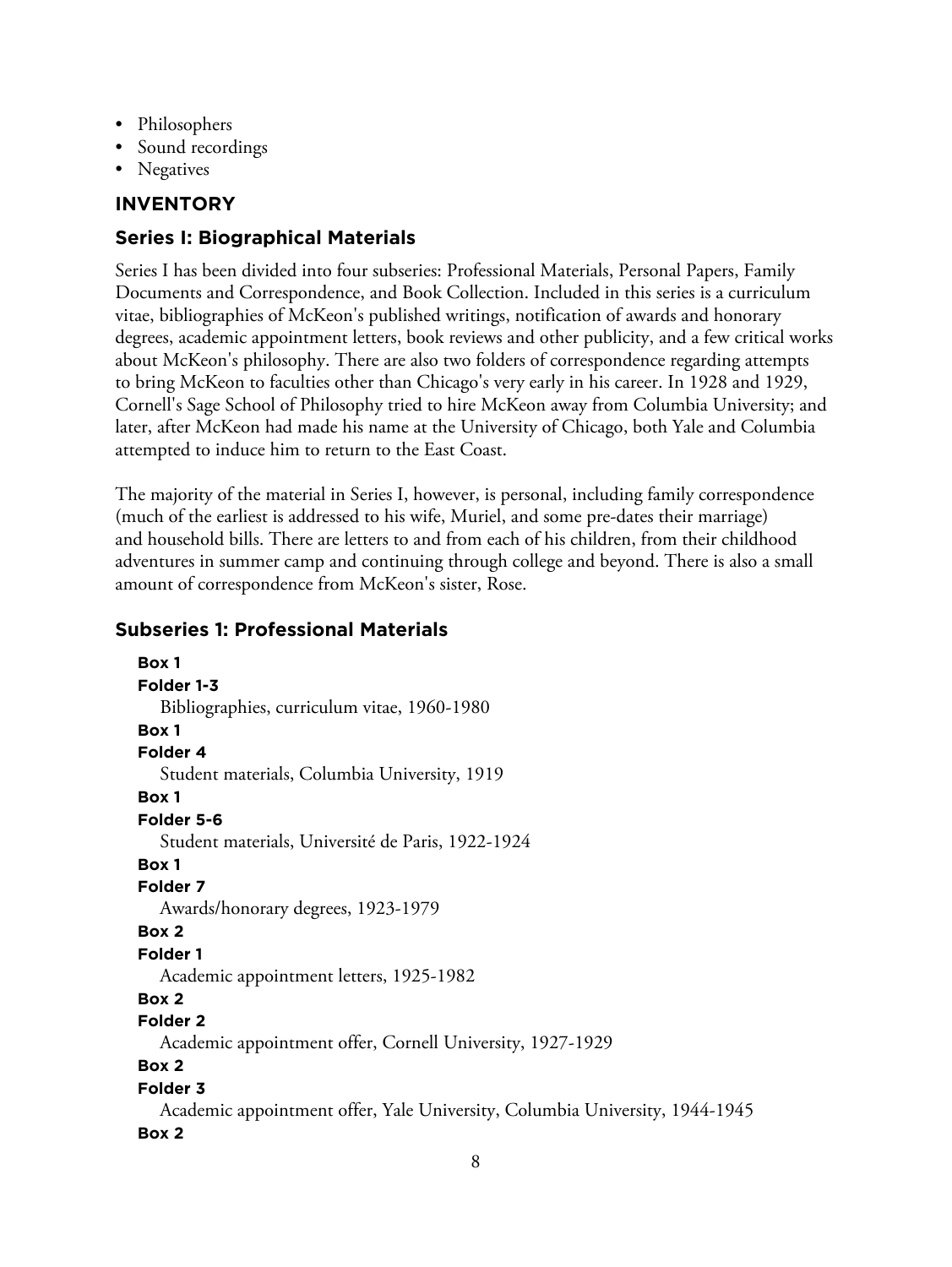## **Folder 4**

Book and article contracts, 1927-1973

## **Box 2**

#### **Folder 5-8**

Book reviews and publicity, 1929, 1950-1980

## **Box 2**

## **Folder 9**

Colleagues to whom McKeon sent offprints of his articles, 1936-1946

#### **Box 3**

## **Folder 1**

Fulbright grant to France, 1950-1951

#### **Box 3**

#### **Folder 2-3**

United States Information Agency, educational exchange trip to India, 1957

# **Box 3**

## **Folder 4**

Car accident, Lebanon, PA, 1959

#### **Box 3**

## **Folder 5-6**

Critical writings about McKeon, 1966-1976

#### **Box 3**

## **Folder 7**

Speech at Jessie Maclean's memorial service, 1968

# **Subseries 2: Personal Papers and Memorabilia**

# **Box 4 Folder 1** Birth certificates and other family documents, 1918-1980 **Box 4 Folder 2** Correspondence, medical records, 1920-1983 **Box 4 Folder 3** Correspondence during final illness, 1984 **Box 4 Folder 4-5** Daily calendars, 1923-1983 **Box 5 Folder 1** Passports, 1922-1985 **Box 5 Folder 2-5** Christmas cards, postcards, birthday cards, 1960-1984 **Box 6 Folder 1**

Christmas cards, postcards, birthday cards, 1960-1984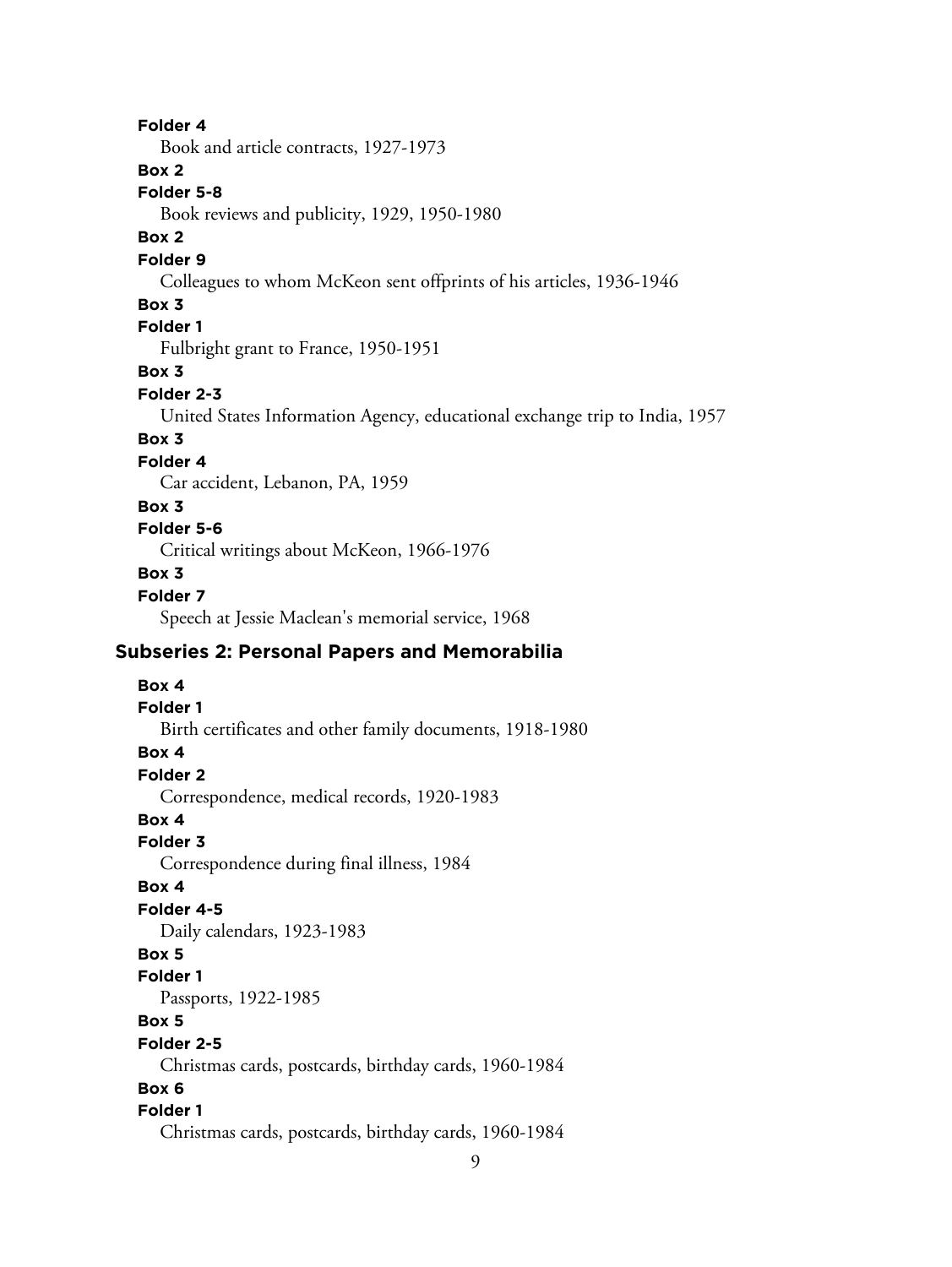**Box 6 Folder 2** Notebooks, n.d. **Box 6 Folder 3-5** Address books, n.d. **Box 7 Folder 1** Butler medal, 1944 **Box 7 Folder 2** UNESCO pins, 1946-1948 **Box 7 Folder 3** Miscellaneous memorabilia, n.d.

# **Subseries 3: Family Documents and Correspondence**

**Box 7 Folder 4** Muriel, autograph album, 1920 **Box 7 Folder 5-6** Muriel, correspondence, 1925-1963 **Box 8 Folder 1-5** Muriel, correspondence, 1925-1963 **Box 9 Folder 1-3** Muriel, correspondence, 1925-1963 **Box 9 Folder 4** Muriel, illness and death, 1964 **Box 10 Folder 1** Muriel, journal, 1925-1927 **Box 11 Folder 1** Muriel, journal, 1925-1928 **Box 12 Folder 1-5** Muriel, journal, photocopies, 1923-1928 **Box 12 Folder 6** Rose, correspondence, 1943-1980 **Box 12 Folder 7**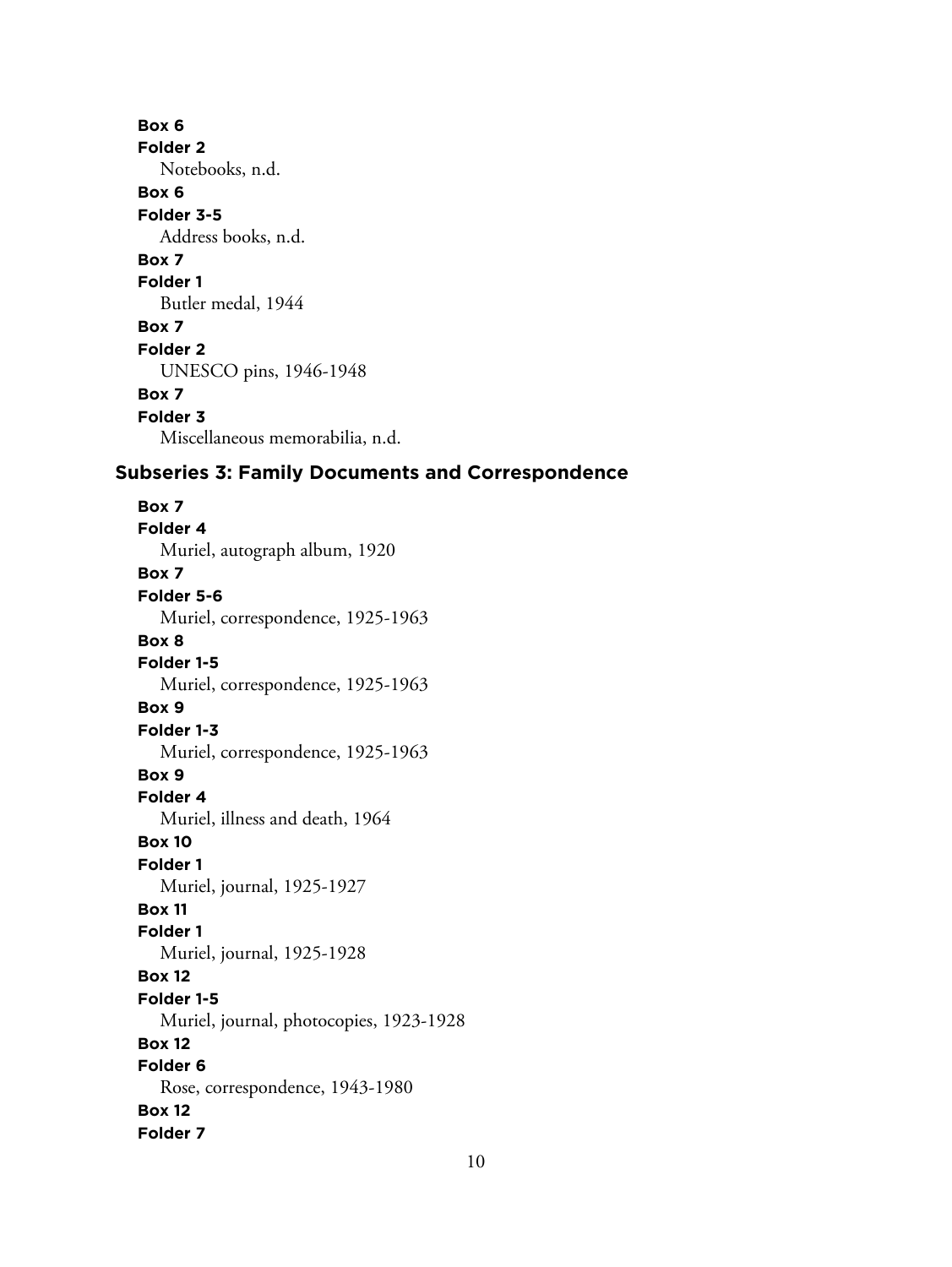Peter, school records, 1950-1962 **Box 12 Folder 8** Peter, correspondence, 1962-1976 **Box 12 Folder 9** Peter, published articles, 1966-1974 **Box 13 Folder 1** Peter, speeches at memorial service, 1979 **Box 13 Folder 2-3** Nora, school records, 1953-1961 **Box 13 Folder 4-6** Nora, correspondence, 1954-1978 **Box 14 Folder 1** Michael, school records, 1953-1963 **Box 14 Folder 2-4** Michael, correspondence, 1954-1980 • Subseries 4: Book Collection **Box 14 Folder 5** Rare book exhibit at Regenstein Library, 1982 **Box 14 Folder 6** Book orders, 1928-1977 **Box 15 Folder 1-9** Book orders, 1928-1977 **Box 16 Folder 1-6** Book orders, 1928-1977 **Box 16 Folder 7** Damage to book collection, 1961 **Box 16 Folder 8** Book catalogs, 1968-1971

# **Series II: Correspondence**

Richard McKeon maintained two separate sets of alphabetical files. These form the basis for Series II and III. Series II, Correspondence, contains McKeon's professional correspondence and other professional papers, such as documentation for the Visiting Scholars Program, which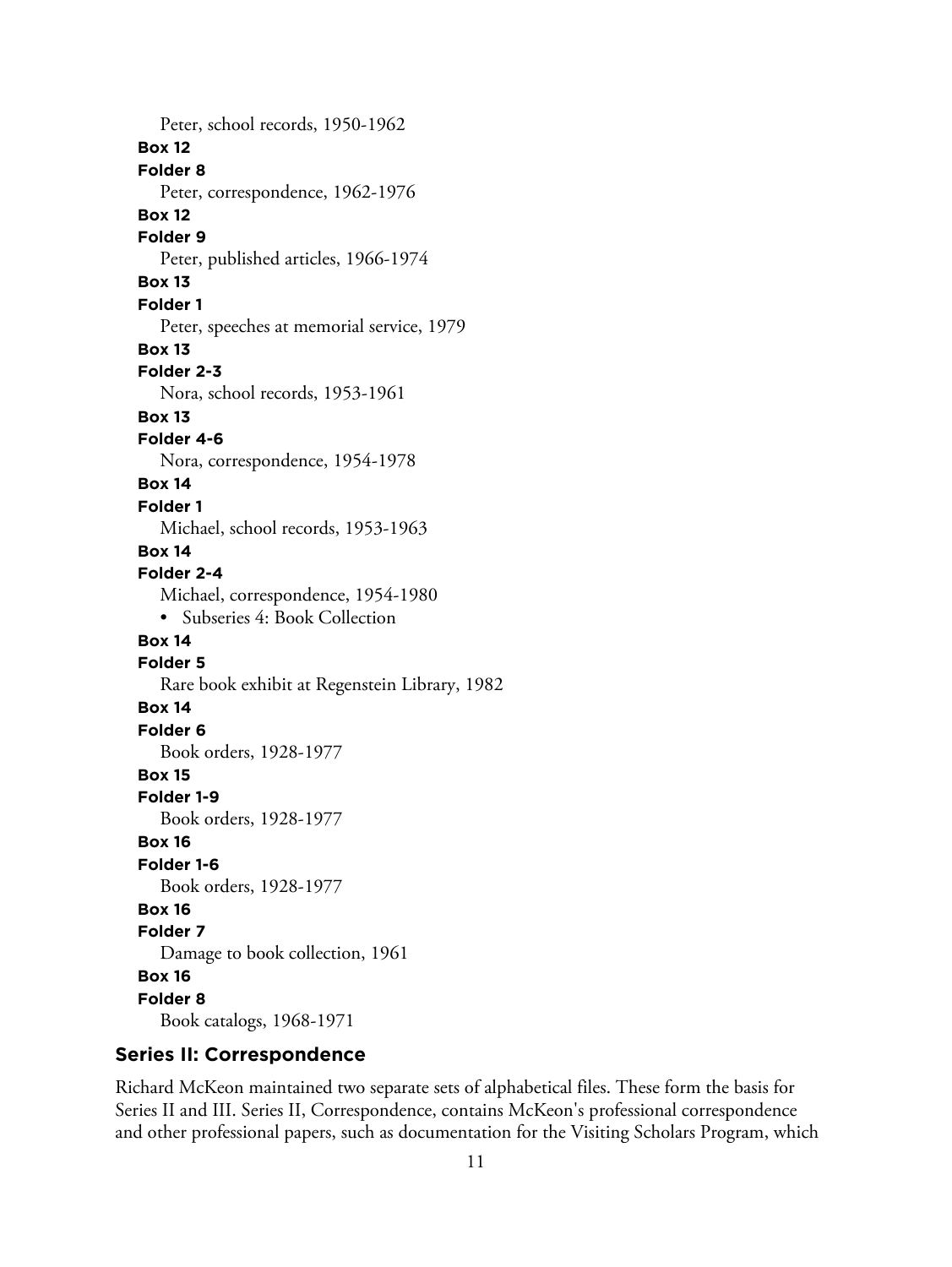brought non-Western academics to several schools in the U.S. in the late 1950s and early 1960s. It also contains materials relating to the financial and editorial status of Diogenes, materials concerning McKeon's extensive involvement in the Committee for the Study of Mankind and the Committee to Frame a World Constitution. Correspondence relating to his books and articles, memoranda, and other materials from the various departments at the University of Chicago as well as some UNESCO materials can be found in this series.

Some of the files contain general headings, such as "University of Chicago," but any committee or department with which McKeon was heavily involved has its own folder or folders listed under its own name. Also, there are files relating to specific people associated with the University, including Mortimer Adler, Robert M. Hutchins, Lawrence Kimpton, Edward Levi, and Frank Knight.

**Box 17 Folder 1-3** A, general, 1939-1981 **Box 17 Folder 4** Abbagnano, Nicola, 1965 **Box 17 Folder 5** Acknowledgements of reprints, 1966 **Box 17 Folder 6-8** Adler, Mortimer, 1927-1980 **Box 17 Folder 9** Allen, George V., 1958-1963 **Box 17 Folder 10** American Academy of Arts and Sciences, 1942-1961, 1983 **Box 18 Folder 1** American Association for the United Nations, 1950-1965 **Box 18 Folder 2** American Commonwealth Party, 1977 **Box 18 Folder 3-6** American Council of Learned Societies, 1935-1973 **Box 18 Folder 7-8** American Philosophical Association, 1935-1971 **Box 19 Folder 1** Ames, Adalbert and John Dewey, Dartmouth Eye Institute, 1946-1947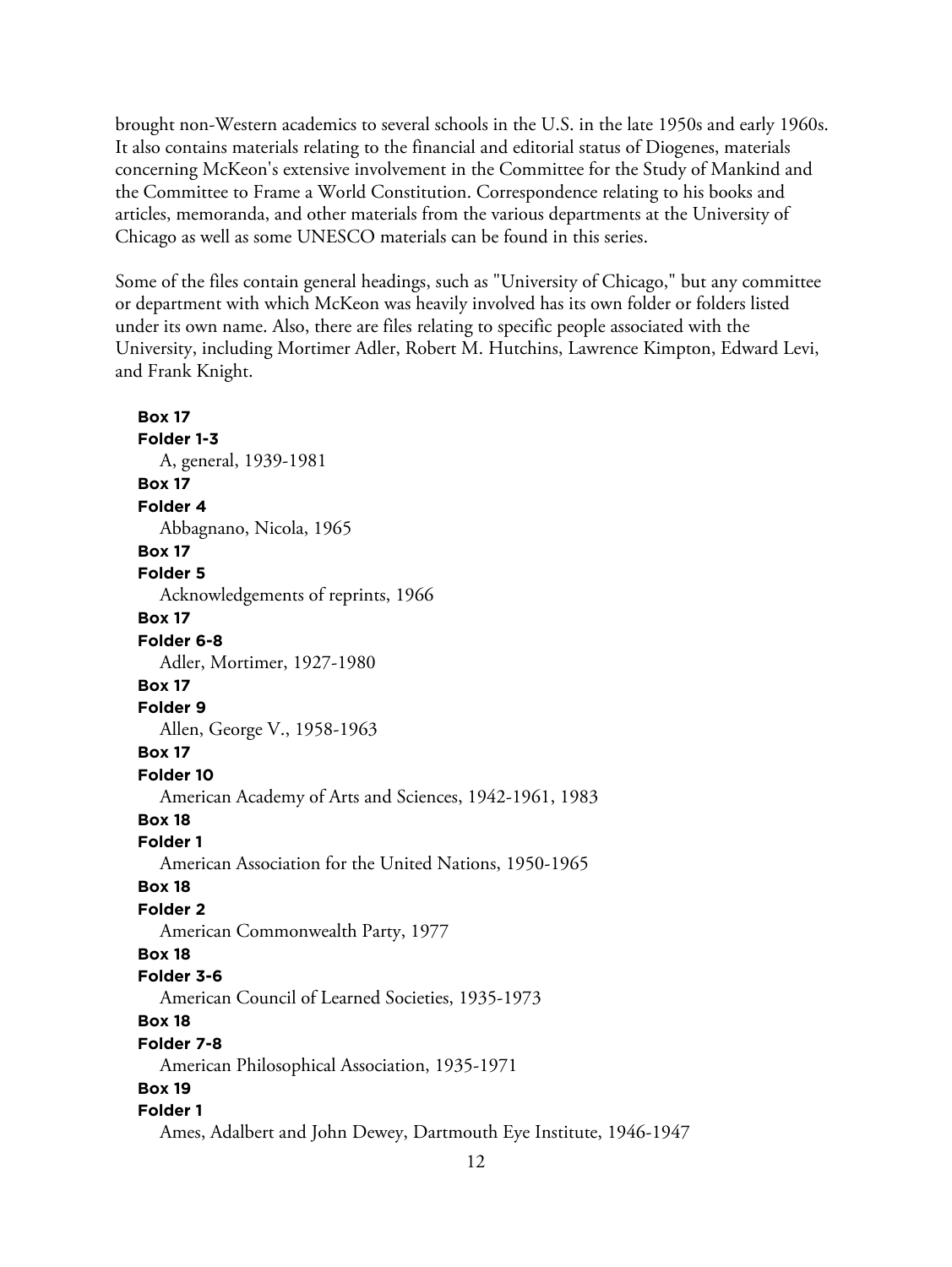**Box 19 Folder 2-6** Analysis of Ideas and Study of Methods, Committee on, 1963-1970 **Box 19 Folder 7** Apostle, Hippocrates, 1950-1980 **Box 19 Folder 8** Armando, Armando, 1966-1981 **Box 19 Folder 9** Art Studies in the University, Project for, n.d. **Box 19 Folder 10** Ayer, A. J., 1954-1975 **Box 19 Folder 11** B, general, 1932-1980 **Box 20 Folder 1-3** B, general, 1932-1980 **Box 20 Folder 4** Bachelor's degree, 1939-1943 **Box 20 Folder 5** Basic Program of Liberal Education for Adults, University College, downtown program, 1959-1964 **Box 20 Folder 6** Baylor University, 1960-1965 **Box 20 Folder 7** Beacon Press, 1959-1961 **Box 20 Folder 8** Beeson, Charles H., 1974 **Box 20 Folder 9** Bennet, James R., 1973 **Box 20 Folder 10** Benton, William B., 1941-1957, 1971 **Box 20 Folder 11** Berger, Gaston, 1949-1953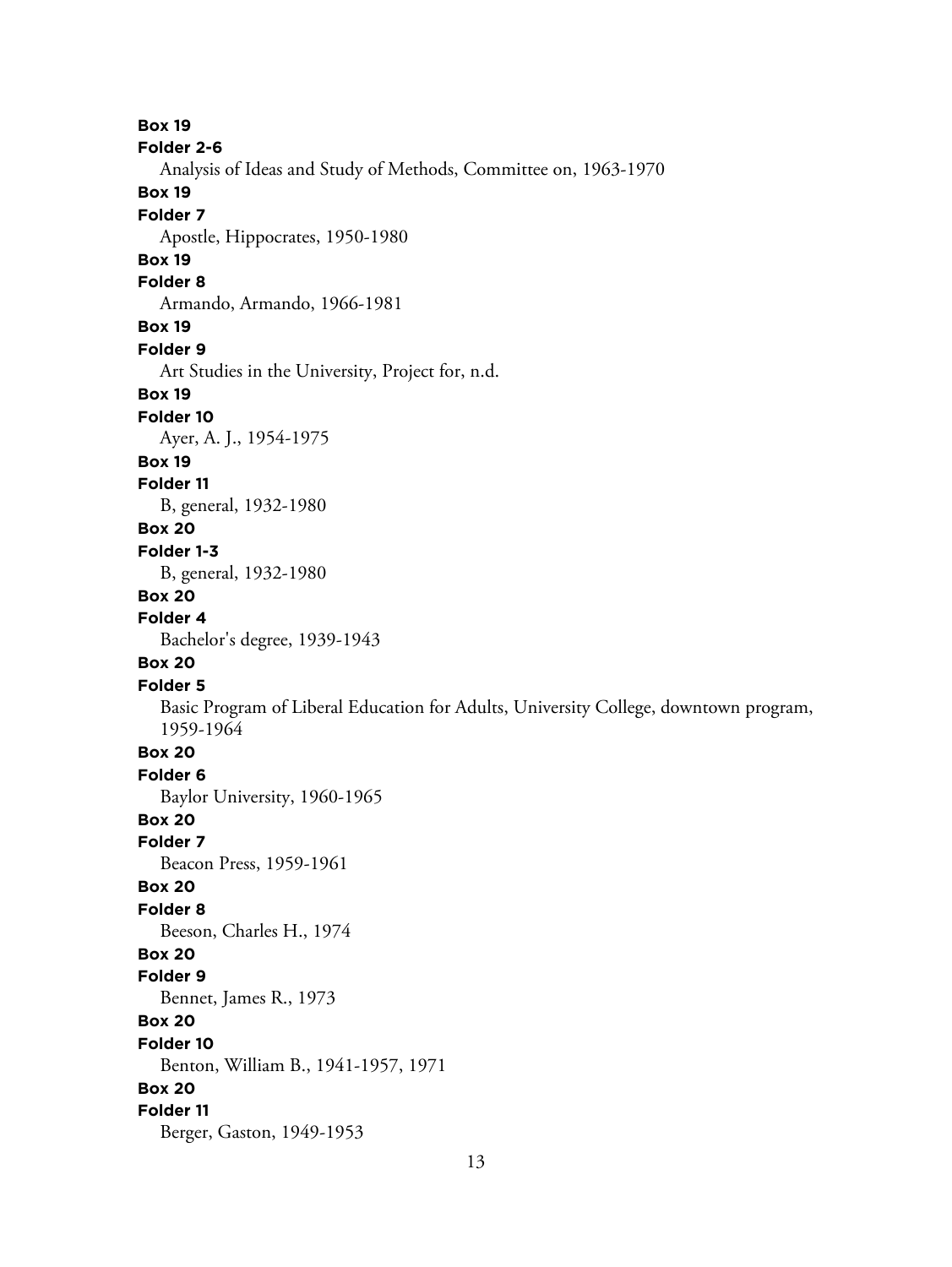**Box 20 Folder 12** Bigongiari, Dino, 1938-1948 **Box 20 Folder 13** Board of Trustees, 1944, 1958 **Box 21 Folder 1** Böhner, Rev. Philotheus, 1941, 1947 **Box 21 Folder 2** Bonfante, Julian H., 1938-1942 **Box 21 Folder 3** Braisted, Paul J., 1955-1959 **Box 21 Folder 4** Braisted, Paul J., UNESCO, third major project, 1959-1961 **Box 21 Folder 5** Brockport, New York State University College at, 1962 **Box 21 Folder 6** Brumbaugh, Robert, 1948-1981 **Box 21 Folder 7** Buckley, Michael, S.J., 1961-1977 **Box 21 Folder 8** Bulletin of the Atomic Scientists, 1956 **Box 21 Folder 9** Burke, Kenneth, 1934-1980 **Box 21 Folder 10-12** C, general, 1927-1983 **Box 22 Folder 1-2** C, general, 1927-1983 **Box 22 Folder 3** Callahan, John, 1964-1984 **Box 22 Folder 4** Caponigri, A. R., 1960-1969 **Box 22**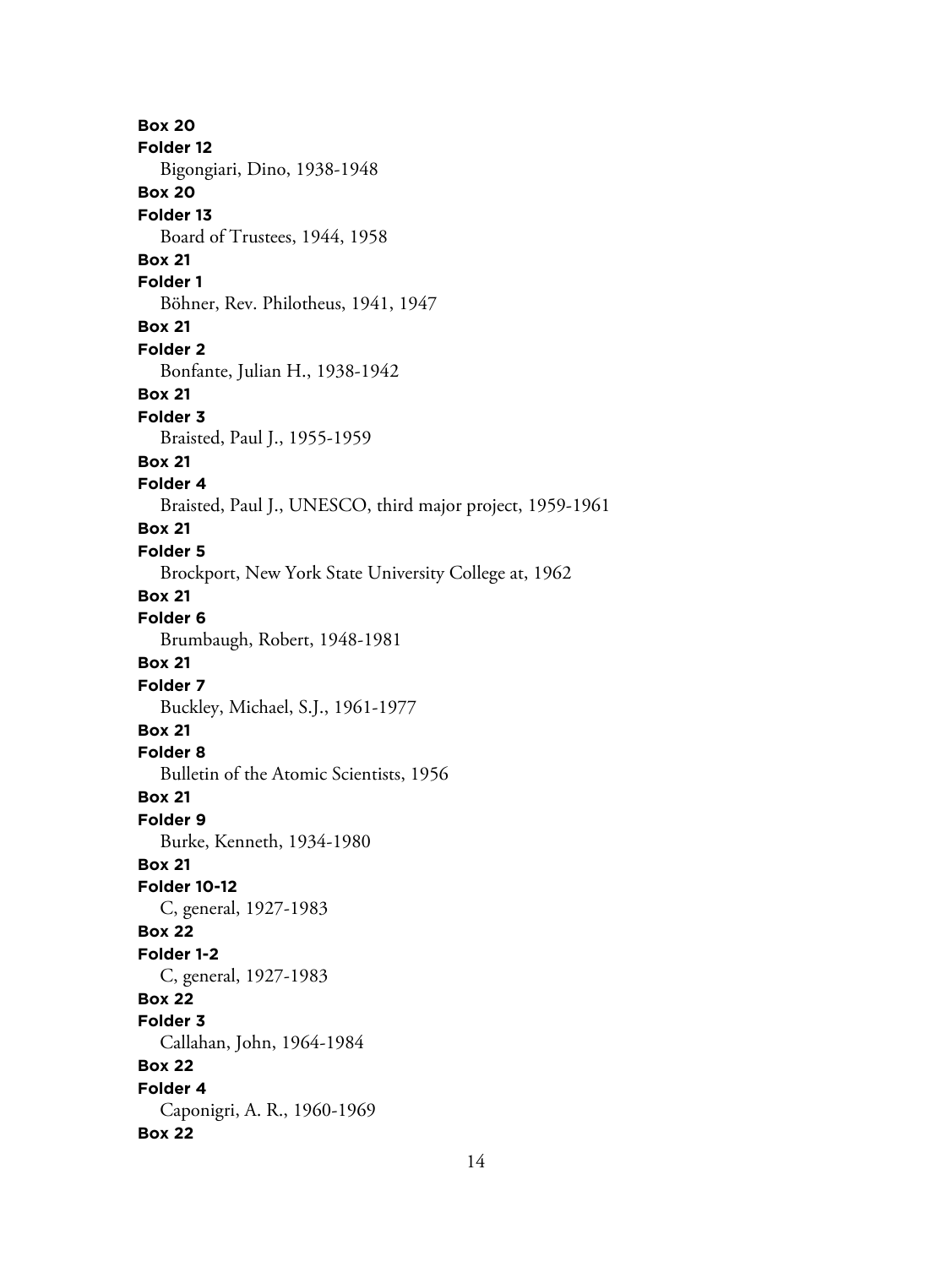**Folder 5** Carus, M. B., 1974-1976 **Box 22 Folder 6-8** Center for Advanced Study in the Behavioral Sciences, 1960-1961 **Box 23 Folder 1** Center for the Study of Democratic Institutions, 1960-1976 **Box 23 Folder 2** Center for the Study of Thought and Life in the U.S., 1956 **Box 23 Folder 3** Central Intelligence Agency, 1956 **Box 23 Folder 4** Charles Scribner's Sons, 1927-1979 **Box 23 Folder 5** Chicago Council of Community Nursing, 1951 **Box 23 Folder 6** Clark, William, 1947-1965 **Box 23 Folder 7** Classical Languages and Literatures, Department of, 1960-1969 **Box 23 Folder 8** Classics of Western Democracy, 1958-1961 **Box 23 Folder 9** Cleve, Felix, 1941-1966 **Box 23 Folder 10** Cohen, Arthur, 1948-1956 **Box 23 Folder 11-13** College, University of Chicago, 1960-1969 **Box 24 Folder 1** Columbia College, Romance Language Department, n.d. **Box 24 Folder 2** Columbia University, 1932-1967 **Box 24 Folder 3**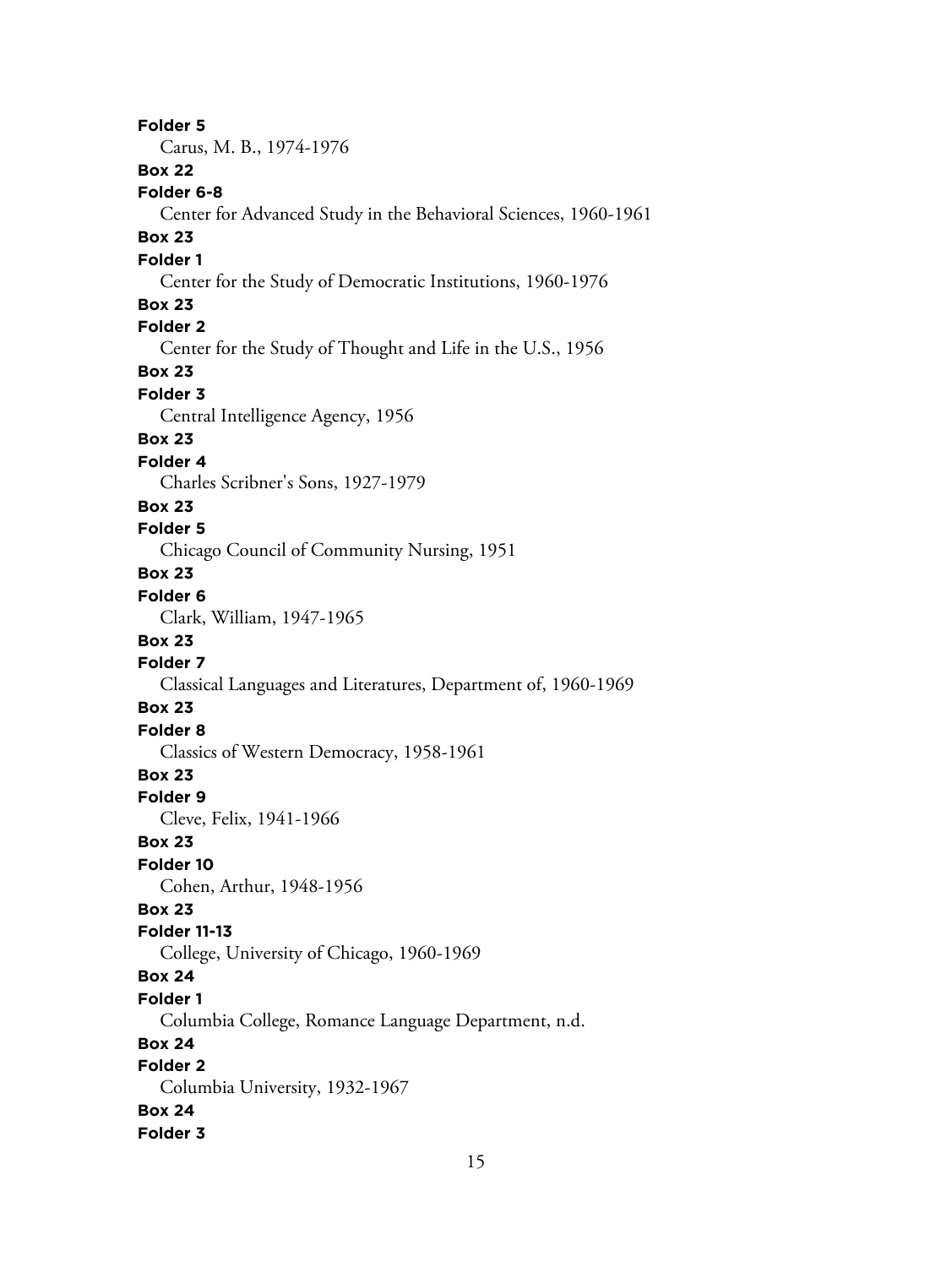Commission on the Freedom to Read, 1953-1955

## **Box 24**

## **Folder 4-12**

Committee for the Study of Mankind [Council for the Study of Mankind], 1952-1970 **Box 25**

# **Folder 1-7**

Committee for the Study of Mankind [Council for the Study of Mankind], 1952-1970

# **Box 26**

## **Folder 1-2**

Committee for the Study of Mankind [Council for the Study of Mankind], 1952-1970

## **Box 26**

## **Folder 3-6**

Committee to Frame a World Constitution, 1945-1948

# **Box 26**

## **Folder 7**

Communications and Public Opinion, Committee on, 1942-1943

## **Box 26**

## **Folder 8-9**

Community Renewal Society, 1979-1984

## **Box 27**

## **Folder 1-3**

Community Renewal Society, 1979-1984

# **Box 27**

## **Folder 4**

Comparative literature, 1947-1948

# **Box 27**

#### **Folder 5**

Conference on Methods in Philosophy and the Sciences, A. Hofstadter, 1943

# **Box 27**

#### **Folder 6**

Conference on Science, Philosophy, and Religion, Jewish Theological Seminary, 1949-1969

## **Box 27**

## **Folder 7-8**

Conseil International de la Philosophie et des Sciences Humanines, 1950-1968

# **Box 27**

## **Folder 9**

Coover, Robert L., 1959-1969 **Box 27**

# **Folder 10**

Courses, 1970

## **Box 27**

#### **Folder 11**

Cowell, F. R., 1949-1967 **Box 27**

# **Folder 12**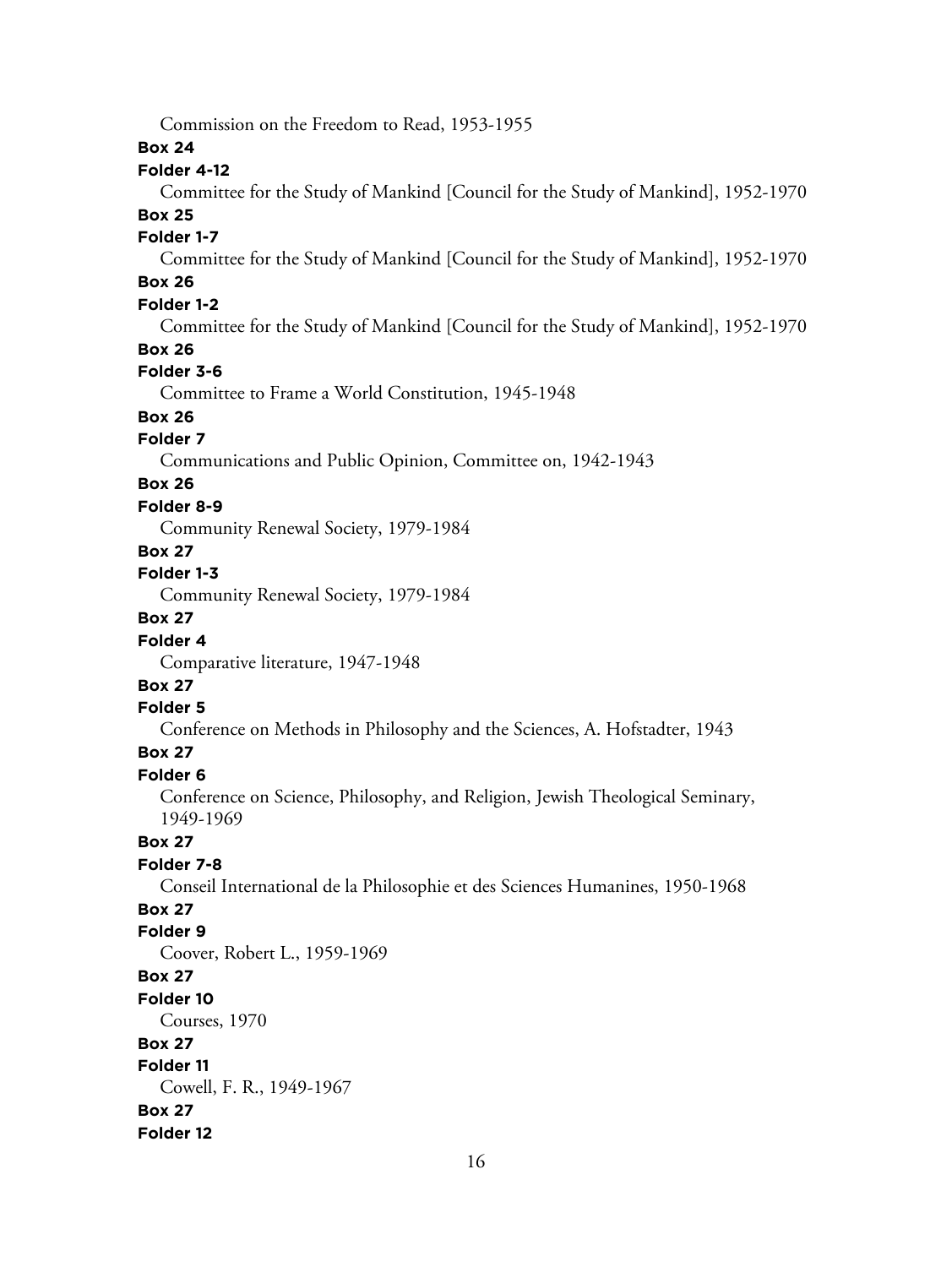Crimmel, Henry H., Jr., 1959-1976 **Box 27 Folder 13** Critical Inquiry, 1979-1985 **Box 28 Folder 1** Culture, Société Européenne, 1955-1958 **Box 28 Folder 2** Cumming, Robert, 1945-1949 **Box 28 Folder 3** Czerny, Michael, S.J., 1972-1977 **Box 28 Folder 4-5** D, general, 1944-1981 **Box 28 Folder 6** Daedalus, 1974 **Box 28 Folder 7** Datta, Subhin, 1958-1960 **Box 28 Folder 8** Davidson, Hugh M., 1958-1981 **Box 28 Folder 9** Davidson, William, 1943-1949 **Box 28 Folder 10** Dell, George W., 1975 **Box 28 Folder 11** Demarce, Ophelia, 1958-1960 **Box 28 Folder 12** DePaul University, 1964-1975 **Box 28 Folder 13** Dewey Edition, 1964-1965 **Box 28 Folder 14** Diamond, Irving T., 1957 **Box 28 Folder 15**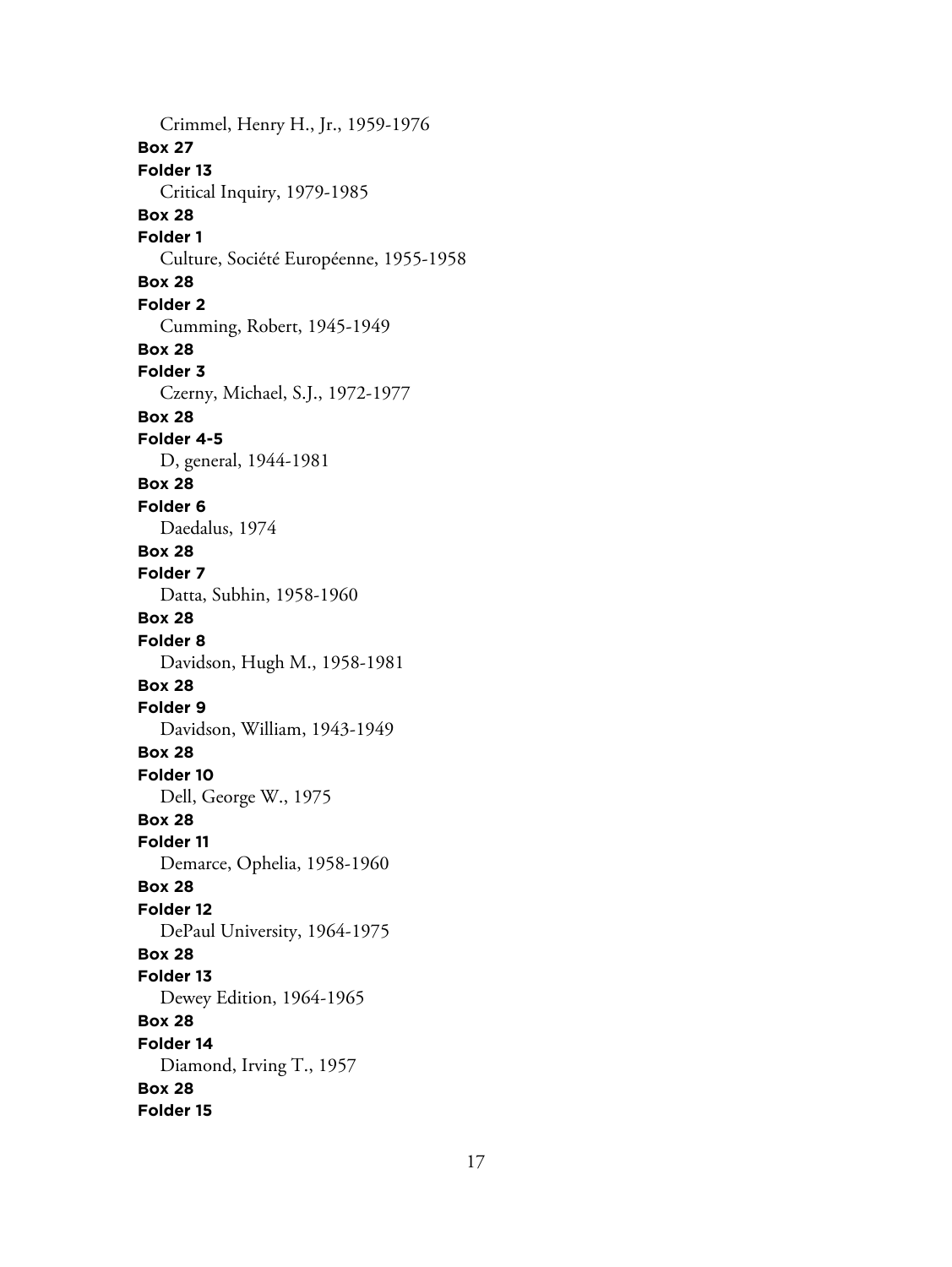Dictionnaire International des Termes Fondamentaux de la Philosphie et de la Pensée Politique, 1951 **Box 28 Folder 16** Dictionary, 1942 **Box 28 Folder 17-18** Dictionary of Fundamental Terms of Philosophy and Political Thought, 1954-1962 **Box 29 Folder 1-6** Dictionary of Fundamental Terms of Philosophy and Political Thought, 1954-1962 **Box 29 Folder 7** Dictionary of the History of Ideas, 1967-1968 **Box 29 Folder 8** Diedrich, Paul, 1942 **Box 30 Folder 1-10** Diogenes, 1954-1963 **Box 31 Folder 1-5** Diogenes, 1954-1963 **Box 31 Folder 6-7** Dissertation abstracts, 1965-1976 **Box 32 Folder 1-3** Dissertation abstracts, 1965-1976 **Box 32 Folder 4** Doan, Gilbert E., 1952-1962 **Box 32 Folder 5** Dobrosielski, Marian, 1957-1958 **Box 32 Folder 6** d'Ormesson, Jean, 1964-1970 **Box 32 Folder 7** Dreifuss, Kurt, 1977-1980 **Box 32 Folder 8** Drury, George, 1957-1972 **Box 32 Folder 9**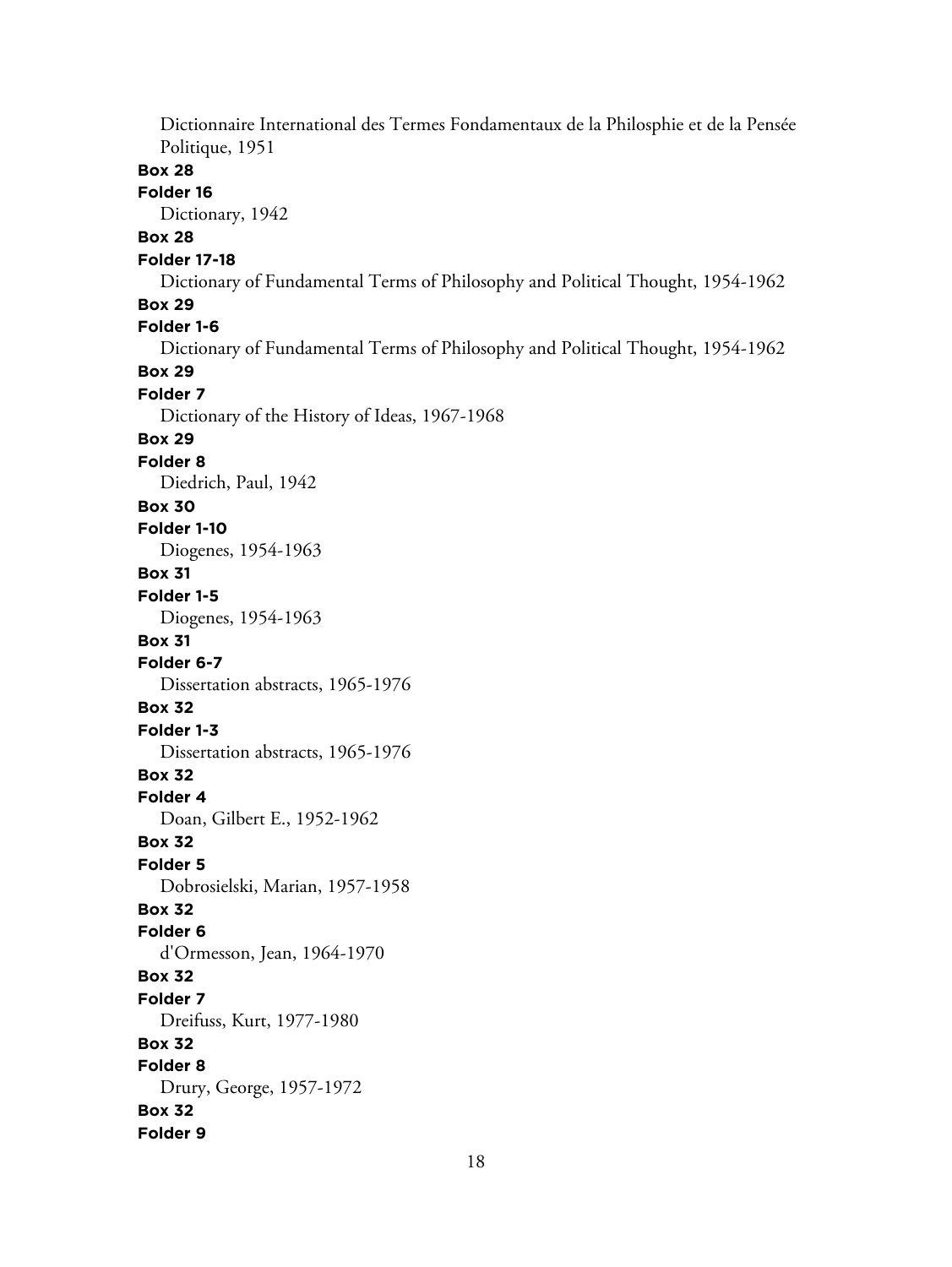Duddy, Edward A., 1944 **Box 32 Folder 10** Dye, James Wayne, 1970-1974 **Box 32 Folder 11** Dykeman, King J., 1967-1981 **Box 32 Folder 12** E, general, 1947-1978 **Box 32 Folder 13** East-West Philosophers Conference, 1964-1968 **Box 32 Folder 14** East-West Philosophers Conference, volume on alienation, 1969-1970 **Box 32 Folder 15** Ebbinghaus, Julius, 1954-1959 **Box 32 Folder 16** Edicts of Asoka, 1959-1961 **Box 32 Folder 17** Education, 1948-1961 **Box 33 Folder 1** Education Bulletin, St. Mary's College, 1945-1947 **Box 33 Folder 2** Ehrenreich, Isaac, 1956-1963 **Box 33 Folder 3** Einstein, Albert, 1949-1950 **Box 33 Folder 4** Ellington, James W., 1956-1966 **Box 33 Folder 5-9** Encyclopaedia Britannica, 1943-1975 **Box 33 Folder 10** Encyclopedia of Philosophy, 1960-1961 **Box 33 Folder 11** Encyclopedia of Philosophy, feasibility study, 1960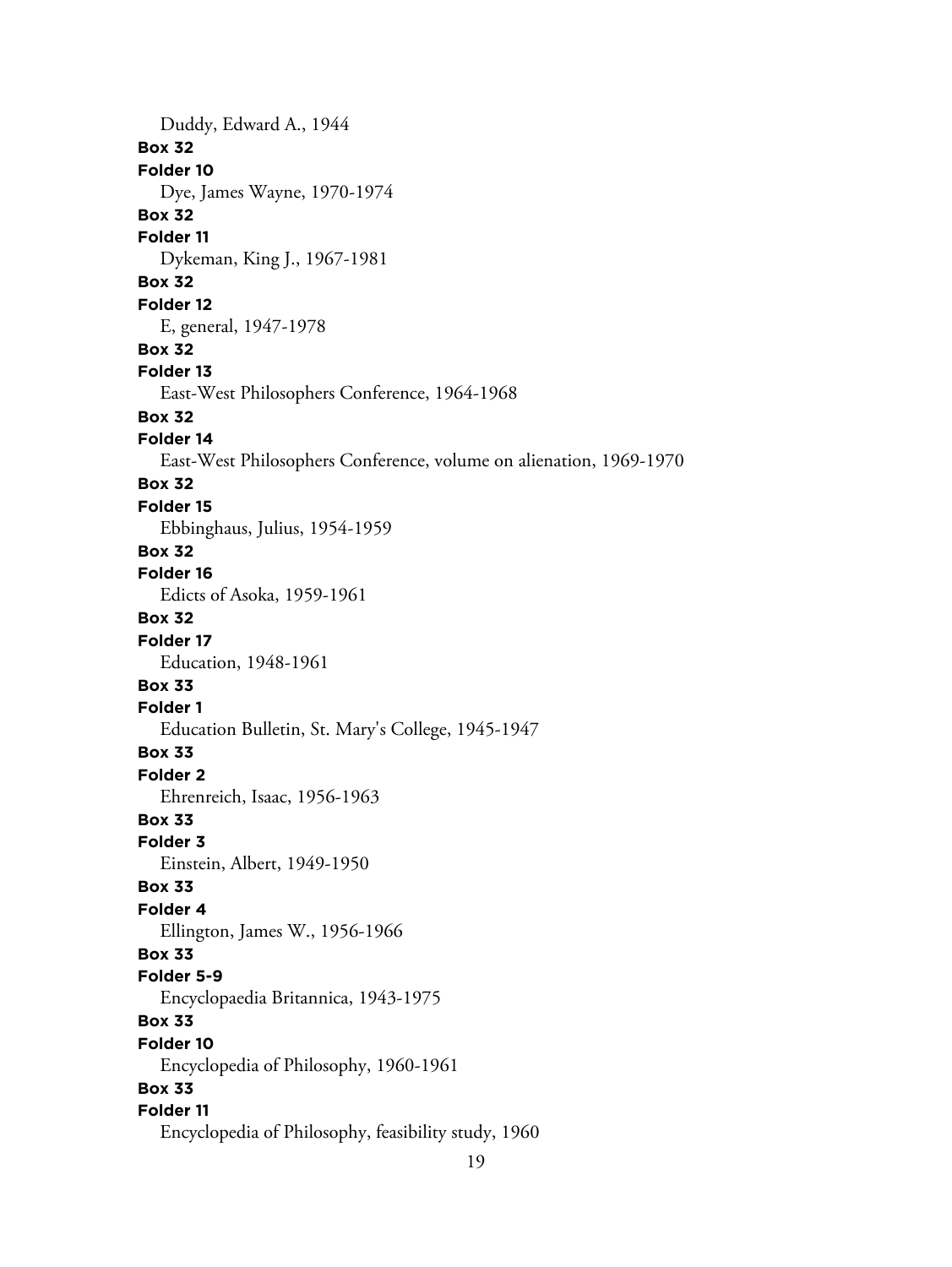## **Box 33**

#### **Folder 12**

Encyclopedia of Social Sciences, 1929-1930

## **Box 33**

#### **Folder 13**

Ethnogeographic Board, 1945

# **Box 33**

## **Folder 14**

Etiemble, René, 1941-1944

## **Box 33**

**Folder 15**

Extension Division, 1963-1978

#### **Box 34**

#### **Folder 1-2**

F, general, 1931-1981

## **Box 34**

**Folder 3** Farber, Marvin, 1948-1958

# **Box 34**

# **Folder 4**

Faust, Clarence, 1941-1959

## **Box 34**

## **Folder 5-10**

Fédération Internationale des Sociétés de Philosophie [FISP; International Federation of Philosophical Societies], 1948-1978

# **Box 35**

## **Folder 1-3**

Fédération Internationale des Sociétés de Philosophie [FISP; International Federation of Philosophical Societies], 1948-1978

# **Box 35**

## **Folder 4**

Feibleman, James K., 1940-1983

#### **Box 35**

## **Folder 5**

Fiftieth Anniversary Symposia, University of Chicago, 1941

## **Box 35**

## **Folder 6-8**

Finkelstein, Louis, Jessica Feingold, 1946-1974

## **Box 35**

#### **Folder 9**

Ford Foundation, 1956-1978

#### **Box 35**

## **Folder 10**

Forum for Contemporary History, 1972

#### **Box 35**

#### **Folder 11**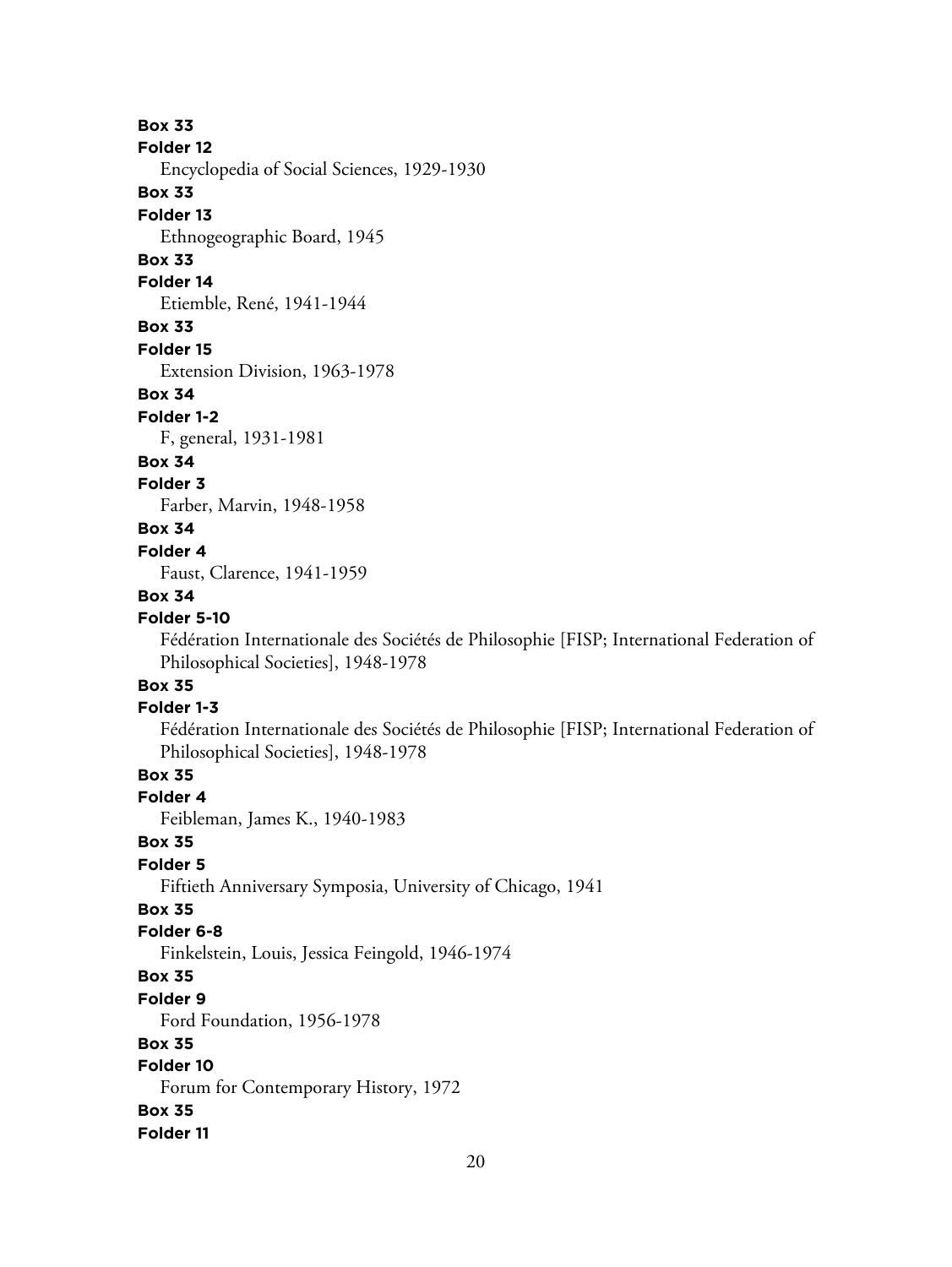France, Republic of, 1966-1979 **Box 35 Folder 12** Frankel, Charles, 1958-1959 **Box 36 Folder 1-2** Freedom and History, 1952-1968 **Box 36 Folder 3** Friedrich, Carl J., 1960-1963 **Box 36 Folder 4** Fulbright Fellowships, 1949-1955 **Box 36 Folder 5-6** Fund for the Republic, 1956 **Box 36 Folder 7-8** G, general, 1931-1983 **Box 36 Folder 9** Germany, 1947 **Box 36 Folder 10** Gewirtz, Alan, n.d. **Box 36 Folder 11** Gilson, Etienne, 1925-1955 **Box 36 Folder 12** Goedecke, Robert, 1956-1976 **Box 36 Folder 13** Golb, Norman, 1972 **Box 36 Folder 14** Graduate Work, Committee on the Problems and Scope of, 1971-1972 **Box 37 Folder 1-2** Graduate Work, Committee on the Problems and Scope of, 1971-1972 **Box 37 Folder 3** Great books, 1943-1965 **Box 37 Folder 4** Grene, David, 1936-1937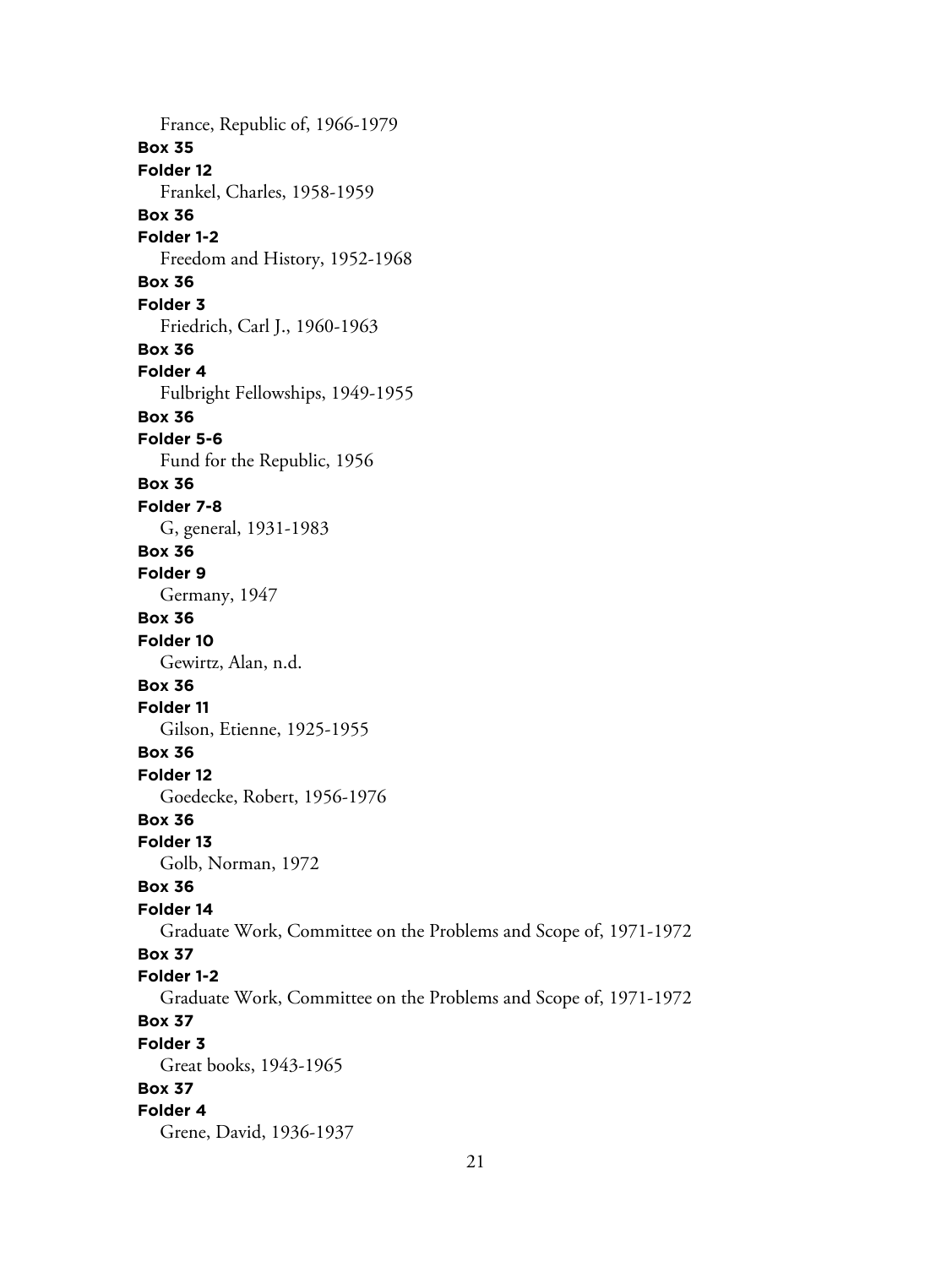**Box 37 Folder 5** Grisez, Germain, 1956-1969 **Box 37 Folder 6-8** H, general, 1940-1983 **Box 37 Folder 9** Harcourt, Brace and World, Inc., 1961-1962 **Box 37 Folder 10** Harris, Errol E., 1948-1950 **Box 37 Folder 11** Harvard University, 1946-1972 **Box 37 Folder 12** Havet, Jacques, 1947-1981 **Box 38 Folder 1** Hendel, Charles W., 1941-1960 **Box 38 Folder 2** Hendley, Brian, 1964-1981 **Box 38 Folder 3** Heller, Emmy F., 1948-1950 **Box 38 Folder 4** Herz, David S., 1980-1981 **Box 38 Folder 5** Hirschfeld, Gerhard, 1952-1976 **Box 38 Folder 6-7** History Review Committee, the College, University of Chicago, 1946-1950 **Box 38 Folder 8** Hodgson, Marshall G. S., Diogenes, 1960-1961 **Box 38 Folder 9-10** Holmberg, Carl B., 1975-1980 **Box 38 Folder 11** Holt, Robert, n.d. **Box 38**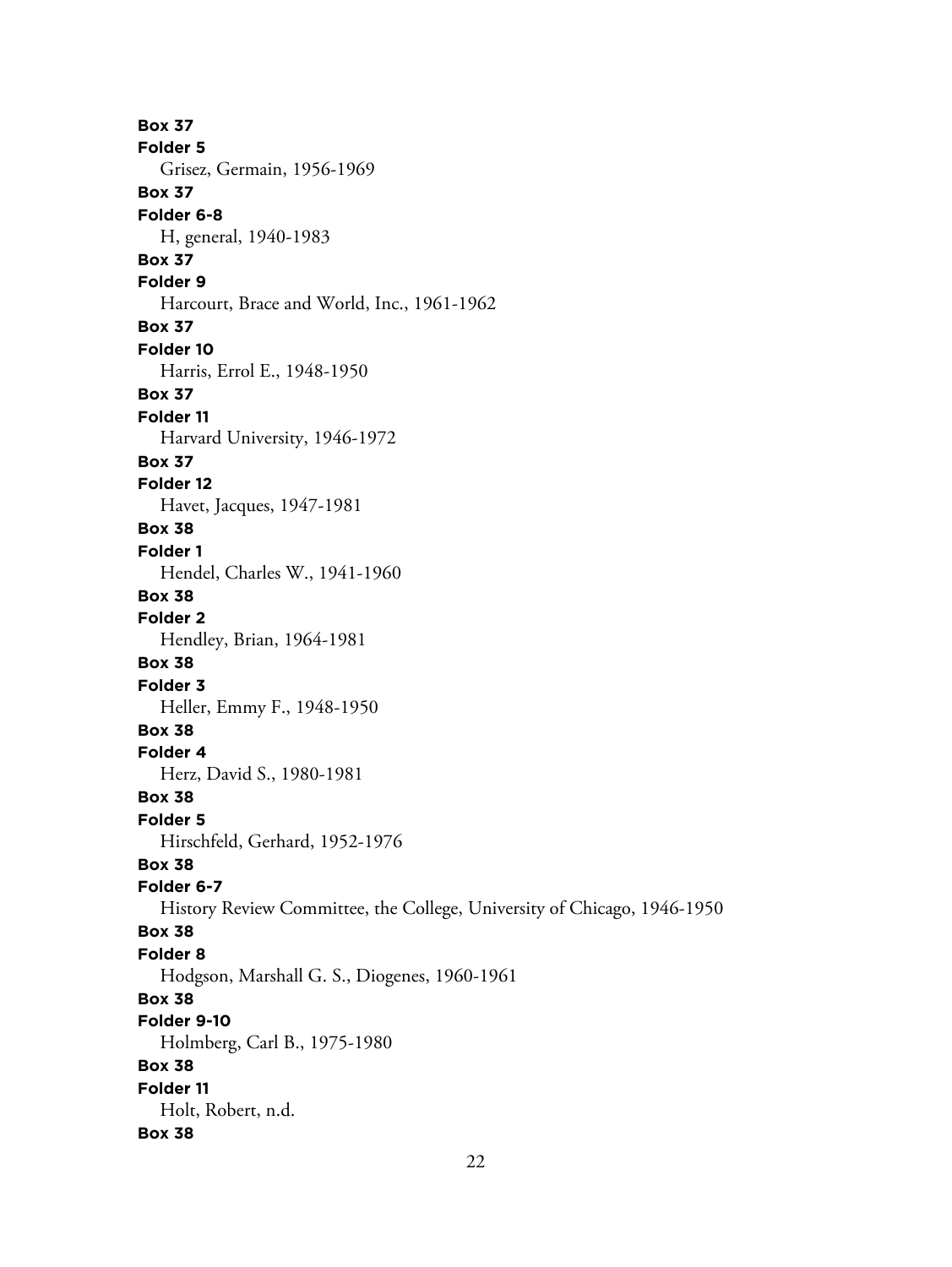**Folder 12** Honeywell, J. A., and Marie-Ann, 1960-1966 **Box 38 Folder 13** Hulyalker, S. G., 1958-1959 **Box 38 Folder 14** Humanities, Committee on General Studies in, 1968-1969 **Box 38 Folder 15** Humanities, Division of, 1937-1978 **Box 38 Folder 16** Humanities 2, 1942-1943 **Box 38 Folder 17** Humanities 3, n.d. **Box 38 Folder 18** Humanities Press, Inc., 1957-1968 **Box 39 Folder 1-6** Hutchins, Robert Maynard, 1934-1964 **Box 39 Folder 7** I, general, 1944-1984 **Box 39 Folder 8** Institut Internationale de Philosophie Politique, 1957-1980 **Box 39 Folder 9-10** Institut Internationale de Philosophie, 1949-1984 **Box 40 Folder 1-12** Institut Internationale de Philosophie, 1949-1984 **Box 41 Folder 1-10** Institut Internationale de Philosophie, 1949-1984 **Box 42 Folder 1-5** Institut Internationale de Philosophie, 1949-1984 **Box 42 Folder 6** Institut Internationale de Philosophie, Chronique, 1949-1954 **Box 42 Folder 7**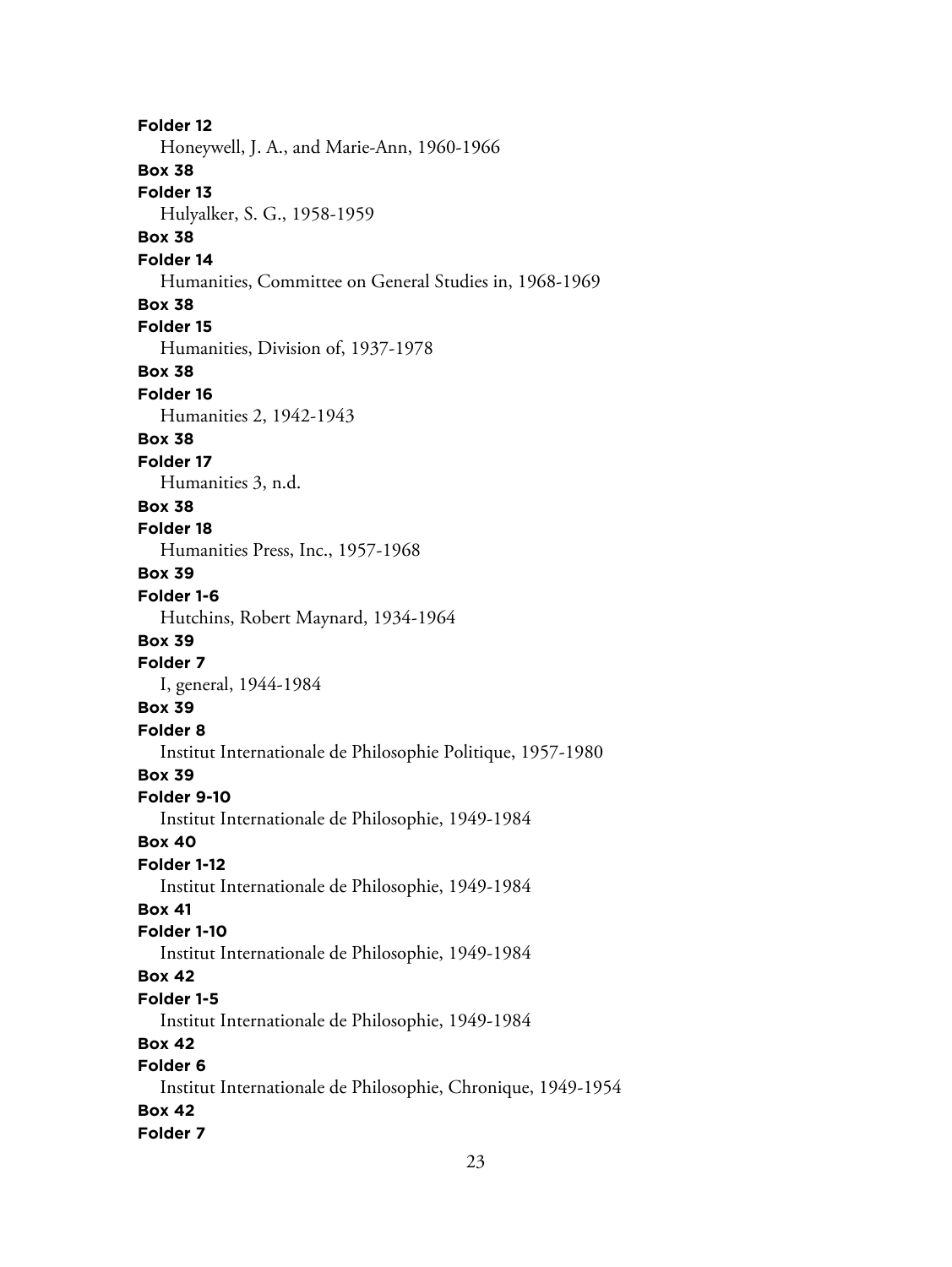Institut Internationale de Philosophie, "Foundations and Limits of Tolerance," manuscripts, notes, 1961 **Box 42 Folder 8** Institute for Philosophical Research, 1960-1966 **Box 42 Folder 9** Institute for Philosophical Research, Mortimer Adler, 1953-1955 **Box 42 Folder 10** Institute for the Study of the History of Culture, 1943 **Box 42 Folder 11** Institute of International Education, 1948-1956 **Box 42 Folder 12** Institute of Philosophy, n.d. **Box 42 Folder 13** Institute on Ethics, Jewish Theological Seminary of America, 1950-1980 **Box 43 Folder 1-2** Institute on Ethics, Jewish Theological Seminary of America, 1950-1980 **Box 43 Folder 3** Inter-American Congress of Philosophy, 1947 **Box 43 Folder 4** International Congress of Philosophy, Tenth, 1948 **Box 43 Folder 5** International Congress of Philosophy, Twelfth, 1958 **Box 43 Folder 6** International Congress of Philosophy, Thirteenth, 1963 **Box 43 Folder 7** International Council for Philosophy and Humanistic Studies, 1951-1954 **Box 43 Folder 8** International Encyclopedia of the Social Sciences, 1964-1965 **Box 43 Folder 9** International relations, 1943-1955 **Box 43 Folder 10**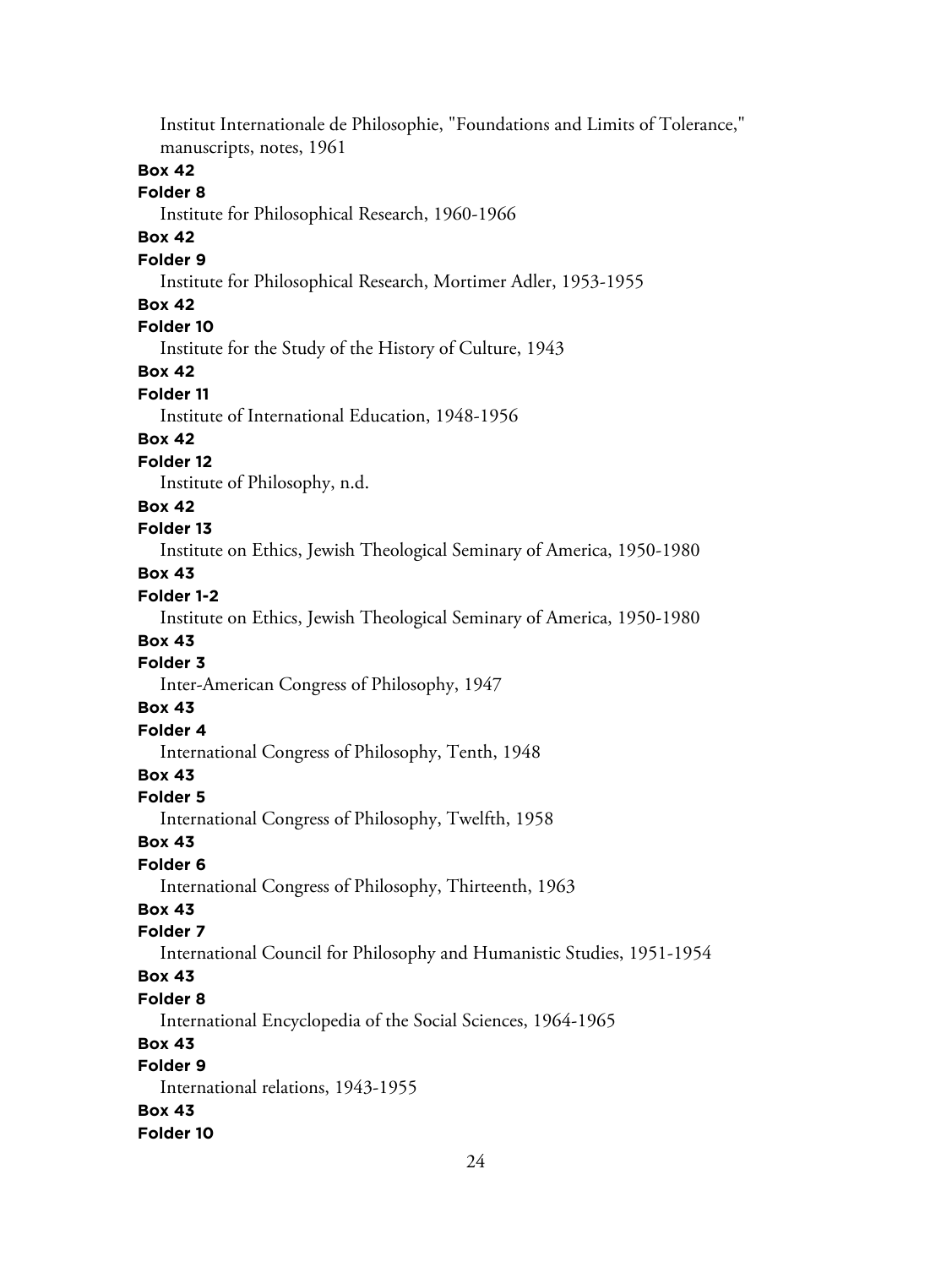International scholars, n.d. **Box 43 Folder 11** International Society for Metaphysics, 1975-1981 **Box 43 Folder 12** Isis, 1948-1964 **Box 43 Folder 13** J, general, 1931-1980 **Box 43 Folder 14** Jaeger, Werner, 1939-1945 **Box 43 Folder 15-18** Jewish Theological Seminary of America, 1956-1965 **Box 44 Folder 1** John Hay Whitney Foundation, 1950 **Box 44 Folder 2-6** Journal of the History of Ideas, 1939-1982 **Box 44 Folder 7** Journal of the History of Philosophy, 1958-1977 **Box 44 Folder 8-9** K, general, 1943-1982 **Box 44 Folder 10** Kabir, Humayan, 1959-1969 **Box 44 Folder 11** Kaplan, Harold, 1947-1975 **Box 44 Folder 12** Kenny, Dumont, 1957-1970 **Box 44 Folder 13** Kent, William P., 1945-1952 **Box 45 Folder 1** Kessey, Adu Gyamfi, 1952-1955 **Box 45 Folder 2** Kibre, Adele, 1936-1937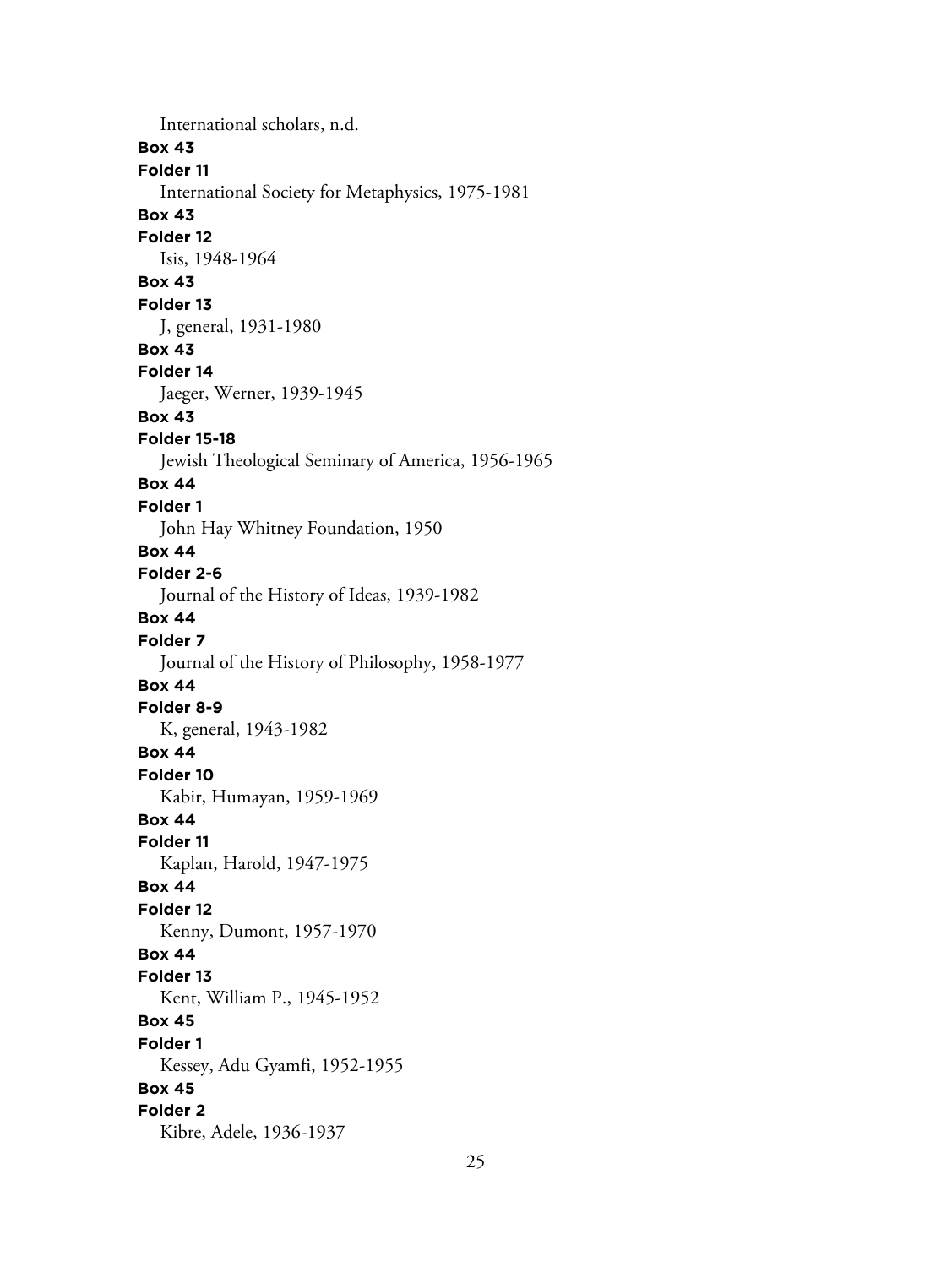**Box 45 Folder 3** Kiefer, Howard E., 1966-1970 **Box 45 Folder 4** Kimpton, Lawrence A., 1935-1960 **Box 45 Folder 5** Kleinman, Sidney, 1968-1975 **Box 45 Folder 6-8** Klibansky, Raymond, 1951-1973 **Box 45 Folder 9** Knight, Frank H., 1937-1949 **Box 45 Folder 10** Knutsen, Anfinn, 1953-1958 **Box 45 Folder 11** Koyre, Alexandre, 1949-1959 **Box 45 Folder 12** Kreyche, Gerald F., 1964-1966 **Box 45 Folder 13** Kristeller, Paul Oskar, 1939-1978 **Box 45 Folder 14** Kuntz, Paul, 1963-1980 **Box 45 Folder 15-16** L, general, 1938-1984 **Box 45 Folder 17** Lambert, Sam, 1964-1968 **Box 45 Folder 18** Lamm, Herbert, 1958-1975 **Box 45 Folder 19** Lamprecht, Sterling P., 1927-1949 **Box 45 Folder 20** Latin American workshops, 1949-1950 **Box 45**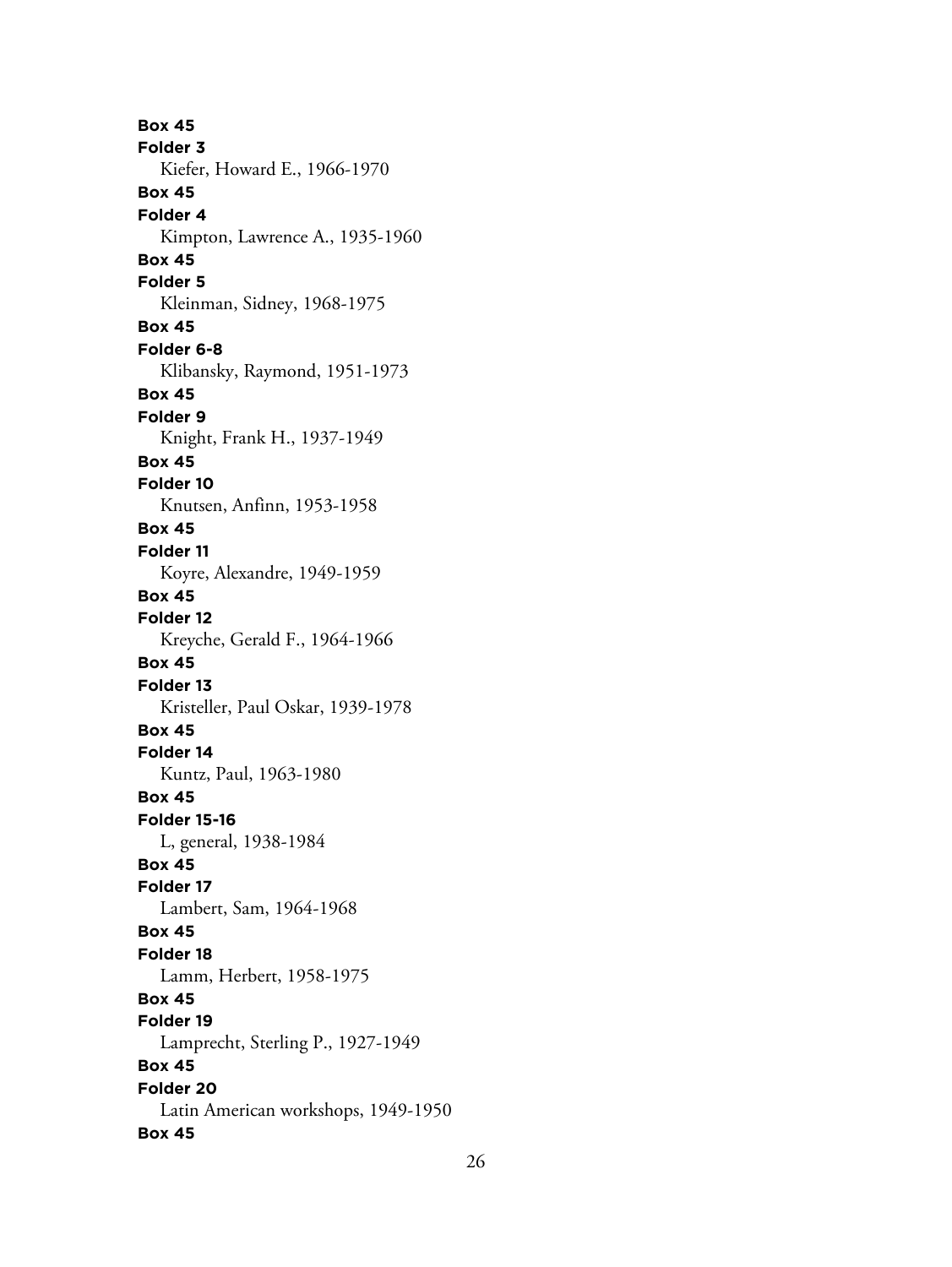**Folder 21** Lenz, George F., 1959-1967 **Box 45 Folder 22** Lerner, Abba, 1960 **Box 46 Folder 1** Letters, Program in, 1971 **Box 46 Folder 2** Leverett, James E., Jr., 1974-1981 **Box 46 Folder 3** Levi, Albert William, 1958-1975 **Box 46 Folder 4** Levi, Edward, 1943-1970 **Box 46 Folder 5** Levi, Edward, President's seminar, 1971 **Box 46 Folder 6** Levitsky, Louis M., 1958-1960 **Box 46 Folder 7** Liberty, European meetings, 1954 **Box 46 Folder 8-9** Library, University of Chicago, 1943-1964 **Box 46 Folder 10** Library of Living Philosophers, 1962-1984 **Box 46 Folder 11** Linguistics, 1942-1946 **Box 46 Folder 12** Logic, 1945-1947 **Box 46 Folder 13** Longmans, Green, and Company, 1932-1960 **Box 46 Folder 14** Louchheim, Katherine, 1942-1953 **Box 46 Folder 15**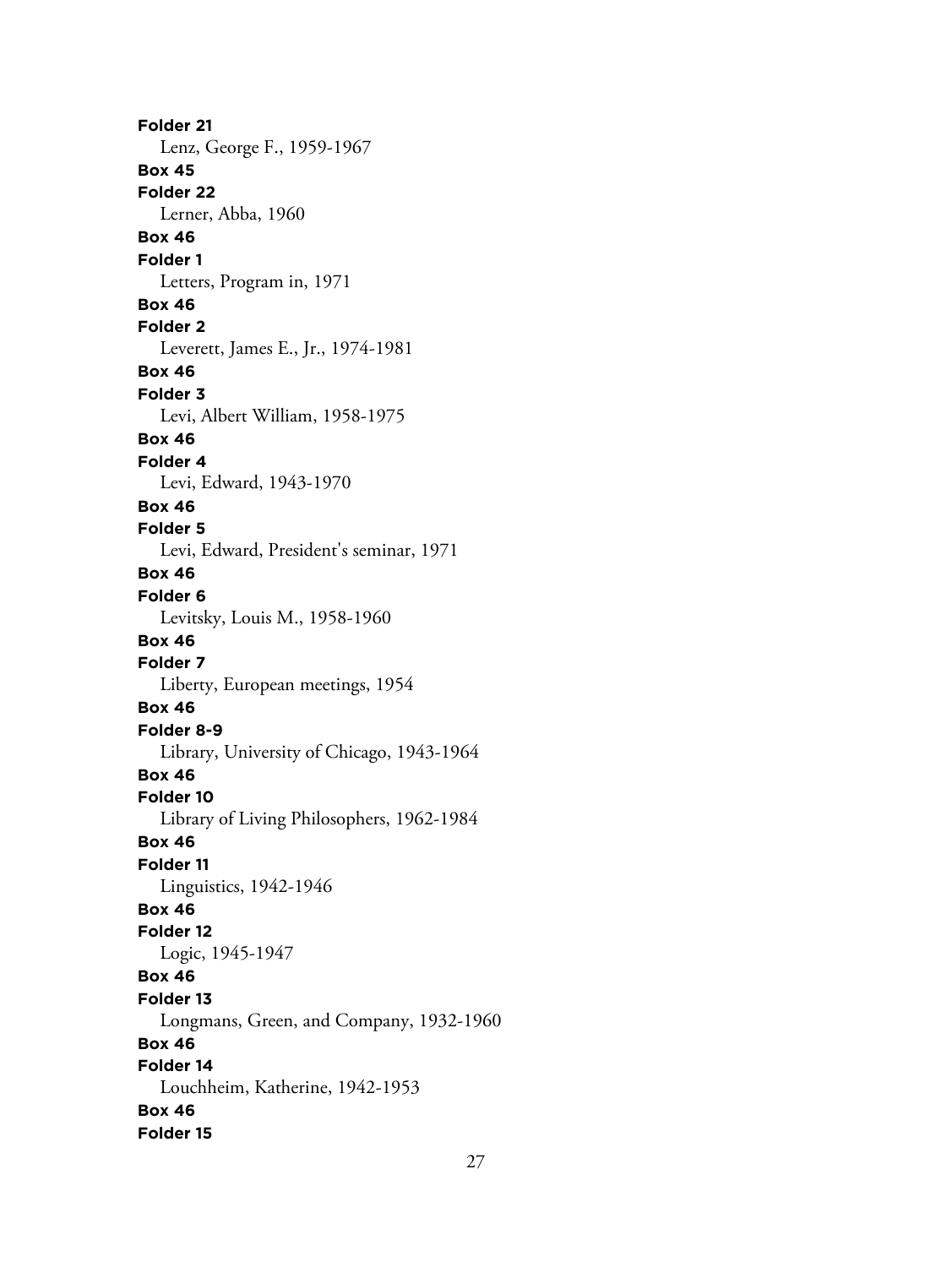M, general, 1938-1983 **Box 47 Folder 1-4** M, general, 1938-1983 **Box 47 Folder 5** MacDonald, D. B., 1931-1938 **Box 47 Folder 6** MacLeish, Archibald, 1947-1955 **Box 47 Folder 7-9** Mankind, draft report, 1952 **Box 48 Folder 1** Maritain, Jacques, 1940-1958 **Box 48 Folder 2** Marshall, John, 1947-1950 **Box 48 Folder 3** McColley, Grant, 1936 **Box 48 Folder 4** McGill, V. J., 1943-1966 **Box 48 Folder 5** McGrade, Arthur S., 1963-1977 **Box 48 Folder 6-9** Medieval Academy of America, 1929-1974 **Box 48 Folder 10** Medieval Political Texts Series, 1941-1946 **Box 48 Folder 11-13** Meetings and lectures, 1948-1968 **Box 49 Folder 1** Meetings and lectures, 1948-1968 **Box 49 Folder 2** Mental health, 1948 **Box 49 Folder 3** Meridian Books, 1956-1961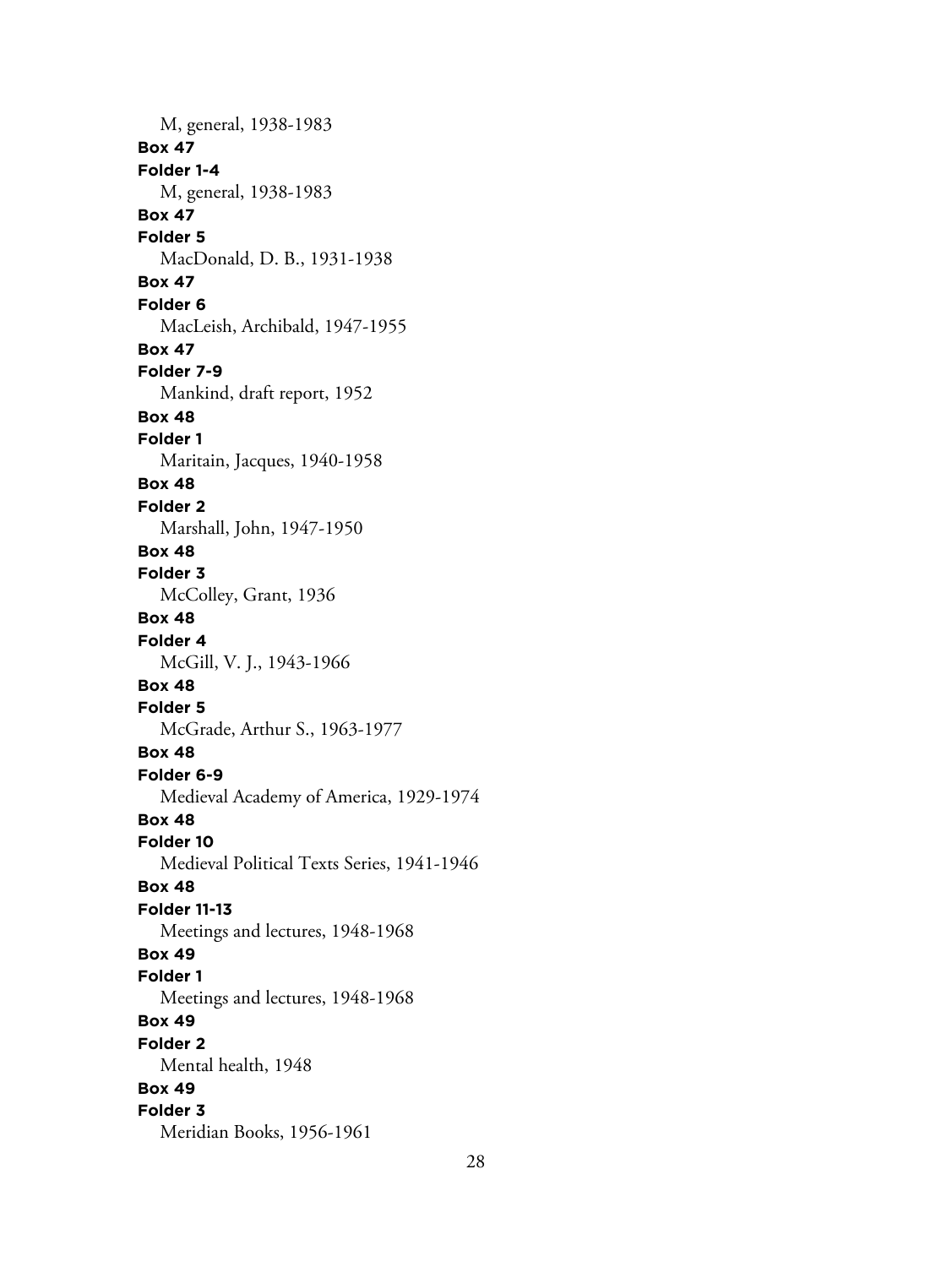**Box 49 Folder 4-5** Metaphysical Society of America, 1963-1970 **Box 49 Folder 6** Military studies, n.d. **Box 49 Folder 7** Moody, Ernest A., 1934-1966 **Box 49 Folder 8** Moore, G. E., 1941 **Box 49 Folder 9** Morin, Alexander J., 1962 **Box 49 Folder 10** Murdoch, John E., 1973 **Box 49 Folder 11** Murphy, James J., 1967-1981 **Box 49 Folder 12** Murty, K. Satchidananda, 1956-1968 **Box 49 Folder 13-14** N, general, 1935-1983 **Box 49 Folder 15** Nagley, Winfield, 1965-1973 **Box 49 Folder 16** National Academy of Sciences, Trytten, 1957-1958 **Box 50 Folder 1** National Industrial Conference Board, 1970-1971 **Box 50 Folder 2** Nelson, Benjamin, 1961-1968 **Box 50 Folder 3** Newberry Library, 1957-1984 **Box 50 Folder 4** Nikam, N. A., 1953-1973 **Box 50**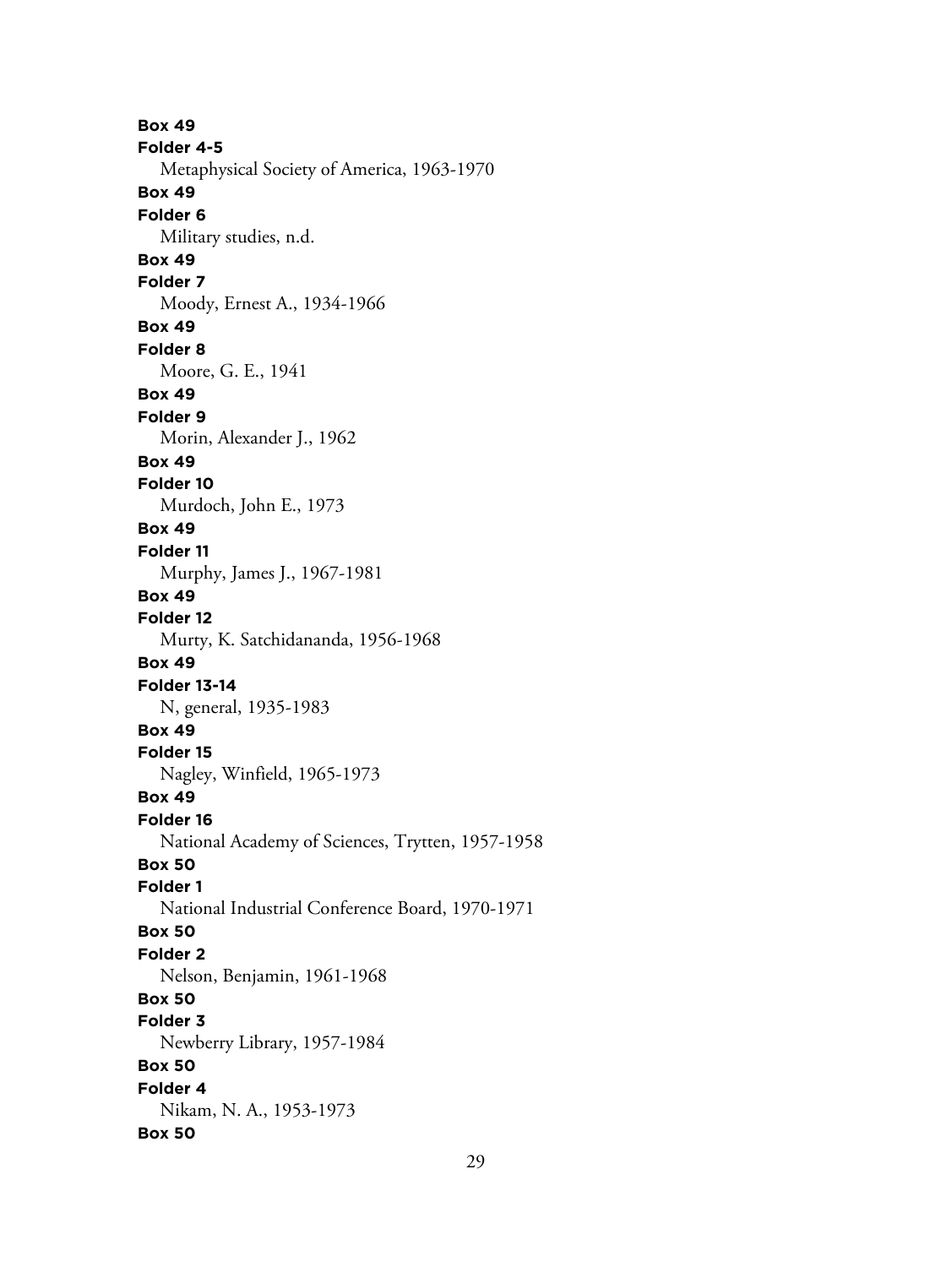**Folder 5** Northern Illinois University, 1968-1971 **Box 50 Folder 6** Northrup, F. S. C., 1936-1946 **Box 50 Folder 7** O, general, 1931-1979 **Box 50 Folder 8** O'Brien, George Dennis, 1959-1962 **Box 50 Folder 9** Observation, Interpretation and Integration, Committee on, 1942-1945 **Box 50 Folder 10** Ohe, Seizo, 1953-1969 **Box 50 Folder 11** Oko, A. S., 1936-1950 **Box 50 Folder 12** Oldfather, W. A., 1940-1941 **Box 50 Folder 13-14** P, general, 1934-1984 **Box 51 Folder 1** P, general, 1934-1984 **Box 51 Folder 2** Pan America Board of Education, 1949-1950 **Box 51 Folder 3** Payton, Robert L., 1959-1964 **Box 51 Folder 4** Perelman, Chaim, 1970-1981 **Box 51 Folder 5** Peterson, Helen Patricia, 1971-1978 **Box 51 Folder 6** Petzall, Ake, 1951-1960 **Box 51 Folder 7-9**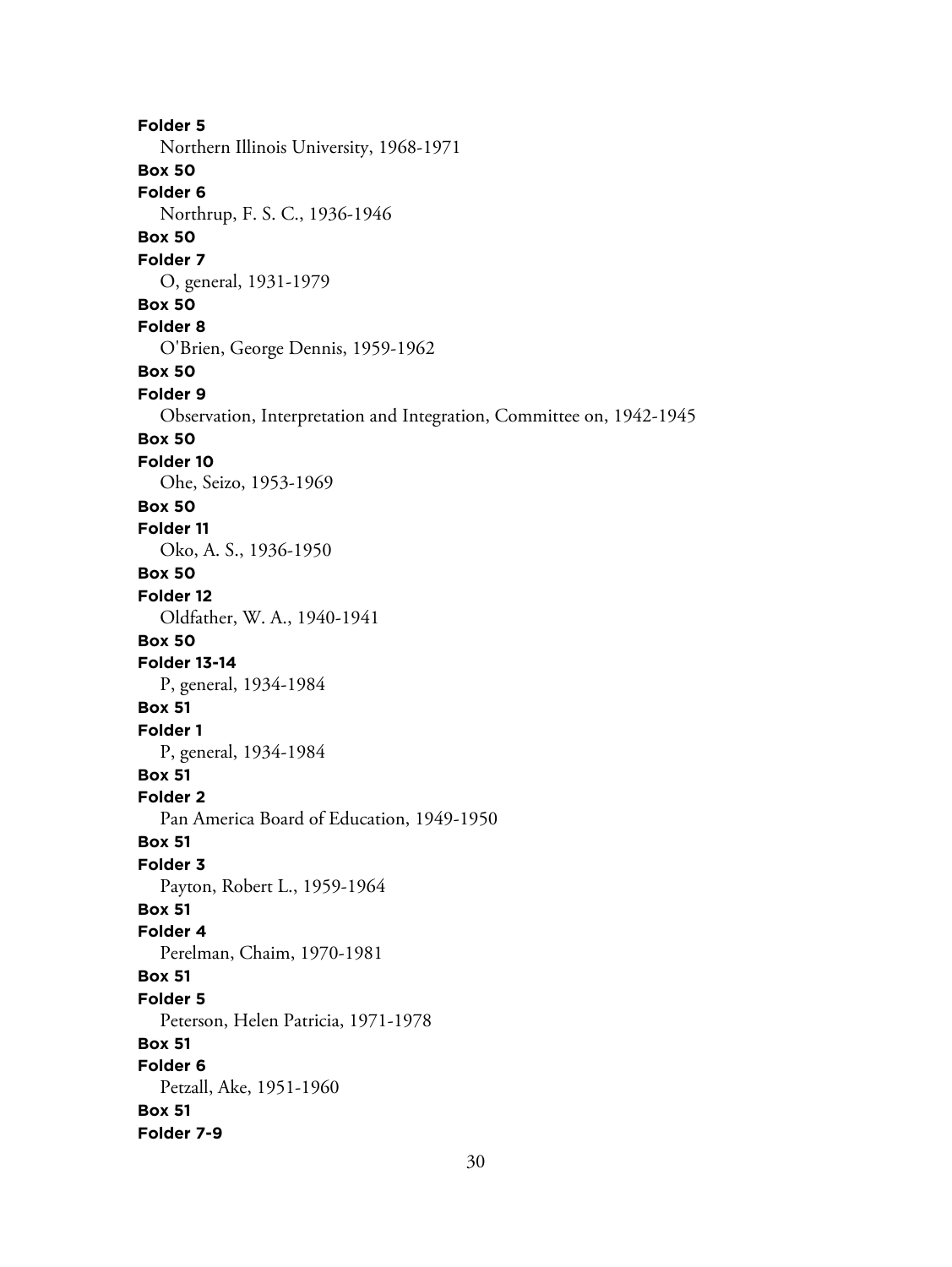Phi Beta Kappa book award, 1960-1965, 1984 **Box 51 Folder 10** Philosophers, International, 1965-1966 **Box 51 Folder 11-12** Philosophy, Department of, 1940-1972 **Box 52 Folder 1-4** Philosophy, Department of, 1940-1972 **Box 52 Folder 5** Philosophy East and West, 1970-1974 **Box 52 Folder 6** Philosophy Forum, 1967-1971 **Box 52 Folder 7** Philosophy in liberal education, C. W. Hendel, 1943 **Box 52 Folder 8** Philosophy of Aristotle, 1941 **Box 52 Folder 9** Place, Perley Oakland, 1944 **Box 52 Folder 10** Plochmann, George Kimball, 1949-1973 **Box 52 Folder 11** Plott, John C., 1948-1981 **Box 53 Folder 1-5** Plott, John C., 1948-1981 **Box 53 Folder 6** Publications in the History of Thought and Culture, Committee on, 1943 **Box 53 Folder 7** Q, general, 1945-1975 **Box 53 Folder 8-9** R, general, 1933-1981 **Box 54 Folder 1** R, general, 1933-1981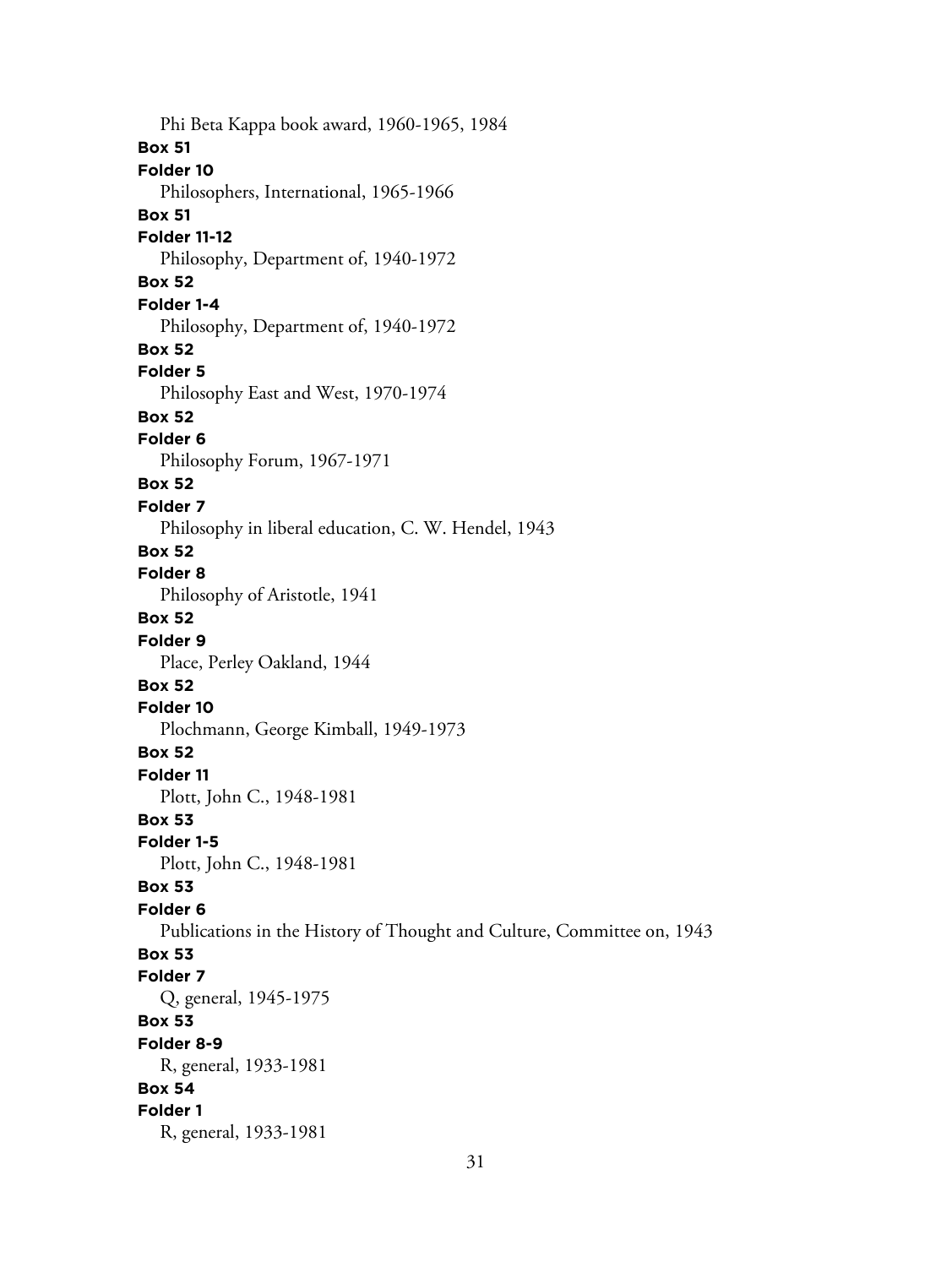**Box 54 Folder 2** Radin, Max, 1941-1947 **Box 54 Folder 3-4** Radio, Committee on, 1941-1949 **Box 54 Folder 5** Radio and Television, Board of, 1956-1958 **Box 54 Folder 6** Randall, John H., 1947-1964 **Box 54 Folder 7** Random House Inc., 1937-1959 **Box 54 Folder 8** Random House Inc., Basic works of Aristotle, 1940-1941 **Box 54 Folder 9** Random House Inc., Introduction to Aristotle, 1945-1947 **Box 54 Folder 10** Rao, K. Ramakrishna, 1956-1966 **Box 54 Folder 11** Redfield, Robert, 1943-1957 **Box 54 Folder 12** Registration, 1958-1959 **Box 54 Folder 13** Reichenbach, Hans, n.d. **Box 54 Folder 14** Religion and Civilization Group, 1942 **Box 54 Folder 15-16** Renaissance Seminar, 1969-1978 **Box 55 Folder 1** Renaissance Society, 1946, 1965 **Box 55 Folder 2** Renaissance group in the Chicago area, Merrill, 1946 **Box 55**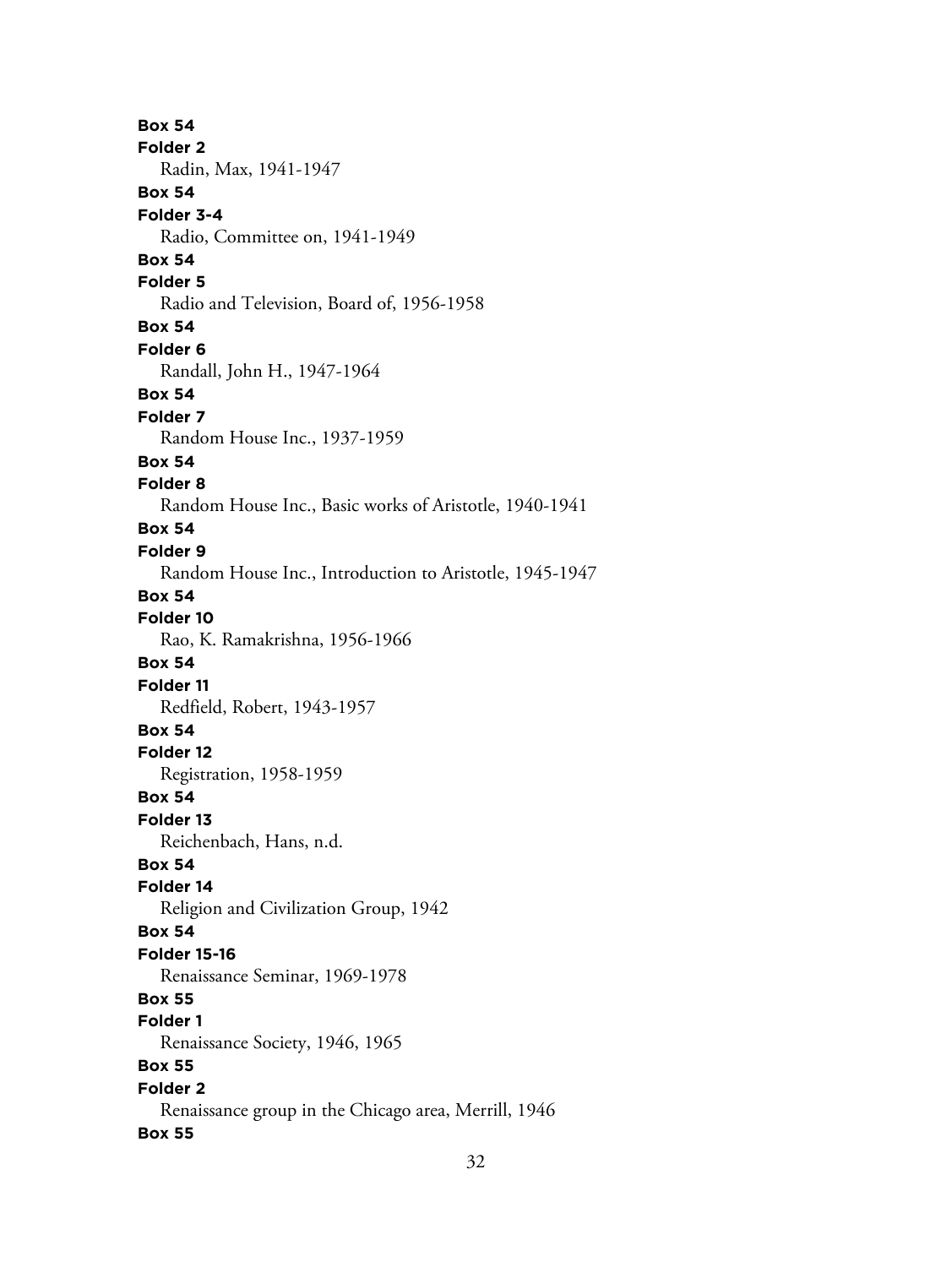**Folder 3** Resettlement Campaign for Exiled Professionals of the International Rescue Committee, 1950 **Box 55 Folder 4** Revue Internationale de Philosophie, 1956-1974 **Box 55 Folder 5** Ripon College, 1943-1944 **Box 55 Folder 6** Robbins, David O., Aesthetics since Plato, 1946 **Box 55 Folder 7** Rockefeller Brothers Special Studies, 1957-1960 **Box 55 Folder 8** Rockefeller Foundation, 1947-1959 **Box 55 Folder 9** Roditi, Eduoard, 1947-1983 **Box 55 Folder 10** Rokkan, Stein, 1949-1950 **Box 55 Folder 11** Rosenfield, Leonora Cohen, Morris Cohen memorial, 1958-1959 **Box 55 Folder 12** Rotenstreich, Nathan, 1949-1979 **Box 55 Folder 13** Roucek, Joseph S., 1950-1960 **Box 55 Folder 14** Roy, Mayo Rae, 1966-1982 **Box 55 Folder 15** Rubin, Arthur L. H., 1947-1965 **Box 55 Folder 16** Ruhan, Antony, S.J., 1967-1981 **Box 55 Folder 17** Ruttenberg, Howard, 1968-1982 **Box 55**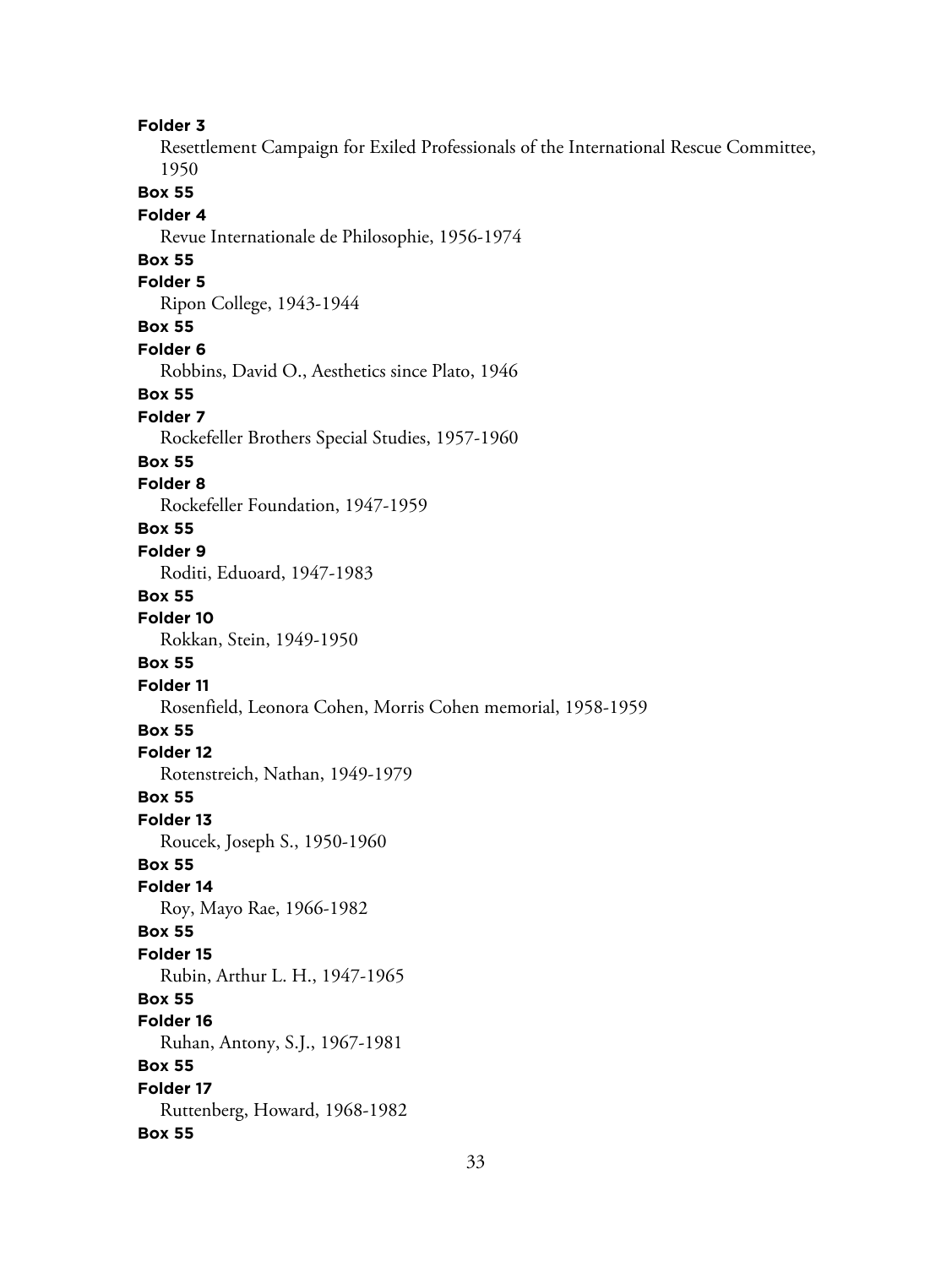**Folder 18-19** S, general, 1943-1983 **Box 56 Folder 1-2** S, general, 1943-1983 **Box 56 Folder 3** Saadia celebration, 1942 **Box 56 Folder 4** St. John's College, Scott Buchanan, Stringfellow Barr, 1932-1964 **Box 56 Folder 5-7** St. John's University, Graduate Program in Philosophy, 1968-1970 **Box 56 Folder 8** Salm, Sue, 1971-1978 **Box 56 Folder 9** Salvemini, Gaetano, 1937 **Box 56 Folder 10** Schilpp, Paul A., 1964-1979 [see also Library of Living Philosophers] **Box 56 Folder 11** School of the People's Institute, 1927-1938 **Box 57 Folder 1** Schneider, Herbert W., 1948-1965 **Box 57 Folder 2** Science and humanities, 1947 **Box 57 Folder 3** Scott, Foresman and Company, 1950 **Box 57 Folder 4** Scott, Foresman and Company, Civilization Past and Present, 1977 **Box 57 Folder 5** Scott, Foresman Consortium, "Textbook Arts and the Interrelation of Rhetoric and History," 1977 **Box 57 Folder 6** Secretaries, employment and payroll forms, 1956-1965

#### **Box 57**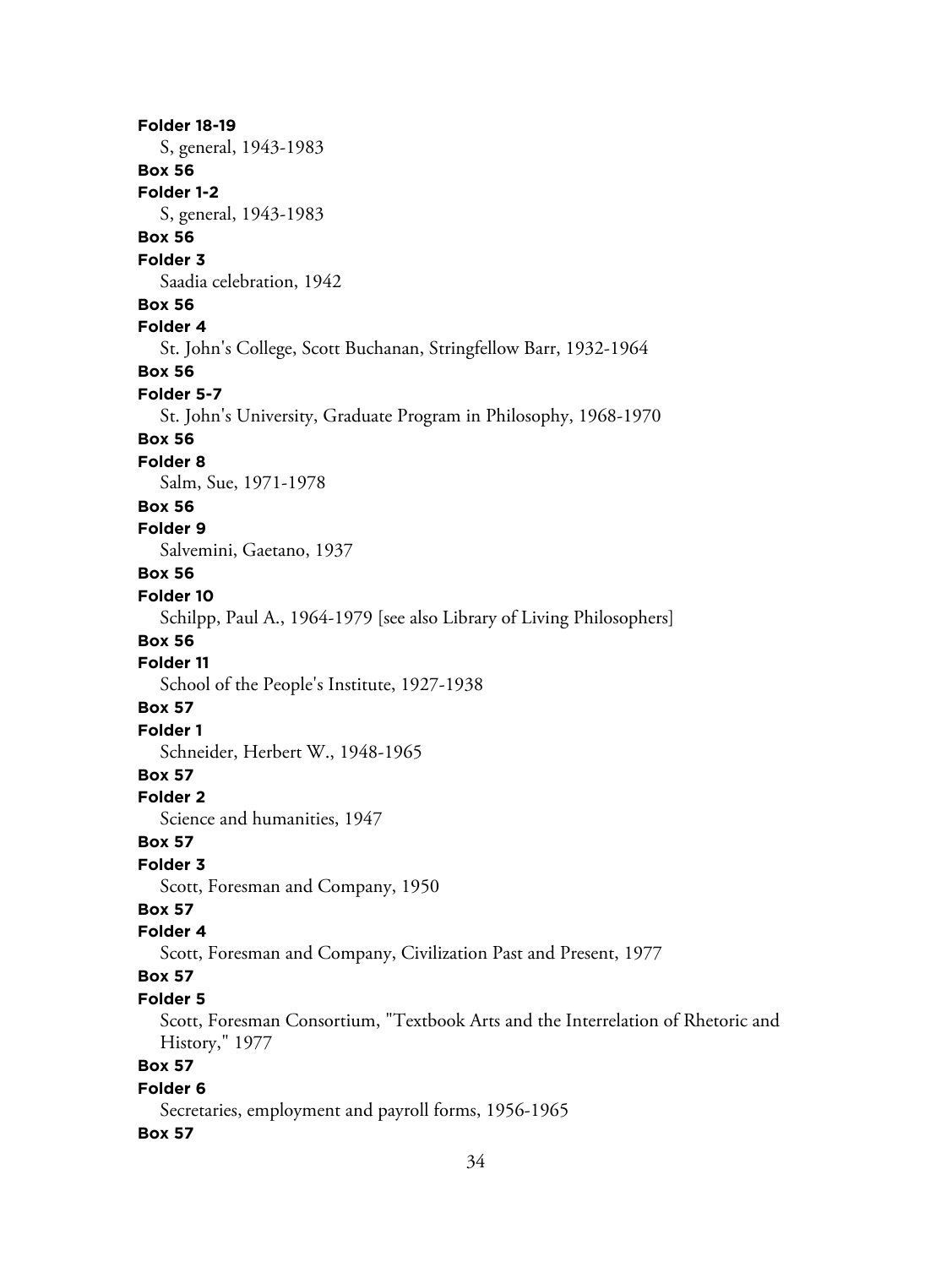**Folder 7** Sellars, Wilfrid, 1963 **Box 57 Folder 8** Sellars, William K., 1973-1974 **Box 57 Folder 9-12** Shimer College, 1967-1980 **Box 58 Folder 1** Shryock, Richard H., 1946-1950 **Box 58 Folder 2** Simmel, Georg, n.d. **Box 58 Folder 3** Simon, Dr. Kenneth, 1934-1935, 1946 **Box 58 Folder 4** Smigelskis, David, 1963-1965 **Box 58 Folder 5** Smith, John E., 1959-1963 **Box 58 Folder 6** Social science, n.d. **Box 58 Folder 7-8** Social Thought, Committee on, 1942-1945 **Box 58 Folder 9** Society for Asian and Comparative Philosophy, 1971-1973 **Box 58 Folder 10** Somjee, A. H., 1959-1968 **Box 58 Folder 11** Source Book in Medieval Science, 1949, 1956-1958 **Box 58 Folder 12** South Asian Studies, Committee on, 1960-1971 **Box 58 Folder 13** State University of New York, 1961-1970 **Box 58 Folder 14**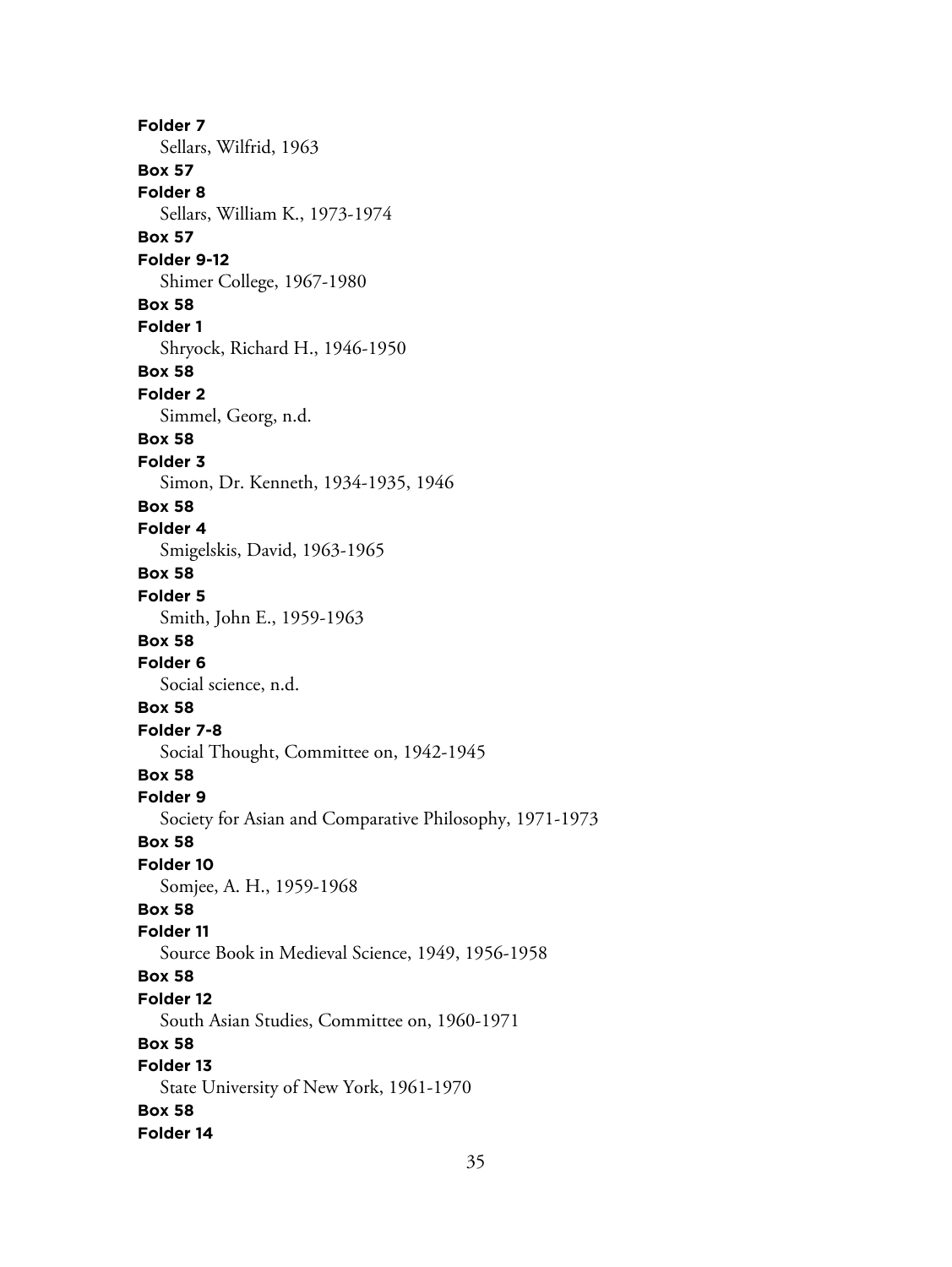Stauffer, T. B., 1947-1983 **Box 58 Folder 15** Steckerl, Fritz, 1949-1959 **Box 58 Folder 16** Sternfeld, Robert, 1945-1974 **Box 59 Folder 1** Steward, Julian H., and Demitri B. Shimkin, manuscript, 1960 **Box 59 Folder 2** Strauss, Leo, 1936-1937 **Box 59 Folder 3** Student papers, 1976-1986 **Box 59 Folder 4** Student-Faculty Administration, Student Government Committee, 1956 **Box 59 Folder 5** Subcommittee on Disciplinary Procedures at the University of Chicago, 1969 **Box 59 Folder 6-7** T, general, 1935-1981 **Box 59 Folder 8** Tagore, Rabindranath, 1960 **Box 59 Folder 9** Teacher training, 1945-1947 **Box 59 Folder 10** Thompson, Manley, 1947-1951 **Box 59 Folder 11** Thomson, Charles A., 1947-1957 **Box 59 Folder 12** Thorndike, Lynn, 1936-1949 **Box 59 Folder 13** Tinsley, Earl M., 1967-1973 **Box 59 Folder 14** Turn Toward Peace, 1966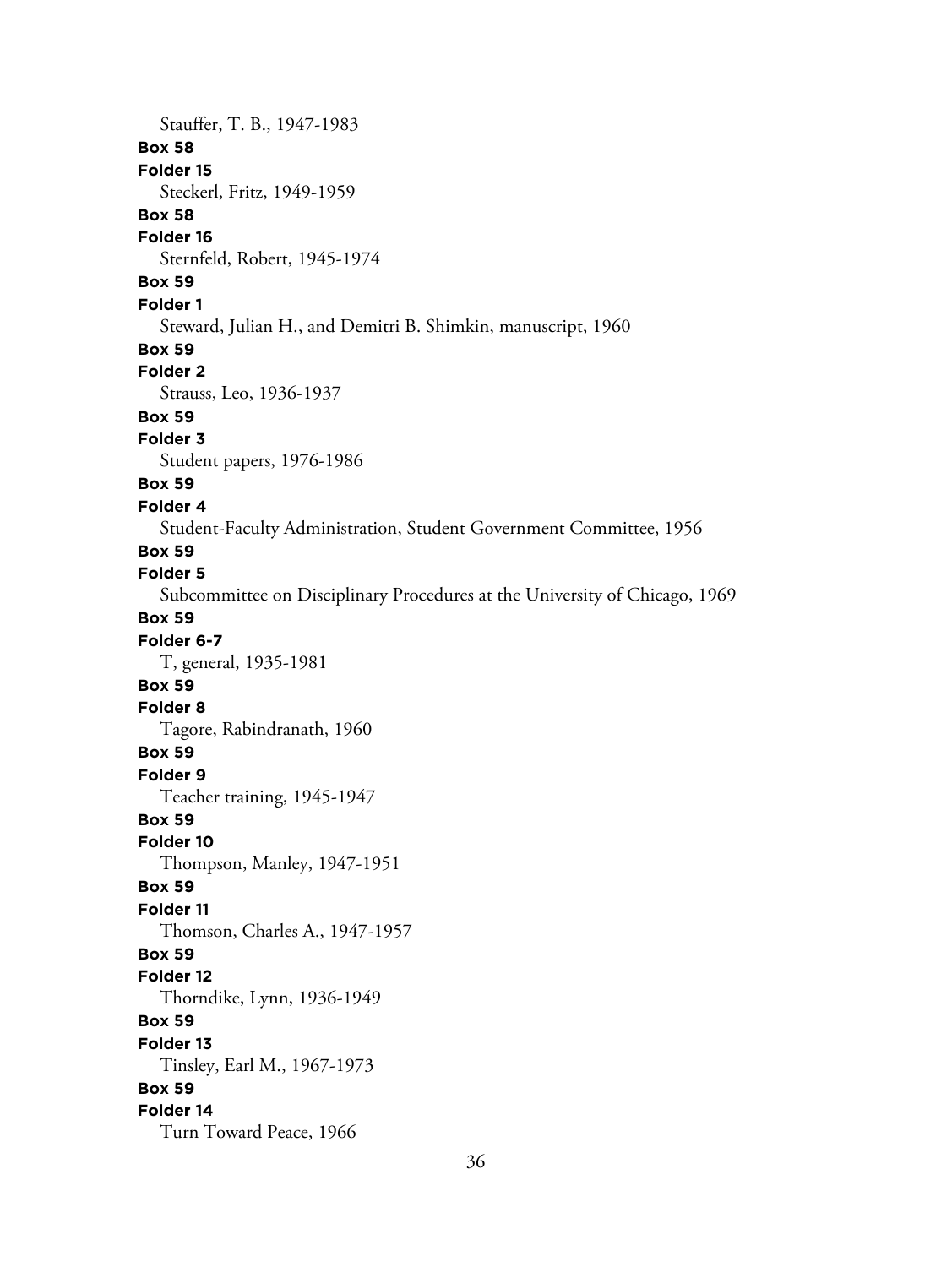### **Box 60**

#### **Folder 1-2**

U, general, 1955-1960

### **Box 60**

#### **Folder 3**

Union Académique Internationale, 1947-1952

## **Box 60**

### **Folder 4-5**

United Nations Association of the United States of America [UNA-USA], 1949-1984

## **Box 60**

#### **Folder 6-7**

United Nations Educational, Scientific and Cultural Organization [UNESCO], 1947-1972

# **Box 61**

### **Folder 1-2**

United Nations Educational, Scientific and Cultural Organization [UNESCO], 1947-1972

#### **Box 61**

# **Folder 3**

United States National Commission for UNESCO, 1948-1958

# **Box 61**

# **Folder 4**

Unity College, 1978-1980

### **Box 61**

### **Folder 5**

Universidad de Puerto Rico, 1953-1972

### **Box 61**

### **Folder 6-9**

University of Chicago, general, 1934-1981

### **Box 62**

#### **Folder 1-3**

University of Chicago, general, 1934-1981

### **Box 62**

### **Folder 4**

University of Chicago, committee reports, n.d.

# **Box 62**

### **Folder 5-6**

University of Chicago, University Senate, 1942-1966

# **Box 62**

### **Folder 7-9**

University of Chicago Press, 1934-1983

### **Box 63**

# **Folder 1-2**

University of Chicago Round Table, 1938-1950

# **Box 63**

### **Folder 3**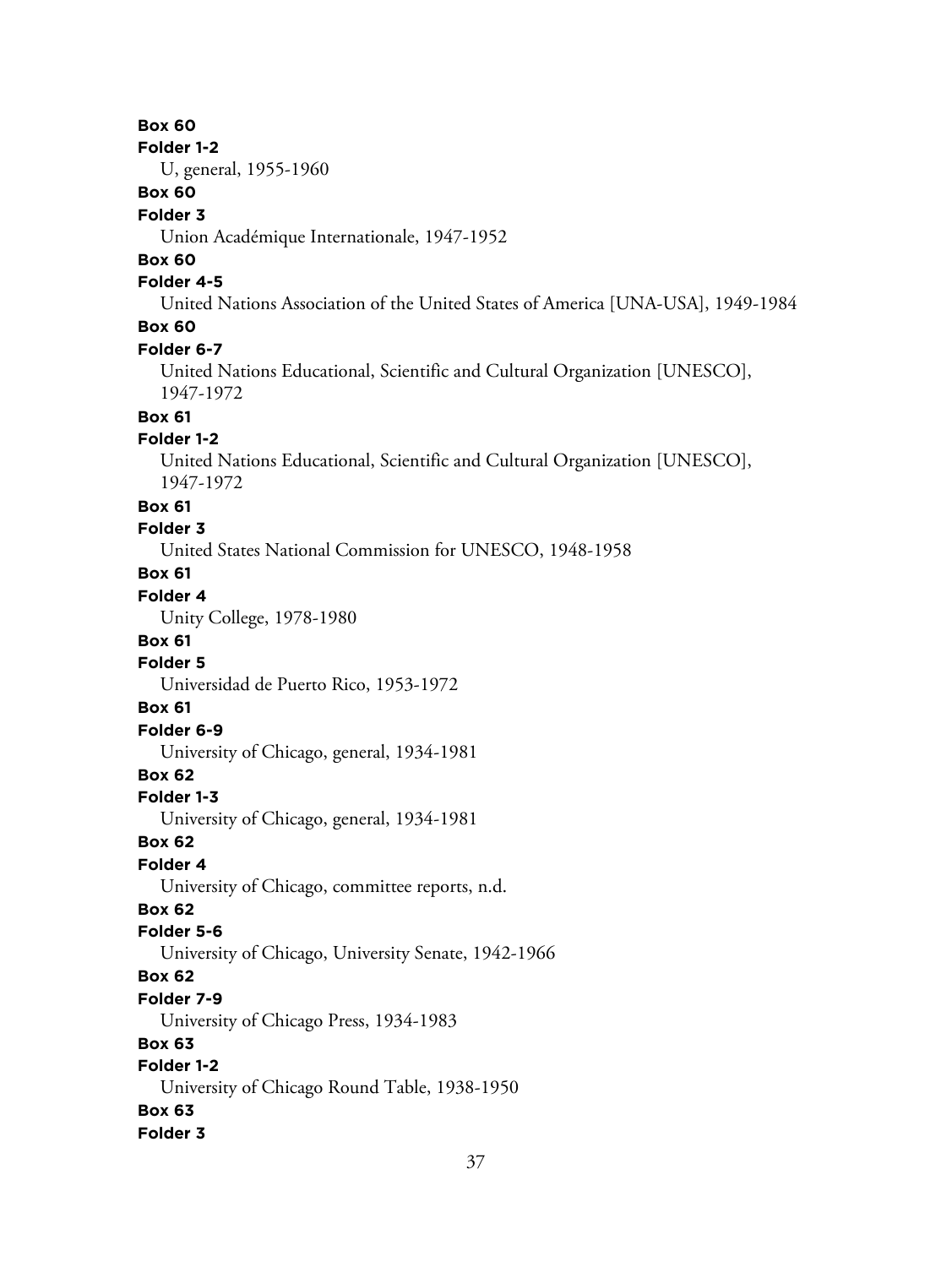University of Hawaii, 1965-1970 **Box 63 Folder 4** University of Kansas, 1972-1973 **Box 63 Folder 5** University of Michigan Press, 1959-1964 **Box 63 Folder 6** University of Notre Dame, 1963-1976 **Box 63 Folder 7** V, general, 1941-1983 **Box 63 Folder 8-10** Vanderhoof, F. M., 1953-1961 **Box 64 Folder 1** Van Marter, Leslie E., 1959-1964 **Box 64 Folder 2** Veatch, Henry, 1950-1969 **Box 64 Folder 3** Viner, Jacob, "In Defense of `Dollar Diplomacy,'" 1947 **Box 64**

#### **Folder 4**

Visiting scholars, University of Chicago, Committee on International Exchanges, general correspondence, 1954-1964

## **Box 64**

#### **Folder 5-7**

Visiting scholars, Fulbright Visiting Professors, 1963-1965

## **Box 64**

### **Folder 8**

Visiting scholars, Inter-University Visiting Scholars Program, early correspondence, planning, 1956-1957

### **Box 64**

#### **Folder 9**

Visiting scholars, Inter-University Visiting Scholars Program, Ford Foundation, correspondence and minutes, 1956

# **Box 64**

#### **Folder 10-20**

Visiting scholars, Inter-University Visiting Scholars Program, Ford Foundation, financial reports, 1957-1965

#### **Box 65**

#### **Folder 1-2**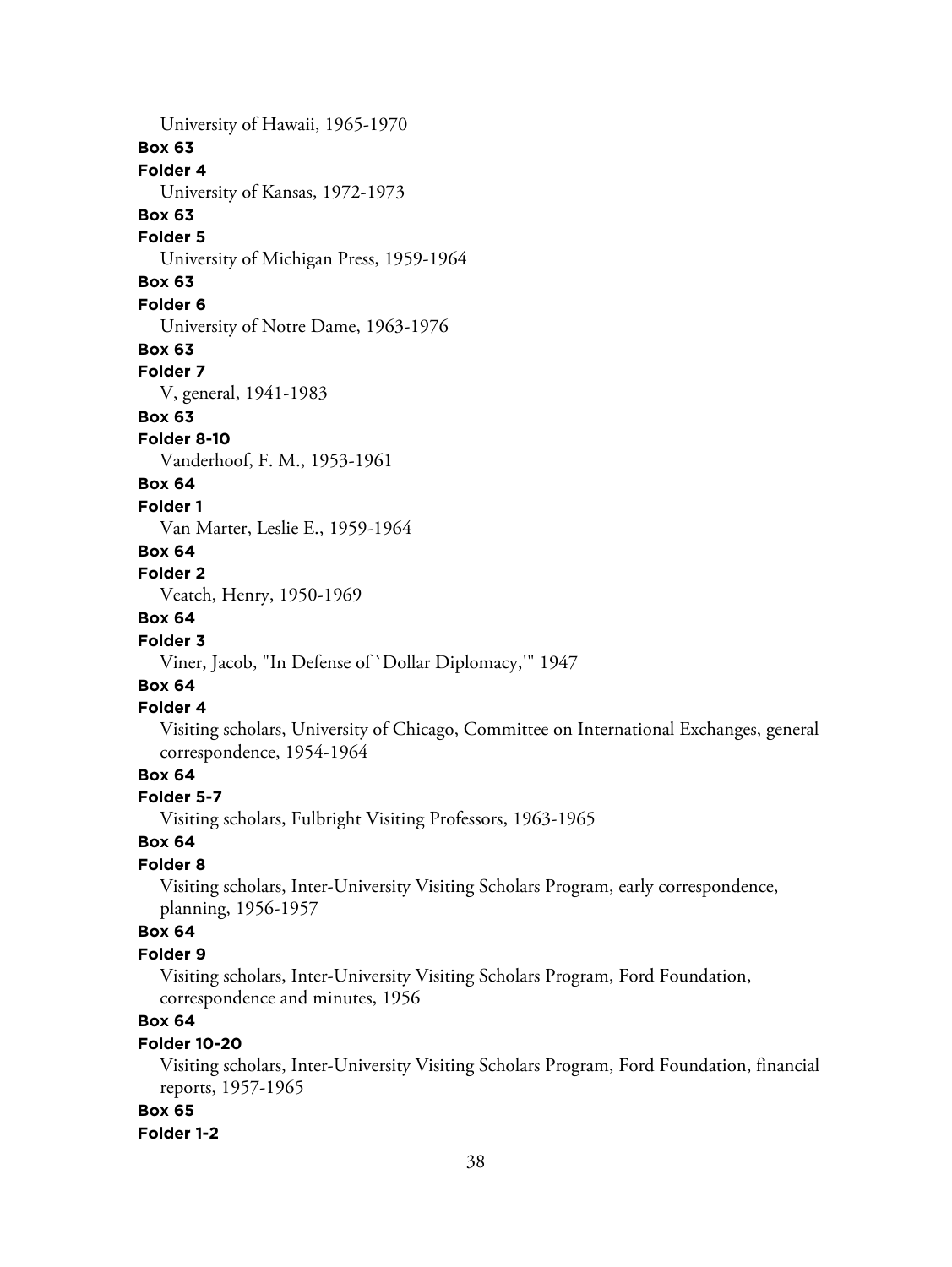Visiting scholars, Inter-University Visiting Scholars Program, Ford Foundation, financial reports, 1957-1965

#### **Box 65**

### **Folder 3-4**

Visiting scholars, Inter-University Visiting Scholars Program, administrative documents, 1957-1964

# **Box 65**

### **Folder 5**

Visiting scholars, Inter-University Visiting Scholars Program, correspondence, 1957-1959

# **Box 65**

#### **Folder 6**

Visiting scholars, Inter-University Visiting Scholars Program, press releases, 1957

#### **Box 65**

#### **Folder 7-11**

Visiting scholars, Inter-University Visiting Scholars Program, University of California, nominations and correspondence, 1956-1961

## **Box 66**

#### **Folder 1-4**

Visiting scholars, Inter-University Visiting Scholars Program, Columbia University, nominations and correspondence, 1956-1965

### **Box 66**

### **Folder 5-8**

Visiting scholars, Inter-University Visiting Scholars Program, Harvard University, nominations and correspondence, 1956-1962

#### **Box 66**

#### **Folder 9-14**

Visiting scholars, Inter-University Visiting Scholars Program, University of Chicago, visiting scholars, 1959-1964

### **Box 67**

## **Folder 1-7**

Visiting scholars, Inter-University Visiting Scholars Program, University of Chicago, nominations, 1953-1963

#### **Box 67**

### **Folder 8-9**

W, general, 1941-1980

### **Box 68**

# **Folder 1**

W, general, 1941-1980

### **Box 68**

**Folder 2-3**

Wadiyar, Jaya Chamaraja (Maharaja of Mysore), 1958-1966

#### **Box 68**

## **Folder 4**

Wahl, Jean, 1941-1961

#### **Box 68**

#### **Folder 5**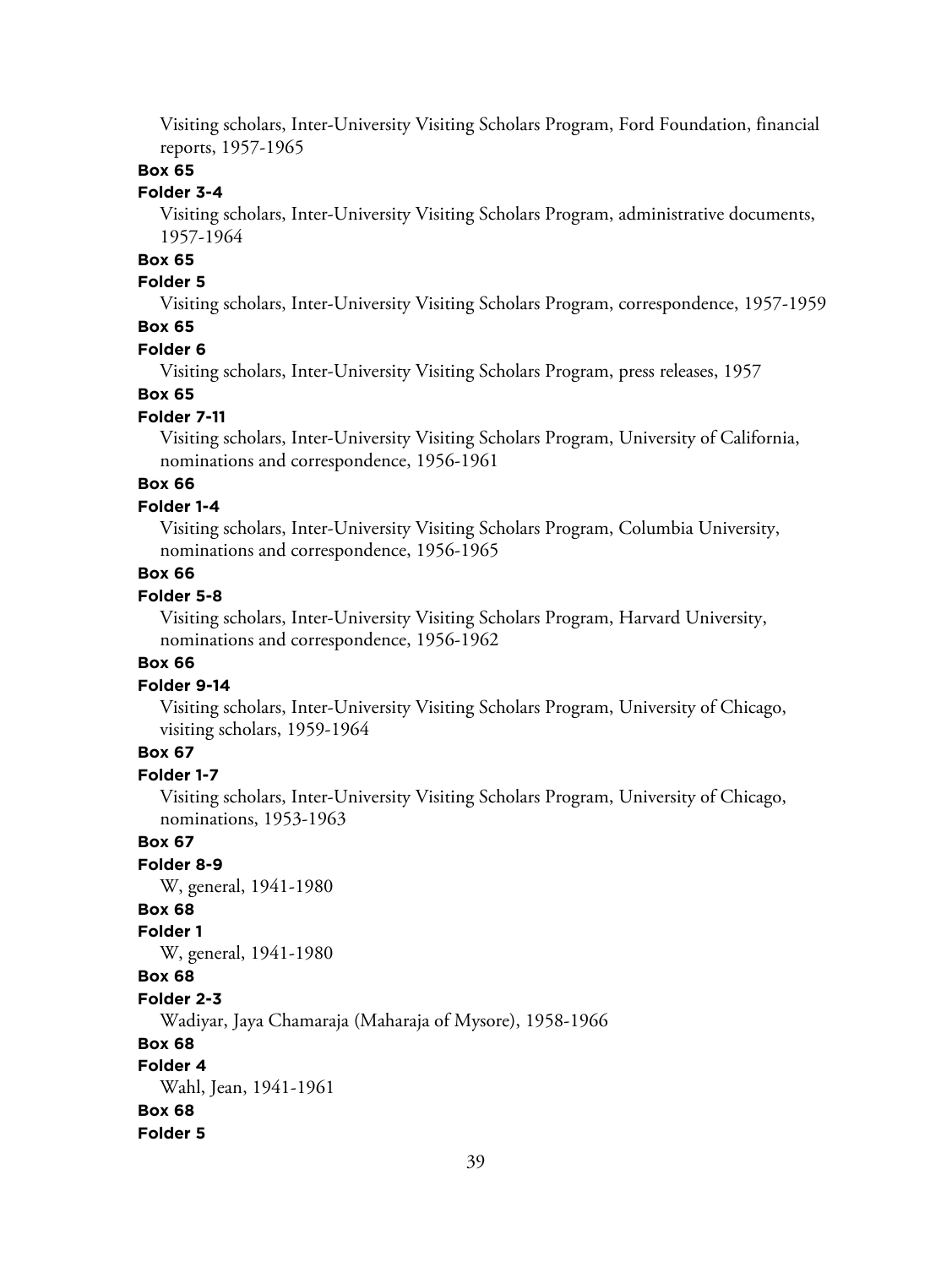Walton, Craig, 1968-1977 **Box 68 Folder 6** Ward, F. Champion, 1948-1980 **Box 68 Folder 7** Wegener, Charles, 1943-1969 **Box 68 Folder 8** Weiss, Paul, 1948-1960 **Box 68 Folder 9** Wilder, Thornton, 1938 **Box 68 Folder 10** Williams, Donald, "Necessary Facts," 1963 **Box 68 Folder 11** Wind, Edgar, 1937-1944 **Box 68 Folder 12** Winter, Gibson, 1972 **Box 68 Folder 13** Wofford College, 1967 **Box 68 Folder 14** Wolfson, H. A., 1940-1956 **Box 68 Folder 15-17** World Federalists, U.S.A., United World Federalists, World Federalists Association, 1946-1983 **Box 69 Folder 1** World Federalists, U.S.A., United World Federalists, World Federalists Association, 1946-1983 **Box 69 Folder 2** World Without War Council, Midwest, 1975-1981 **Box 69 Folder 3** WTTW-TV Channel 11, 1976 **Box 69 Folder 4** Y, general, 1950-1983 **Box 69**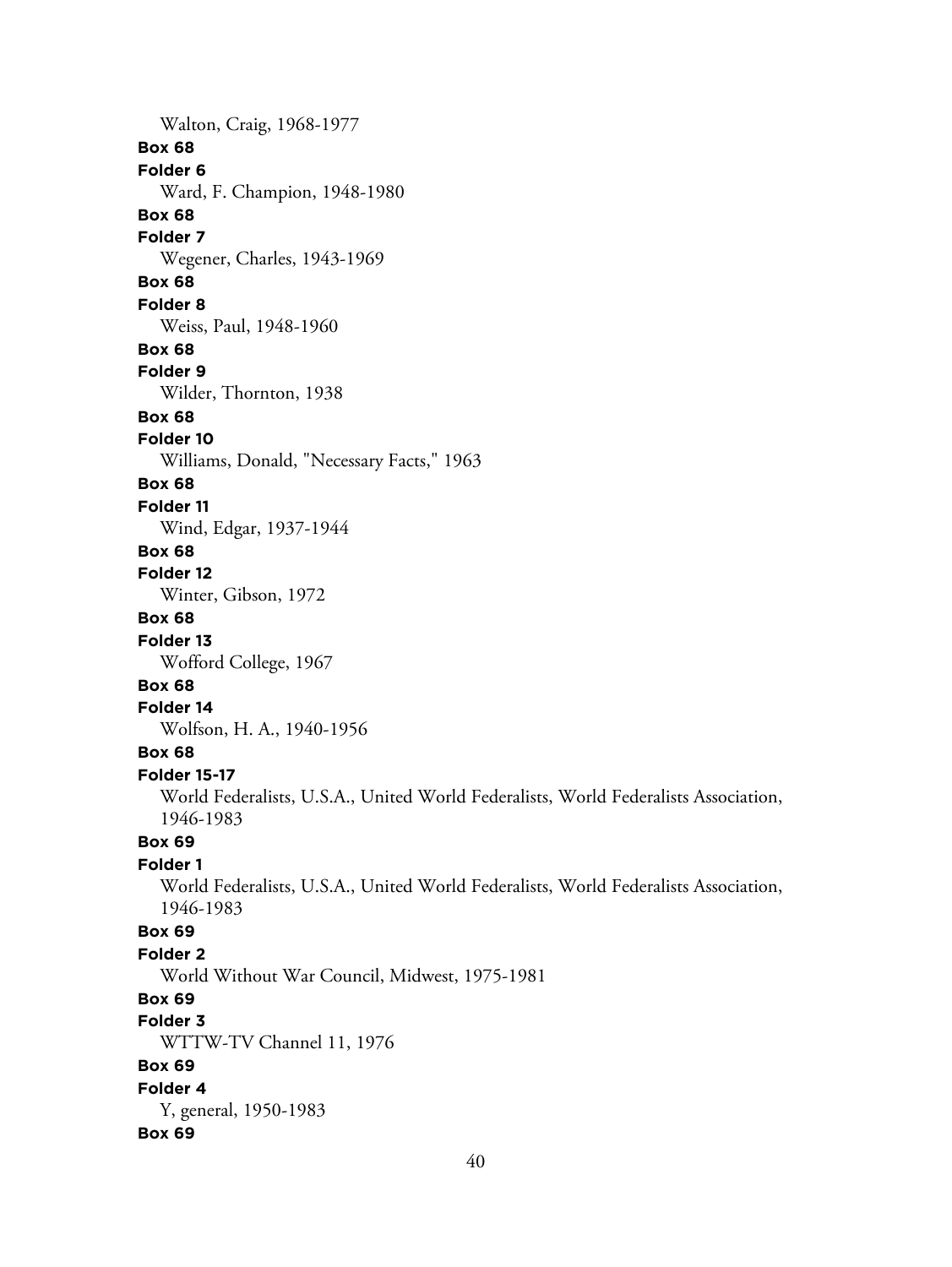**Folder 5** Yale University, 1962-1965 **Box 69 Folder 6-7** York College, 1967-1974 **Box 69 Folder 8** Z, general, 1953-1977 **Box 69 Folder 9** Zapatka, Frances, 1956-1982 **Box 69 Folder 10** Zyskind, Harold, 1963-1980 **Box 69 Folder 11** Unidentified correspondence, 1929-1976

# **Series III: Subject Files**

Series III, Subject Files, has been arranged alphabetically and contains notes or correspondence related to given topics. Some files contain detailed notes and outlines of a book or essay (see folders on Plato and Aristotle). Like Series II, Series III also contains correspondence. In fact, there is significant overlap of material between the two series. Some significant names and headings that appear in this series are: Mortimer Adler, Scott Buchanan, Kenneth Burke, Morris Cohen, Etienne Gilson, Jacques Maritain, University of Chicago Department of Philosophy, Bertrand Russell, Philosophy of Law, and Education.

**Box 70 Folder 1-3** Adler, Mortimer, 1939-1967 **Box 70 Folder 4** Aesthetics, 1950-1973 **Box 70 Folder 5** Agricola, Rudolf, 1941 **Box 70 Folder 6** Albert the Great, n.d. **Box 70 Folder 7** Al-Farabi, 1955 **Box 70 Folder 8** Allegory, 1942 **Box 70**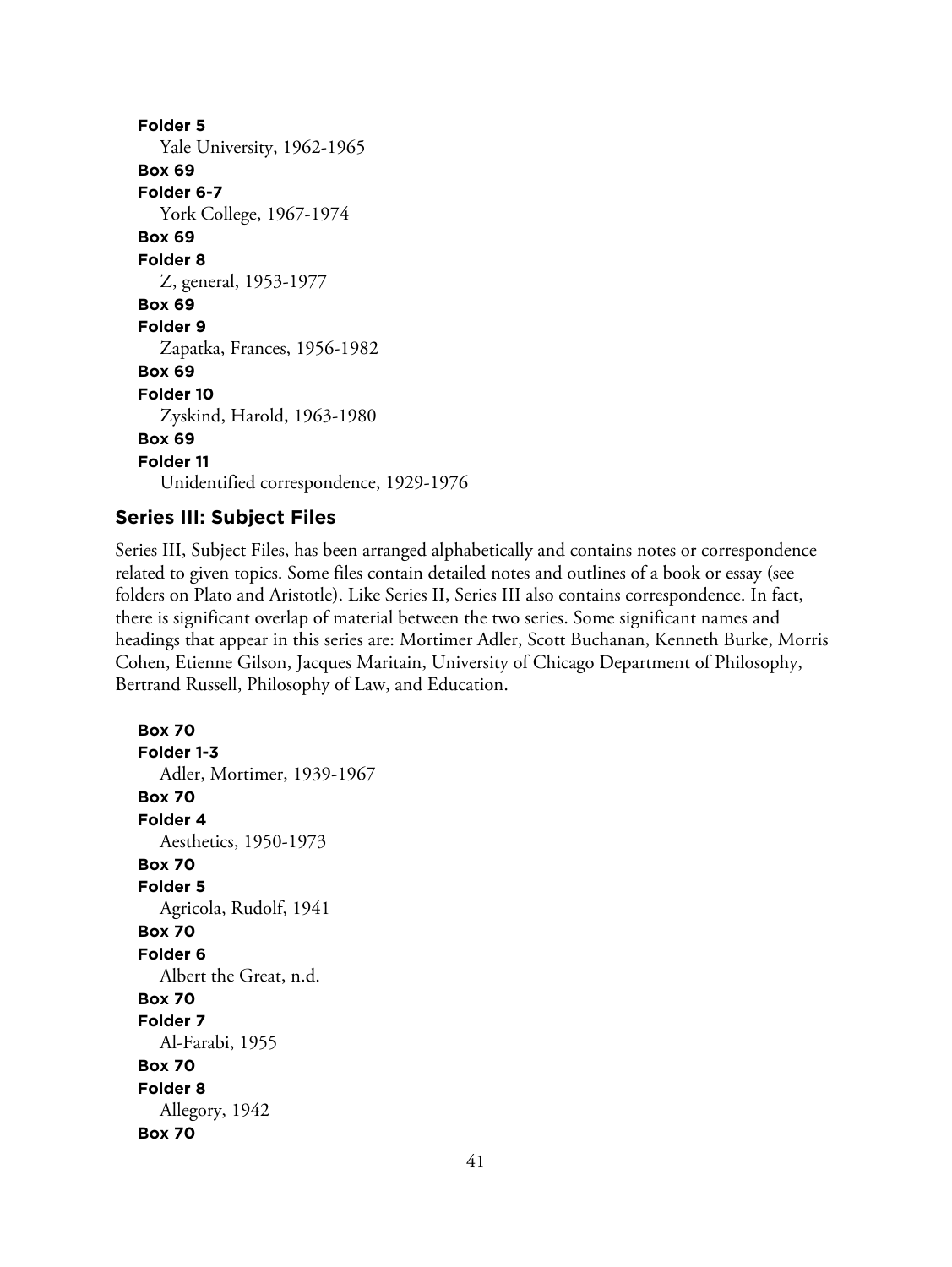**Folder 9** Analysis of Ideas and Study of Methods, Committee on, 1967-1968 **Box 70 Folder 10** Anselm, n.d. **Box 70 Folder 11** Apostle, Hippocrates G., 1979-1981 **Box 70 Folder 12** Aquinas, Pseudo Thomas, 1935 **Box 70 Folder 13** Aquinas, Thomas, n.d. **Box 70 Folder 14** Aristotle, 1933-1978 **Box 70 Folder 15** Aristotle, Categories, n.d. **Box 70 Folder 16-17** Aristotle, De Anima, n.d. **Box 70 Folder 18** Aristotle, Ethics, 1936 **Box 70 Folder 19** Aristotle, mathematics, 1941 **Box 71 Folder 1** Aristotle, Metaphysics, n.d. **Box 71 Folder 2** Aristotle, Organon, 1967 **Box 71 Folder 3** Aristotle, Physics, n.d. **Box 71 Folder 4** Aristotle, Poetics, n.d. **Box 71 Folder 5** Aristotle, Politics, n.d. **Box 71 Folder 6**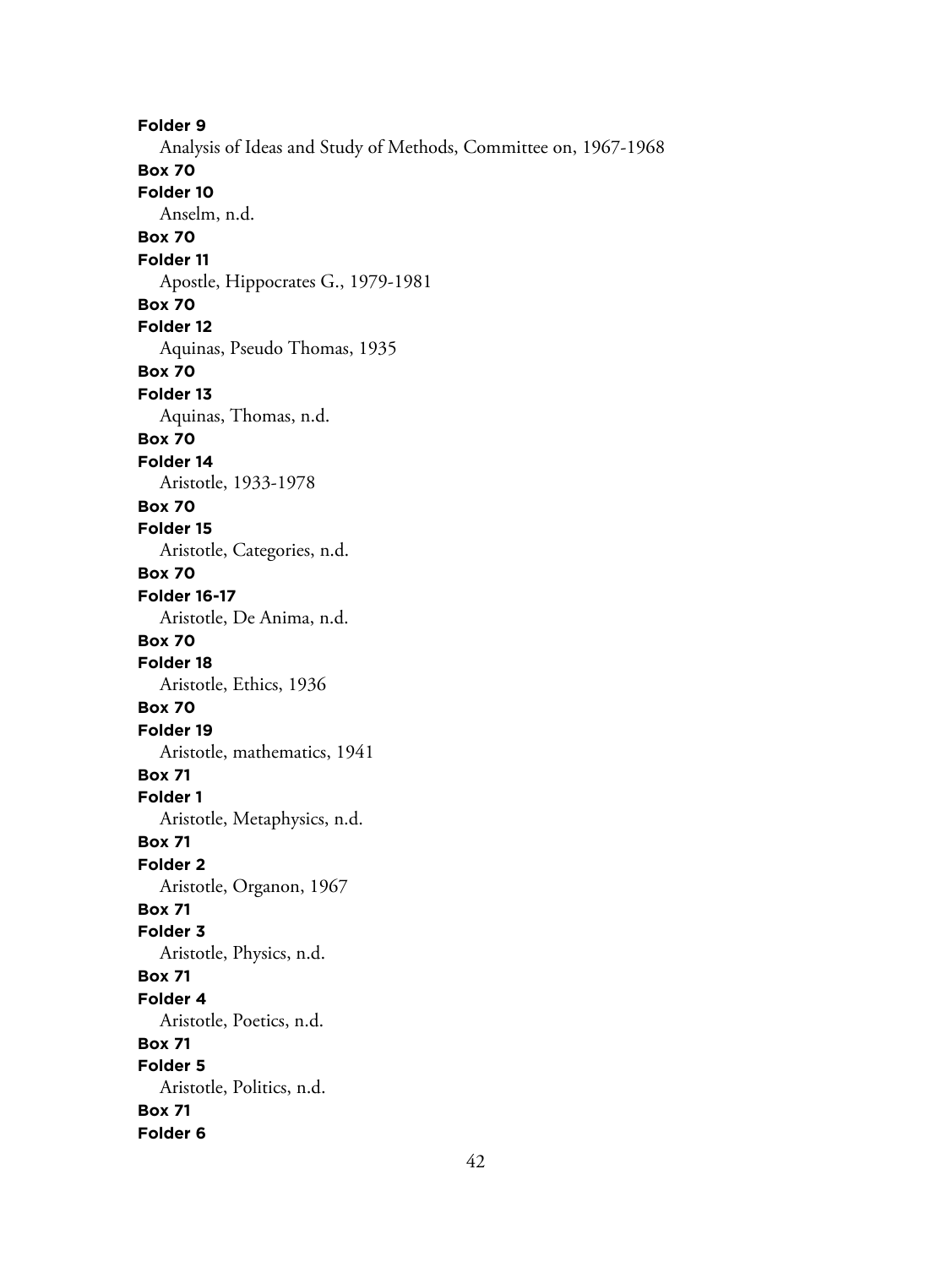Aristotle, Rhetoric, n.d. **Box 71 Folder 7** Arnold, n.d. **Box 71 Folder 8** Art, 1965-1978 **Box 71 Folder 9** Art, mathematical elements of, 1929 **Box 71 Folder 10** Augustine, 1945 **Box 71 Folder 11** Augustine, Excerpta Retractationum, n.d. **Box 71 Folder 12** Augustine, Rhetoric, n.d. **Box 71 Folder 13** Bacon, Francis, n.d. **Box 71 Folder 14** Bacon, Roger, 1928 **Box 71 Folder 15** Barker, Sir Ernest, c. 1960 **Box 71 Folder 16** Behavior genetics, 1960 **Box 71 Folder 17** Bell, E. T., 1941 **Box 71 Folder 18** Bernard Sylvestris, n.d. **Box 71 Folder 19** Bernardino of Sienna, n.d. **Box 71 Folder 20-21** Bibliography, 1937-1946 **Box 72 Folder 1** Bigongiari, D., n.d.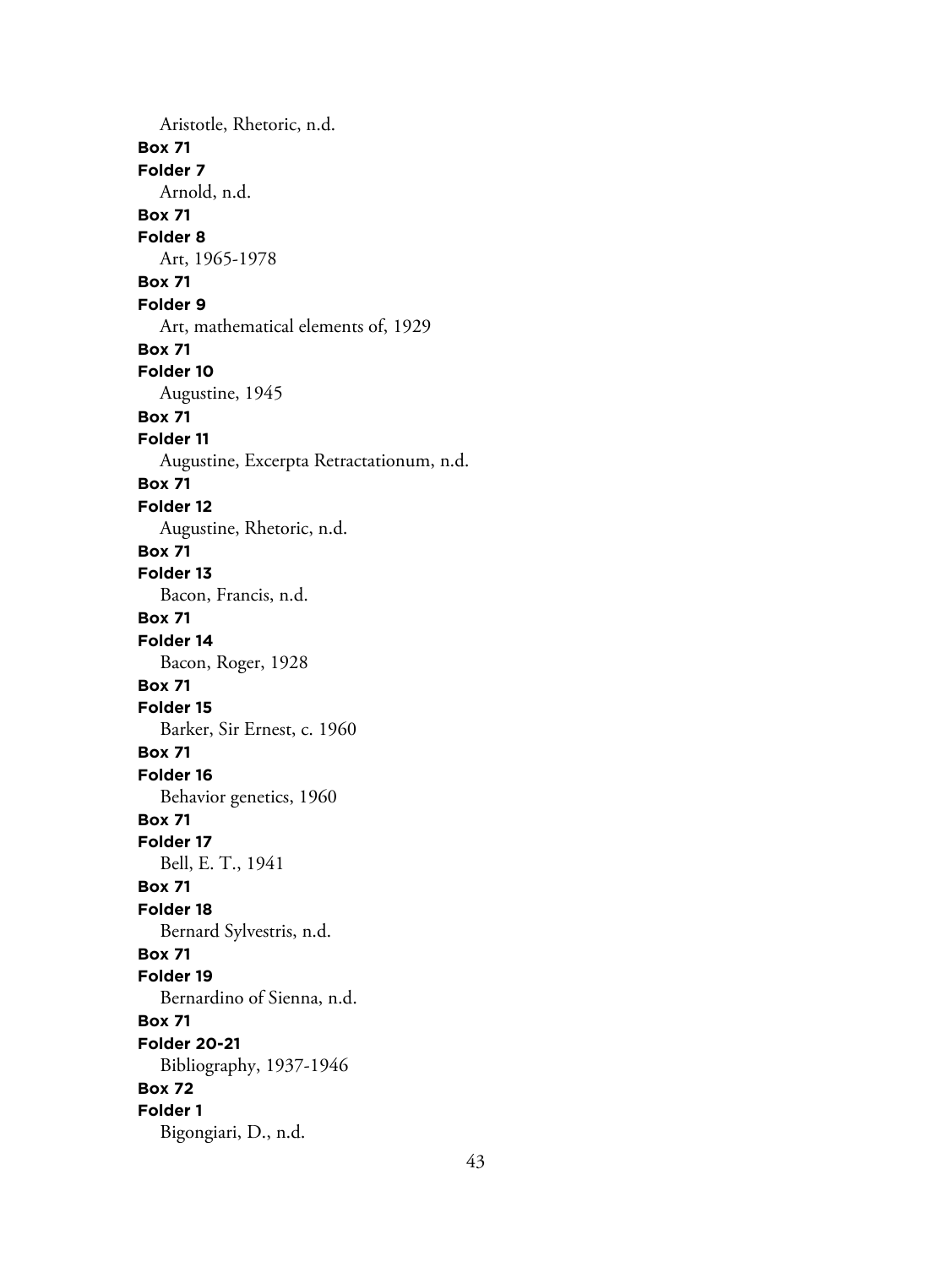**Box 72 Folder 2** Biology, n.d. **Box 72 Folder 3** Boethius, n.d. **Box 72 Folder 4** Boileau, n.d. **Box 72 Folder 5** Bonaventura, n.d. **Box 72 Folder 6** Book reviews, 1940, 1945 **Box 72 Folder 7** Buchanan, Scott, 1929-1935, 1961 **Box 72 Folder 8** Buckley, Michael J., 1980 **Box 72 Folder 9-10** Burke, Kenneth, 1938-1949, 1968-1979 **Box 72 Folder 11** Buridan, John, n.d. **Box 72 Folder 12** Callahan, John F., 1962-1983 **Box 72 Folder 13** Caponigri, A. Robert, 1981 **Box 72 Folder 14** Carnap, Rudolf, 1936 **Box 72 Folder 15** Causes, n.d. **Box 72 Folder 16-17** Censorship, 1955-59, 1970-1977 **Box 72 Folder 18** China, 1971, 1973 **Box 72**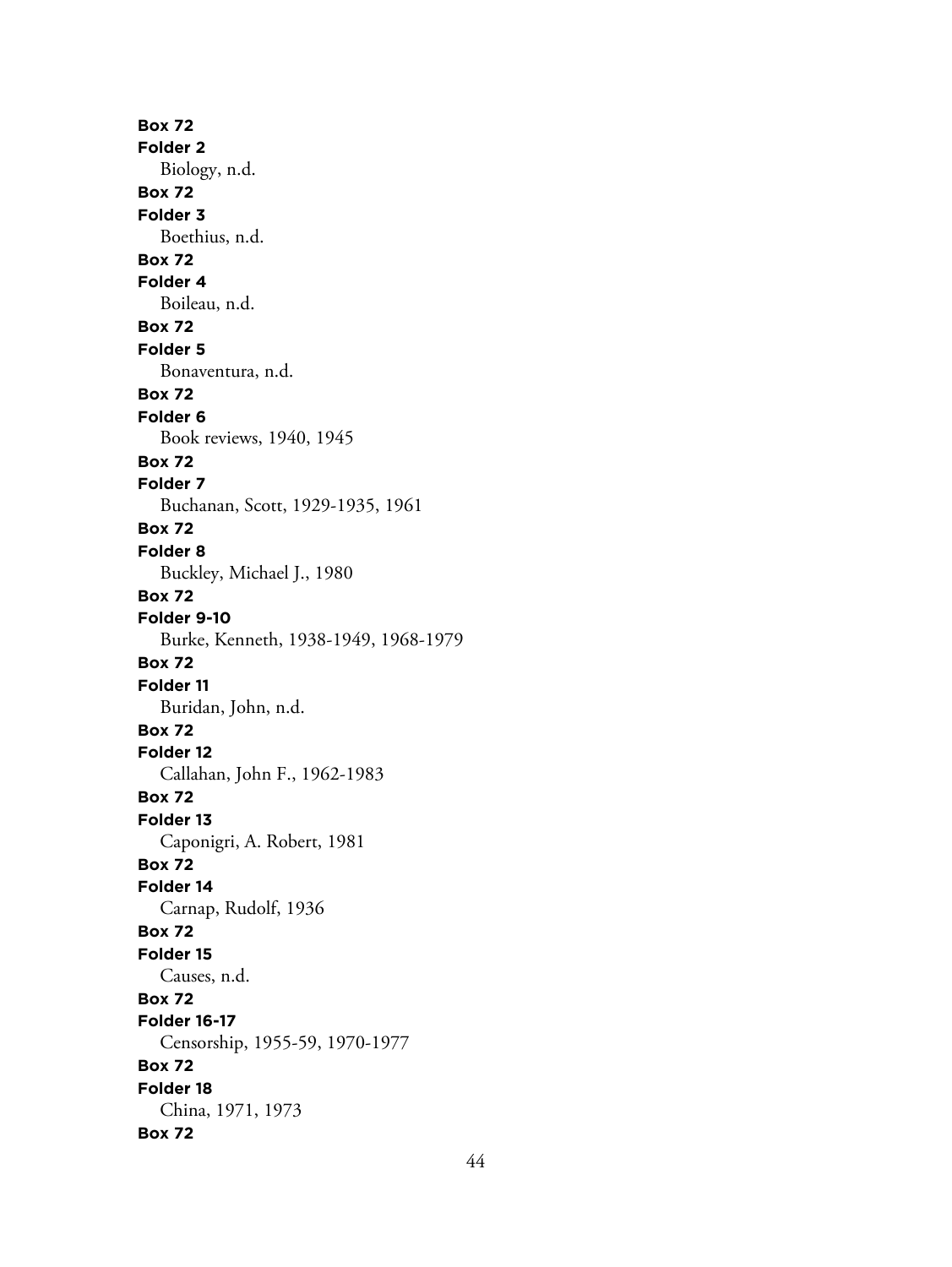**Folder 19** Ching, Julia, 1975, 1978 **Box 72 Folder 20** Christ, 1973 **Box 72 Folder 21-22** Cicero, 1965 **Box 72 Folder 23** Classics and the liberal arts, n.d. **Box 72 Folder 24** Classification system, n.d. **Box 73 Folder 1** Cohen, Morris R., 1936-1944 **Box 73 Folder 2** Comic, 1976 **Box 73 Folder 3** Commissions, study, 1973 **Box 73 Folder 4** Commonplaces, 1976 **Box 73 Folder 5** Communication, 1956 **Box 73 Folder 6** Communism, 1935, 1947, 1953 **Box 73 Folder 7** Comparative literature, 1926 **Box 73 Folder 8** Concepts, 1971 **Box 73 Folder 9** Concreteness, discovery, 1962-1966 **Box 73 Folder 10** Constitution, Confederate States, n.d. **Box 73 Folder 11**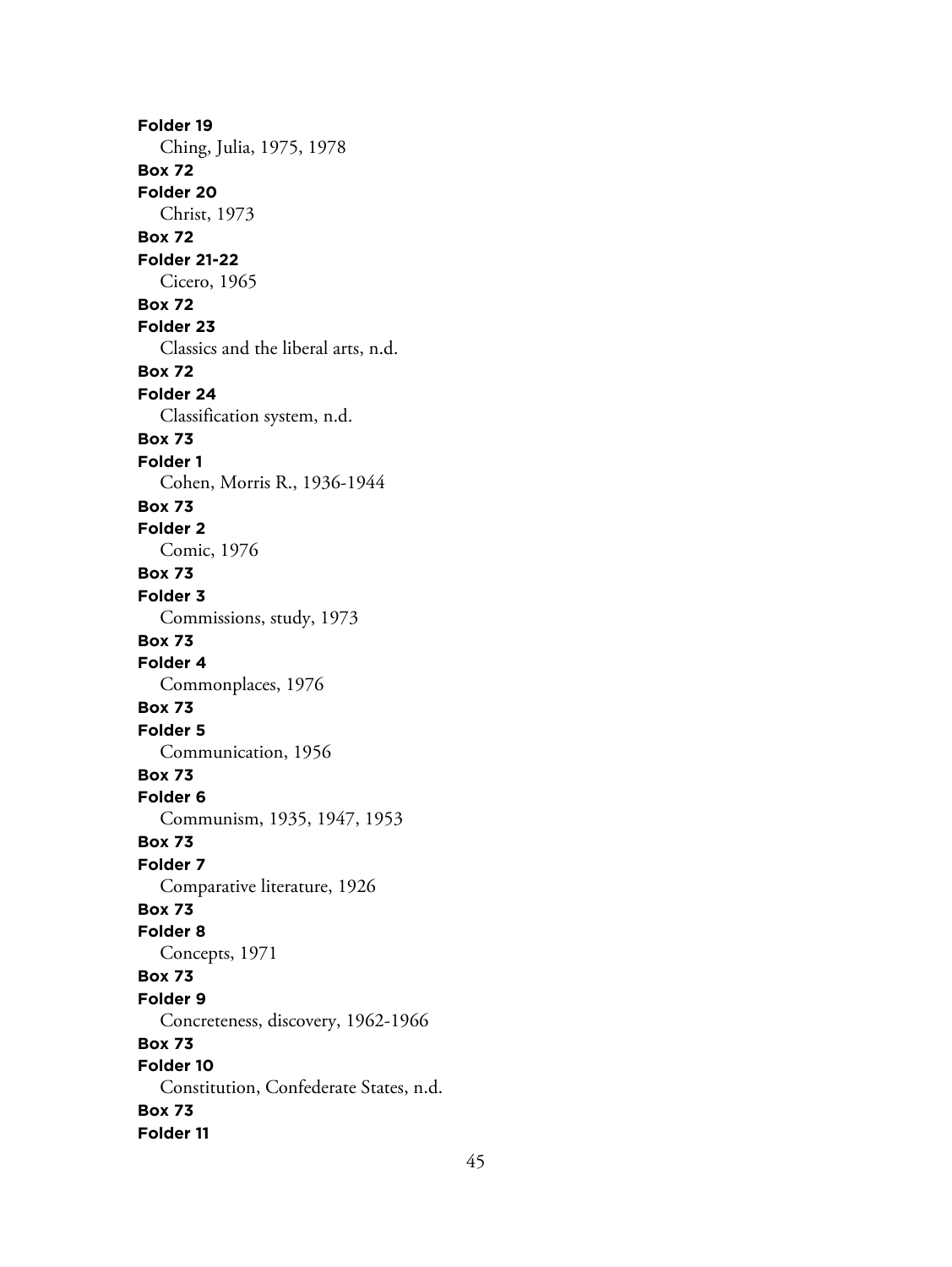Cosmology, n.d. **Box 73 Folder 12** Council for the Study of Mankind, 1963-1966 **Box 73 Folder 13-14** Criticism, 1929-1956, 1980 **Box 73 Folder 15** Criticism, history of, 1935-1936 **Box 73 Folder 16** Criticism, medieval, n.d. **Box 73 Folder 17** Croce, Benedetto, 1973 **Box 73 Folder 18** Cuba, 1962 **Box 73 Folder 19-20** Culture, 1952-1970 **Box 73 Folder 21** Demetrius, n.d. **Box 73 Folder 22-23** Democracy, 1943-1950, 1974 **Box 74 Folder 1** Classics of Democracy, 1954 **Box 74 Folder 2** Descartes, 1940 **Box 74 Folder 3** Determinism, 1972 **Box 74 Folder 4** Dewey, John, 1917, 1952, 1972 **Box 74 Folder 5** Dialogue, n.d. **Box 74 Folder 6** Disease, n.d.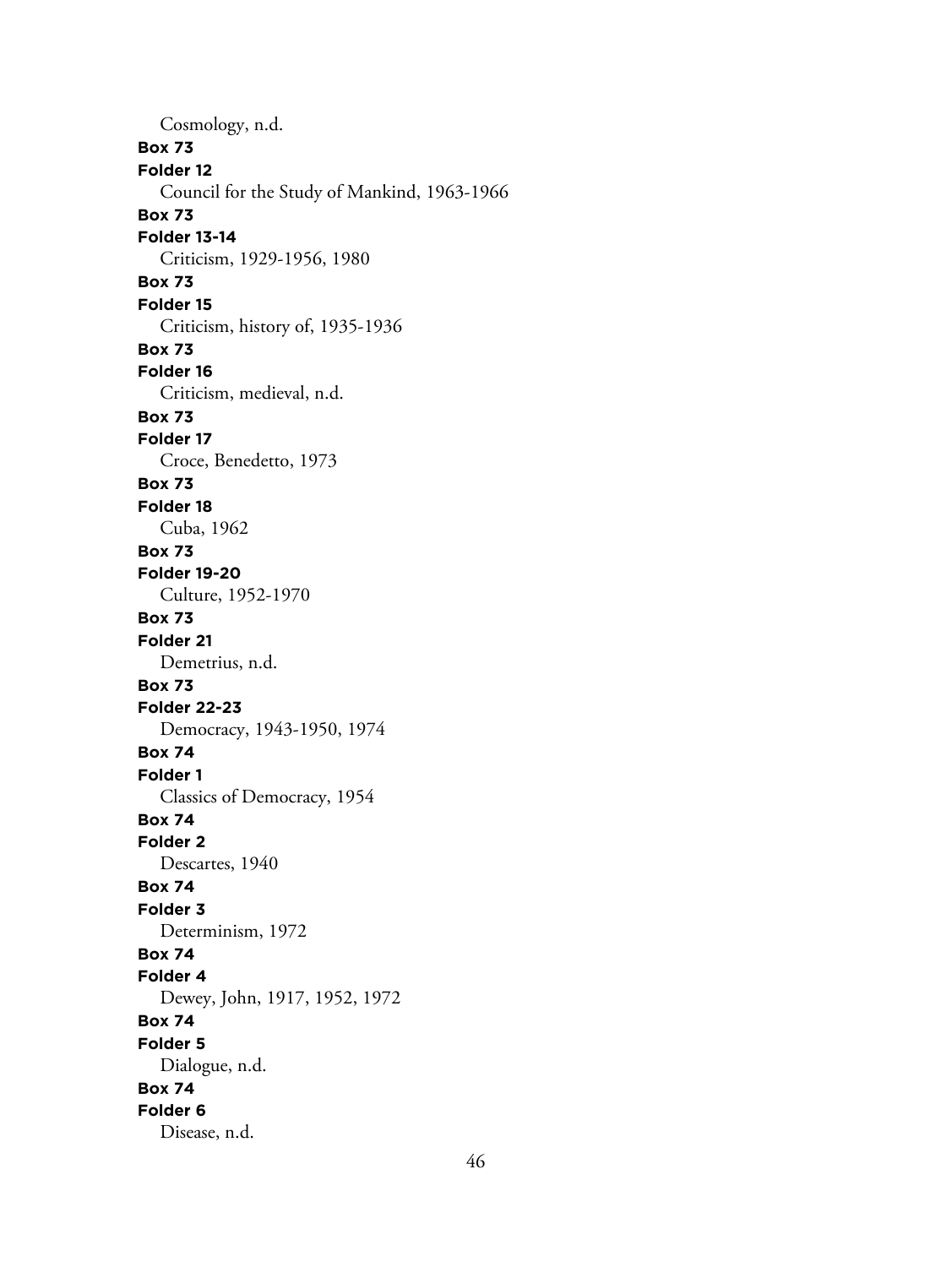**Box 74 Folder 7** Dryden, John, 1975 **Box 74 Folder 8** Duns Scotus, n.d. **Box 74 Folder 9** Dreifuss, Kurt, 1976-1981 **Box 74 Folder 10** Dykeman, King, 1980 **Box 74 Folder 11** Economics 312, H. Schultz, syllabus, 1931-1939 **Box 74 Folder 12** Economics, international, 1956 **Box 74 Folder 13-15** Education, 1935-58, 1979 **Box 74 Folder 16** Education, "Financial and Structural Problems of the Liberal College" by Beardsley Ruml, 1958 **Box 75 Folder 1** Education, graduate, c. 1955 **Box 75 Folder 2** Education, liberal arts, 1933-1963 **Box 75 Folder 3** Education, Norway, 1957 **Box 75 Folder 4** Einstein, Albert, 1973, 1979 **Box 75 Folder 5** Eliot, T. S., n.d. **Box 75 Folder 6** Empathy, 1975 **Box 75 Folder 7-8** Encyclopaedia Britannica, 1956-1963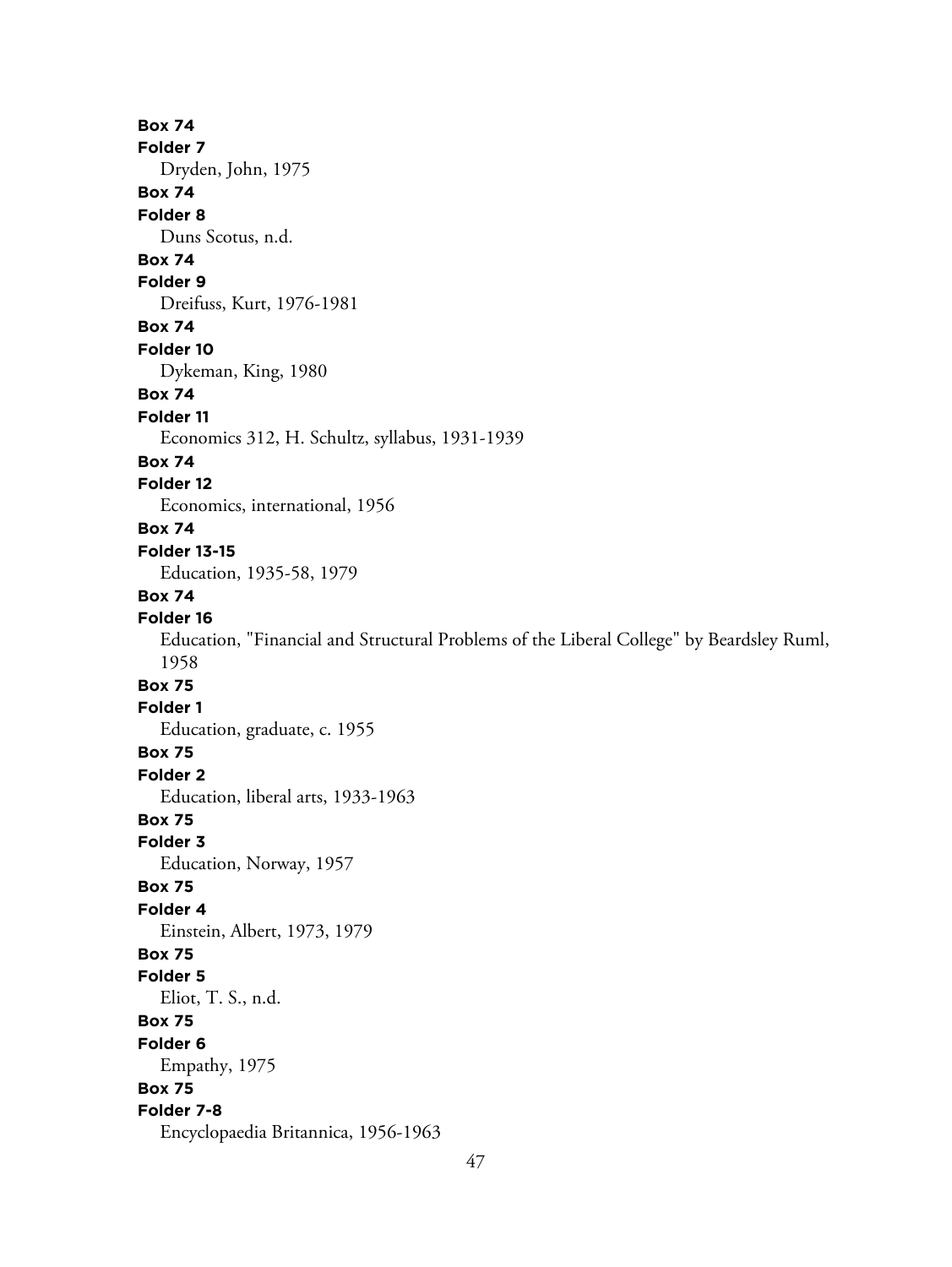**Box 75 Folder 9** Encyclopaedia, n.d. **Box 75 Folder 10** Encyclopaedia, Soviet, 1956, 1979 **Box 75 Folder 11** Equity, n.d. **Box 75 Folder 12-14** Equality, 1953-1955 **Box 75 Folder 15** Essays by Hayim Greenberg, 1953 **Box 75 Folder 16** Ethics, 1953-1959 **Box 75 Folder 17** Ethics, codes of, 1954, 1957 **Box 76 Folder 1** Examinations, 1942-1945, 1957 **Box 76 Folder 2** Examinations, criticism, 1938 **Box 76 Folder 3** Examinations, liberal arts, n.d. **Box 76 Folder 4** Examinations, humanities, n.d. **Box 76 Folder 5** Examinations, philosophy, general, 1901-1962 **Box 76 Folder 6** Existence, 1975 **Box 76 Folder 7** Existentialism, n.d. **Box 76 Folder 8** Experience and metaphysics, 1952 **Box 76**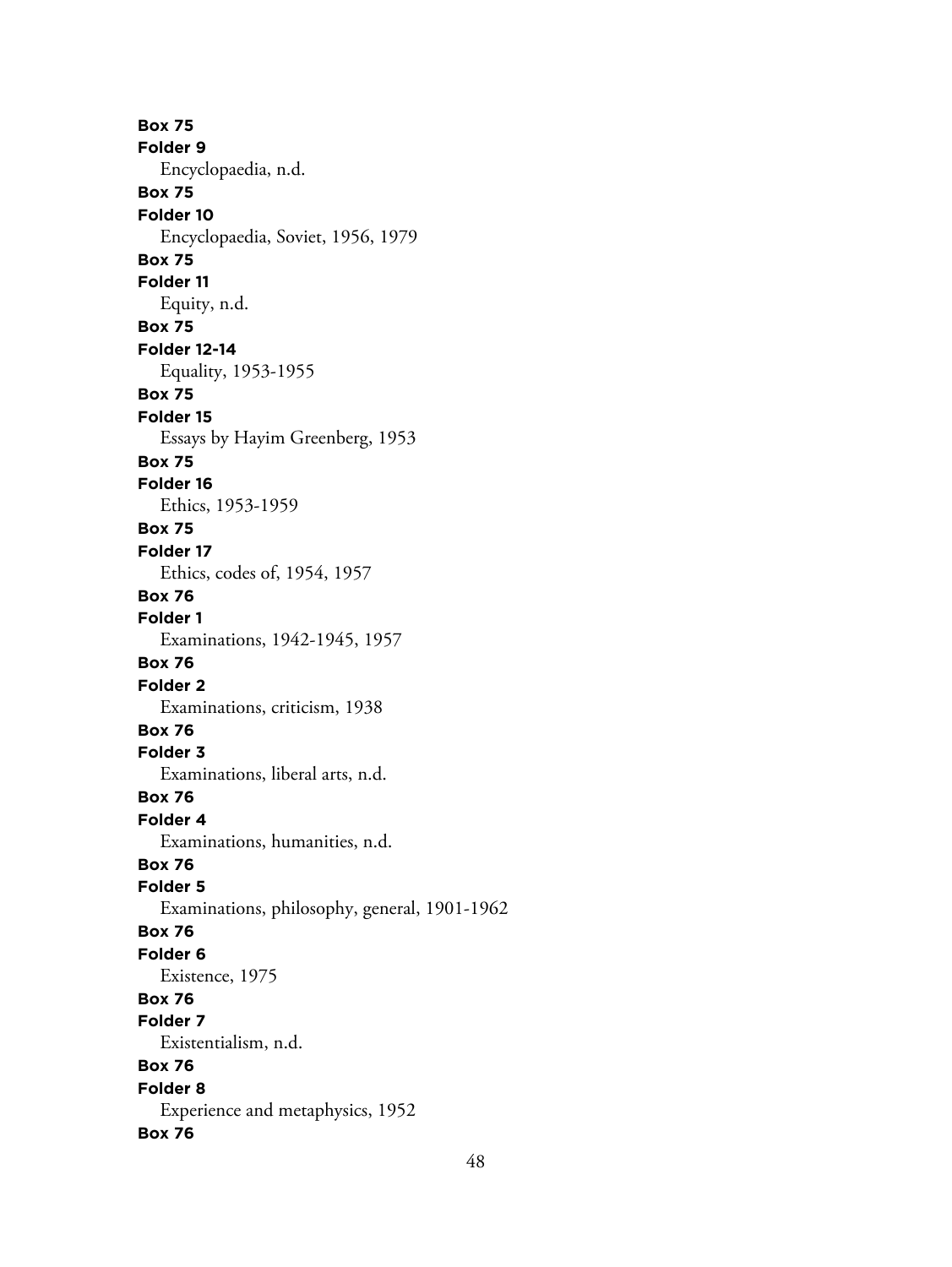**Folder 9** Fable, 1972 **Box 76 Folder 10** Ferguson, A. S., 1932 **Box 76 Folder 11** Folklore, n.d. **Box 76 Folder 12** Freedom, 1945-1955 **Box 76 Folder 13-14** Freedom, academic, 1949-1957, 1975 **Box 76 Folder 15** Freedom, Reports of the Institute for Philosophical Research, 1954 **Box 76 Folder 16** Freedom, Federation Internationale des Societés de Philosophie, 1950 **Box 76 Folder 17** Freedom and determinism, n.d. **Box 76 Folder 18** Function, 1972 **Box 76 Folder 19** Fund for the Republic, 1956-1957 **Box 76 Folder 20** General education, University of Arkansas, 1952 **Box 76 Folder 21** Gerson, n.d. **Box 76 Folder 22** Gilbert de la Porrée, n.d. **Box 76 Folder 23** Gilson, Etienne, 1926-1955, 1978-1980 **Box 76 Folder 24** Goethe, Johann, n.d. **Box 76 Folder 25**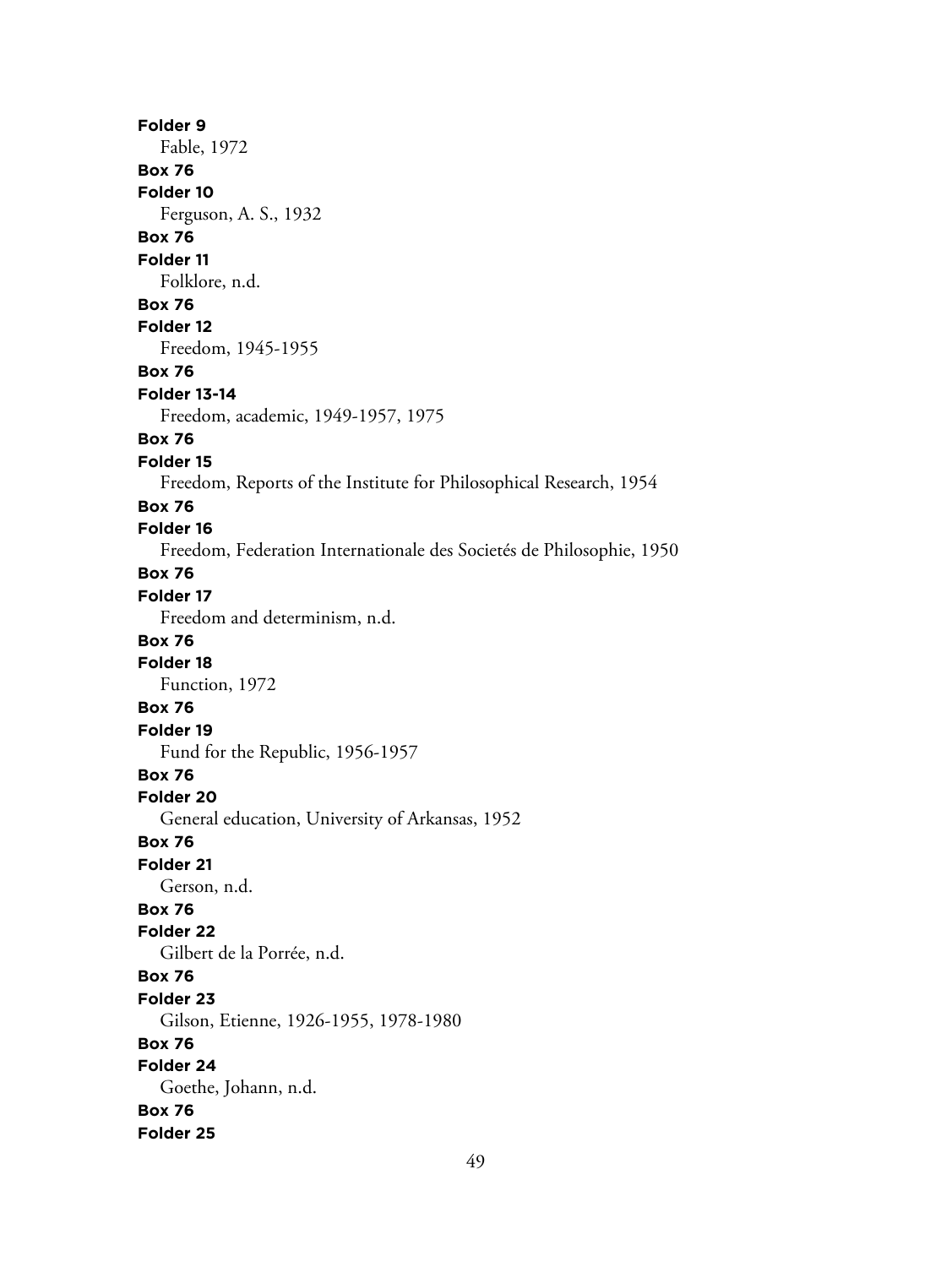Goodman, Paul, 1939-1947, 1975-1976 **Box 77 Folder 1-2** Grammar, 1976 **Box 77 Folder 3** Grosseteste, Robert, n.d. **Box 77 Folder 4** Gunndissalinus, n.d. **Box 77 Folder 5-7** Happiness, n.d. **Box 77 Folder 8** "Hellenistic Ideas of Poetry and the Poetic," 1983 **Box 77 Folder 9** History, bibliography, 1935, 1947 **Box 77 Folder 10** History, discipline of, 1938-1980 **Box 77 Folder 11** History, teaching of, 1934 **Box 77 Folder 12** Hobbes, Thomas, 1937 **Box 77 Folder 13** Horace, Ars Poetica, n.d. **Box 77 Folder 14-15** Humanities, 1929-1976 **Box 78 Folder 1-4** Humanities, 1929-1976 **Box 78 Folder 5** Humanities, graduate program, Tufts University, 1963 **Box 78 Folder 6** Hume, David, 1961 **Box 78 Folder 7** Iconography, n.d.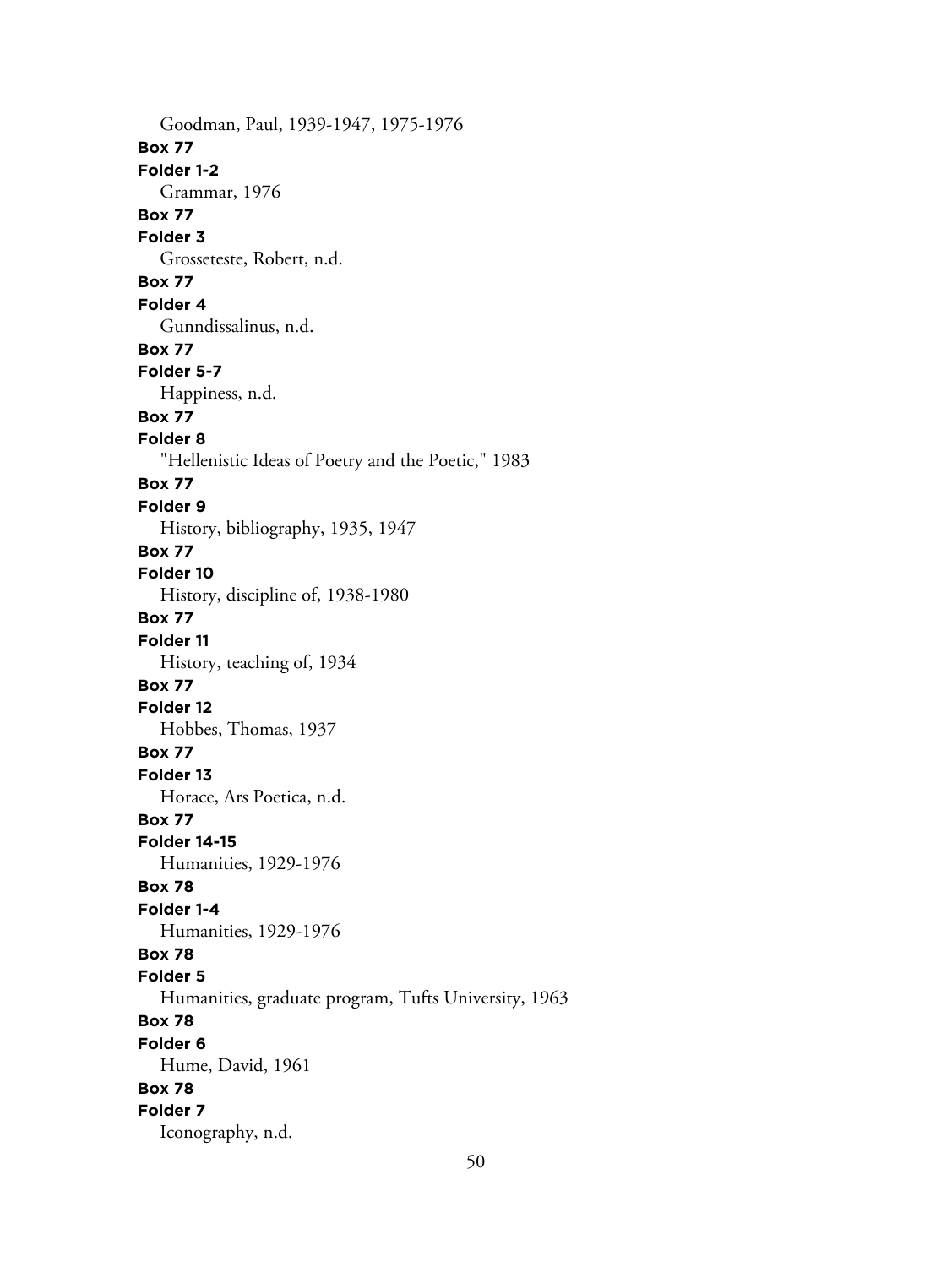### **Box 78**

**Folder 8**

Imitation, 1936, 1939

### **Box 78**

#### **Folder 9-10**

India, 1954-1958

# **Box 78**

### **Folder 11**

Indian General Education Project, 1957-1960

#### **Box 78**

**Folder 12**

Induction, 1983

#### **Box 78**

#### **Folder 13**

Institute for Philosophical Research, "The Controversy Concerning Human Freedom," 1952-1954

### **Box 79**

#### **Folder 1-11**

Institute for Philosophical Research, "The Controversy Concerning Human Freedom," 1952-1954

# **Box 80**

# **Folder 1-7**

Institute for Philosophical Research, "The Controversy Concerning Human Freedom," 1952-1954

#### **Box 80**

**Folder 8**

Inter-American Conference on Philosophy, 1943

# **Box 80**

**Folder 9**

International, 1950-1959

#### **Box 80**

**Folder 10**

Inventions, n.d.

## **Box 80**

**Folder 11**

Israel, 1973

### **Box 81**

#### **Folder 1-2**

Johannes de Parisiis, Tractatus de Potestate, n.d.

### **Box 81**

**Folder 3**

John of Salisbury, n.d.

# **Box 81**

**Folder 4**

Jonson, Ben, n.d.

#### **Box 81**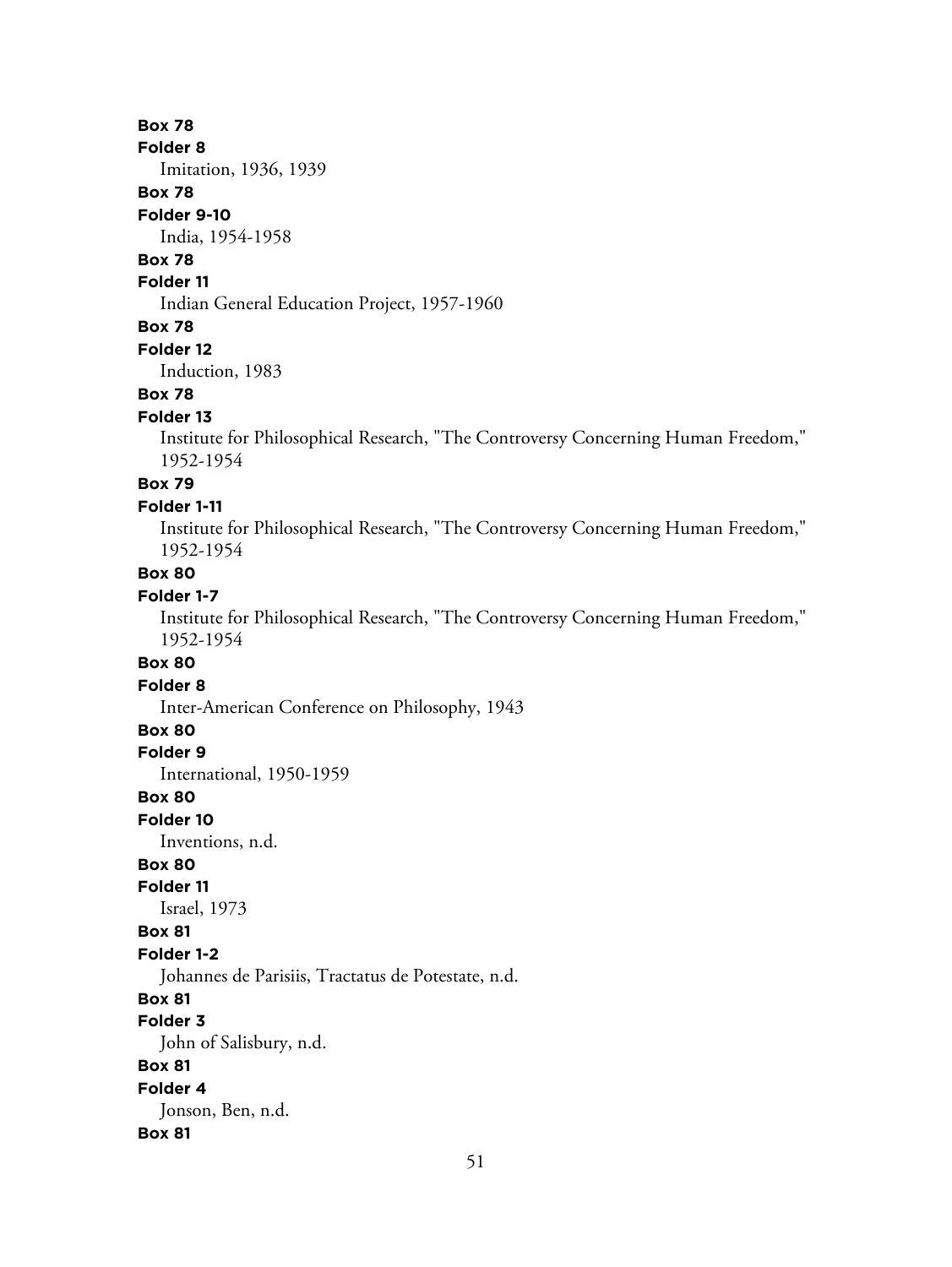**Folder 5** Justice and Equality, 1972 **Box 81 Folder 6** Kant, Immanuel, 1942 **Box 81 Folder 7** Kappeli, Thomas, O.P., n.d. **Box 81 Folder 8** Language, 1944-1972 **Box 81 Folder 9** Lapide, Johannes de, n.d. **Box 81 Folder 10** Law, 1954, 1980 **Box 81 Folder 11** Law, course readings, n.d. **Box 81 Folder 12-13** Law, philosophy of, 1950 **Box 81 Folder 14-15** Law, philosophy of, readings, 1927, 1937, 1955 **Box 82 Folder 1** Law, philosophy of, bibliography and abstracts, 1932, 1959 **Box 82 Folder 2** Law, world, 1965-1966 **Box 82 Folder 3-4** Lectures, 1926-1977 **Box 82 Folder 5** Lessing, n.d. **Box 82 Folder 6** Lily, William, n.d. **Box 82 Folder 7** Literature, 1936 **Box 82 Folder 8**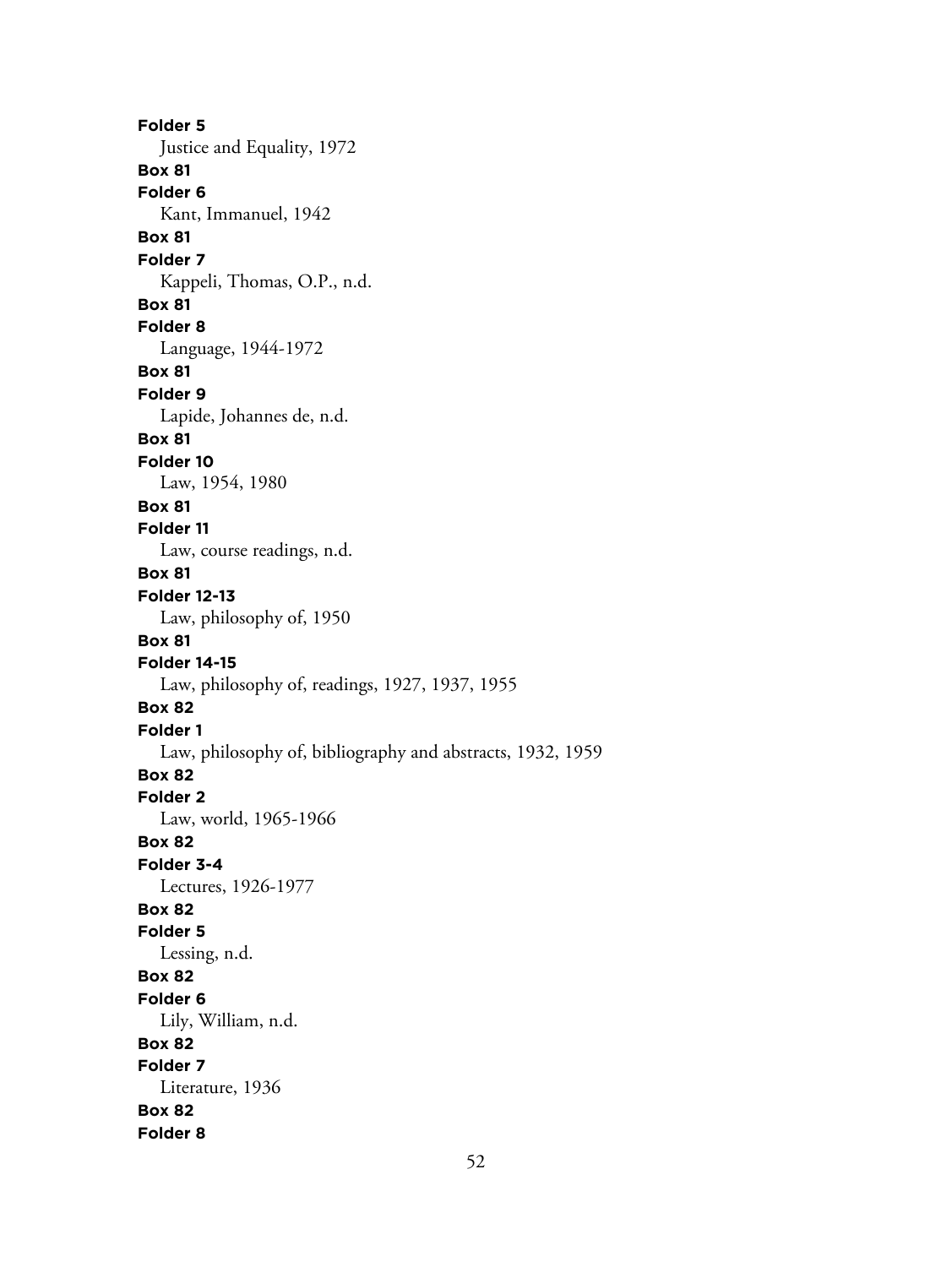Locke, n.d. **Box 82 Folder 9-11** Logic, 1937-1970 **Box 82 Folder 12** Logic, modal, n.d. **Box 82 Folder 13** Logic, Renaissance, n.d. **Box 82 Folder 14** Longinus, On the Sublime, n.d. **Box 82 Folder 15** Maimonides, 1934 **Box 82 Folder 16** Manuscripts, catalogues of, n.d. **Box 82 Folder 17** Maritain, Jacques, n.d. **Box 83 Folder 1** Marxism, 1948-1949 **Box 83 Folder 2** Mathematics, n.d. **Box 83 Folder 3** Mathematics, class field theory, 1961 **Box 83 Folder 4-6** Mathematics, history of, 1957-1959 **Box 83 Folder 7** Maxims, 1973 **Box 83 Folder 8** Measurement, 1929, 1947 **Box 83 Folder 9** Medicine, 1933 **Box 83 Folder 10** Memory, arts of, n.d.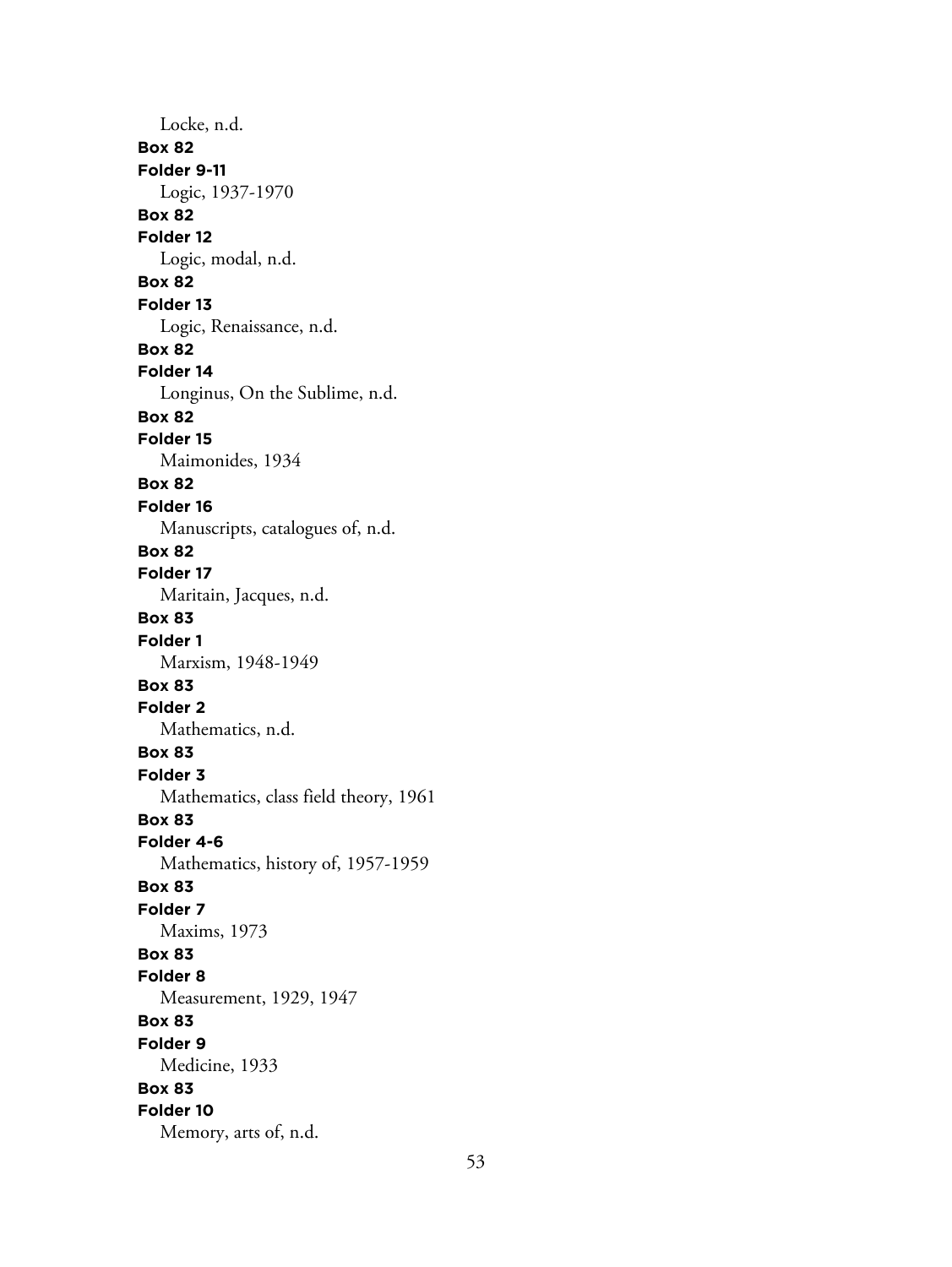**Box 83 Folder 11-12** Metaphysics, 1975, 1980 **Box 83 Folder 13** Middle Ages, 1942, 1974, 1980 **Box 83 Folder 14** Mill, John Stuart, n.d. **Box 83 Folder 15** Modalities, 1960-1970 **Box 83 Folder 16** Montague, n.d. **Box 83 Folder 17** Morals and prudence, 1971-1972 **Box 83 Folder 18** Murphy, Gardner, 1962-1963 **Box 84 Folder 1** Music, n.d. **Box 84 Folder 2** Mysticism, 1948 **Box 84 Folder 3** Myth, 1954 **Box 84 Folder 4** Miscellaneous, 1939-1946 **Box 84 Folder 5** Nature, 1949 **Box 84 Folder 6** New School for Social Research, 1965-1966 **Box 84 Folder 7** Numbers, n.d. **Box 84 Folder 8** Obscenity, 1972 **Box 84**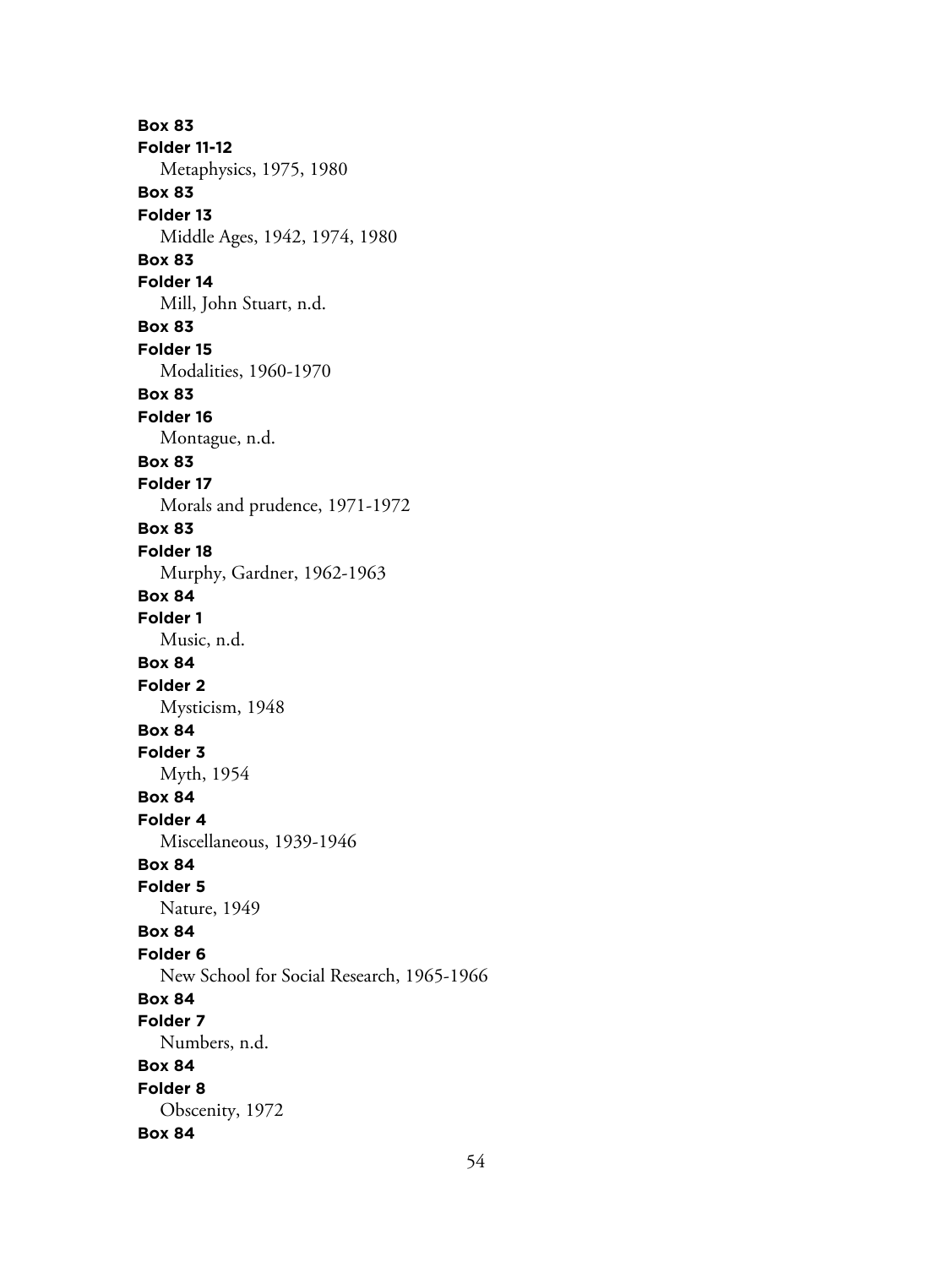**Folder 9-10** Observation, Interpretation, and Integration, Committee on, 1944 **Box 84 Folder 11** Paradox, n.d. **Box 84 Folder 12** Pascal, n.d. **Box 84 Folder 13** Paulus Venetus, De Suppositionibus, Logica Magna, n.d. **Box 84 Folder 14** Peace, 1947 **Box 84 Folder 15** Perelman, Chaim, 1978 **Box 84 Folder 16** Person, n.d. **Box 84 Folder 17** Philosophy, Department of, 1968 **Box 84 Folder 18-19** Philosophy, history of, 1929-1959 **Box 84 Folder 20** Philosophy, ancient, 1933-1965 **Box 84 Folder 21** Philosophy, presocratic, n.d. **Box 84 Folder 22** Philosophy, ancient and medieval, bibliography, 1962 **Box 85 Folder 1-2** Philosophy, medieval, 1931-1955 **Box 85 Folder 3** Philosophy, Arabic, 1974 **Box 85 Folder 4** Philosophy, bicentennial, 1976 **Box 85 Folder 5**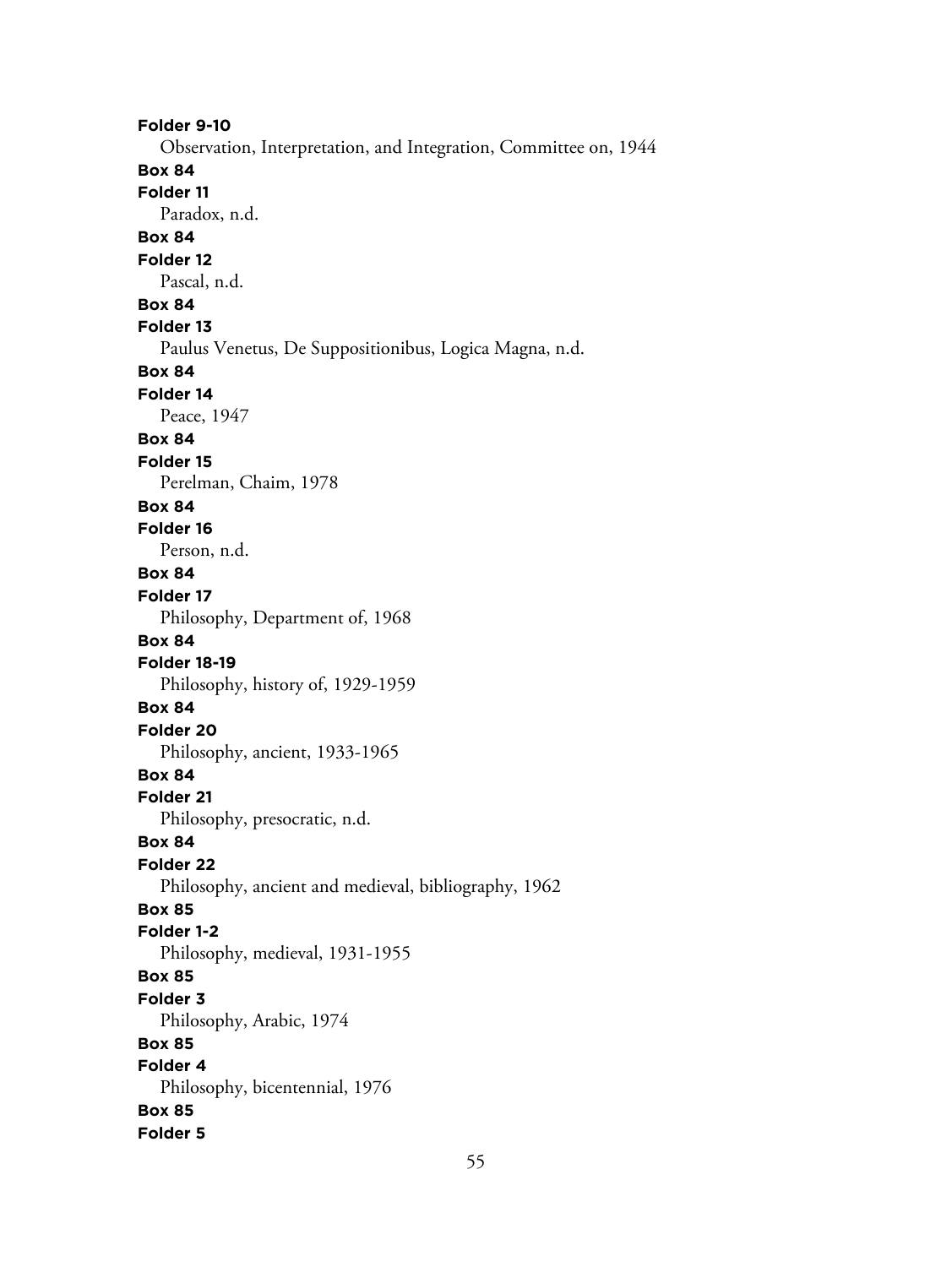Philosophy, modern, 1921-1955 **Box 85 Folder 6** Philosophy, British, n.d. **Box 85 Folder 7** Philosophy, bibliographies, 1929-1960 **Box 85 Folder 8** Philosophy and the radio, n.d. **Box 85 Folder 9** Philosophy of science, 1972-1975 **Box 85 Folder 10** Physics, 1929-1947, 1980 **Box 85 Folder 11-12** Plato, 1976 **Box 85 Folder 13** Plato, aesthetics, n.d. **Box 85 Folder 14** Plato, Protagoras, n.d. **Box 85 Folder 15-17** Plato, Republic, n.d. **Box 85 Folder 18** Plato, Sophist, n.d. **Box 85 Folder 19** Plato, Theaetetus, n.d. **Box 85 Folder 20** Pliny the Elder, Natural History, n.d. **Box 85 Folder 21** Poetic, n.d. **Box 86 Folder 1** Political treatises, 1943 **Box 86 Folder 2** Political philosophy, 1943-1956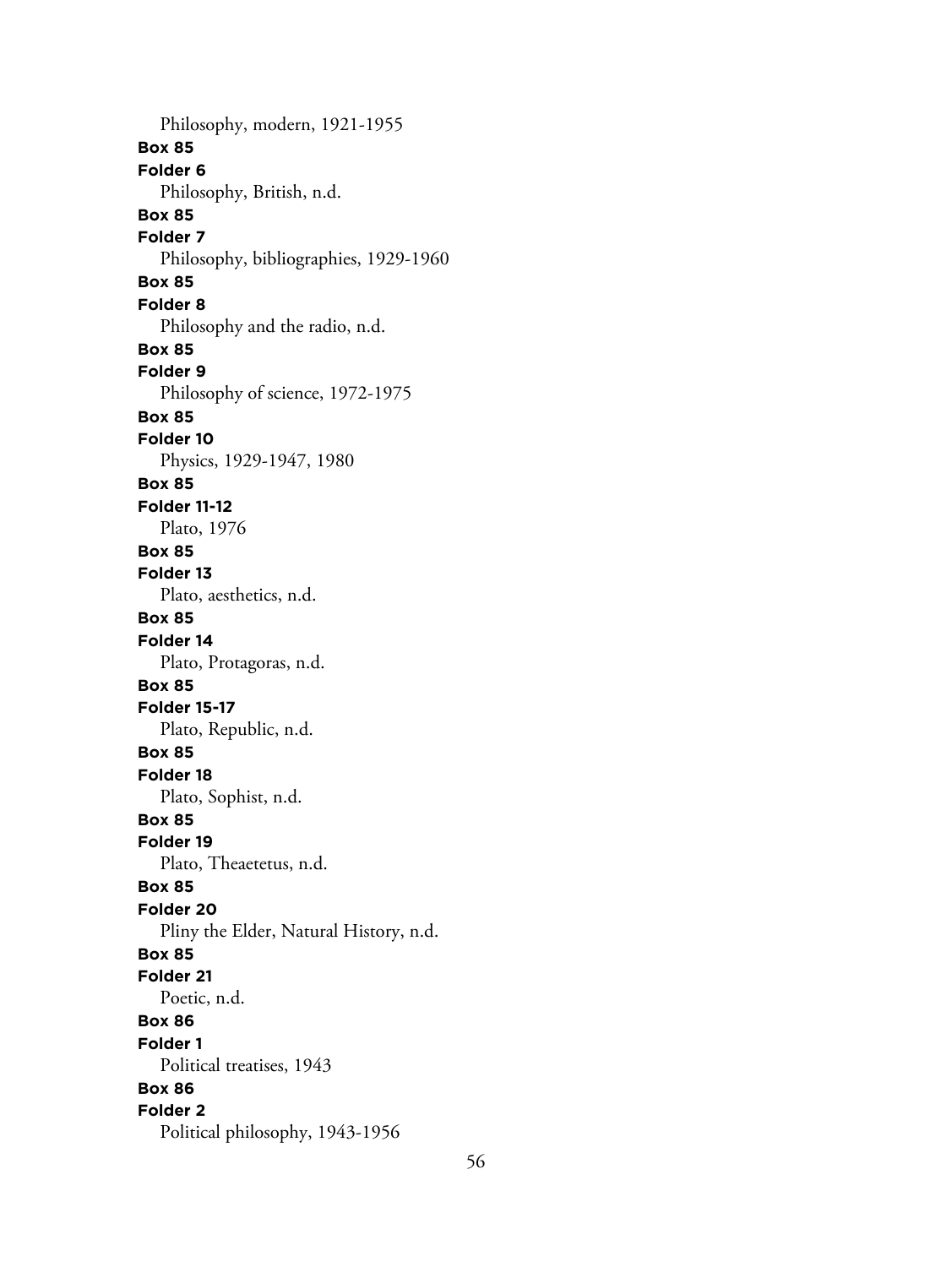**Box 86 Folder 3** Political science, 1943 **Box 86 Folder 4** Politics, 1941-1950 **Box 86 Folder 5** Porphyry, n.d. **Box 86 Folder 6** Positivism, n.d. **Box 86 Folder 7** Prints, n.d. **Box 86 Folder 8** Predication, n.d. **Box 86 Folder 9** Princeton bicentennial, 1946-1947 **Box 86 Folder 10-11** Probability, 1933 **Box 86 Folder 12** Progress, n.d. **Box 86 Folder 13-14** Property, 1961 **Box 86 Folder 15** Proportions, n.d. **Box 86 Folder 16** Psychology, 1968 **Box 86 Folder 17-18** Psychology, Hindu, 1963 **Box 87 Folder 1** Pythagoreans, n.d. **Box 87 Folder 2** Quintilian, n.d. **Box 87**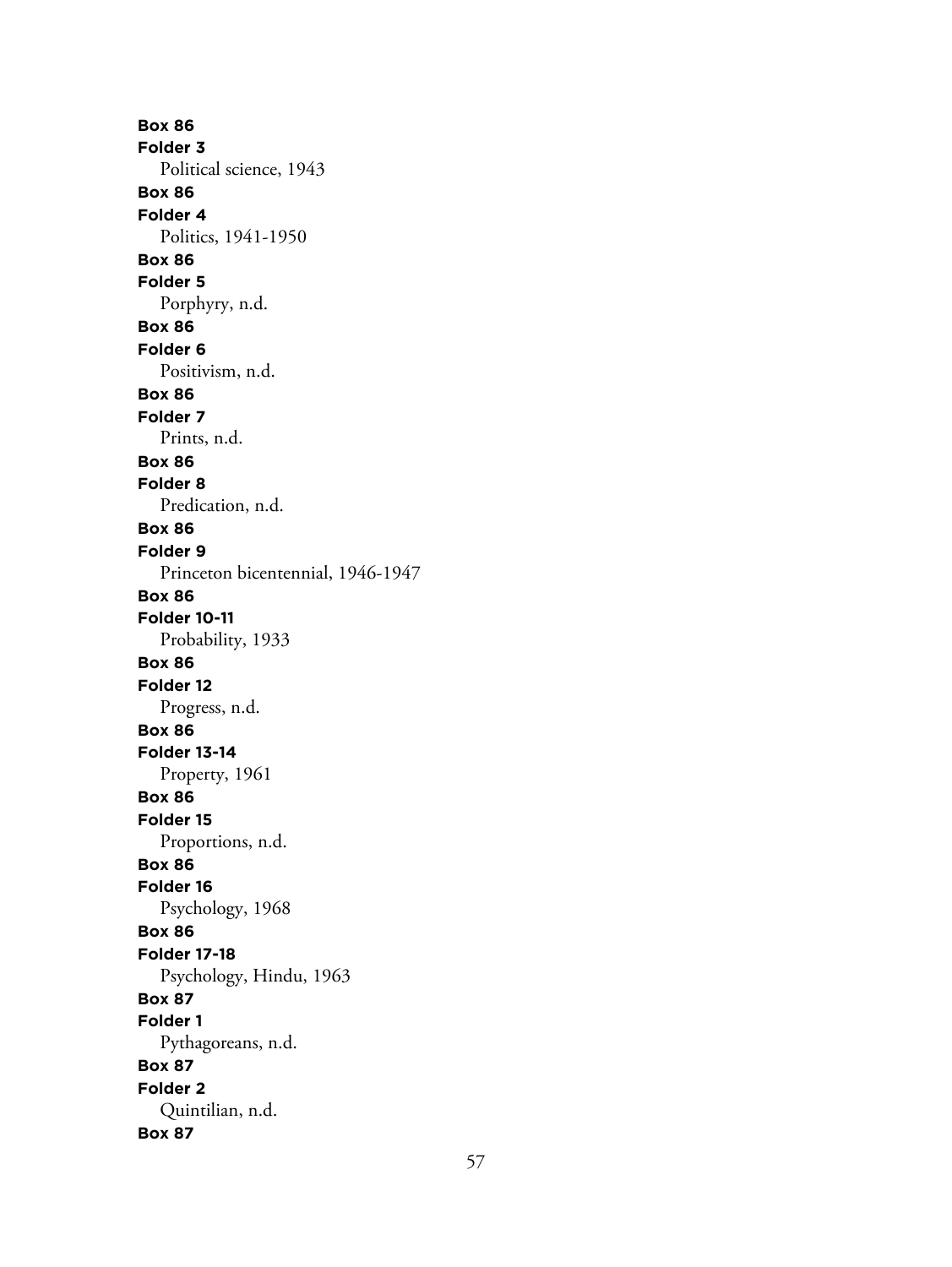**Folder 3** Realism, n.d. **Box 87 Folder 4-5** Religion, politics, 1936-1973 **Box 87 Folder 6** Religion in general education, n.d. **Box 87 Folder 7** Renaissance, 1959 **Box 87 Folder 8** Responsibility, 1968-1981 **Box 87 Folder 9** Reynolds, n.d. **Box 87 Folder 10-12** Rhetoric, 1928-1981 **Box 87 Folder 13** Richards, I. A., n.d. **Box 87 Folder 14-16** Rights, 1949-1953, 1975-1983 **Box 87 Folder 7** Ruhan, Antony, 1978-1979 **Box 87 Folder 18** Russell, Bertrand, 1938-1944, 1974-1978 **Box 87 Folder 19** Schiller, Frederick, n.d. **Box 88 Folder 1** Science, 1949-1970 **Box 88 Folder 2** Science and classics, n.d. **Box 88 Folder 3** Semantics, 1943-1953, 1971 **Box 88 Folder 4**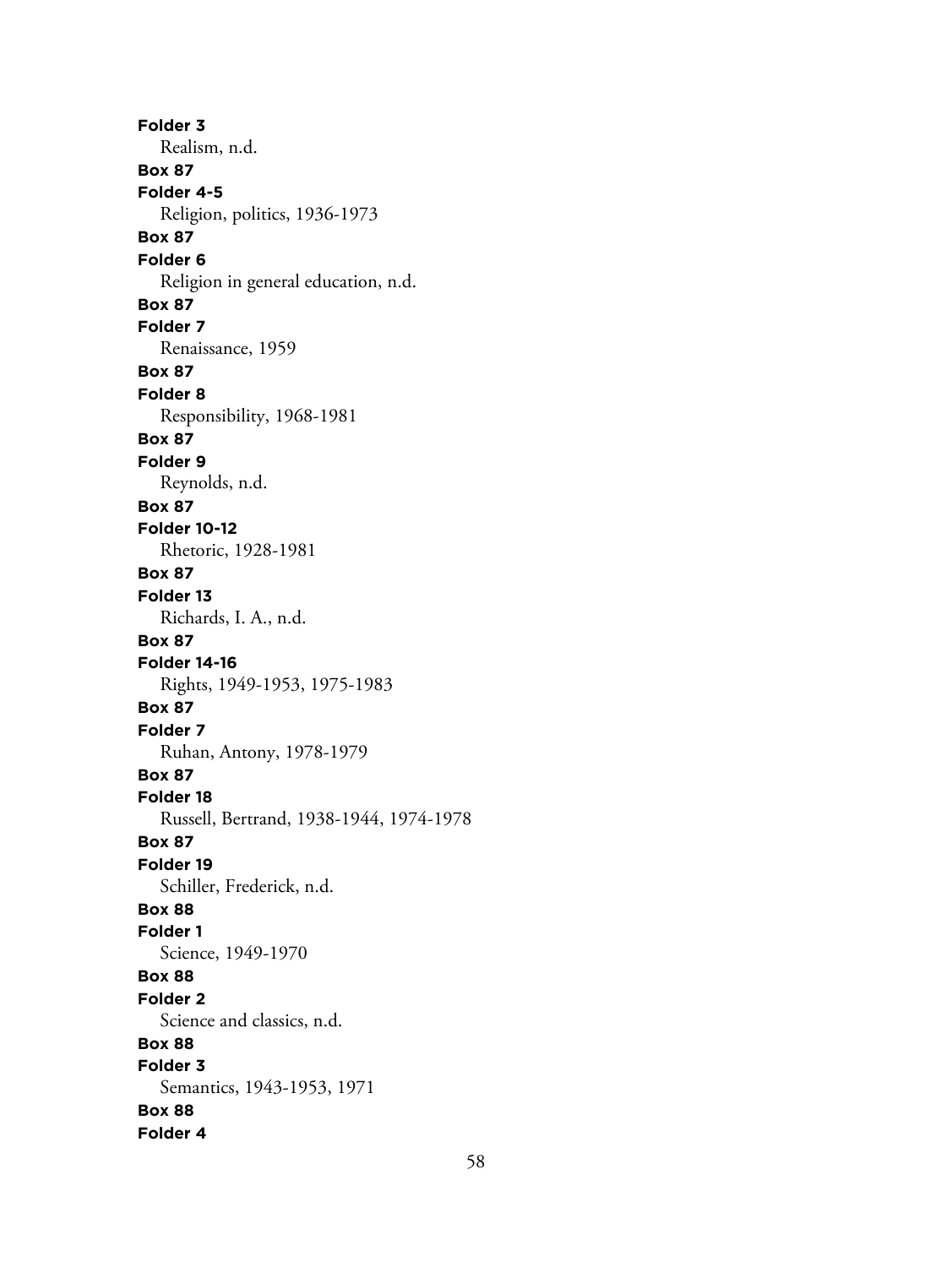Semantics, inquiry, 1975 **Box 88 Folder 5** Shelley, Percy Bysshe, n.d. **Box 88 Folder 6** Sherburn, George, 1944 **Box 88 Folder 7** Sidney, Sir Philip, n.d. **Box 88 Folder 8** Smith, T. V., 1934 **Box 88 Folder 9-10** Social science, 1932-1934 **Box 88 Folder 11** Social Thought, Committee on, 1942 **Box 88 Folder 12** Sociology, n.d. **Box 88 Folder 13** Solubility, n.d. **Box 88 Folder 14** Sophismata, 1975 **Box 88 Folder 15** Soul, 1967 **Box 88 Folder 16** Spain, culture of, n.d. **Box 88 Folder 17-18** Spinoza, 1945, 1968 **Box 88 Folder 19** Statistics, n.d. **Box 89 Folder 1** Stauffer, Thomas, 1979-1980 **Box 89 Folder 2** Style, 1972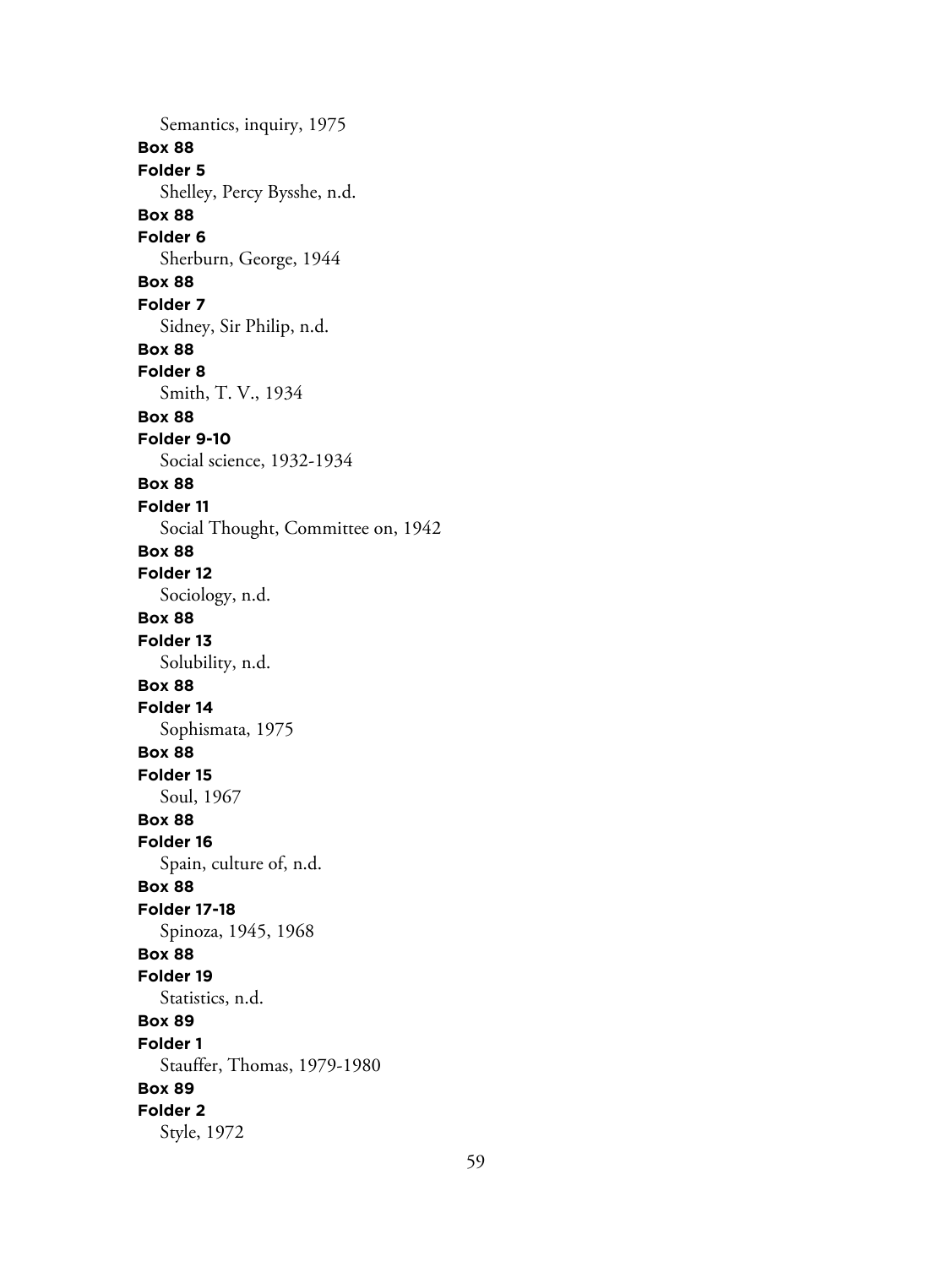**Box 89 Folder 3** Swenson, David F., 1937 **Box 89 Folder 4** Technology, 1963, 1975 **Box 89 Folder 5** Thanatology, 1970-1973 **Box 89 Folder 6** Theme, 1971-1972 **Box 89 Folder 7** Theology, 1965 **Box 89 Folder 8** Theory, practice, 1944 **Box 89 Folder 9** Translation, n.d. **Box 89 Folder 10** Topics, 1960-1961 **Box 89 Folder 11** UNESCO, 1948-1949, 1979 **Box 89 Folder 12** UNESCO, Report by the Special Committee on Covenant of Human Rights and United Nations to the National Executive Committee, American Legion, 1955 **Box 89 Folder 13** UNESCO and USA, 1945-1956, 1978 **Box 89 Folder 14-15** United Nations, 1946-1965 **Box 89 Folder 16** University of Chicago, 1934-1979 **Box 89 Folder 17** University of Chicago, disruption, 1967-1970, 1980 **Box 89 Folder 18** Value, theory of, 1980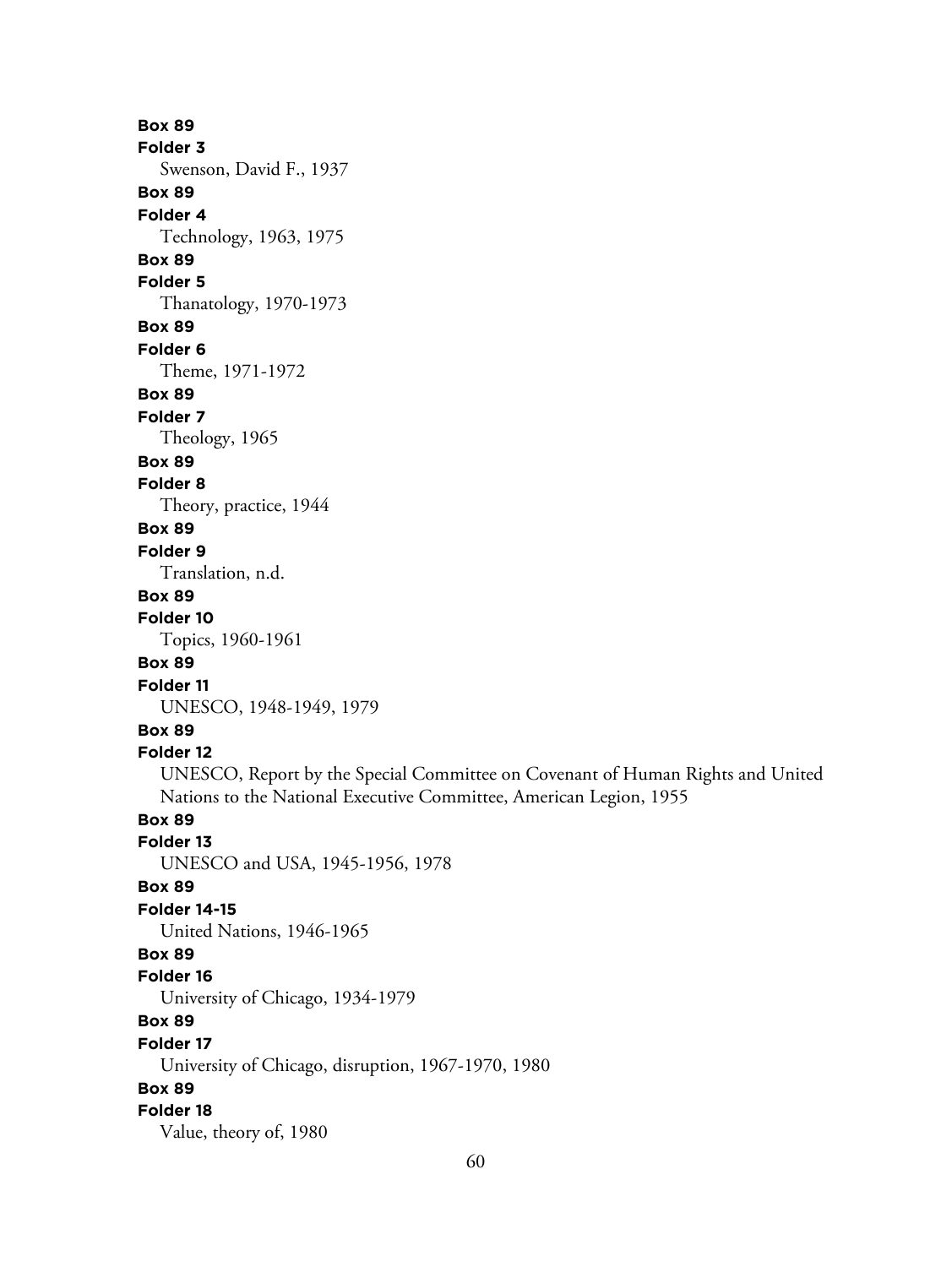**Box 89 Folder 19** Vico, Giambattista, n.d. **Box 89 Folder 20** Vida, n.d. **Box 89 Folder 21** Weber, Max, n.d. **Box 90 Folder 1** Weil, Simone, 1945 **Box 90 Folder 2** Whitehead, Alfred North, n.d. **Box 90 Folder 3-6** William of Ockham **Box 90 Folder 7** Willis, John, n.d. **Box 90 Folder 8** Wittgenstein, n.d. **Box 90 Folder 9** Wolfson, Harry Austryn, 1974 **Box 90 Folder 10** Woodbridge, 1937

### **Series IV: Writings**

Series IV, Writings, has been divided into eight subseries. They are: (1) Bibliography, (2) Reprints, (3) Books, (4) Published Articles, (5) Book Reviews, (6) Unpublished Materials, (7) Miscellaneous, and (8) Research Card Files. The arrangement of this series was taken from a bibliography created in 1980 of McKeon's published writings.

Subseries 2, Reprints, contains many of McKeon's articles dating from 1922 to 1986. Subseries 3, Books, has been arranged in the order in which McKeon's books were published. Some of the material included in Sic et Non was produced decades before the book's publication in 1976. Subseries 3 also include a section on William of Ockham which was published as part of McKeon's Selections from Medieval Philosophers. This section contains photostats, transcripts and translations, and an extensive card file of Latin liturgical terms. The Peter Abailard (Abelard) materials also include card files of medieval and earlier philosophers.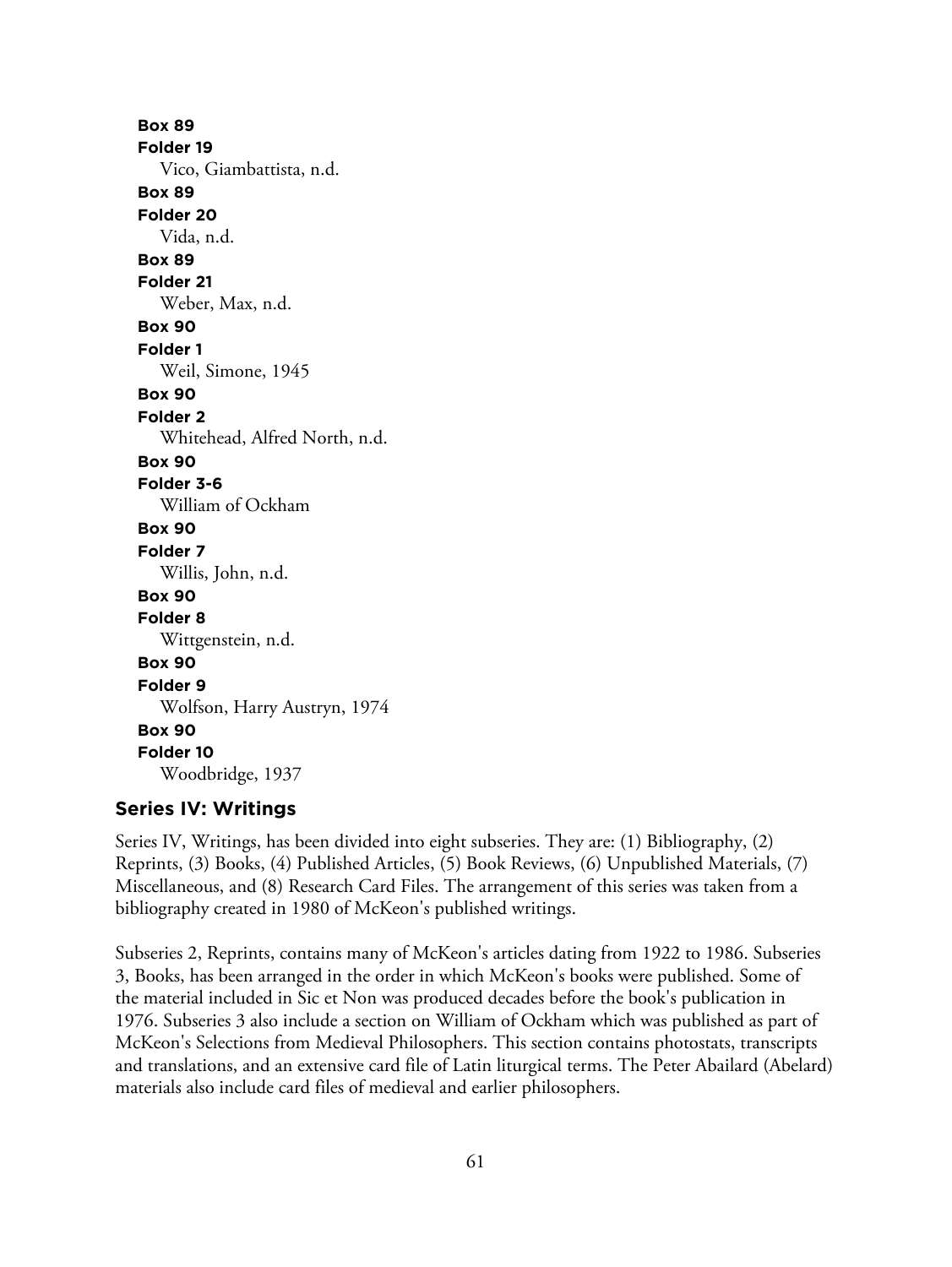Subseries 4, Published Articles, has been arranged chronologically according to the bibliography (even if dates on the manuscript or accompanying papers indicated that the article was composed some time before it was published). There are both typed and handwritten manuscripts, and the typed often include several hand-corrected drafts.

Subseries 5, contains book reviews written by McKeon, which were primarily done in the early part of McKeon's career. Most of the reviews date from the late 1920s to the early 1940s. Subseries 6, Unpublished Manuscripts, has been divided into dated (listed first) and undated materials. Subseries 6 includes McKeon's novel, Little Flowers, which he tried unsuccessfully to publish in the early 1930s. There seem to be several fragments of an unpublished book or books, with one fragment entitled "Philosophy in the Middle Ages," and another concerning issues revolving around methodology ("Method and the Sciences," "Language and Method," "Metaphysics and Method").

Subseries 8 contains several boxes of McKeon's research card files. These are arranged by general histories, then philosophers (chronologically), then by subject area. McKeon's lecture notes (see Series V) are organized similarly.

### **Subseries 1: Bibliography**

```
Box 91
Folder 1
  Richard McKeon: A Bibliography of His Published Works, 1980
```
### **Subseries 2: Reprints**

**Box 91 Folder 2** 1922-1933 **Box 91 Folder 3** 1934-1935 **Box 91 Folder 4** 1936-1939 **Box 91 Folder 5** 1940-1945 **Box 91 Folder 6** 1946-1949 **Box 92 Folder 1** 1950-1951 **Box 92 Folder 2** 1951-1952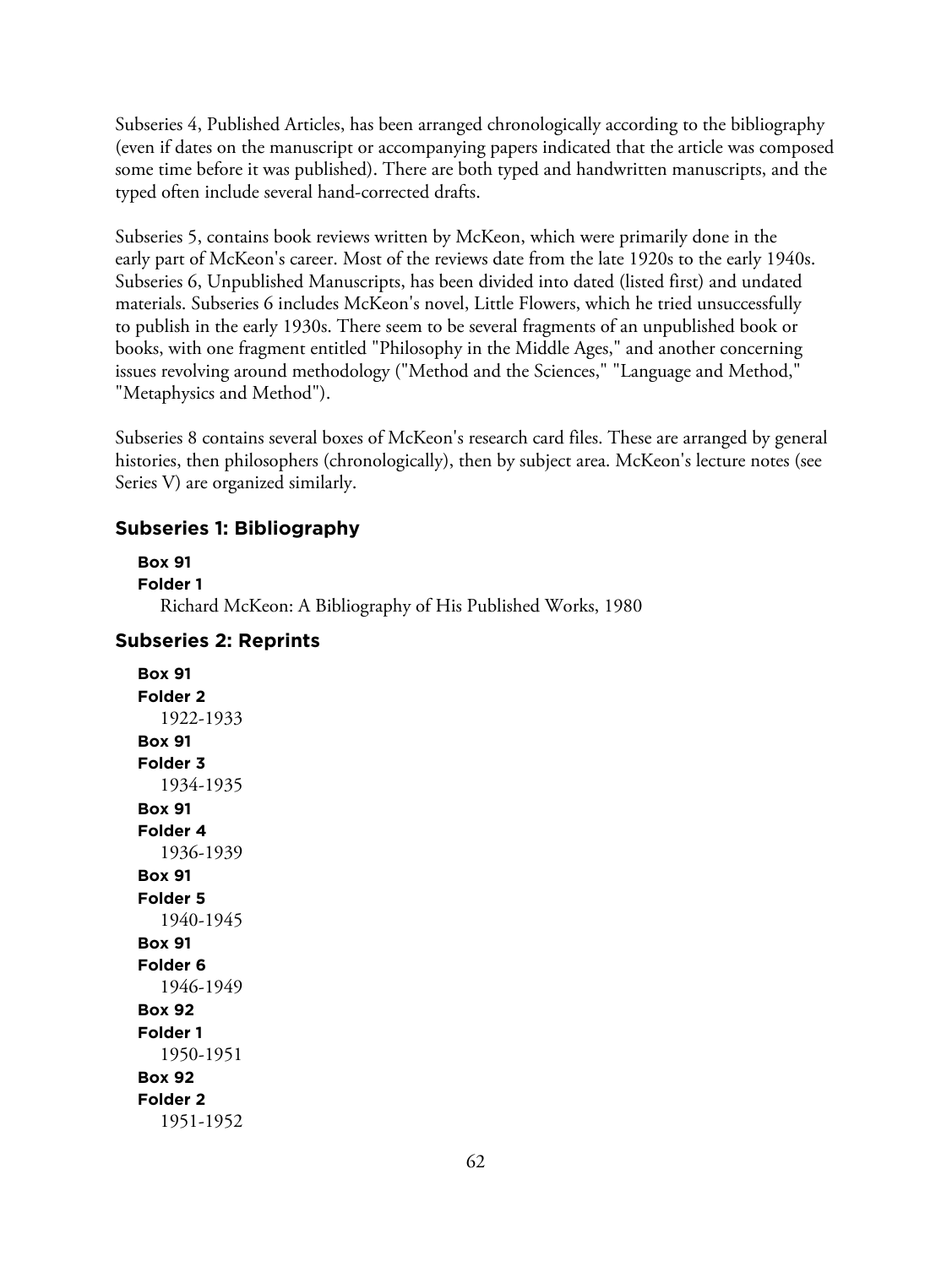# **Box 92 Folder 3-4** 1953 **Box 92 Folder 5** 1954-1956 **Box 93 Folder 1** 1956 **Box 93 Folder 2** 1957-1959 **Box 93 Folder 3** 1960-1964 **Box 93 Folder 4** 1964-1966 **Box 93 Folder 5** 1967-1969 **Box 94 Folder 1** 1970-1972 **Box 94 Folder 2-3** "Knowledge, Community and Communication," in A Center for National Goals and Alternatives: Collected Papers, 1971 **Box 94 Folder 4** 1972-1974 **Box 94 Folder 5** 1975-1977 **Box 94 Folder 6** 1978-1979 **Box 94 Folder 7** 1980-1986

# **Subseries 3: Books**

# **Sub-subseries 1: William of Ockham Materials**

```
Box 95
Folder 1
```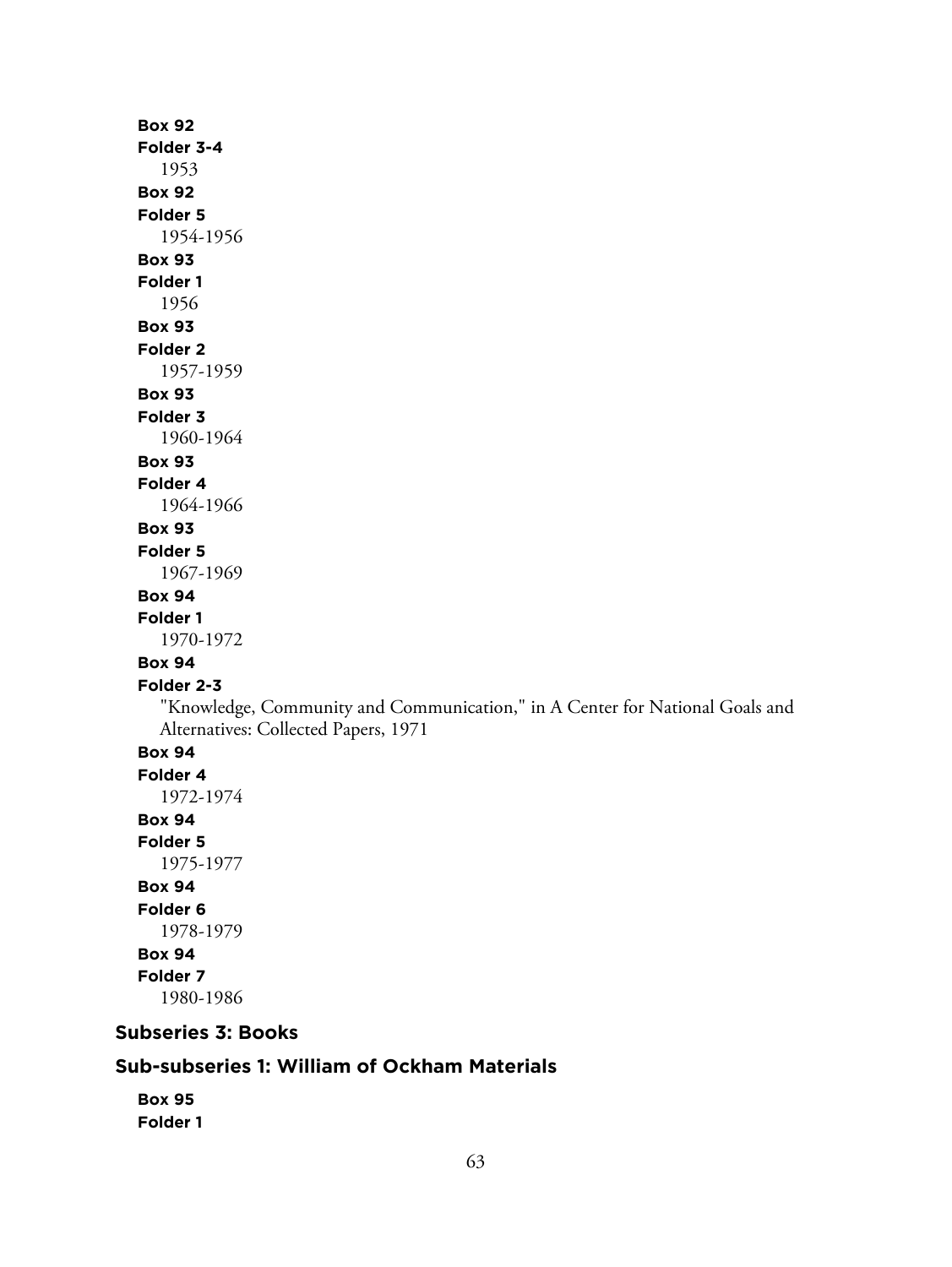Notebooks, photostats, negatives, n.d.

**Box 95**

# **Folder 2**

B.N. Lat. 145, photostats

## **Box 95**

## **Folder 3**

Unidentified manuscript, photostat

# **Box 95**

### **Folder 4-6**

Summulae Physicorum, Arsenal 830, ff. 4-94, photostat

#### **Box 95**

## **Folder 7**

Summulae Physicorum, notes

# **Box 95**

## **Folder 8-10**

Summulae Physicorum, typed transcript with marginalia, Latin

### **Box 96**

### **Folder 1-2**

Summulae Physicorum, typed transcript with marginalia, Latin

# **Box 96**

#### **Folder 3**

Summulae Physicorum, Edition Venice 1506, typed transcript, English translation

## **Box 96**

### **Folder 4**

Summulae Physicorum, Bologne 1494, typed transcript, Latin

# **Box 96**

### **Folder 5**

Summulae Physicorum, Bologne 1494, partial English translation

### **Box 96**

### **Folder 6**

Summulae Physicorum, edition of Bononiae 1494, British Museum IBx29059, photostat

#### **Box 96**

#### **Folder 7**

unidentified manuscript, partial typed transcript, Latin, notes

#### **Box 96**

### **Folder 8-9**

Summa Logices (Ad Adamum), typed transcript, Latin

# **Box 97**

## **Folder 1-2**

Summa Logices (Ad Adamum), typed transcript, Latin

# **Box 97**

### **Folder 3-4**

"Prima Quaestio," Bâle, University Library, manuscript A vii 13, ff. 256-265, transcripts, photostat

### **Box 98**

#### **Folder 1**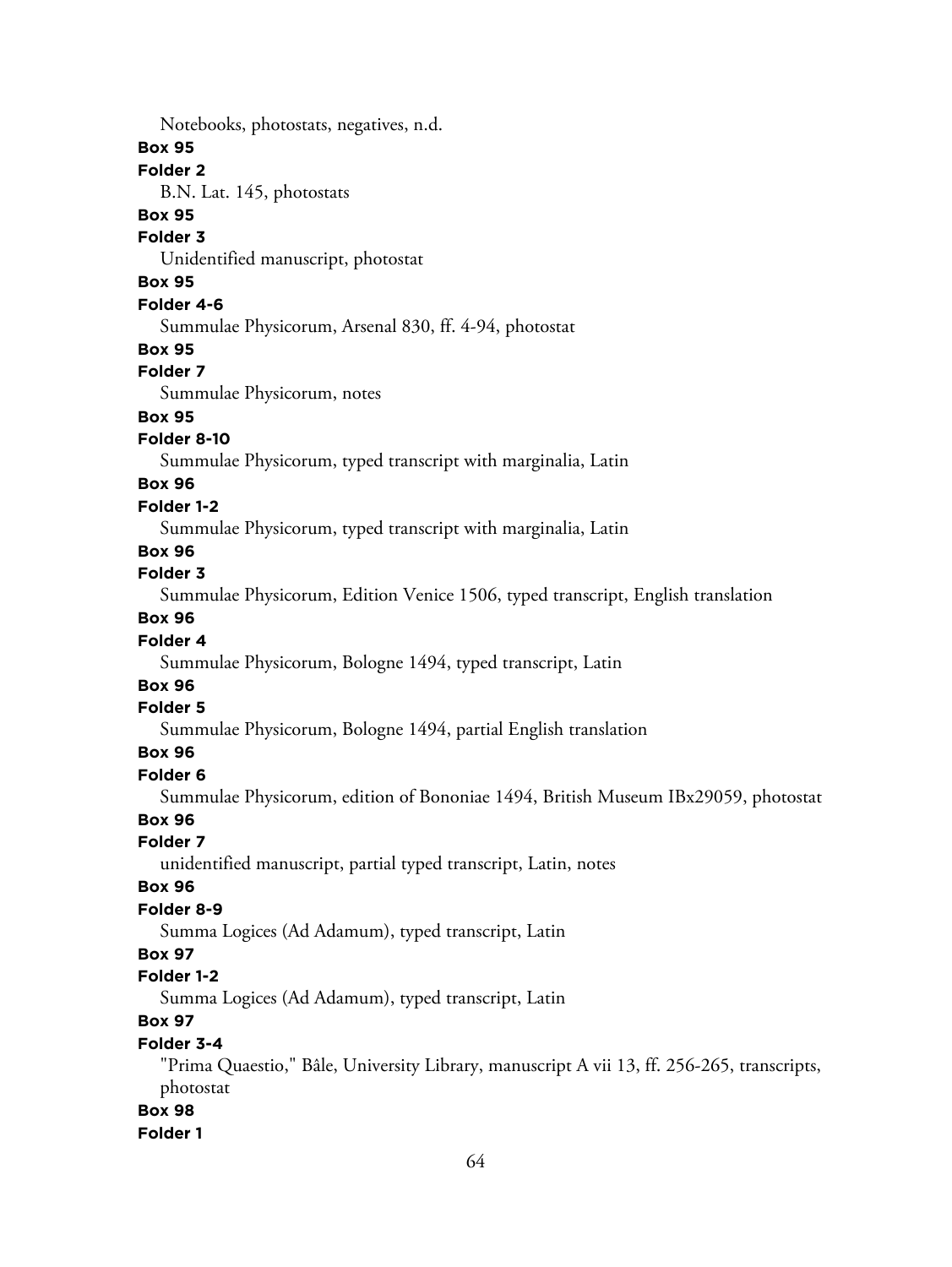Summulae Physicorum, Cracow manuscript 736, ff. 245v-266r, photostat

### **Box 98**

# **Folder 2**

Summulae Physicorum, Lincoln manuscript, ff. 71-88v, photostat

# **Box 98**

## **Folder 3**

Summulae Physicorum, Vienna Staatsbibliothek manuscript, ff. 1-30, photostat

# **Box 99**

### **Folder 1**

Logische und Physische Studien, MS 974, lat. fol. 41 de Koniglichen Bibliothek zu Berlin, manuscript notes

#### **Box 99**

#### **Folder 2**

Logische und Physische Studien, MS 974, lat. fol. 41 de Koniglichen Bibliothek zu Berlin, photostat, part one

# **Box 100**

### **Folder 1**

Logische und Physische Studien, MS 974, lat. fol. 41 de Koniglichen Bibliothek zu Berlin, photostat, part two

# **Box 101**

# **Folder 1**

William of Ockham card files

## **Box 101**

### **Folder 2**

**Box 102**

Glossary of medieval Latin liturgical terms

### **Sub-subseries 2: Peter Abailard (Abelard), Sic et Non**

### **Folder 1** General, 1938-1974 **Box 102 Folder 2** Edited pages, n.d. **Box 102 Folder 3** Handwritten notes, n.d. **Box 102 Folder 4** Chapter listing, n.d. **Box 102**

# **Folder 5-6**

"Preface," "The Circumstances of Its Composition, Its Method, and Its Materials," manuscripts, n.d.

## **Box 102**

### **Folder 7-11**

Annotated manuscript, n.d.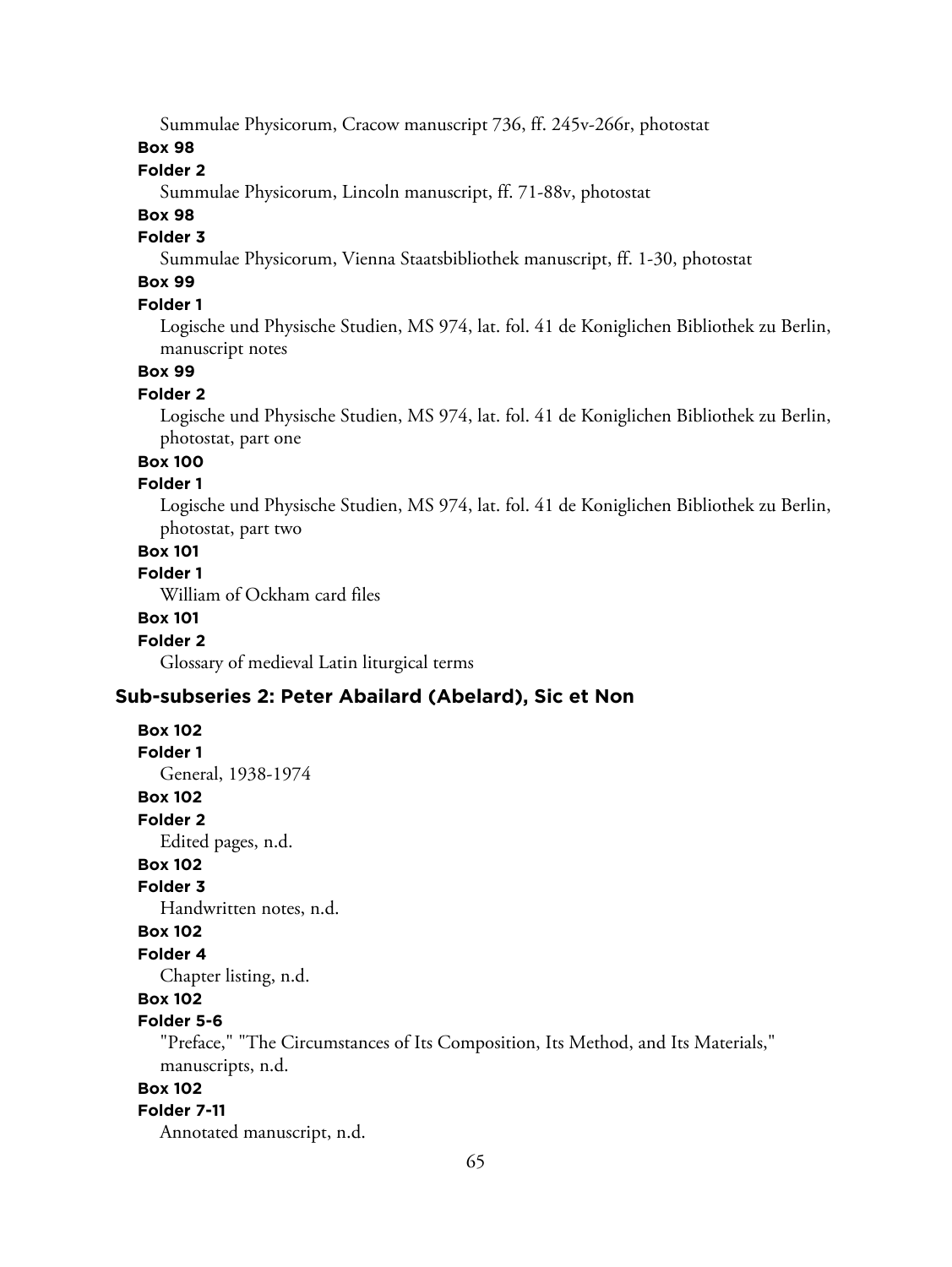**Box 103 Folder 1-2** Annotated manuscript, n.d. **Box 103 Folder 3-6** Non-annotated manuscript, n.d. **Box 103 Folder 7-8** Biblical citations, citations from Early Church Fathers n.d. **Box 104 Folder 1-2** List of Biblical citations, Genesis-Apocalypse, n.d **Box 104 Folder 3-4** List of citations by chapter, n.d. **Box 104 Folder 5-6** Annotated manuscript, n.d. **Box 104 Folder 7-8** Annotated manuscript, incomplete, n.d. **Box 105 Folder 1-5** "Apparatus criticus," complete version, n.d. **Box 105 Folder 6-9** "Apparatus criticus," partial version, n.d. **Box 105 Folder 10** Appendices, n.d. **Box 106 Folder 1** Indices, n.d **Box 106 Folder 2** Miscellaneous, n.d. **Sub-subseries 3: Sic et Non Card Files**

**Box 107 Folder 1** Index **Box 107 Folder 2** Alcuinus **Box 107 Folder 3**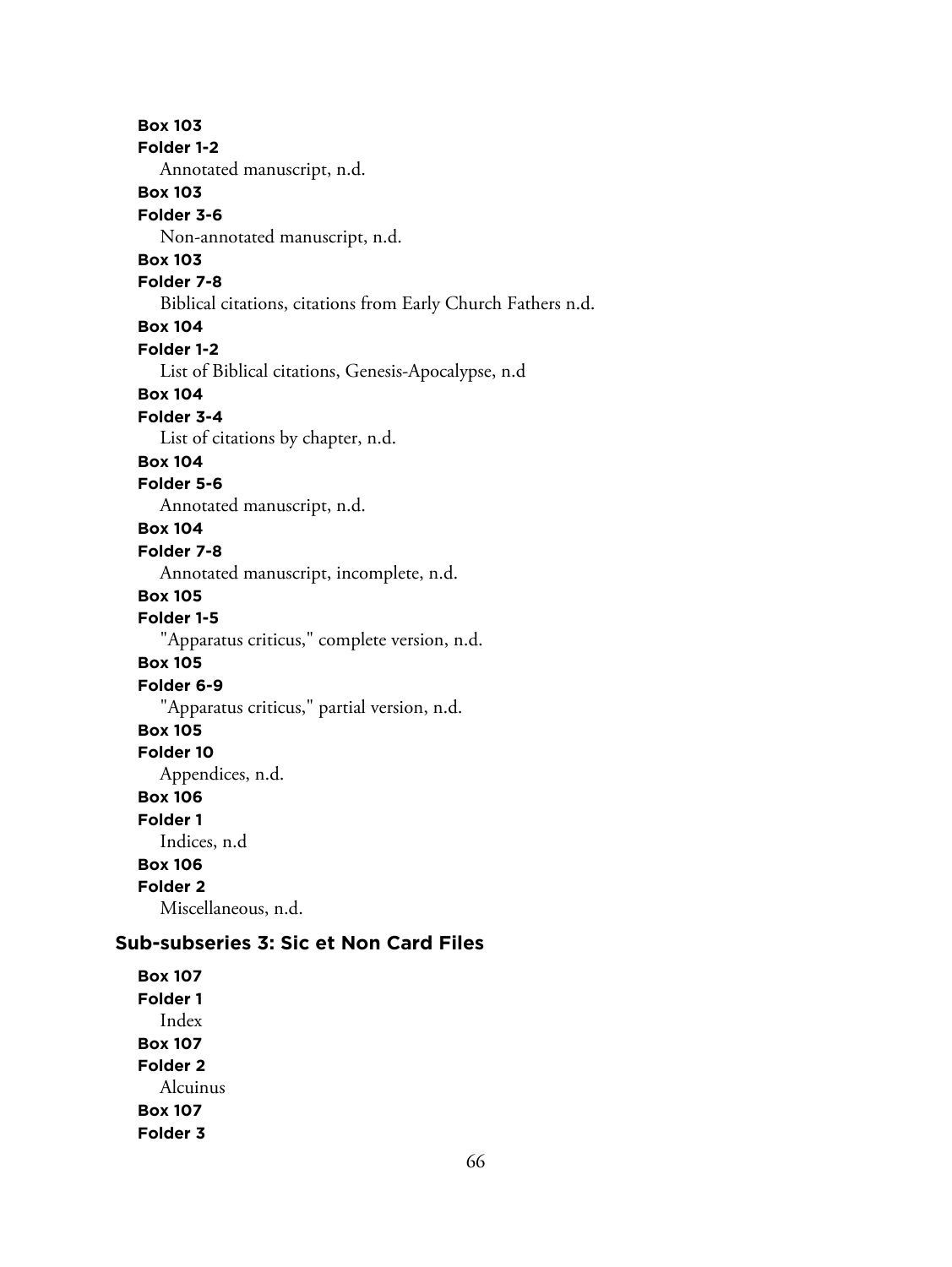Ambrosius **Box 107 Folder 4** Ambrose **Box 107 Folder 5** Anastasius **Box 107 Folder 6** Athanasius **Box 107 Folder 7** Augustine/Augustinus **Box 108 Folder 1** Augustine/Augustinus, continued **Box 108 Folder 2** Pseudo-Augustine **Box 108 Folder 3** Beda **Box 108 Folder 4** Pseudo-Hieronymus **Box 108 Folder 5** Boethius **Box 108 Folder 6** Cassianus **Box 108 Folder 7** Cassiodorus **Box 108 Folder 8** Chrysologus **Box 108 Folder 9** Chrysostomus **Box 108 Folder 10** Claudianus Mamertus **Box 108 Folder 11** Claudius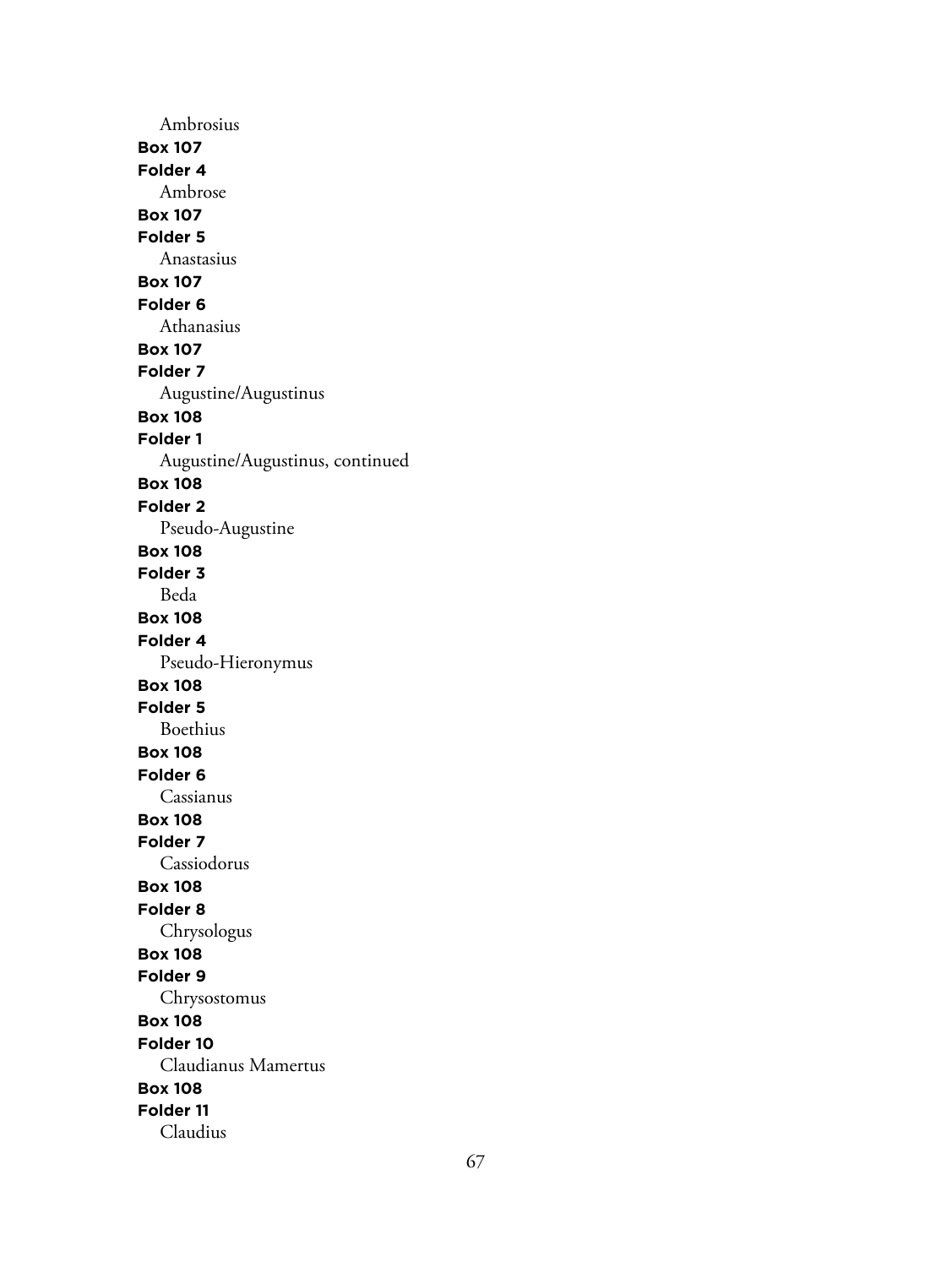**Box 108 Folder 12** Concilia **Box 108 Folder 13** Cyprianus **Box 108 Folder 14** Epiphanius **Box 108 Folder 15** Ephraem **Box 108 Folder 16** Eugippus **Box 108 Folder 17** Fulgentius **Box 108 Folder 18** Gennadius **Box 108 Folder 19** Gregorius **Box 108 Folder 20** Gregory of Tours **Box 108 Folder 21** Haymos **Box 108 Folder 22** Hieronymus **Box 108 Folder 23** Hilarius Pict **Box 108 Folder 24** Hormisdas Papa **Box 108 Folder 25** Incerti **Box 108 Folder 26** Isaac **Box 108**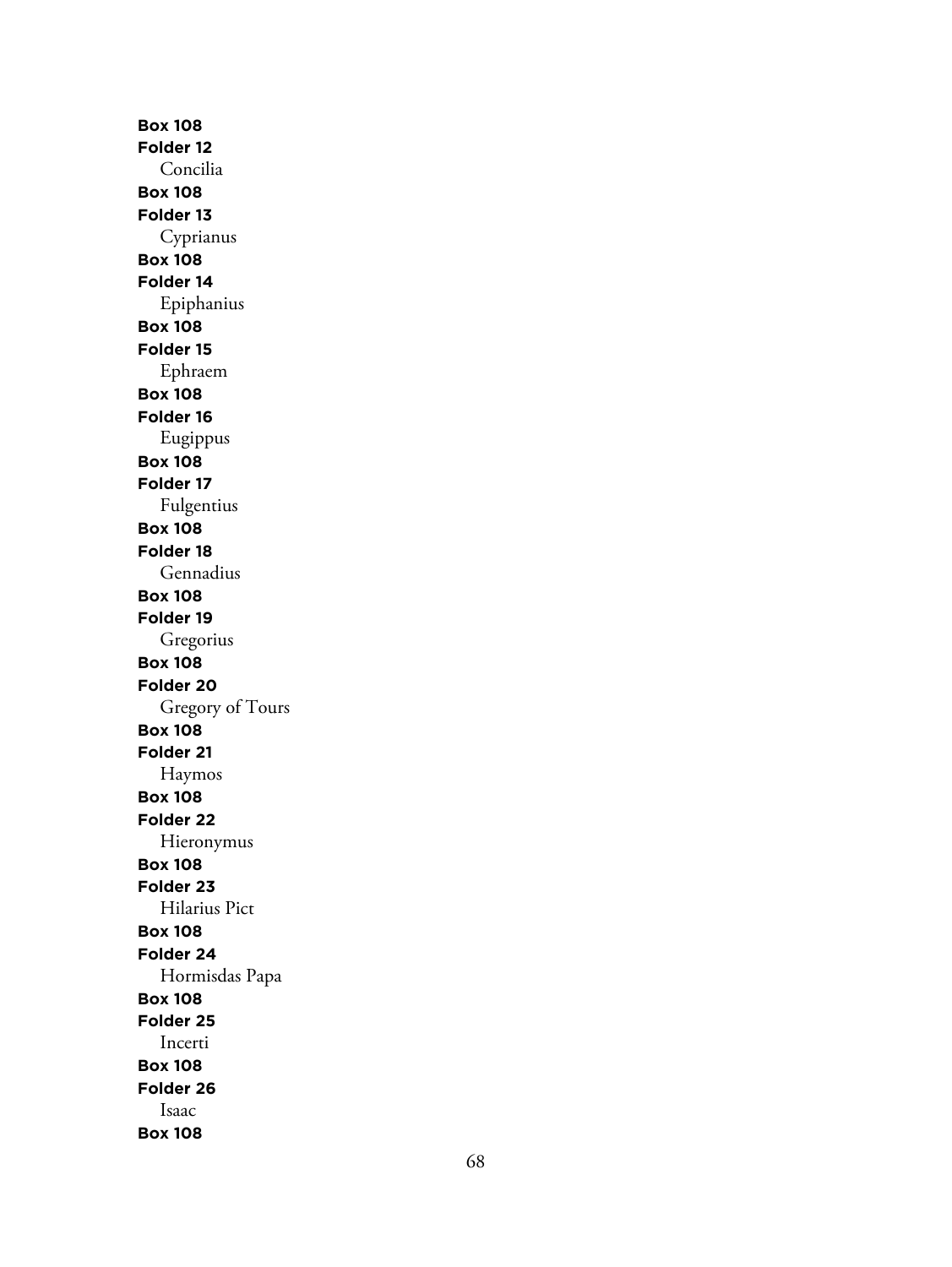**Folder 27** Isidore Hispal **Box 108 Folder 28** Isidorus Mercator **Box 108 Folder 29** Ivo of Chartres **Box 109 Folder 1** Lanfranc **Box 109 Folder 2** Leo I papa **Box 109 Folder 3** Leo IX **Box 109 Folder 4** Lombard, Peter **Box 109 Folder 5** Maximus Taurinensis **Box 109 Folder 6** Nicolaus papa **Box 109 Folder 7** Origines **Box 109 Folder 8** Pacianus **Box 109 Folder 9** Paulus Diaconus **Box 109 Folder 10** Papa **Box 109 Folder 11** Philippus **Box 109 Folder 12** Plato **Box 109 Folder 13**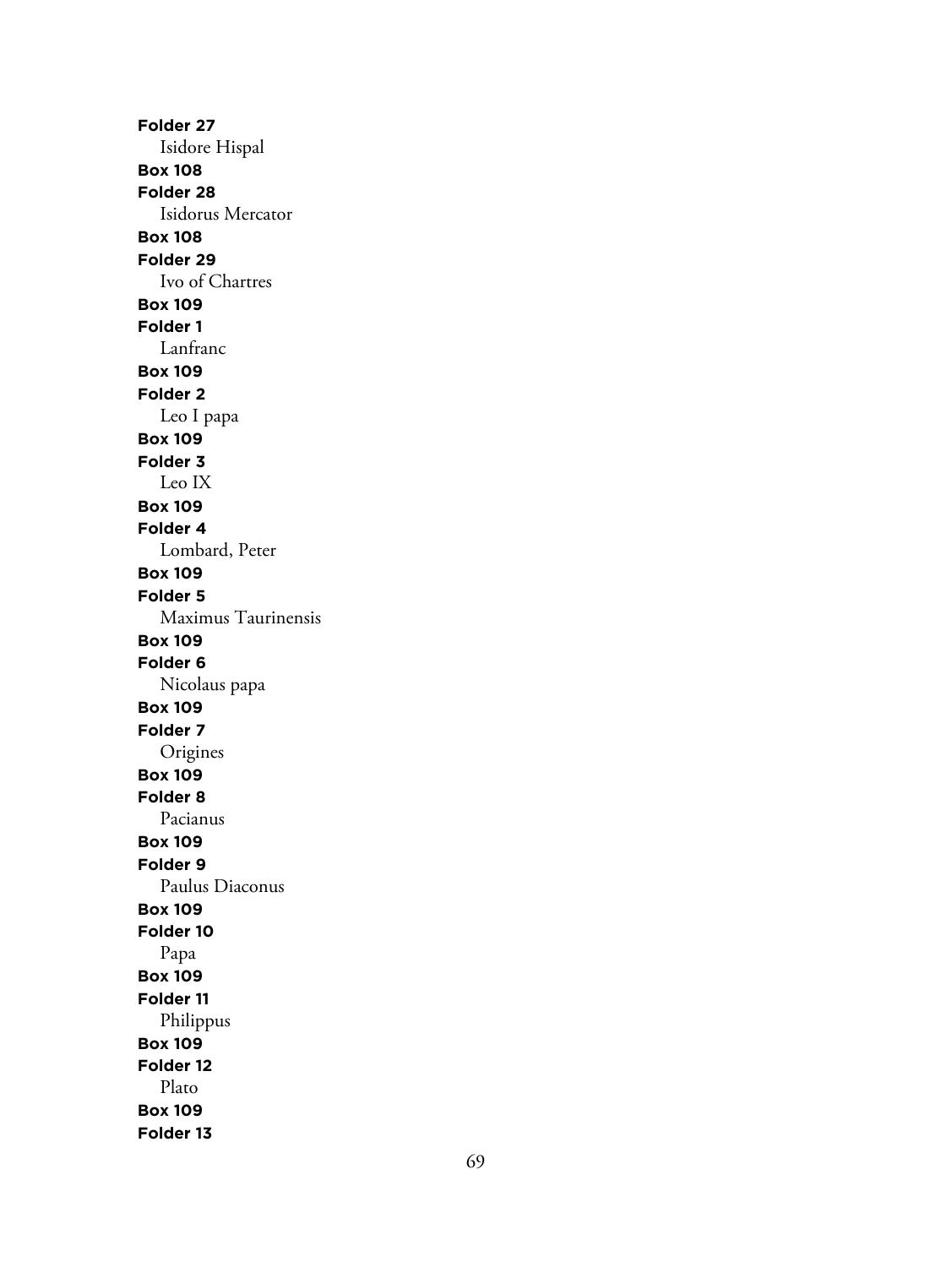Prosper Aquit. **Box 109 Folder 14** Prudentius **Box 109 Folder 15** Ratramnus **Box 109 Folder 16** Radbertus Paschasius **Box 109 Folder 17** Remiqius **Box 109 Folder 18** Rufinus **Box 109 Folder 19** Seneca **Box 109 Folder 20** Serenus **Box 109 Folder 21** Synodus **Box 109 Folder 22** Vigilius Tapsensis **Box 109 Folder 23** Vitae **Box 109 Folder 24** Testamentum Novum **Box 109 Folder 25** Testamentum Vetus **Box 110 Folder 1** Sic et Non, citations by question **Box 110 Folder 2** Sic et Non, Bible references **Box 111 Folder 1** Sic et Non, Bible references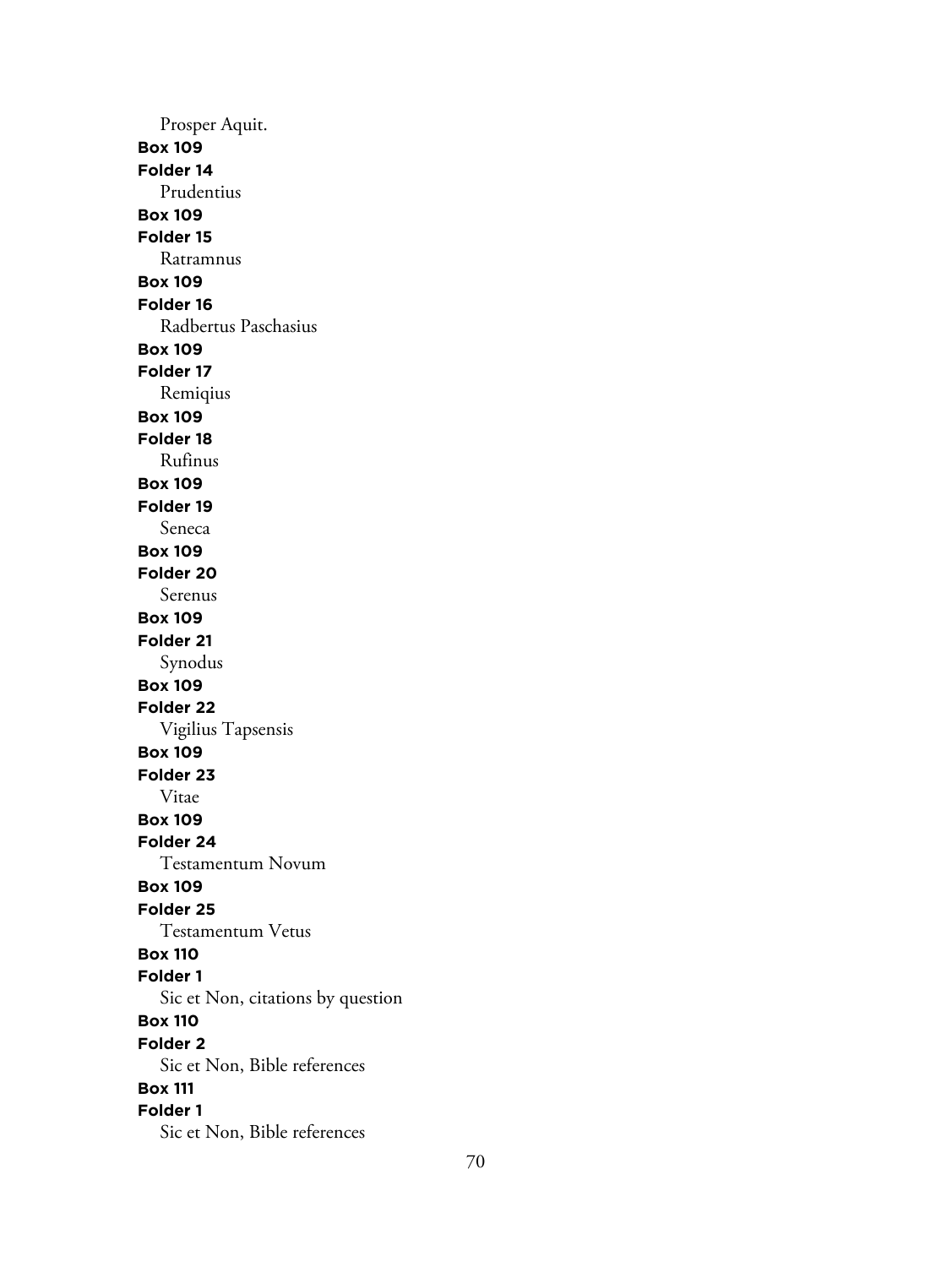### **Sub-subseries 4: Other Books**

### **Box 112**

**Folder 1**

The Basic Works of Aristotle, introduction, manuscript, galleys, n.d. [pub. 1941]

### **Box 112**

### **Folder 2-3**

Freedom and History, manuscript, n.d. [pub. 1952]

### **Box 112**

# **Folder 4**

The Freedom to Read, manuscript, correspondence, 1956 [pub. 1957]

### **Box 112**

### **Folder 5-7**

The Edicts of Asoka, manuscript, correspondence, notes, 1958 [pub. 1959]

### **Subseries 4: Published Articles**

#### **Box 112**

#### **Folder 8**

"A Generalized Pell Equation," 1939 [pub. 1940]

## **Box 112**

## **Folder 9**

"Hitler Will Decide, A Reply to Mr. Hutchins," manuscript, notes on Mr. Hutchins' address, manuscripts by Paul H. Douglas, Spencer, J.G. Kerwin, Bernadette E. Schmitt, n.d. [pub. 1941]

# **Box 112**

#### **Folder 10**

"Philosophic Bases of Art and Criticism," manuscript, address list, correspondence, 1944 [pub. 1943]

# **Box 112**

# **Folder 11**

"The Liberal Arts and Democracy," manuscript, 1943 [pub. 1944]

## **Box 113**

# **Folder 1**

"Aristotle's Conception of the Development and the Nature of Scientific Method," n.d. [pub. 1947]

# **Box 113**

# **Folder 2**

"Philosophic Basis and Material Circumstances of the Rights of Man," manuscript, n.d. [pub. 1948]

# **Box 113**

### **Folder 3**

"A Philosophy for UNESCO," manuscript, 1948 [pub. 1948]

# **Box 113**

### **Folder 4**

"The Pursuit of Peace through Understanding, UNESCO'S Purpose and Achievement," manuscript, n.d. [pub. 1949]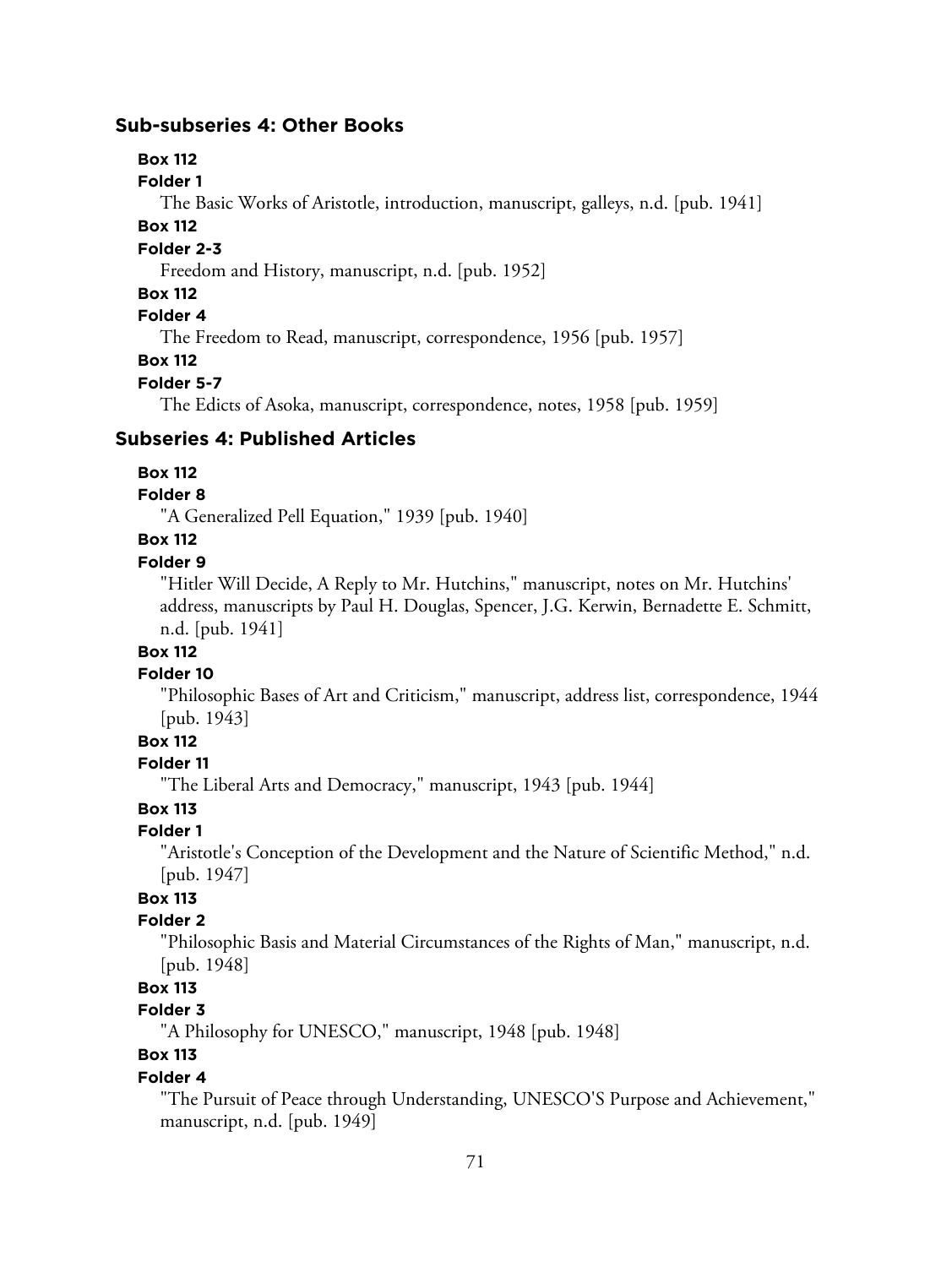### **Box 113**

#### **Folder 5**

"World Community and the Relations of Cultures," manuscript, 1949 [pub. 1950]

### **Box 113**

### **Folder 6**

"Philosophy and the Diversity of Cultures," manuscript, n.d. [pub. 1950]

# **Box 113**

## **Folder 7**

Philosophical Analysis of Ideological Conflicts, UNESCO, "Problems of Democracy," manuscript, 1948 [pub. 1950]

### **Box 113**

### **Folder 8**

"Philosophy and Method," manuscript, n.d. [pub. 1951]

# **Box 113**

### **Folder 9**

"Evidence in History," manuscript, n.d. [pub. 1951]

### **Box 113**

#### **Folder 10**

"Philosophic Differences and the Issues of Freedom," manuscript, n.d. [pub. 1951]

### **Box 113**

### **Folder 11-12**

"La Philosophie et L'Action," manuscripts in English and French, n.d. [pub. 1951 (French), 1952 (English)]

### **Box 113**

#### **Folder 13**

"International Relations and Morality," manuscript, n.d. [pub. 1952]

### **Box 113**

# **Folder 14**

"Knowledge and World Organization," n.d. [pub 1952]

### **Box 113**

#### **Folder 15**

"Semantics, Science, and Poetry," manuscript, n.d. [pub. 1952]

### **Box 114**

### **Folder 1**

"Philosophie et Culture," manuscript, n.d. [pub. 1952]

# **Box 114**

### **Folder 2**

"Process and Function," manuscript, n.d. [pub. 1953]

# **Box 114**

### **Folder 3**

Autobiography, manuscript, n.d. [pub. in Thirteen Americans: Their Spiritual Autobiographies, 1953]

## **Box 114**

#### **Folder 4**

"Dialectic and Political Thought and Action," manuscript, n.d. [pub. 1954]

#### **Box 114**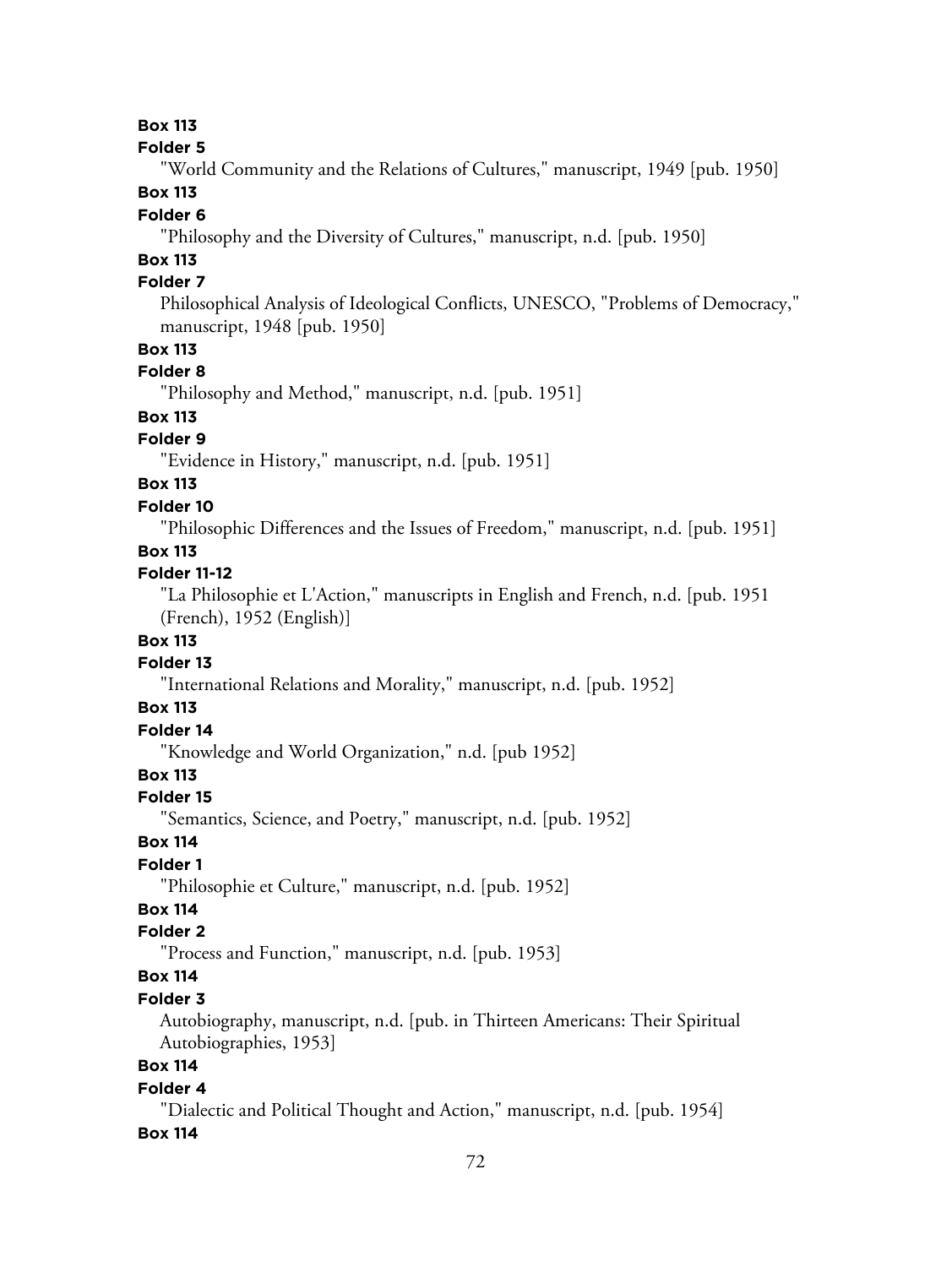#### **Folder 5**

"Contemporary French Philosophers," manuscript, n.d. [pub. 1954]

# **Box 114**

## **Folder 6**

"Human Values and Technology," manuscript, n.d. [pub. 1954]

# **Box 114**

#### **Folder 7**

"World Understanding," manuscript, n.d. [pub. 1954]

### **Box 114**

## **Folder 8**

"Dialogue and Controversy in Philosophy," partial manuscript, n.d. [pub. 1955]

# **Box 114**

#### **Folder 9**

"The Choice of Socrates," manuscript, n.d. [pub. 1956]

# **Box 114**

### **Folder 10**

"Communication: Making Men of One Mind in Truth," manuscript, 1956 [pub 1956]

#### **Box 114**

# **Folder 11**

"Power and the Language of Power," manuscript, n.d. [pub. 1957]

### **Box 114**

## **Folder 12**

"Development and Significance of the Concept of Responsibility," manuscript, n.d. [pub. 1957]

#### **Box 114**

#### **Folder 13**

"A Philosophy for Our Times: Equality," manuscript, 1955 [pub. 1957 as "The Practical Uses of a Philosophy of Equality"]

# **Box 114**

# **Folder 14**

"Encyclopedia," manuscript, n.d. [pub. 1957]

## **Box 115**

#### **Folder 1**

"Philosophy, the Humanities, and Action," manuscript, conference materials, 1957 [pub. as "The Humanities and Action," 1958]

# **Box 115**

### **Folder 2**

"Freedom and Value," manuscript, n.d. [pub. 1958]

# **Box 115**

#### **Folder 3**

"Universities in the Modern World," manuscript, n.d. [pub. 1959]

#### **Box 115**

# **Folder 4**

"Principles and Consequences," manuscript, n.d. [pub. 1959]

#### **Box 115**

#### **Folder 5**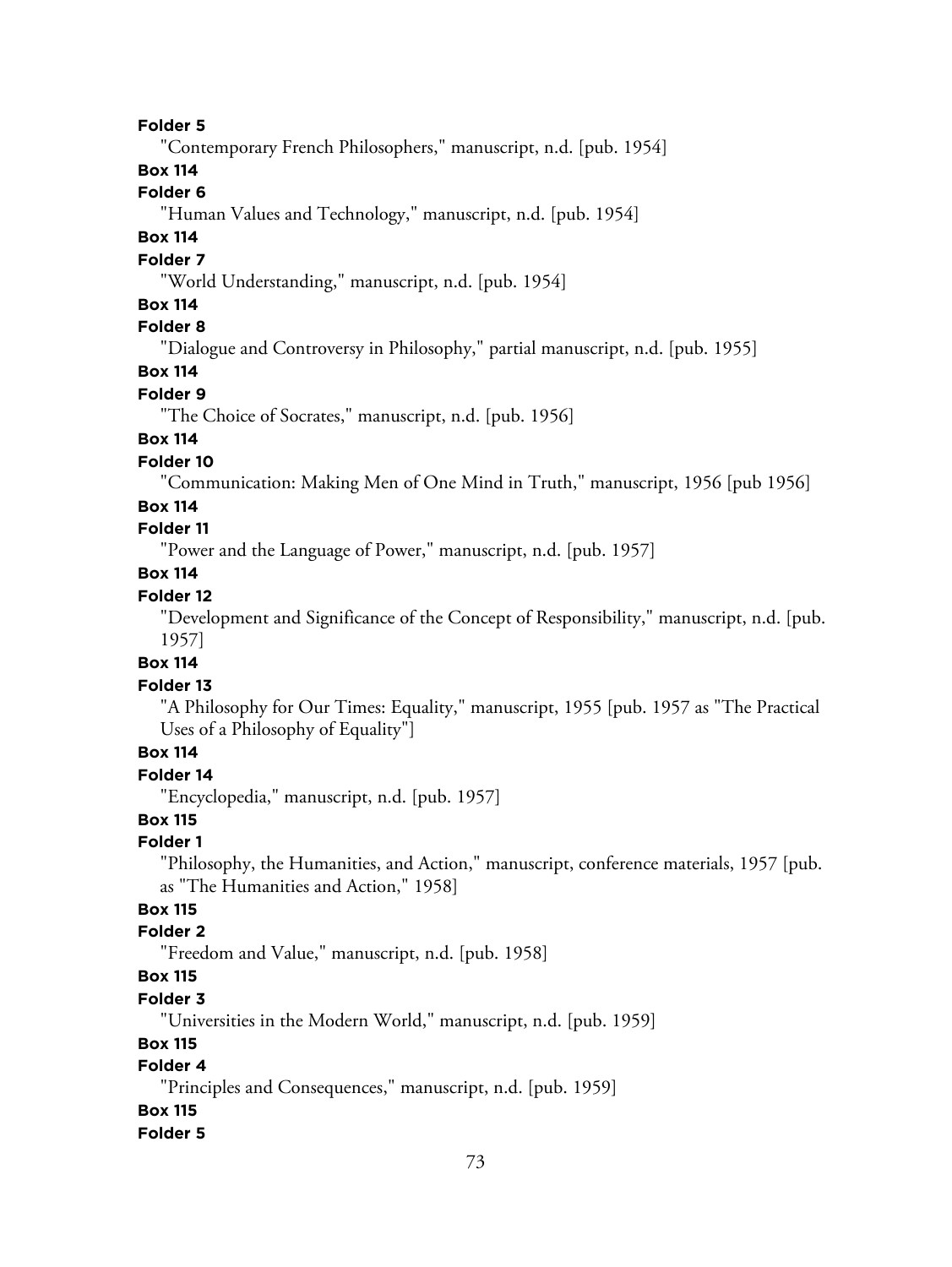"The Ethics of International Influence," manuscript, 1959 [pub. 1960]

**Box 115**

# **Folder 6**

"Being, Existence, and That Which Is," manuscript, 1960 [pub. 1960]

# **Box 115**

# **Folder 7**

"The Judgment of `Judgment,'" manuscript, correspondence, 1959 [pub. 1961]

# **Box 115**

# **Folder 8**

"Medicine and Philosophy in the Eleventh and Twelfth Centuries: The Problem of Elements," manuscript, correspondence, 1961 [pub. 1961]

### **Box 115**

#### **Folder 9**

"Introduction: The Meanings of Society and the Relations among Traditions of Thought," manuscript, n.d. [pub. 1961]

### **Box 115**

### **Folder 10**

"Ethics and Politics," First Lyman Bryson Lecture, manuscript, 1960 [pub. 1962]

# **Box 115**

### **Folder 11**

"Justice and Equality," manuscript, conference presentation notes, manuscript by Carl J. Friedrich, 1961 [pub. 1963]

#### **Box 115**

### **Folder 12**

"Hegel's Conception of Matter," manuscript, correspondence, 1962 [pub. 1963]

# **Box 115**

## **Folder 13**

"The Liberating Arts and the Humanizing Arts in Education," manuscript, n.d. [pub. 1964]

### **Box 115**

### **Folder 14**

"Love and Wisdom: The Teaching of Philosophy," manuscript, n.d. [pub. 1964]

### **Box 115**

# **Folder 15**

"The Future of the Liberal Arts," manuscript, 1964 [pub. 1964]

### **Box 115**

### **Folder 16**

"Mankind: The Relation of Reason to Action," manuscript, n.d. [pub 1964]

# **Box 115**

### **Folder 17**

"Rhetoric and Poetic in the Philosophy of Aristotle," n.d. [pub. 1965]

### **Box 116**

# **Folder 1**

"The Relation of Logic to Metaphysics in the Philosophy of Duns Scotus," manuscript, n.d. [pub. 1965]

### **Box 116**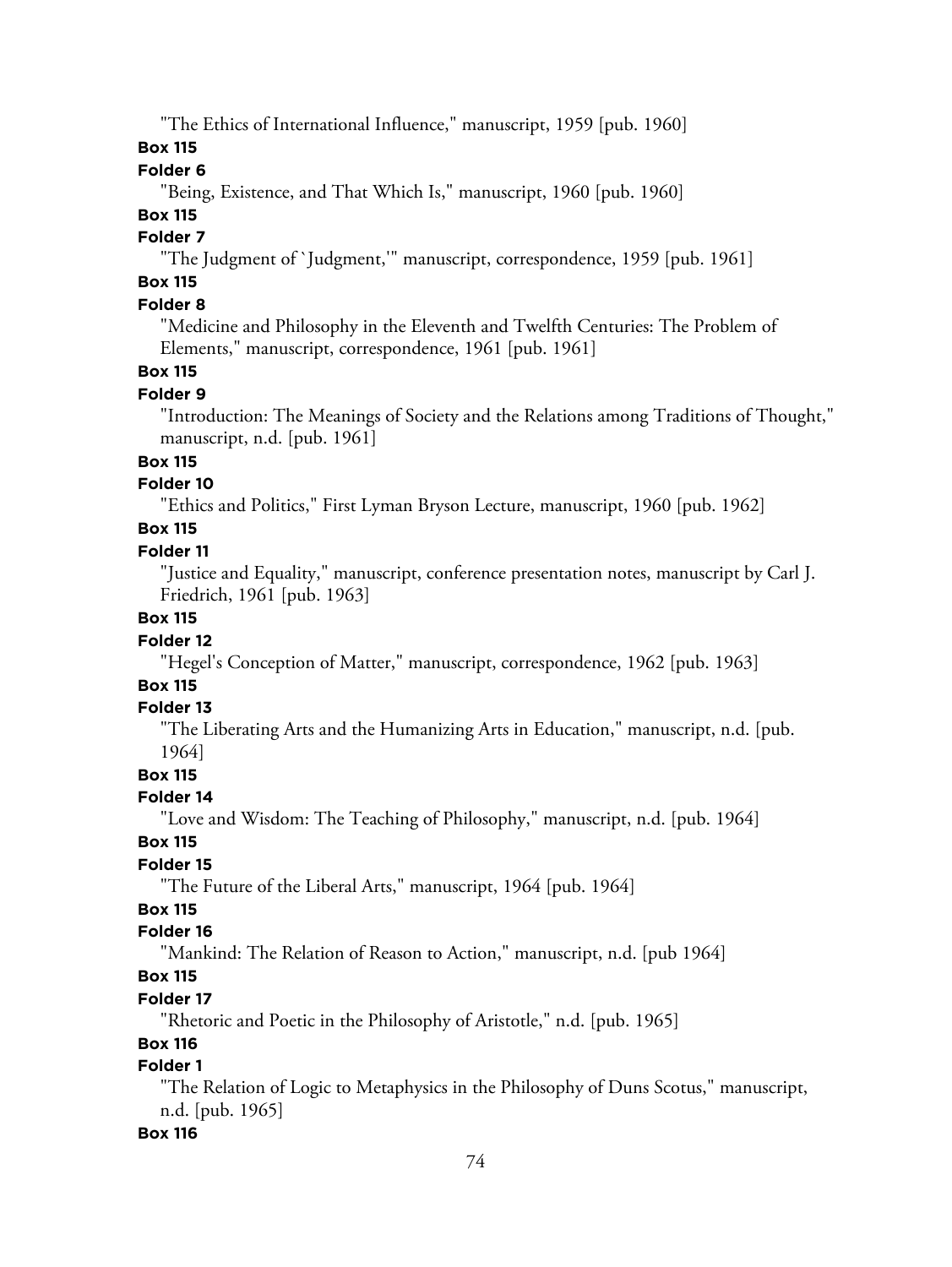#### **Folder 2**

"Spinoza on the Rainbow and on Probability," manuscript, n.d. [pub. 1965]

### **Box 116**

# **Folder 3**

"Philosophy as a Humanism," manuscript, n.d. [pub. 1965]

# **Box 116**

### **Folder 4**

"Philosophy and Human Rights," manuscript, conference presentation notes, 1964 [pub. 1966]

# **Box 116**

#### **Folder 5**

"Philosophy and the Development of Scientific Methods," manuscript [pub. 1966]

#### **Box 116**

#### **Folder 6**

"The Methods of Rhetoric and Philosophy: Invention and Judgment," manuscript, n.d. [pub. 1966]

# **Box 116**

### **Folder 7**

"The Concept of Mankind and Mental Health," manuscript, lecture notes, n.d. [pub. 1966]

## **Box 116**

### **Folder 8**

"Science and Philosophy in Contemporary Society: A Century in Retrospect," manuscript, n.d. [pub. as "Scientific and Philosophic Revolutions," 1967]

#### **Box 116**

#### **Folder 9**

"The Battle of the Books," manuscript, n.d. [pub. 1967]

### **Box 116**

#### **Folder 10**

"Methodology (Philosophy)," "Analysis and Synthesis," manuscripts, lecture notes, correspondence, 1964-1966 [pub. 1967]

## **Box 116**

#### **Folder 11**

"Man and Mankind in the Development of Culture and the Humanities," manuscript, n.d. [pub 1968]

### **Box 116**

#### **Folder 12**

"Has History a Direction? Philosophic Principles and Objective Interpretations," manuscript, transcript of conference presentation and responses, n.d. [pub. 1968]

#### **Box 116**

## **Folder 13**

"Discourse: Demonstration, Verification, and Justification," manuscript, correspondence, 1967 [pub. 1968]

# **Box 116**

#### **Folder 14**

"Love, Self, and Contemporary Culture," manuscript, correspondence, 1964 [pub. 1968]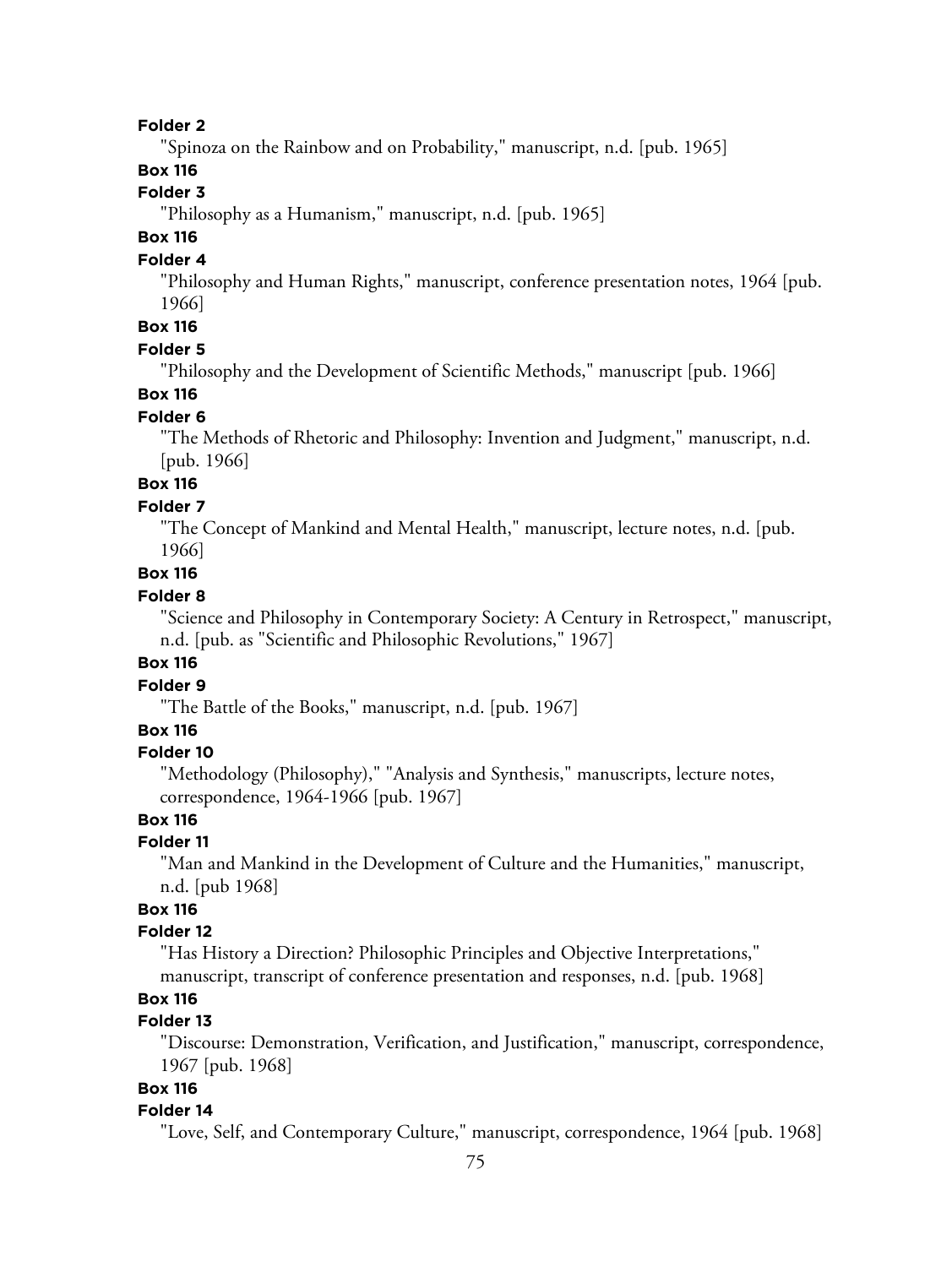### **Box 116**

#### **Folder 15**

"The Individual in Law and Legal Philosophy in the West," manuscripts, correspondence, ca. 1964 [pub. 1968]

## **Box 116**

# **Folder 16**

Foreword to The Political Theory of John Dewey by A. H. Somjee, manuscripts, correspondence, 1968 [pub. 1968]

# **Box 117**

# **Folder 1**

"Character and the Arts and Disciplines," manuscript, 1966 [pub. 1969]

# **Box 117**

#### **Folder 2**

"Fact and Value in the Philosophy of Culture," XIVth International Conference of Philosophy, manuscript, 1968 [pub. 1969]

### **Box 117**

### **Folder 3**

"Ontology, Methodology and Culture," manuscripts, bibliography, ca. 1967 [pub. 1969]

# **Box 117**

### **Folder 4**

Memorial essay for Scott Buchanan, manuscript, correspondence, 1968-1970 [pub. 1969]

#### **Box 117**

#### **Folder 5**

"The Future of Metaphysics," manuscripts, correspondence, documents, conference papers, 1969 [pub. 1970]

# **Box 117**

# **Folder 6**

"Philosophy and History in the Development of Human Rights," manuscript, correspondence, transcript, 1968 [pub 1970]

### **Box 117**

#### **Folder 7**

"Philosophy of Communications and the Arts," manuscripts, correspondence, n.d [pub. 1970]

### **Box 117**

#### **Folder 8**

"Humanism, Civility, and Culture," manuscript, n.d. [pub 1971]

#### **Box 117**

#### **Folder 9**

"Knowledge, Community, and Communication," manuscript, correspondence, clippings, 1971-1978 [pub. 1971]

# **Box 117**

#### **Folder 10**

"The Uses of Rhetoric in a Technological Age: Architectonic Productive Arts," manuscript, correspondence, ca. 1971, 1980 [pub. 1971]

#### **Box 117**

#### **Folder 11**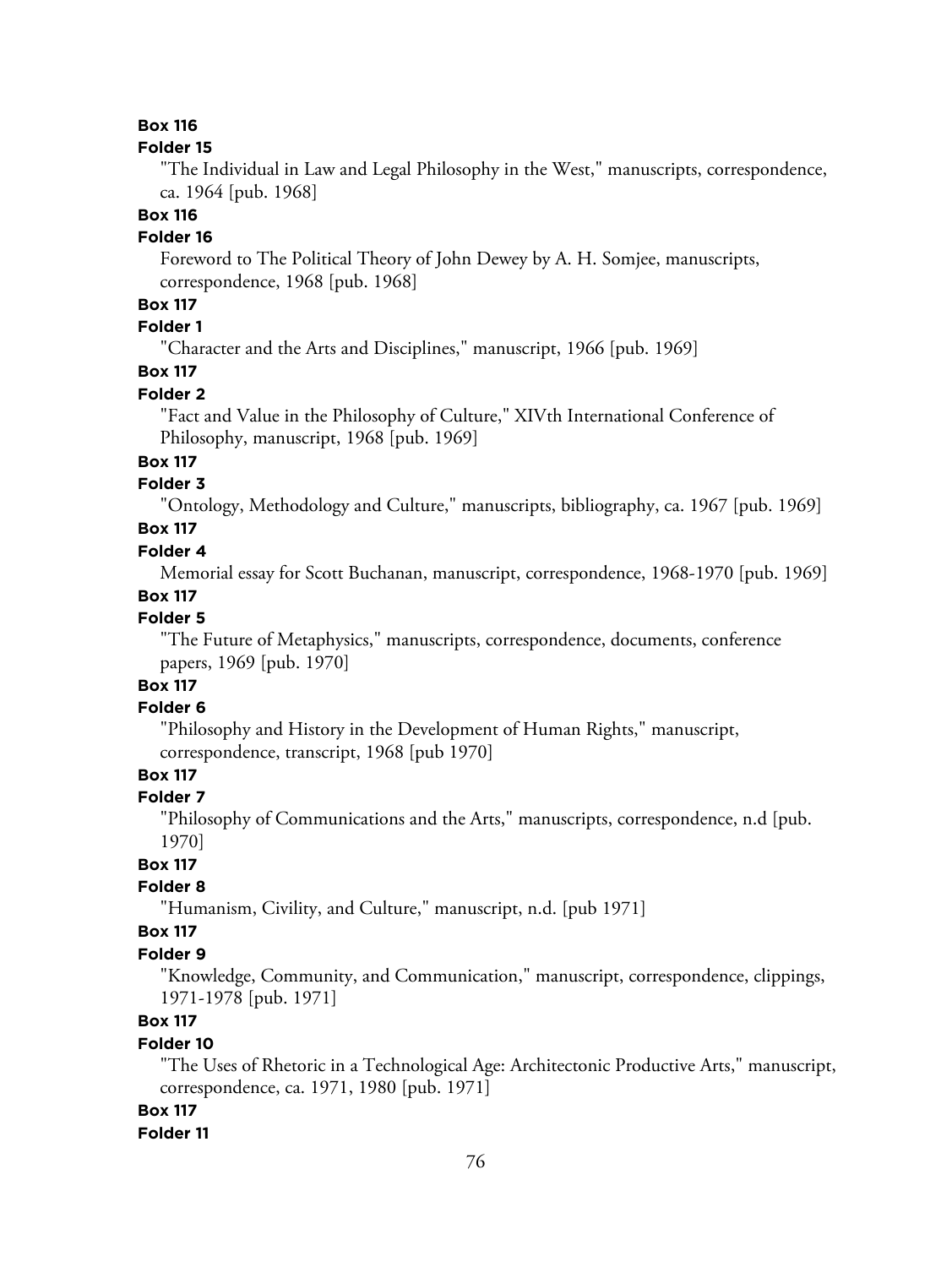"World Order in the Evolution and Revolution in Arts, Associations, and Sciences," manuscript, correspondence, 1970 [pub. 1971]

## **Box 117**

## **Folder 12**

"The Uses of Rhetoric in a Technological Age," manuscript, n.d. [pub. 1971]

# **Box 117**

#### **Folder 13**

"History and Philosophy, Art and Science, Validity and Truth," manuscript, n.d. [pub. 1972]

# **Box 118**

#### **Folder 1**

"Facts, Values and Actions," manuscript, correspondence, conference materials, 1971 [pub. 1972]

# **Box 118**

### **Folder 2**

"The Transformation of the Liberal Arts in the Renaissance," manuscript, correspondence, galley proofs, 1968-1971 [pub. 1972]

### **Box 118**

### **Folder 3**

"Where We Are and Where We Are Going," University of Chicago convocation address, manuscript, March 1972 [pub. 1972]

## **Box 118**

# **Folder 4**

"Creativity and the Commonplace," manuscript, correspondence, 1973 [pub. 1973]

#### **Box 118**

#### **Folder 5**

"Logos: Technology, Philology, and History," manuscripts, n.d. [pub. 1973]

#### **Box 118**

### **Folder 6-7**

"Censorship," manuscript, correspondence, galleys, 1970 [pub. 1974]

#### **Box 118**

#### **Folder 8**

"Time and Temporality," manuscript, manuscript by Kenneth Inada, n.d. [pub. 1974]

### **Box 118**

### **Folder 9**

"The Circumstances and Functions of Philosophy," manuscript, conference materials, 1973 [pub. 1975]

# **Box 118**

## **Folder 10**

"The Origins of Science and the Relations of Cultures in the Twelfth and Thirteenth Centuries," manuscript, correspondence, discussion transcripts, 1974 [pub. 1975]

## **Box 118**

# **Folder 11**

"Philosophy and Theology, History and Science in the Thought of Bonaventure and Thomas Aquinas," manuscript, n.d. [pub. 1975]

#### **Box 118**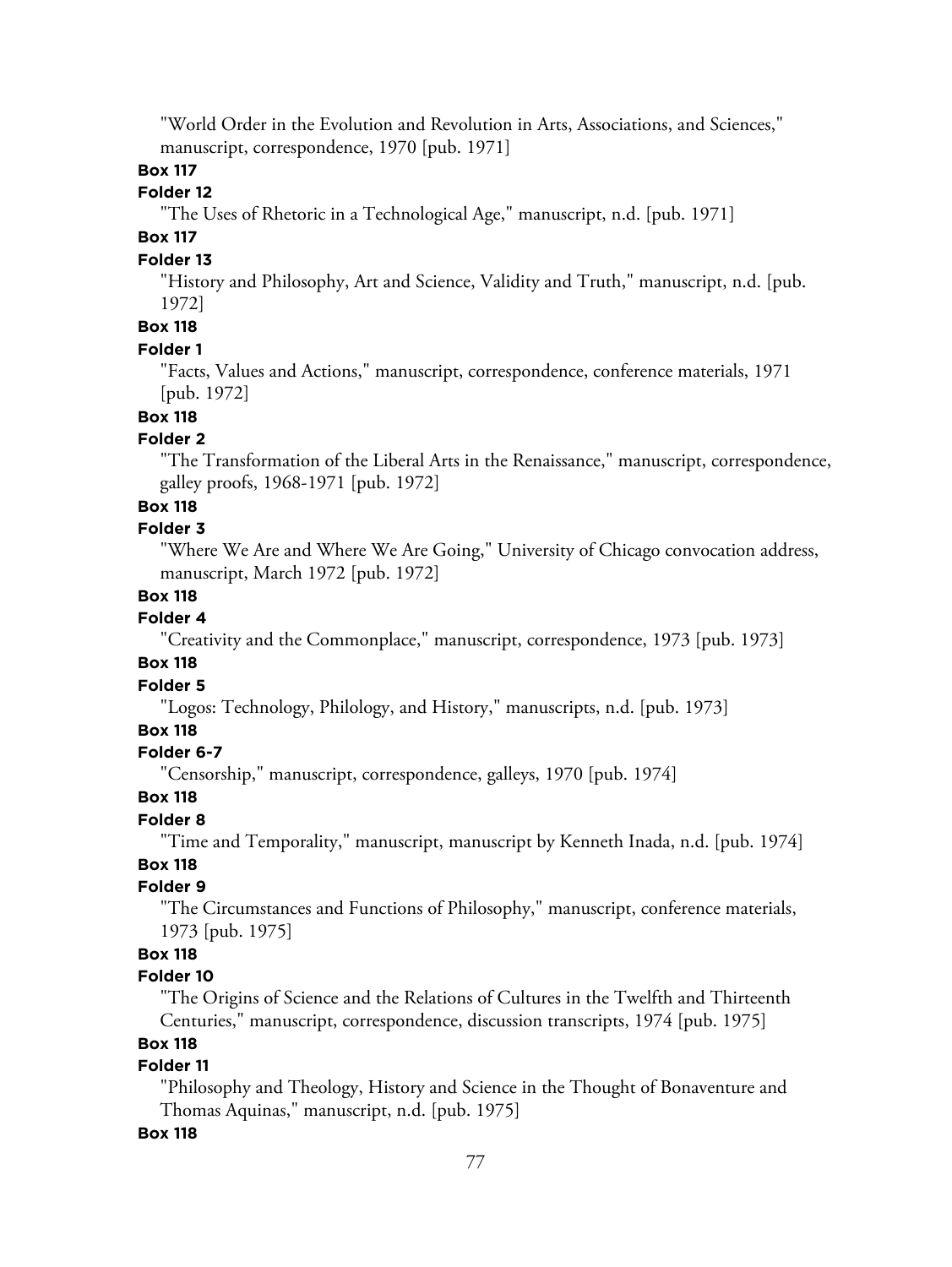#### **Folder 12**

"Greek Dialectics: Dialectic and Dialogue, Dialectic and Rhetoric," manuscript, n.d. [pub. 1975]

**Box 119**

#### **Folder 1**

"Arts of Invention and Arts of Memory: Creation and Criticism," manuscript, n.d. [pub. 1975]

## **Box 119**

### **Folder 2**

"Canonical Books and Prohibited Books: Orthodoxy and Heresy in the History of Religion and Culture," manuscript, n.d. [pub. 1976]

# **Box 119**

#### **Folder 3**

"Latin Literature and Roman Culture in Modern Education," manuscript, n.d. [pub. 1977]

### **Box 119**

### **Folder 4**

"Person and Community, Individual and Society, Reformation and Revolution," manuscript, conference presentation notes, 1976 [pub. 1978]

# **Box 119**

# **Folder 5**

"Philosophy as an Agent of Civilization," manuscript, correspondence, 1978-1980 [pub. 1978]

## **Box 119**

#### **Folder 6**

"Pride and Prejudice: Thought, Character, Argument, and Plot," manuscript, correspondence, manuscripts by Eduoard Morot-Sir and Peter Heath, 1977 [pub. 1979]

## **Box 119**

#### **Folder 7**

"The Hellenistic and Roman Foundations of the Tradition of Aristotle in the West," manuscript, n.d. [pub. 1979]

# **Box 119**

#### **Folder 8**

"The Interpretation of Political Theory and Practice in Ancient Athens," manuscript, correspondence, 1980 [pub. 1981]

### **Box 119**

#### **Folder 9**

"Criticism and the Liberal Arts: the Chicago School of Criticism," manuscript, 1982 [pub. 1982]

# **Box 119**

### **Folder 10**

"The Background of Spinoza," manuscript, correspondence, 1977 [pub. 1983]

# **Box 119**

#### **Folder 11**

"Pluralism of Interpretations and Pluralism of Objects: Actions and statements Interpreted," manuscripts, n.d. [pub. 1986]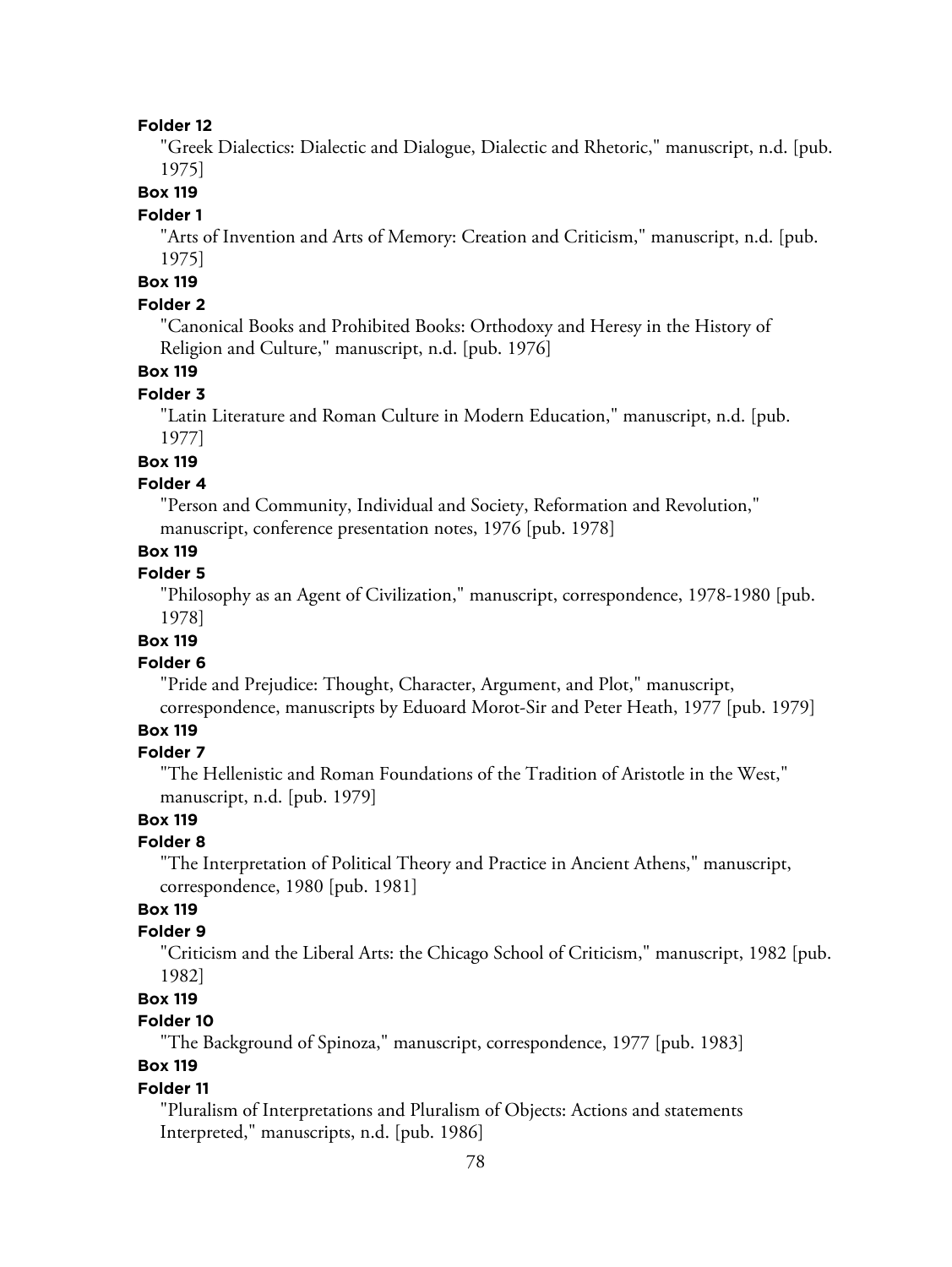**Box 119**

**Folder 12**

"Philosophic Semantics and Philosophic Inquiry," n.d. [presented 1966; pub. 1989]

### **Subseries 5: Book Reviews**

**Box 119 Folder 13** General, 1933, 1945 **Box 120 Folder 1** Reviews in The Nation, 1927-1934 **Box 120 Folder 2** History of Science, 1933-1947 **Box 120 Folder 3** Philosophy, ancient, 1927-1946 **Box 120 Folder 4-5** Philosophy, medieval, 1929-1937 **Box 120 Folder 6** Philosophy, modern, 1927-1936 **Box 120 Folder 7** Aesthetics and criticism, 1934-1943 **Box 120 Folder 8** Political philosophy, 1944 **Box 120 Folder 9** Logic, 1928-1937 **Box 120 Folder 10** Ethics and the Relations of Peoples, 1962 **Box 120 Folder 11** Elements for a Social Ethic by Gibson Winter, 1967 **Box 120 Folder 12** Utopias Religious and Secular by D. Donnelly, n.d. **Box 120 Folder 13**

The Sequence of Belief from Homer to Ockham by Edward Motley Pickman, n.d.

# **Subseries 6: Unpublished Materials**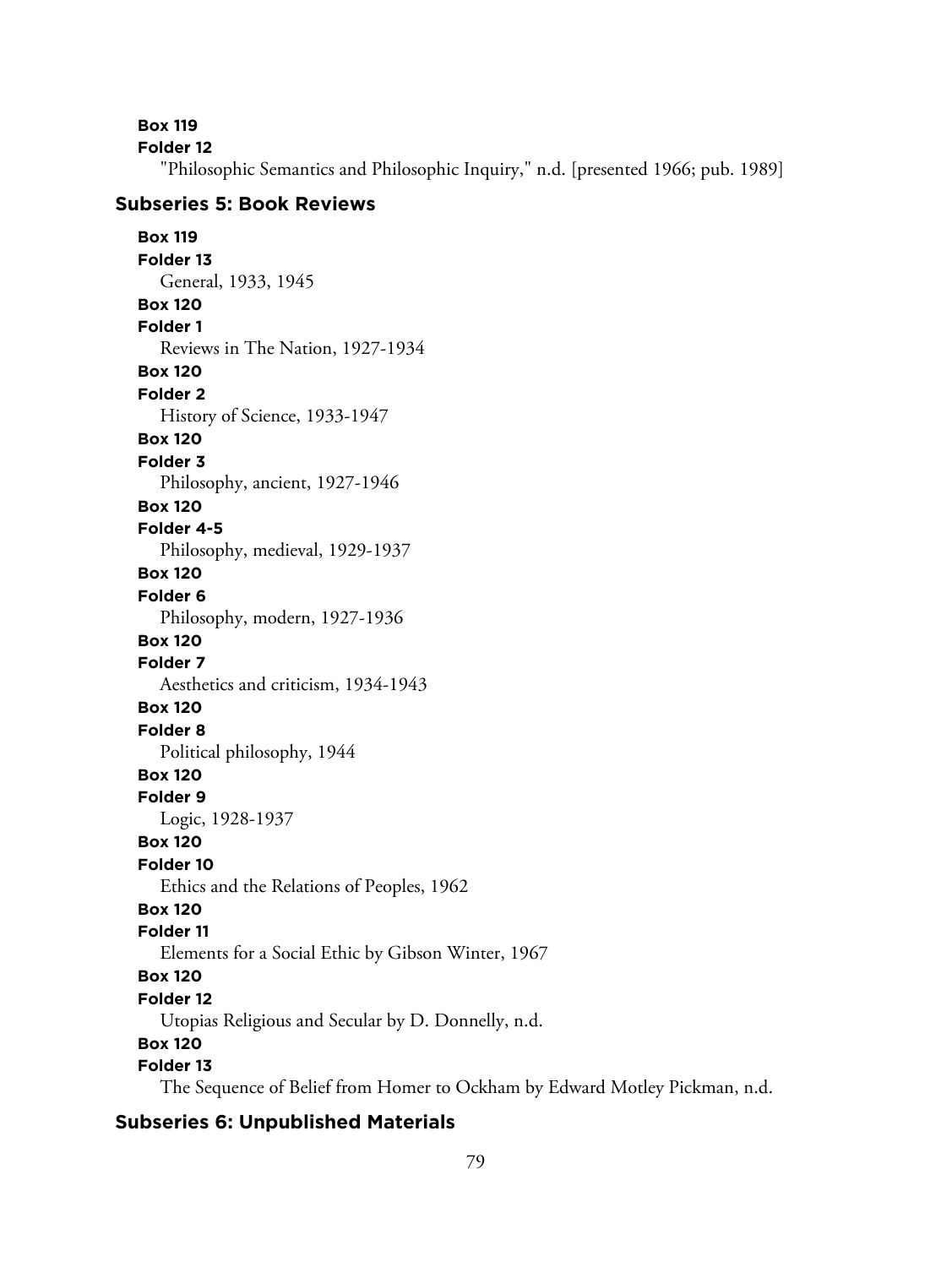### **Box 120**

#### **Folder 14**

Papers written as a student at Columbia University, ca. 1919

#### **Box 120**

#### **Folder 15-16**

"Three Philosophers of Art: Tolstoi, Croce, and Santayana," M.A. thesis, manuscript, 1920

#### **Box 121**

#### **Folder 1-4**

Notes from courses taken at Columbia University, 1920-1925

#### **Box 121**

### **Folder 5**

"Little Flowers," novel, correspondence, 1930-1932

### **Box 121**

#### **Folder 6-10**

"The Philosophy of Aristotle," manuscript, 1940

## **Box 121**

#### **Folder 11**

"The Way We Talk," manuscript, correspondence, 1939-1940

### **Box 121**

# **Folder 12**

"Culture and Science," manuscript, 1941

## **Box 121**

#### **Folder 13**

"The Techniques of Analysis and Composition," manuscript, 1941

# **Box 121A**

### **Folder 1**

Galley proofs, "The Philosophy of Aristotle," bound, c. 1

# **Box 121A**

#### **Folder 2**

Galley proofs, "The Philosophy of Aristotle," bound, c. 2

# **Box 122**

### **Folder 1**

"Medieval Humanism," lecture, 1941

#### **Box 122**

#### **Folder 2-3**

"The Significance of the Problem of the Universal," manuscript, 1947

# **Box 122**

## **Folder 4**

"The Problem of the Humanities in the Contemporary World," n.d., "International Understanding: Ideals and Ideologies," 1950

## **Box 122**

# **Folder 5**

"Free Men and Collective Responsibility," manuscript, correspondence, background materials, 1952

#### **Box 122**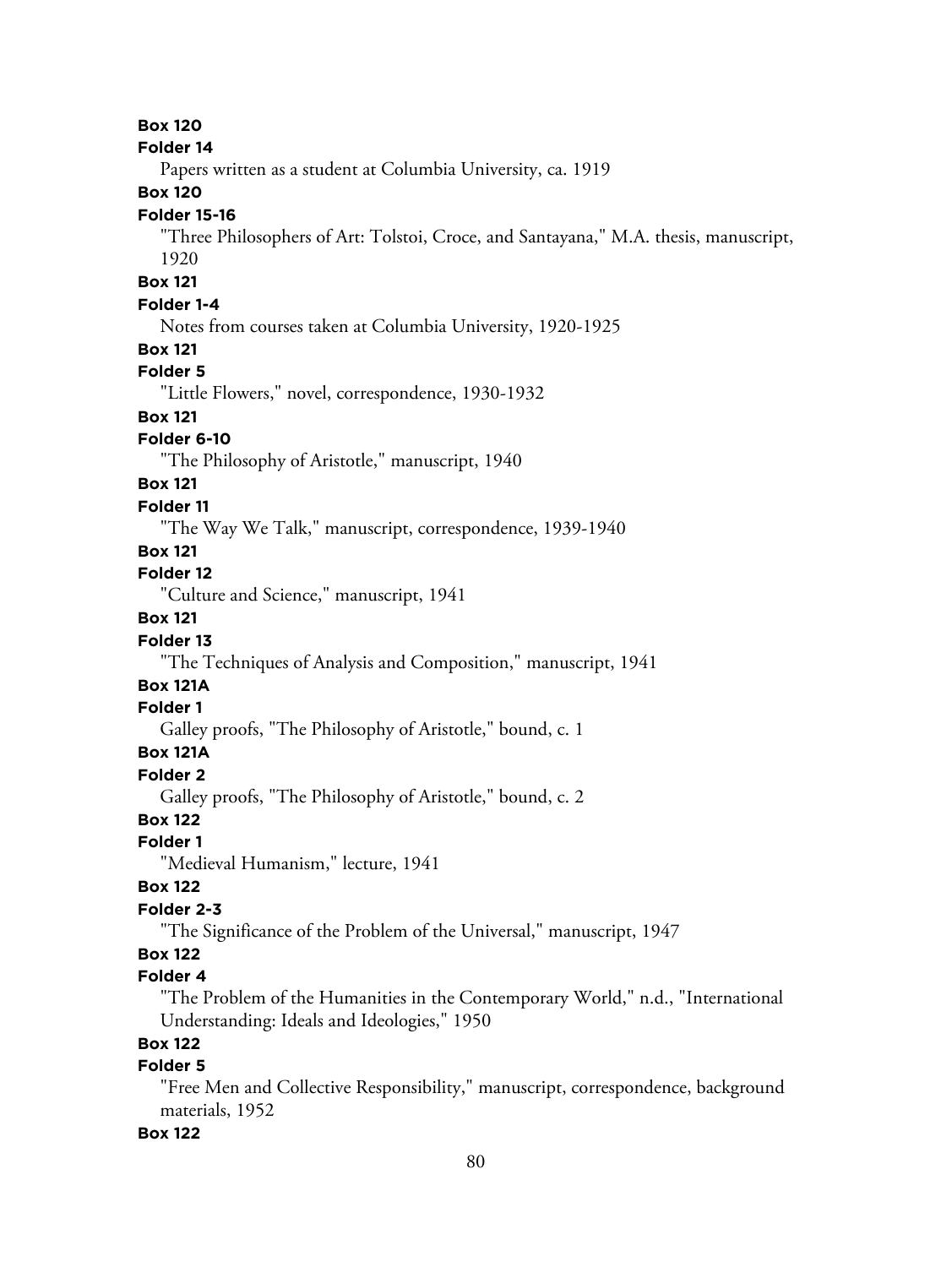#### **Folder 6**

Taxonomic hypothesis on freedom, memoranda, 1954

# **Box 122**

# **Folder 7**

"Long-Term Foreign Aid: The Relation between Property and Democracy," manuscript, ca. 1956-1958

# **Box 122**

## **Folder 8**

"The Responsibility of the University for the Education of the Individual as a Well-Rounded and Well-Educated Person," manuscript, correspondence, conference materials, 1957

#### **Box 122**

#### **Folder 9**

"Philosophy and the Concept of Mankind," manuscript, 1959

# **Box 122**

## **Folder 10**

"Commencement Address, Jewish Theological Seminary," manuscript, 1962

#### **Box 122**

#### **Folder 11-14**

"Encyclopedias Past and Present," "The History of Encyclopedias and the Functions of Encyclopedias Today," manuscripts, 1962-1972

### **Box 122**

### **Folder 15**

"The Issues of World Order," Encyclopaedia Brittanica, manuscript, correspondence, 1963

### **Box 123**

### **Folder 1**

"Comments on Future Directions of Humane Studies," Brown University Bicentennial Symposium, 1964

# **Box 123**

#### **Folder 2**

"Bridges to the Future: Philosophy," manuscript, 1964

#### **Box 123**

#### **Folder 3**

Seminar on "Love and Philosophical Analysis," lectures, 1967

# **Box 123**

### **Folder 4**

"Methods of Rhetoric and Philosophy," manuscript, 1968

# **Box 123**

#### **Folder 5**

"Rhetoric and Poetic," public conversation with Kenneth Burke, transcript, 1970

### **Box 123**

## **Folder 6**

Lecture notes, ca. 1970 **Box 123 Folder 7**

#### 81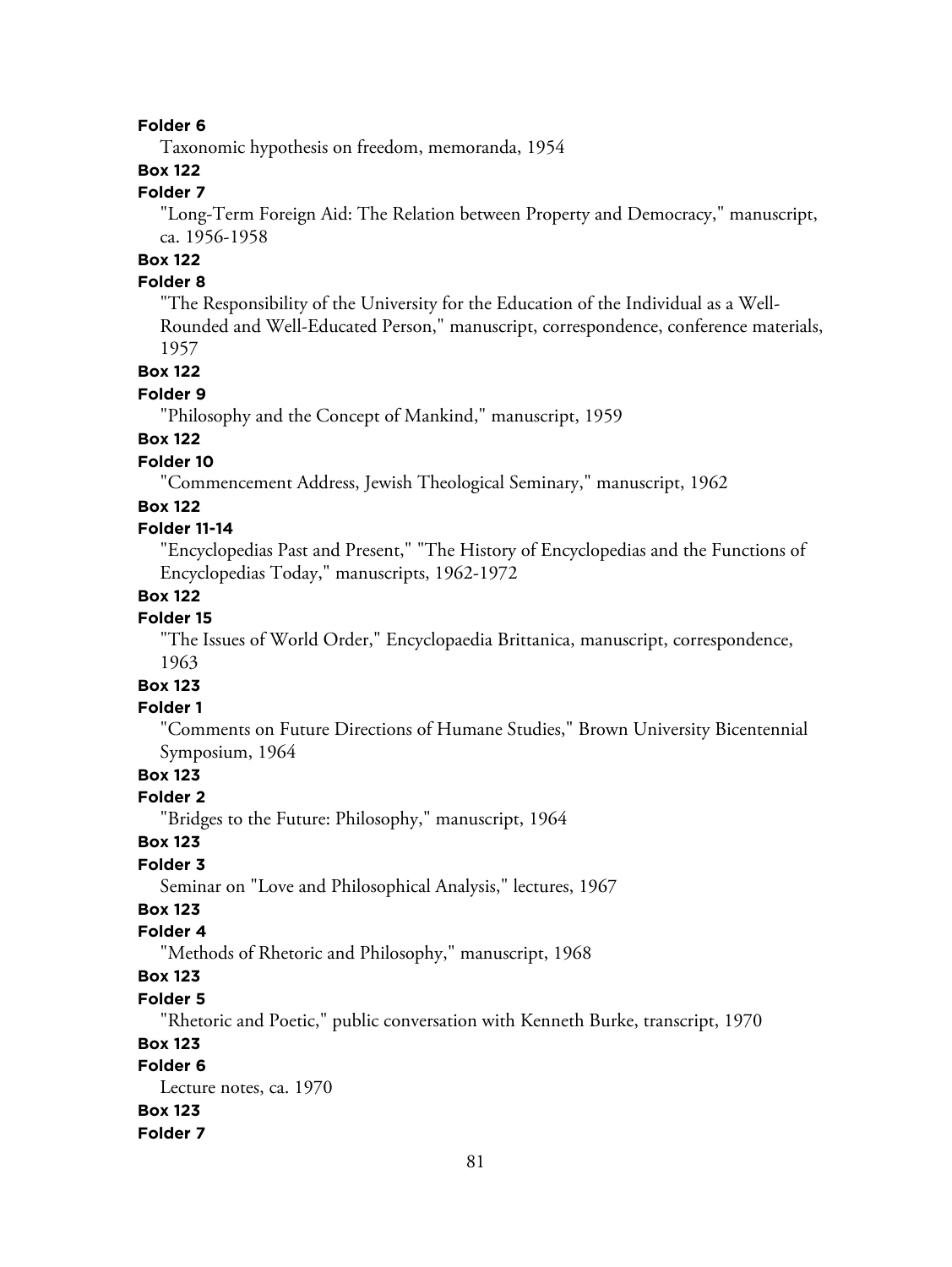"Revolutionary Movements and Constructive Thought," manuscript, 1971

### **Box 123**

# **Folder 8-10**

"Greek Philosophers and the [Greek/Roman] Histories of Their Philosophies," manuscripts, 1976-1977

# **Box 123**

#### **Folder 11**

"Honors Students and Honors Programs of Study," manuscript, 1976-1977

### **Box 123**

# **Folder 12**

"Albert Einstein and International Intellectual Cooperation," manuscript, 1979

# **Box 123**

#### **Folder 13**

"Introduction to an Exhibition of Books from the Library of Richard McKeon," 1982

# **Box 123**

## **Folder 14**

"The Influence of Rhetoric on Logic, Dialectic, Grammar and Poetic," manuscript, correspondence, 1982

# **Box 123**

## **Folder 15**

"Philosophy and Criticism," manuscript, 1984

#### **Box 123**

## **Folder 16-17**

"Philosophy in the Middle Ages," introduction, chapters 1-3, n.d.

#### **Box 124**

#### **Folder 1-4**

"Philosophy in the Middle Ages," introduction, chapters 1-3, n.d.

### **Box 124**

#### **Folder 5-7**

"Part I: Method and the Sciences," chapter 5-6, manuscript, n.d.

#### **Box 124**

#### **Folder 8-9**

"Language and Method," chapter 6, n.d.

### **Box 124**

#### **Folder 10-11**

"Part II: Philosophy as a Form of Knowledge," chapters 4-7, manuscript, n.d.

#### **Box 125**

#### **Folder 1**

"Part III: Philosophy as a Force in Action," chapters 7-8, manuscript, n.d.

### **Box 125**

### **Folder 2-3**

"Philosophical Controversies and Ideological Conflicts: The Semantics of Freedom and History," chapter 6, manuscript, n.d.

# **Box 125**

#### **Folder 4-7**

"Metaphysics and Method," manuscript, n.d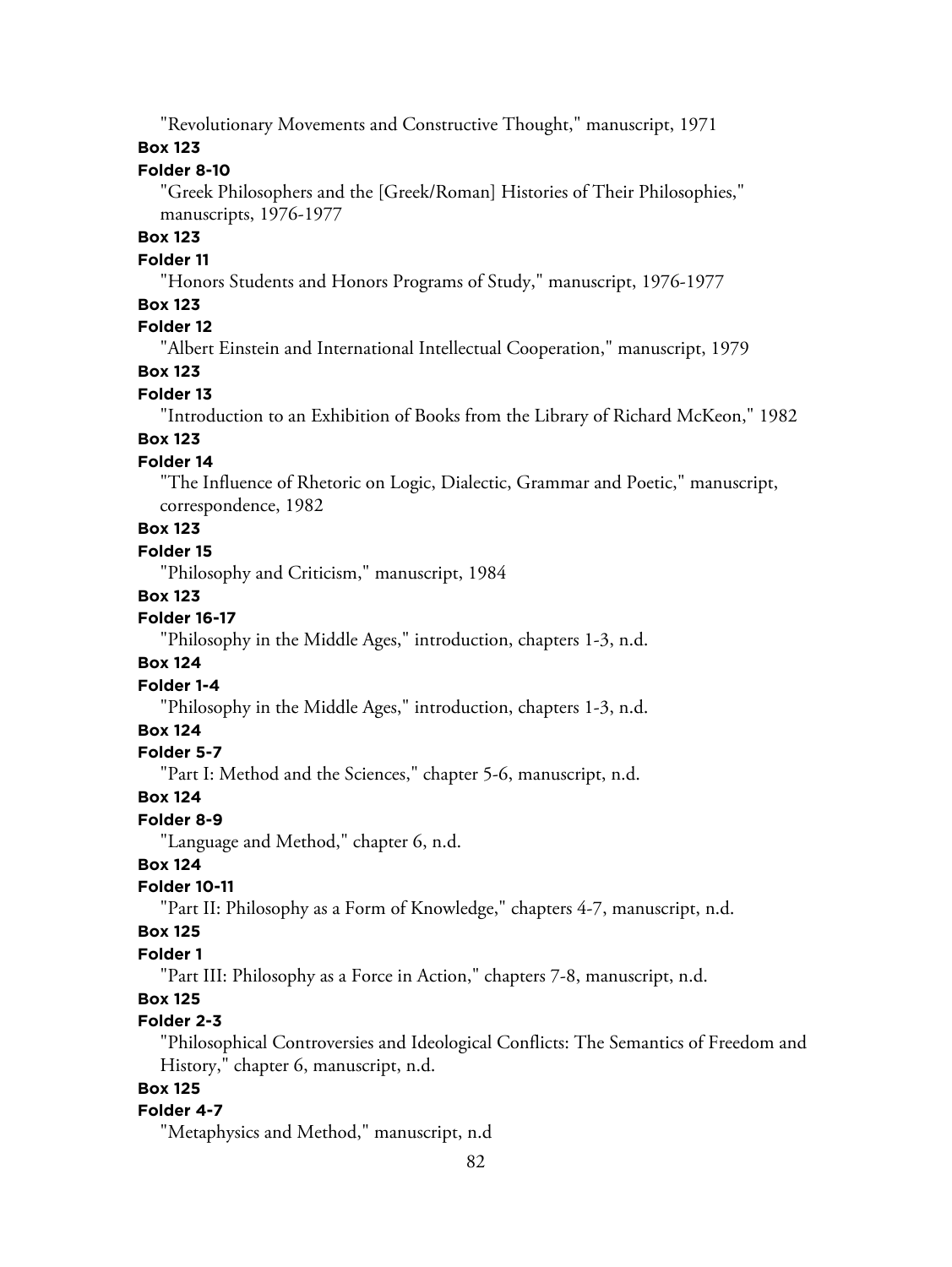# **Box 125**

#### **Folder 8**

"The Individual in East and West," manuscript, n.d.

### **Box 125**

#### **Folder 9**

"Rights of Man and Philosophic Unanimity," manuscript, n.d.

# **Box 125**

# **Folder 10**

Essays on Prior Analytics, n.d.

# **Box 125**

#### **Folder 11**

"The Categories of Aristotle: An Interpretation and a History of the Interpretations of a Text," manuscript, n.d.

# **Box 126**

# **Folder 1**

UNESCO statement, manuscript, n.d.

# **Box 126**

### **Folder 2**

"Democracy and the Intellectuals," manuscript, n.d.

# **Box 126**

**Folder 3**

"The Medieval Beginnings of Modern Thought," lecture, n.d.

## **Box 126**

### **Folder 4**

"Method and Science in the Philosophy of Aristotle," notes, outline, n.d.

# **Box 126**

### **Folder 5-6**

Fiction by McKeon, n.d.

### **Box 126**

#### **Folder 7**

Untitled manuscripts, bibliography of common-place books, n.d.

### **Box 126**

#### **Folder 8**

"A statement of the conditions of metaphysical discussion . . ." n.d.

### **Box 126**

# **Folder 9**

"The Humanities and Humanisms," manuscript, n.d.

### **Box 126**

### **Folder 10**

Essays on Locke, Russell, Dewey, Hume, Peirce, n.d.

# **Box 126**

### **Folder 11**

"The Decipherment of the Lake Lagunita Punchcards," manuscript, n.d. **Box 126**

# **Folder 12**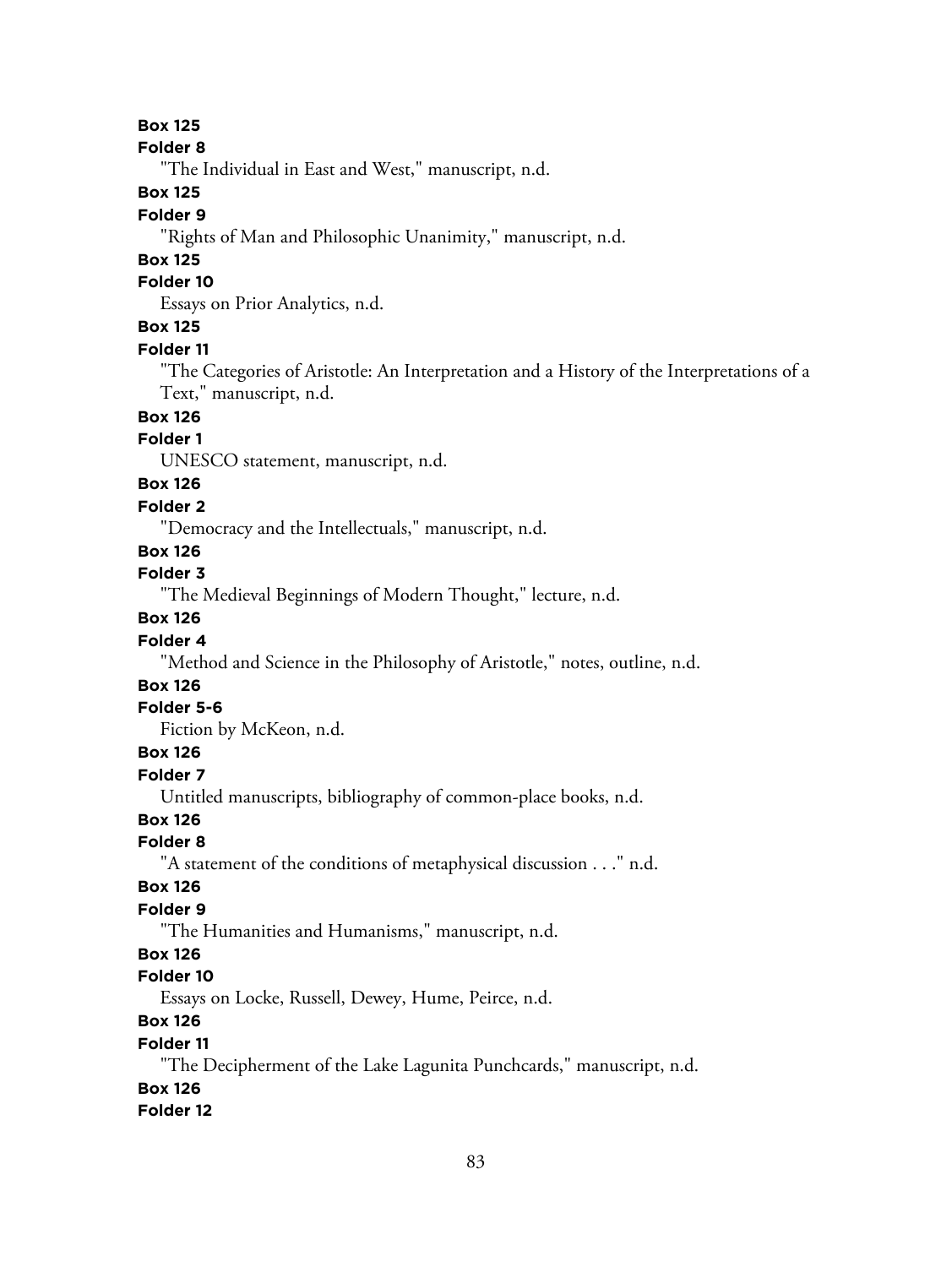"A Philosophy for Our Times: Equality," "Analysis of the Articles on Psychology in the Encyclopaedia Brittanica," manuscripts, n.d.

### **Box 126**

### **Folder 13**

"Philosophie et Methode," manuscript, n.d.

# **Box 126**

### **Folder 14**

"Ancient Political Theory," manuscript, n.d.

# **Box 126**

**Folder 15**

"One Philosophy for One World," manuscript, n.d.

### **Box 126**

#### **Folder 16**

"Religion and Science," manuscript, n.d.

# **Box 126**

# **Folder 17**

Problems of Reason and Action, "Project of a conference on the bearing of science, philosophy, religion, and art on contemporary practical and international problems," manuscript, n.d.

#### **Box 126**

#### **Folder 18**

Preface to Philosophy, Adler and Cain, The Great Ideas Program, volume 10, manuscript, n.d.

#### **Box 126**

#### **Folder 19**

"Human Rights," UNESCO, manuscript, n.d.

#### **Box 126**

## **Folder 20**

"The Moral Framework of National Policy," Rockefeller Brothers Project, manuscript, n.d.

#### **Box 126**

#### **Folder 21**

Jean-Philippe Rameau, "Demonstration of the Principle of Harmony, Serving as Basis for the Whole Musical Art, Theoretical and Practical," translated by R. McKeon, manuscript, n.d.

#### **Box 126**

#### **Folder 22**

"Horace Celebration," manuscript, n.d.

### **Box 126**

### **Folder 23**

Magistri Gandulfi Bononiensis, Sententiarum Libri Matuor, notes, n.d.

## **Box 126**

#### **Folder 24**

"Rhetoric," "Rhetoric and Poetic," manuscripts, n.d.

#### **Box 127**

#### **Folder 1**

"The Role of Humanities in Contemporary Culture," manuscripts, n.d.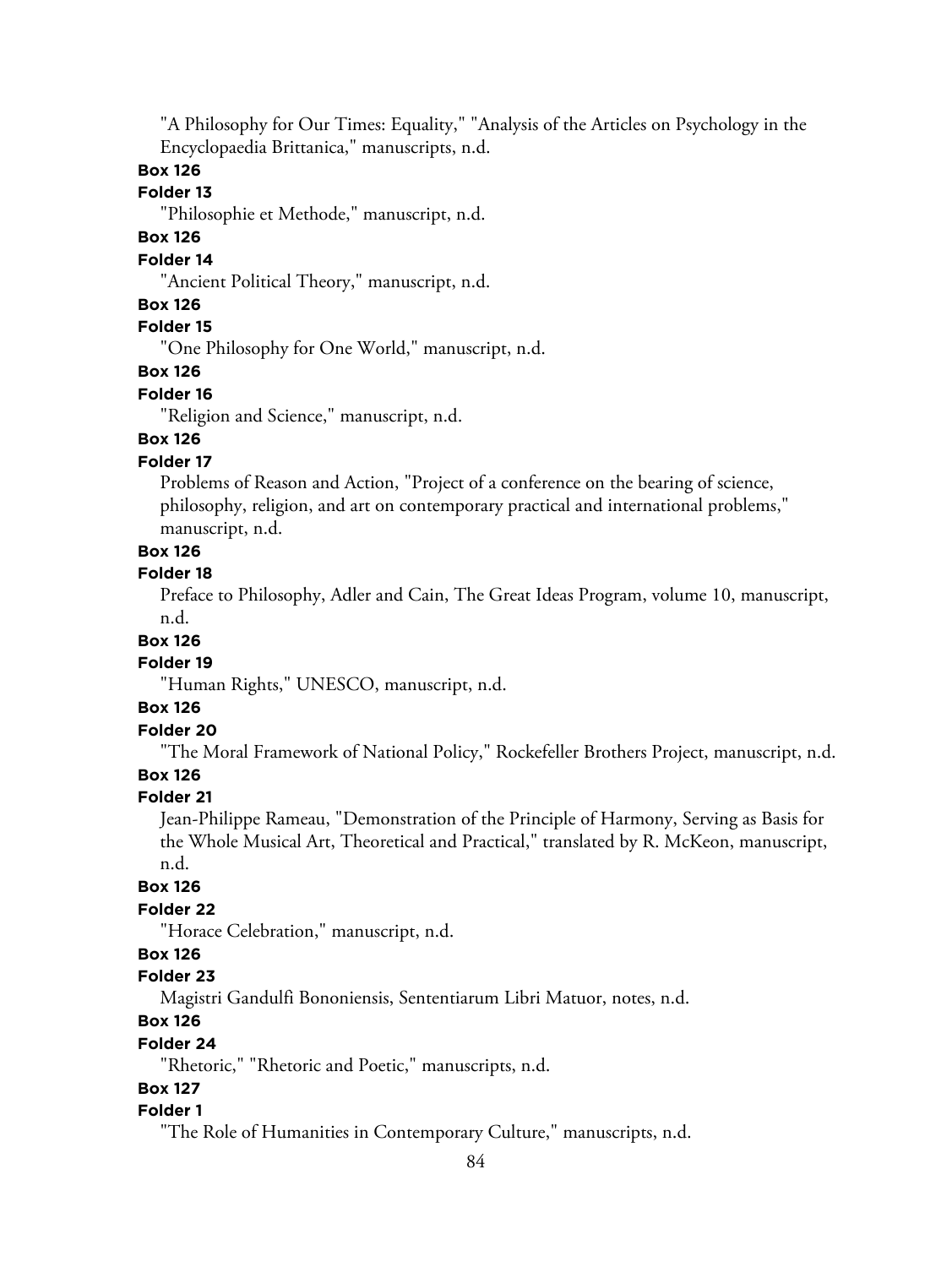# **Box 127**

#### **Folder 2**

"Discovery and Proof in the History of Logic," manuscript, n.d.

### **Box 127**

### **Folder 3**

"Responsibility as Sign and Instrumentality," manuscript, n.d.

# **Box 127**

# **Folder 4**

"International Military Violence and International Social Community," manuscript, n.d.

## **Box 127**

#### **Folder 5**

"How the Romans Influenced Us," manuscript, n.d.

## **Box 127**

#### **Folder 6**

"Communication and Discovery: Studies in the Influence of Rhetoric on Thought and Action," manuscript, n.d.

# **Box 127**

### **Folder 7**

"Bridges to the Future through Philosophy," manuscript, n.d.

# **Box 127**

**Folder 8**

"The Classical Tradition and Its Survivals: Ethics," manuscript, n.d.

## **Box 127**

### **Folder 9**

"The Function of the Poet," manuscript, n.d.

# **Box 127**

# **Folder 10**

"Rapport de Synthese," manuscript, n.d.

### **Box 127**

#### **Folder 11**

"Philosophy and Culture," manuscript, n.d.

### **Box 127**

#### **Folder 12**

"The Problem of the Humanities in the Contemporary World," manuscript, n.d.

#### **Box 127**

### **Folder 13**

"Action and the Uses of the Humanities," manuscript, n.d.

# **Box 127**

### **Folder 14**

"Response to Dean Sakellariou's Farewell Remarks," n.d.

# **Box 127**

#### **Folder 15**

"Communication and Community as Philosophy," manuscript, n.d.

# **Box 127**

#### **Folder 16**

"Sailing to Byzantium," manuscript, n.d.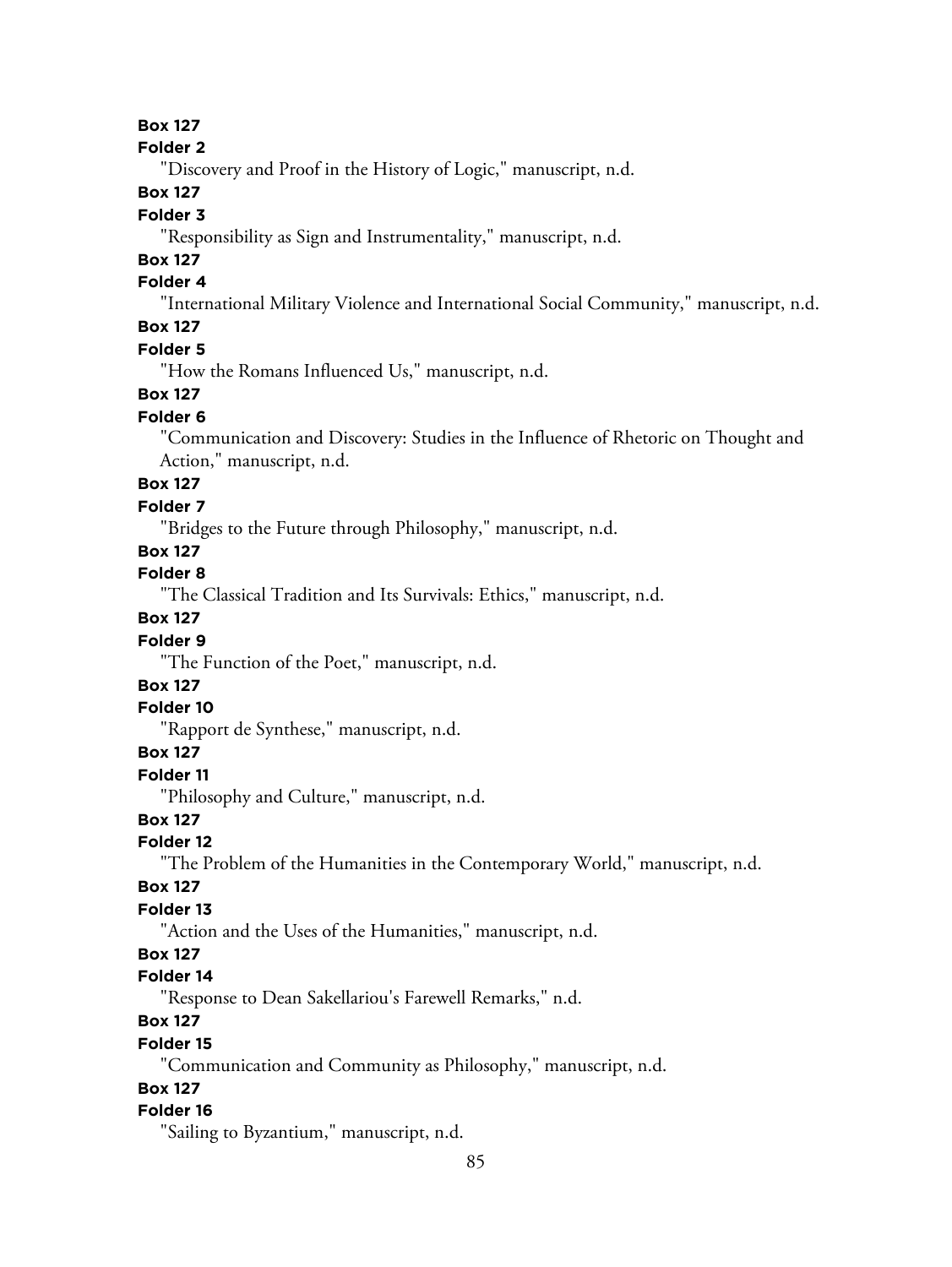**Box 127**

**Folder 17**

"Philosophy and the Universal Rule of Law," manuscript, n.d.

# **Subseries 7: Miscellaneous**

#### **Box 128 Folder 1-6** Handwritten notes, n.d

# **Box 128**

**Folder 7**

Printed materials and notes, 1926-1970

**Box 128**

#### **Folder 8-9**

Manuscripts, n.d.

# **Box 129**

**Folder 1-5**

Manuscripts, n.d.

### **Box 130**

**Folder 1**

Manuscripts, n.d.

# **Box 130**

# **Folder 2**

Papers by others, partial manuscript by McKeon, 1928-1972

# **Box 130**

# **Folder 3**

Unidentified, in Latin, n.d. • Subseries 8: Research Card Files

# **Box 131**

**Folder 1**

Bibliography cards with handwritten notes

# **Box 132**

**Folder 1**

History of philosophy

# **Box 132**

**Folder 2**

Histories of philosophy

# **Box 132**

**Folder 3**

Biographies of philosophers

# **Box 132**

**Folder 4**

Biographers extant

# **Box 132**

**Folder 5**

Histories of schools

# **Box 132**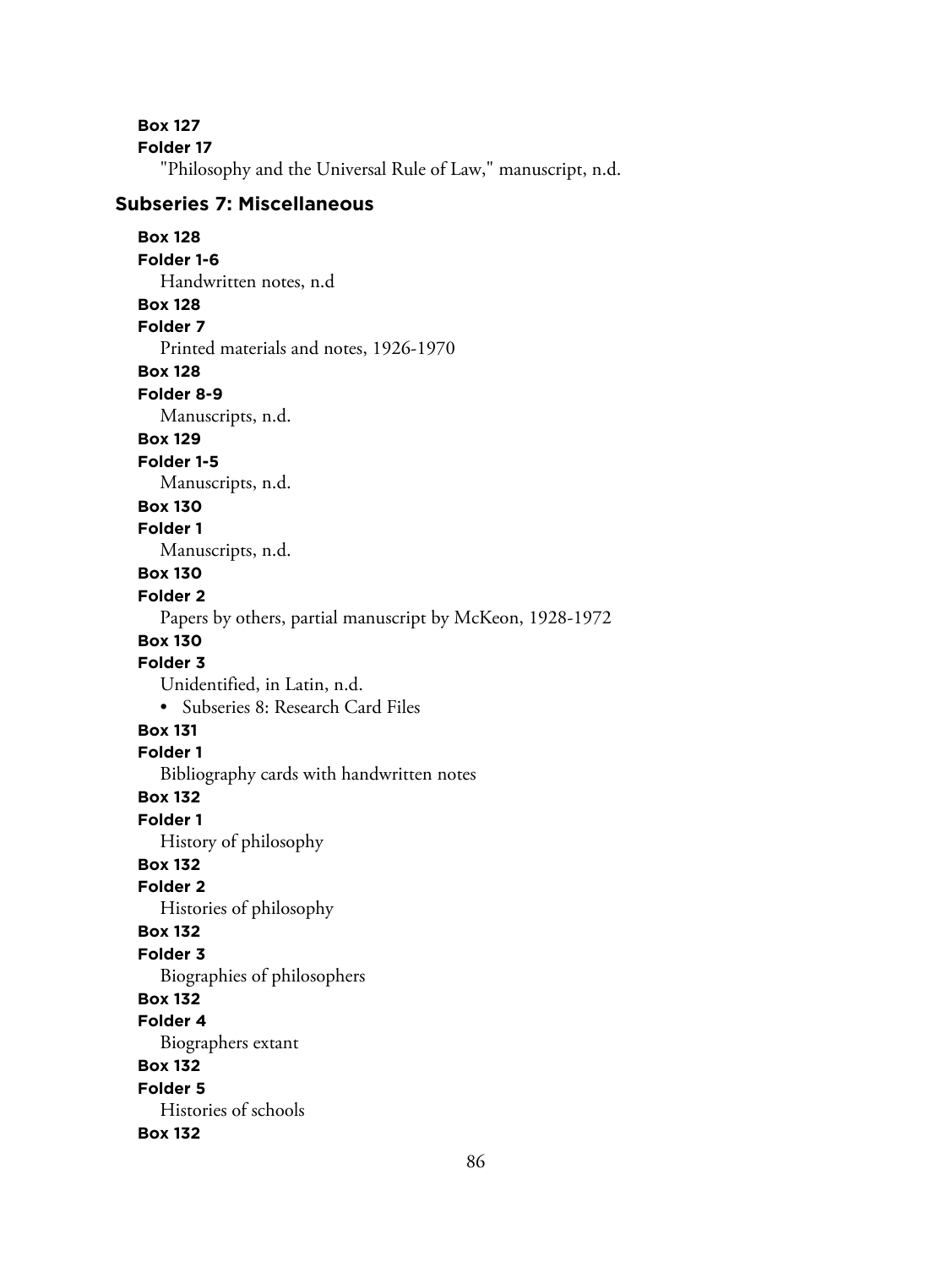**Folder 6** Diogenes Laertius **Box 132 Folder 7** Histories of ancient philosophy **Box 132 Folder 8** Brucker **Box 132 Folder 9** William Enfield **Box 132 Folder 10** History of logic **Box 132 Folder 11** Ancient philosphy **Box 132 Folder 12** Plato **Box 132 Folder 13** Aristotle **Box 132 Folder 14** Greek music **Box 132 Folder 15** Stoics **Box 132 Folder 16** Academics **Box 132 Folder 17** Lucretius **Box 132 Folder 18** Cicero **Box 132 Folder 19** Paul **Box 132 Folder 20** Philo **Box 132 Folder 21**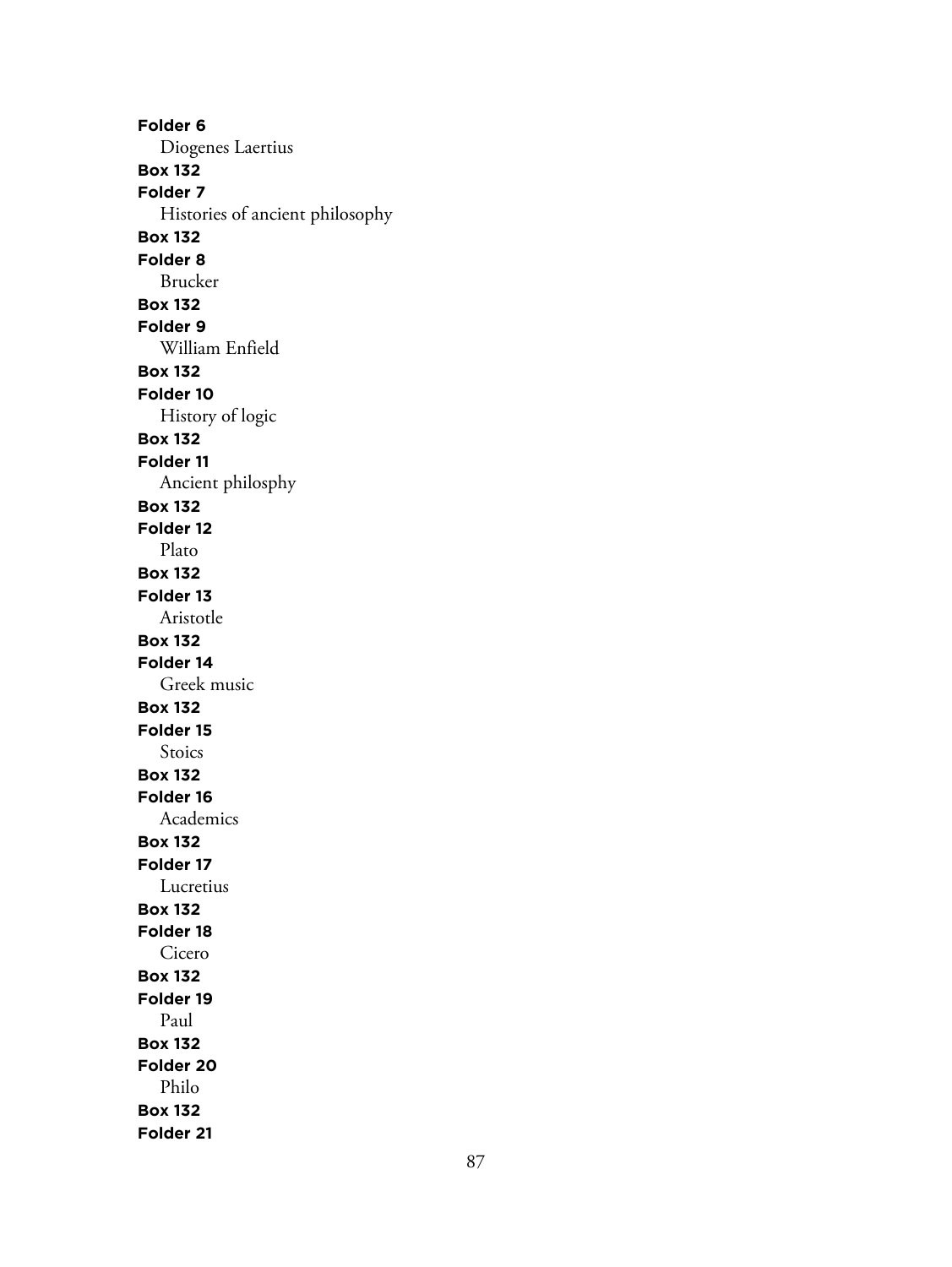Alexandria **Box 132 Folder 22** Plotinus **Box 132 Folder 23** Proclus **Box 132 Folder 24** Jamblichus **Box 132 Folder 25** Roman Law **Box 132 Folder 26** Minucius Felix **Box 132 Folder 27** Jerome **Box 132 Folder 28** Ambrose **Box 132 Folder 29** Augustine **Box 132 Folder 30** Martianus Capella **Box 132 Folder 31** Boethius **Box 132 Folder 32** Isidore of Seville **Box 132 Folder 33** Seven Liberal Arts **Box 132 Folder 34** Carolingian Renaissance **Box 133 Folder 1** Alcuin, 730-804 **Box 133 Folder 2** Abbot Fredegisus, 819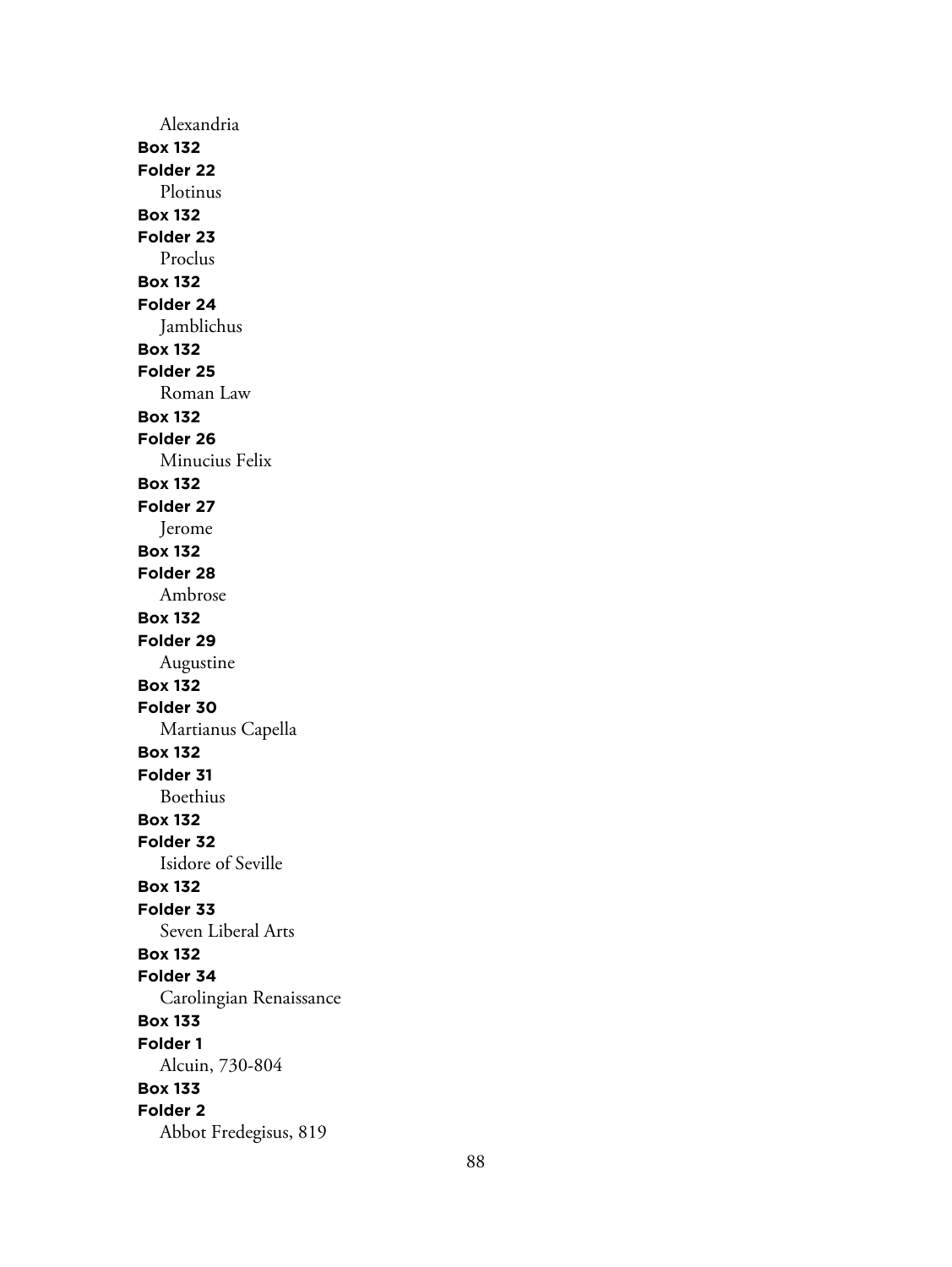**Box 133 Folder 3** Agobard of Lyons **Box 133 Folder 4** Hrabanus Maurus, 776/784-856 **Box 133 Folder 5** Candidus of Fulda **Box 133 Folder 6** Servatus Lupus of Ferrieres **Box 133 Folder 7** Hincmar of Rheims **Box 133 Folder 8** John Scotus Eriugena, 800/815-877(?) **Box 133 Folder 9** Heiricus of Auxera, 841-876 **Box 133 Folder 10** Remigius of Auxerre, 841-908 **Box 133 Folder 11** Gerbert of Aurillac **Box 133 Folder 12** Reason and Faith **Box 133 Folder 13** Fulbert of Chartres **Box 133 Folder 14** Berengar of Tours **Box 133 Folder 15** Anselm the Peripatetic **Box 133 Folder 16** Peter Damiani, 1007-1072 **Box 133 Folder 17** Lanfranc, 1010-1089 **Box 133**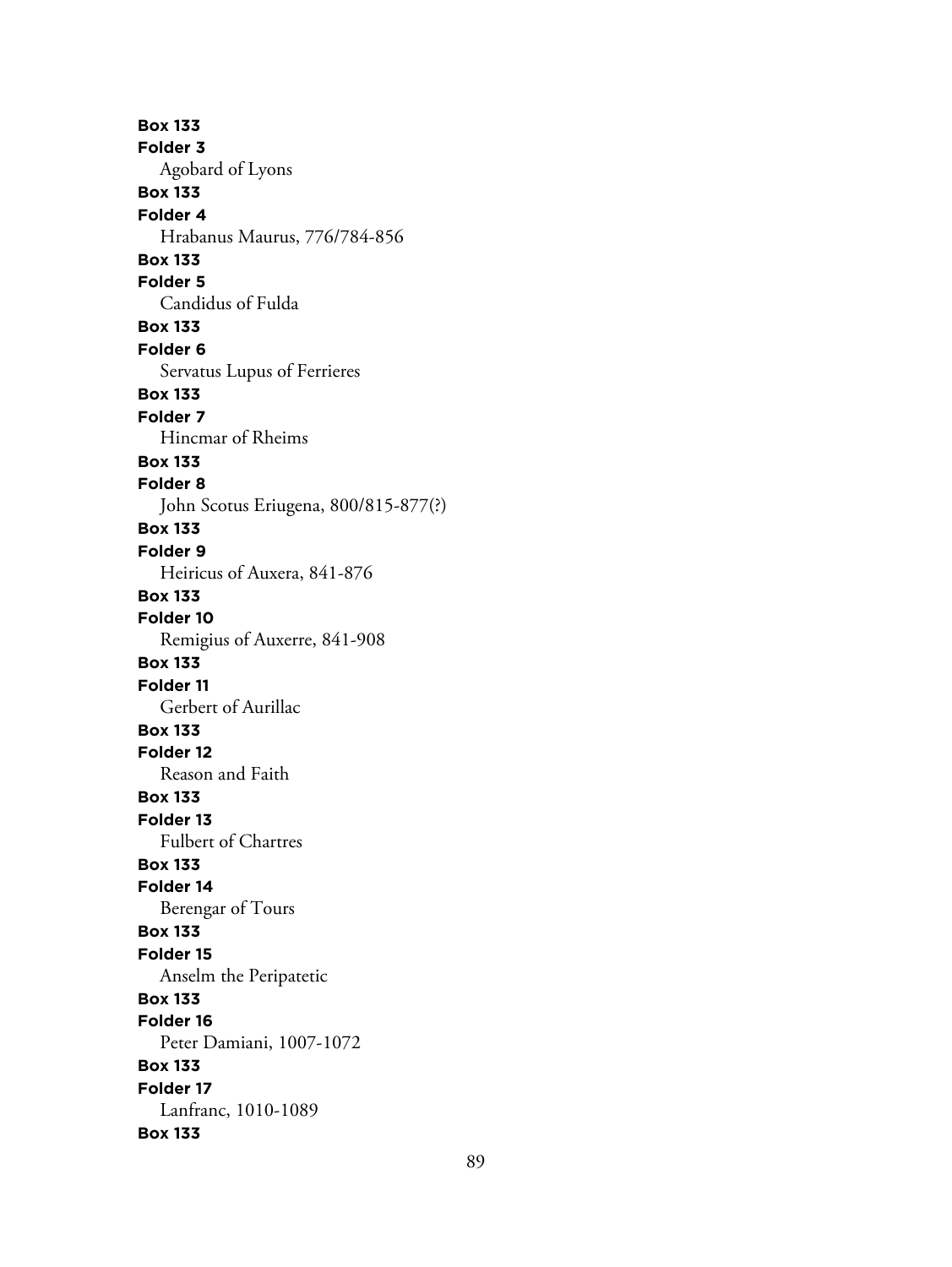**Folder 18** Saint Anselm, 1033-1109 **Box 133 Folder 19** Roscelin, ca. 1050-1123/5 **Box 133 Folder 20** Constantinus Africanus, ca. 1015-1085 **Box 133 Folder 21** Twelfth Century **Box 133 Folder 22** William of Champeaux, ca. 1070-1121 **Box 133 Folder 23** Peter Abailard (Abelard), 1079-1142 **Box 133 Folder 24** Bernard of Chartres **Box 133 Folder 25** Bernard Sylvester **Box 133 Folder 26** William of Conches **Box 133 Folder 27** Bernard of Clairvaux **Box 133 Folder 28** Gilbert de la Porree **Box 133 Folder 29** Thierry of Chartres **Box 133 Folder 30** Adelard of Bath **Box 133 Folder 31** Hermann of Carinthia **Box 133 Folder 32** John of Salisbury **Box 133 Folder 33**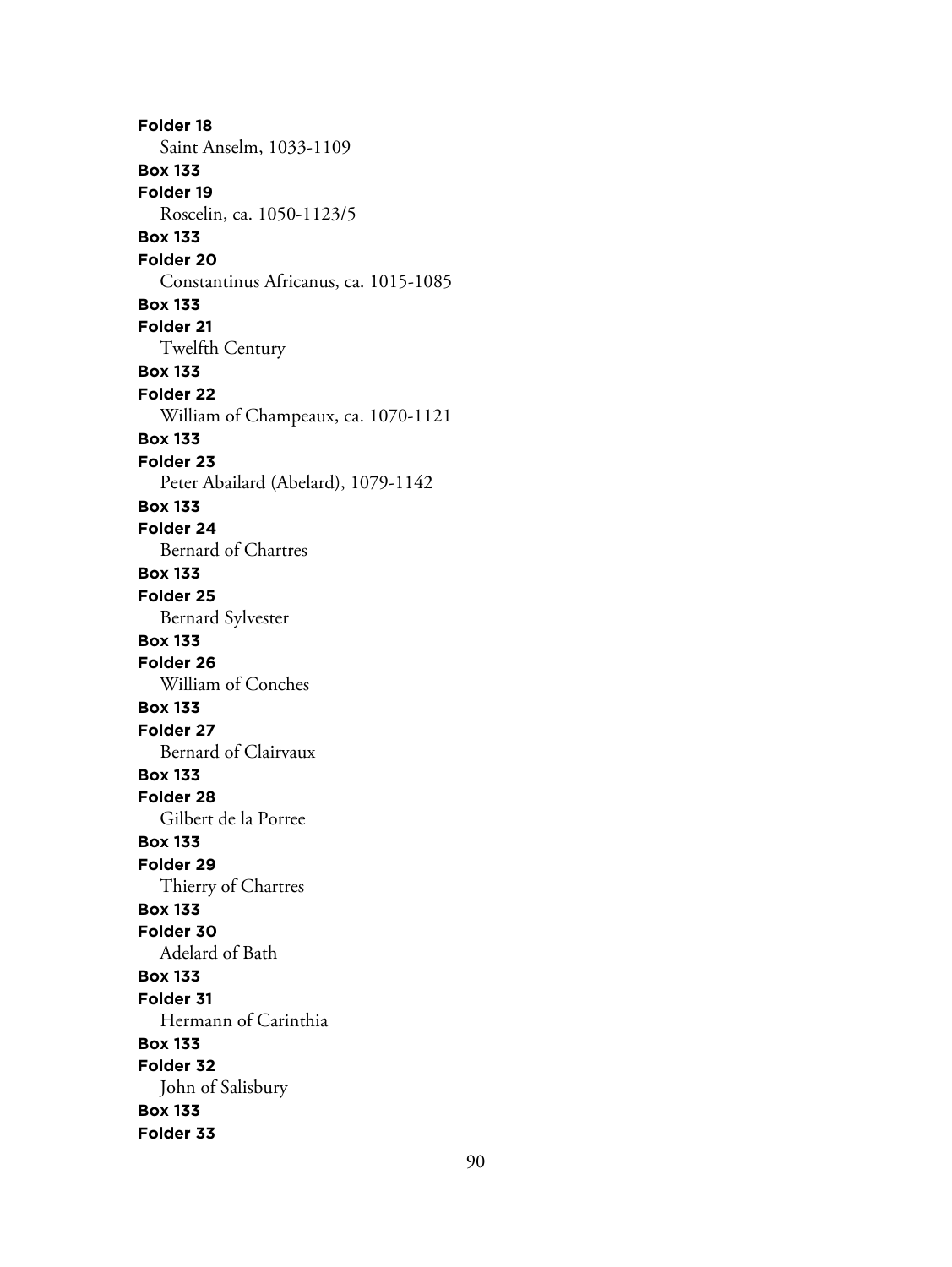Hugo of St. Victor **Box 133 Folder 34** Walter of St. Victor **Box 133 Folder 35** Alan of Lille **Box 133 Folder 36** Isaac Israeli **Box 133 Folder 37** Maimonides **Box 133 Folder 38** Thirteenth Century **Box 133 Folder 39** William of Auvergne **Box 133 Folder 40** Robert Grosseteste **Box 133 Folder 41** Thomas of York **Box 133 Folder 42** Alexander of Hales **Box 133 Folder 43** John of La Rochelle **Box 133 Folder 44** Bonaventura **Box 133 Folder 45** Albertus Magnus **Box 133 Folder 46** Thomas Aquinas **Box 133 Folder 47** R. Bacon **Box 133 Folder 48** William of Ockham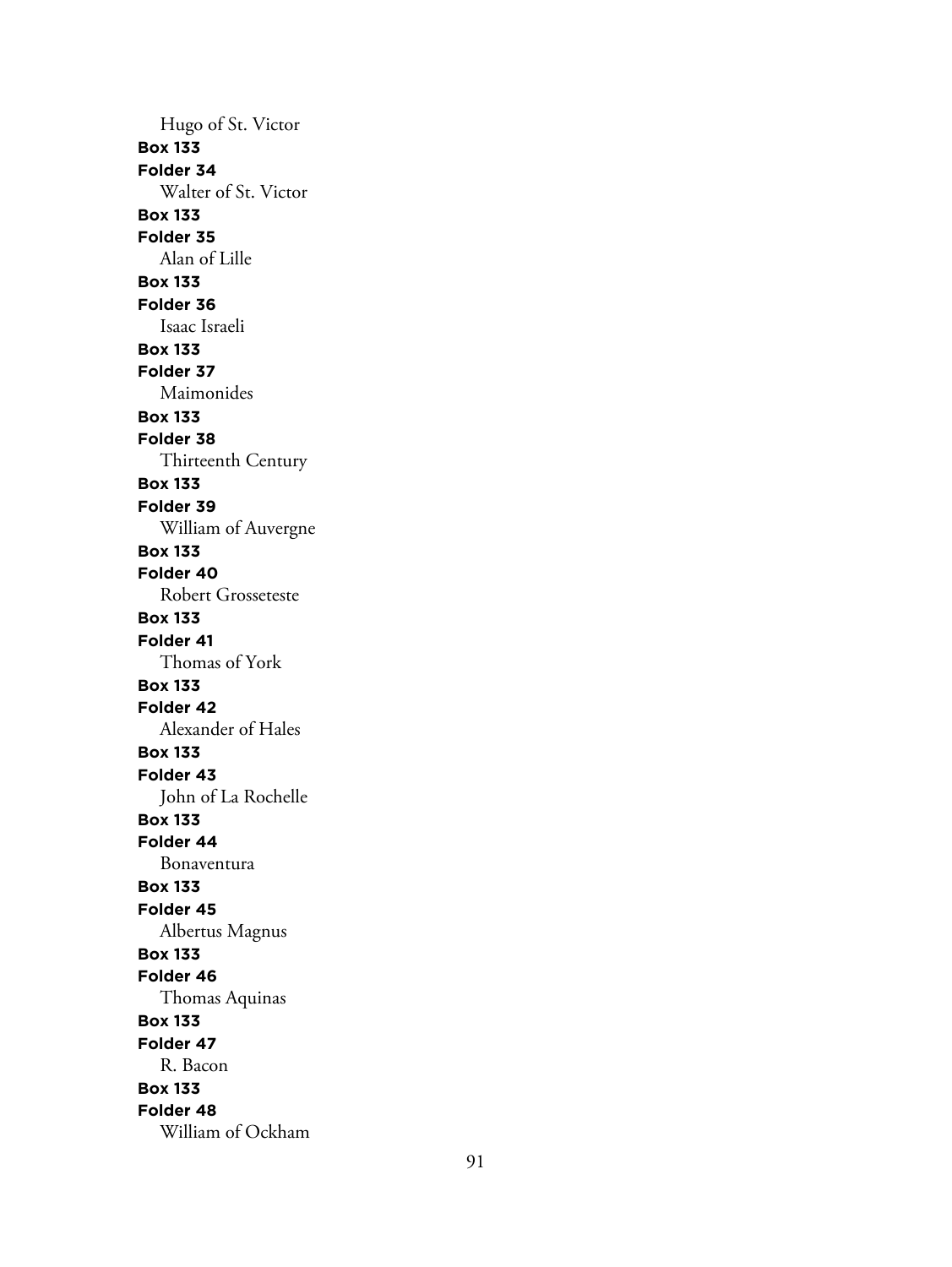**Box 133 Folder 49** John Buridan **Box 133 Folder 50** Nicholas of Oresme **Box 133 Folder 51** Albert of Saxony **Box 133 Folder 52** Petrarch **Box 133 Folder 53** Marsilius Ficinus **Box 133 Folder 54** Pampanazzi **Box 133 Folder 55** Sixteenth century **Box 133 Folder 56** Erasmus **Box 133 Folder 57** M. Luther **Box 133 Folder 58** Logic, sixteenth century **Box 133 Folder 59** B. Telesio **Box 133 Folder 60** G. Galileo **Box 133 Folder 61** P. Ramus **Box 133 Folder 62** Seventeenth century **Box 133 Folder 63** F. Bacon **Box 133**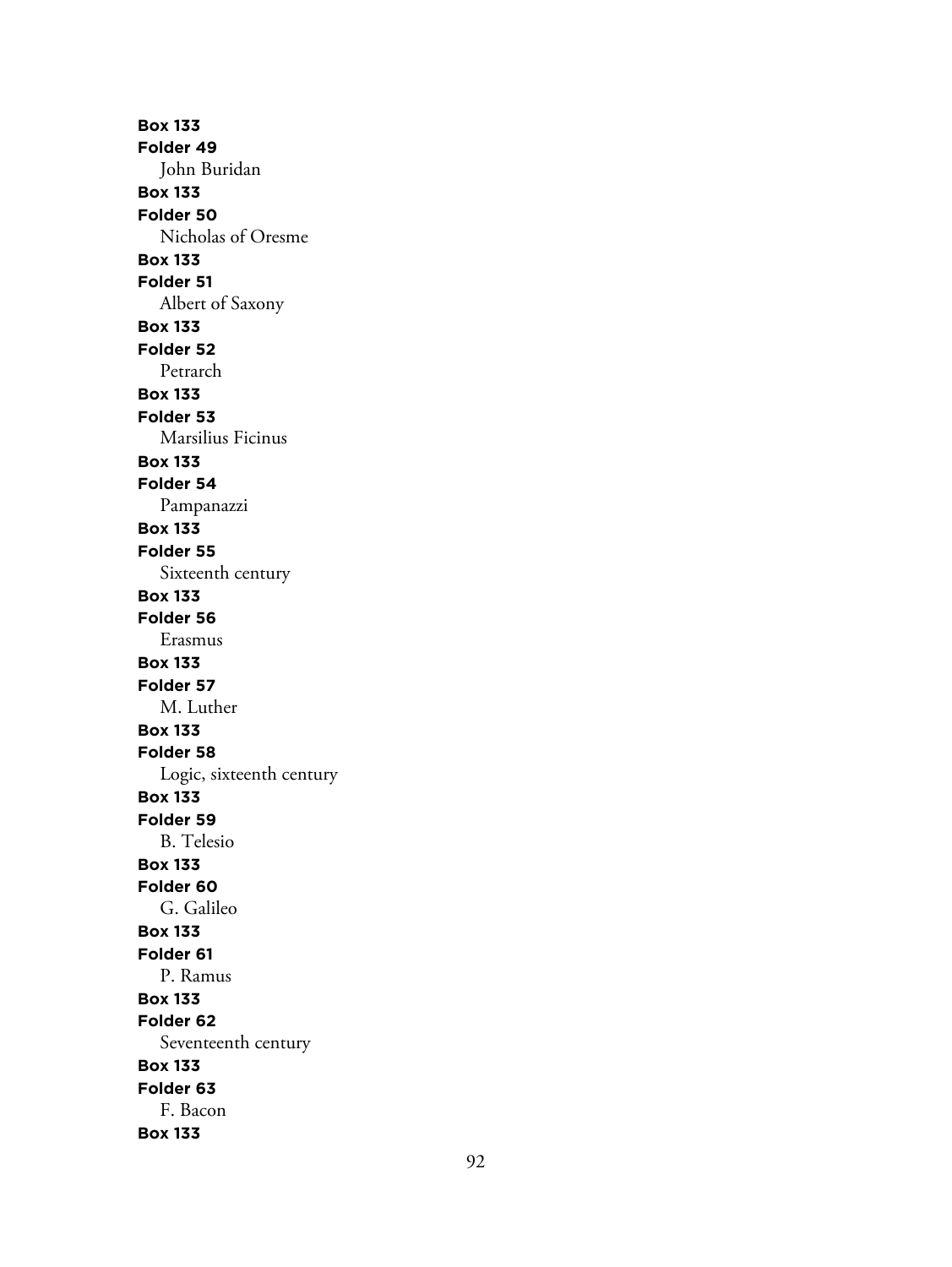**Folder 64** Descartes **Box 133 Folder 65** Thomas Hobbes **Box 133 Folder 66** Cambridge Platonists **Box 133 Folder 67** Smith **Box 133 Folder 68** Culverwell **Box 133 Folder 69** Cudworth **Box 133 Folder 70** H. More **Box 133 Folder 71** B. Spinoza **Box 133 Folder 72** I. Newton **Box 133 Folder 73** Locke **Box 133 Folder 74** Berkeley **Box 133 Folder 75** David Hume **Box 133 Folder 76** A. Smith **Box 133 Folder 77** Leibniz **Box 133 Folder 78** Ch. Wolff **Box 133 Folder 79**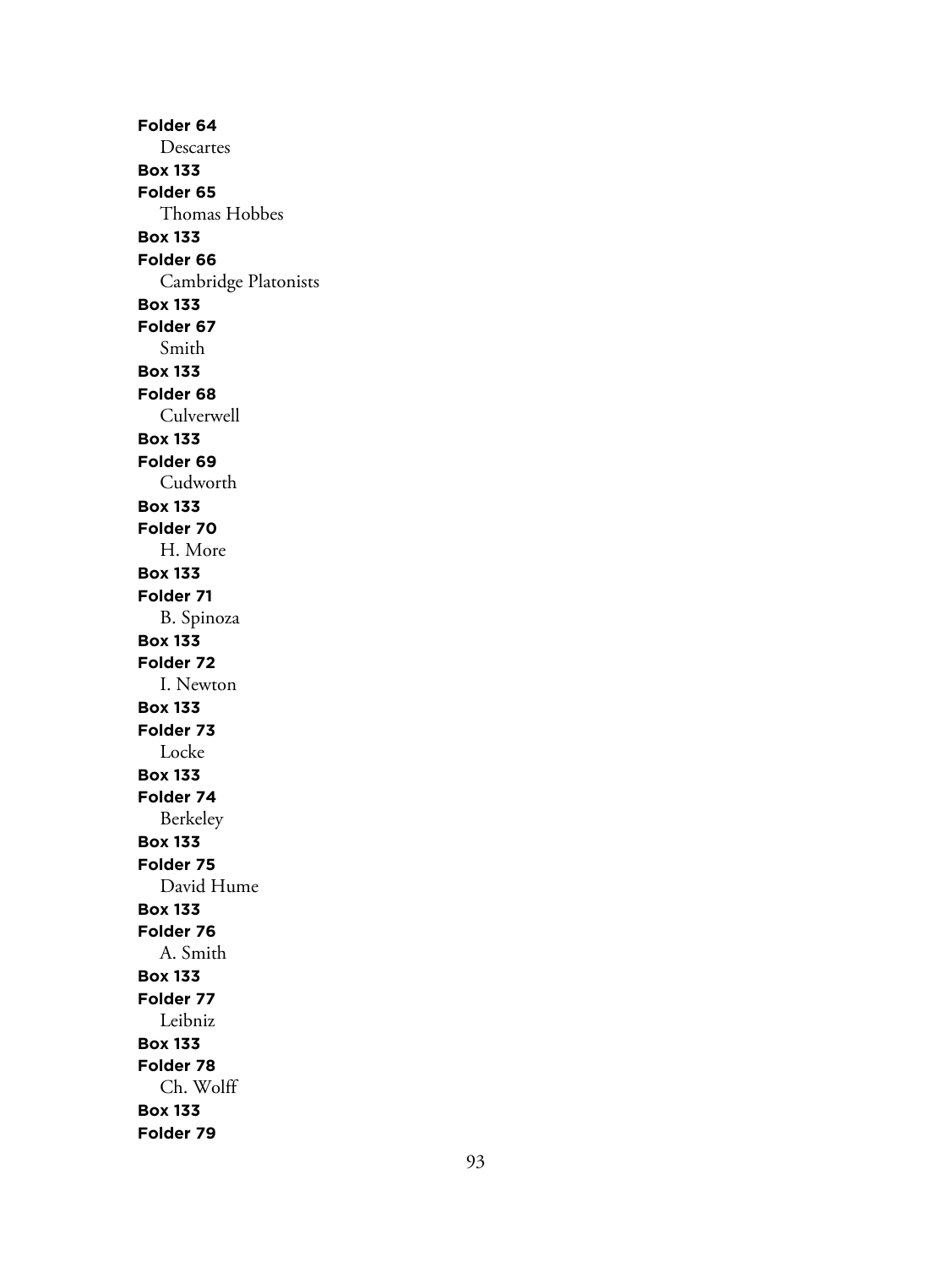Montesquieu, 1689-1755 **Box 133 Folder 80** Voltaire, 1694-1778 **Box 133 Folder 81** D'Alembert **Box 133 Folder 82** Diderot, 1713-1784 **Box 133 Folder 83** Rousseau, 1712-1778 **Box 133 Folder 84** Helvetius **Box 133 Folder 85** Condillac, 1715-1780 **Box 133 Folder 86** Nineteenth century **Box 133 Folder 87** I. Kant **Box 133 Folder 88** Fichte **Box 134 Folder 1** Schelling **Box 134 Folder 2** Hegel **Box 134 Folder 3** Schleiermacher **Box 134 Folder 4** Schopenhauer **Box 134 Folder 5** Jefferson **Box 134 Folder 6** Ideology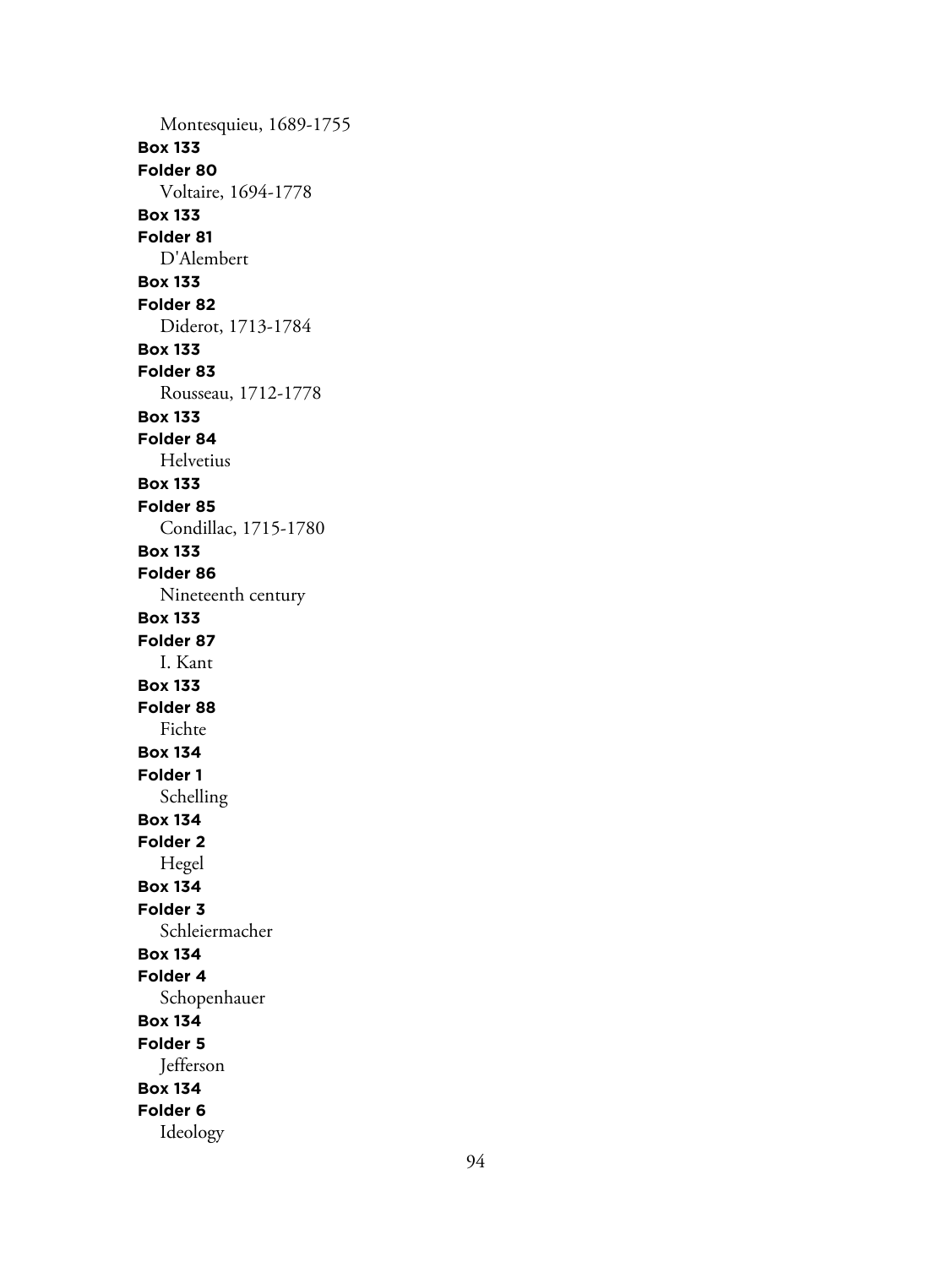**Box 134 Folder 7** L. de Bonald **Box 134 Folder 8** M. de Biran **Box 134 Folder 9** Traditionalists **Box 134 Folder 10** A. Comte, 1798-1857 **Box 134 Folder 11** Thomas Reid **Box 134 Folder 12** W. Hamilton **Box 134 Folder 13** J. S. Mill **Box 134 Folder 14** Kierkegaard **Box 134 Folder 15** H. Spencer, 1820-1903 **Box 134 Folder 16** J. Clerk Maxwell **Box 134 Folder 17** H. Poincare **Box 134 Folder 18** K. Marx **Box 134 Folder 19** F. Engels **Box 134 Folder 20** Husserl **Box 134 Folder 21** Bosanquet **Box 134**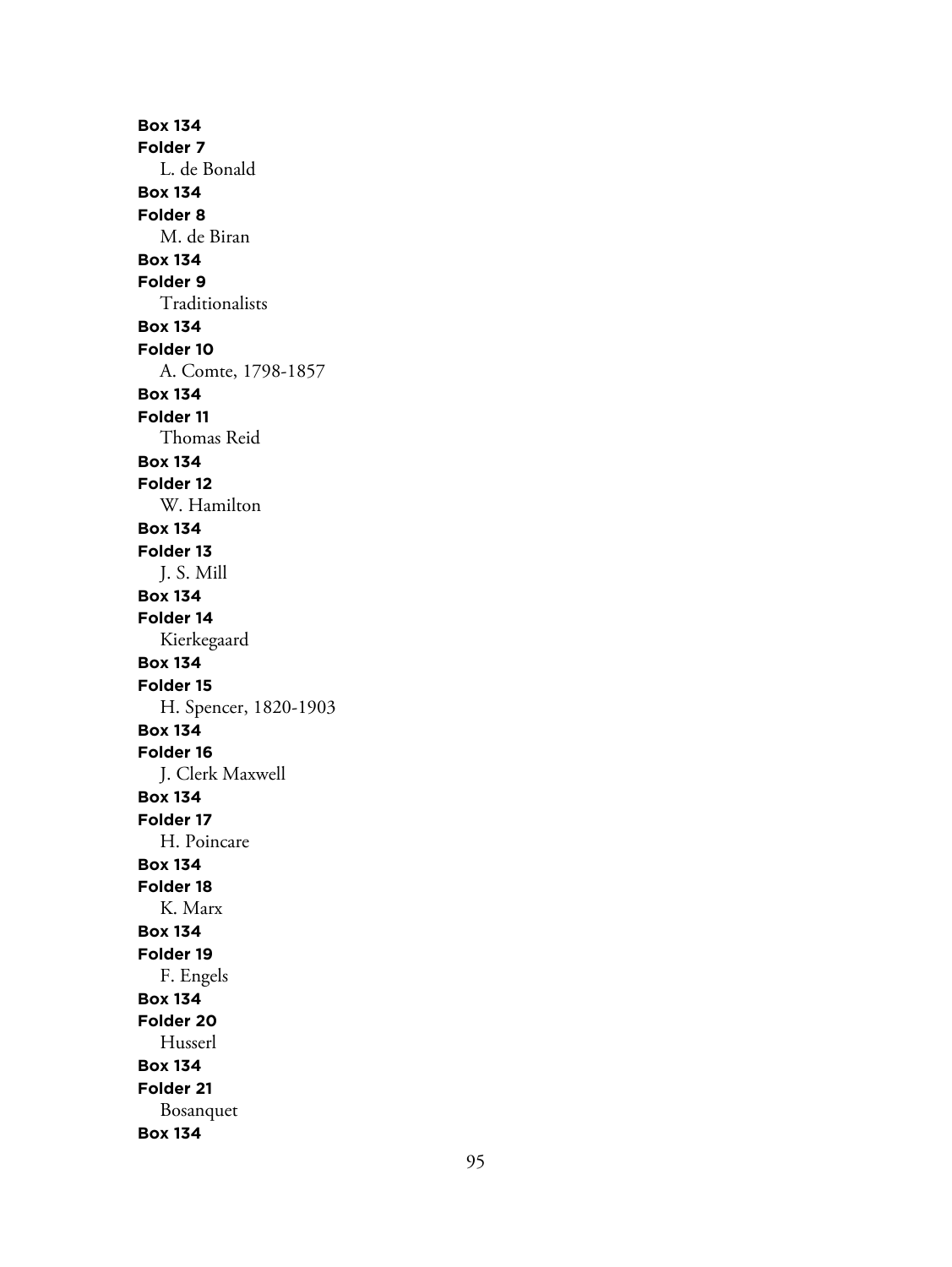**Folder 22** Bradley, 1846-1924 **Box 134 Folder 23** C. S. Peirce **Box 134 Folder 24** William James **Box 134 Folder 25** W. E. Johnson **Box 134 Folder 26** Dewey **Box 134 Folder 27** H. Bergson **Box 134 Folder 28** Modern realism **Box 134 Folder 29** Modern physics, Bridgman **Box 134 Folder 30** Modern physics, E. Borel **Box 134 Folder 31** Modern physics, M. Schlieb **Box 134 Folder 32** Modern physics, L. L. Whyte **Box 134 Folder 33** B. Russell **Box 134 Folder 34** A. S. Eddington **Box 134 Folder 35** A. N. Whitehead **Box 134 Folder 36** S. Buchanan **Box 134 Folder 37**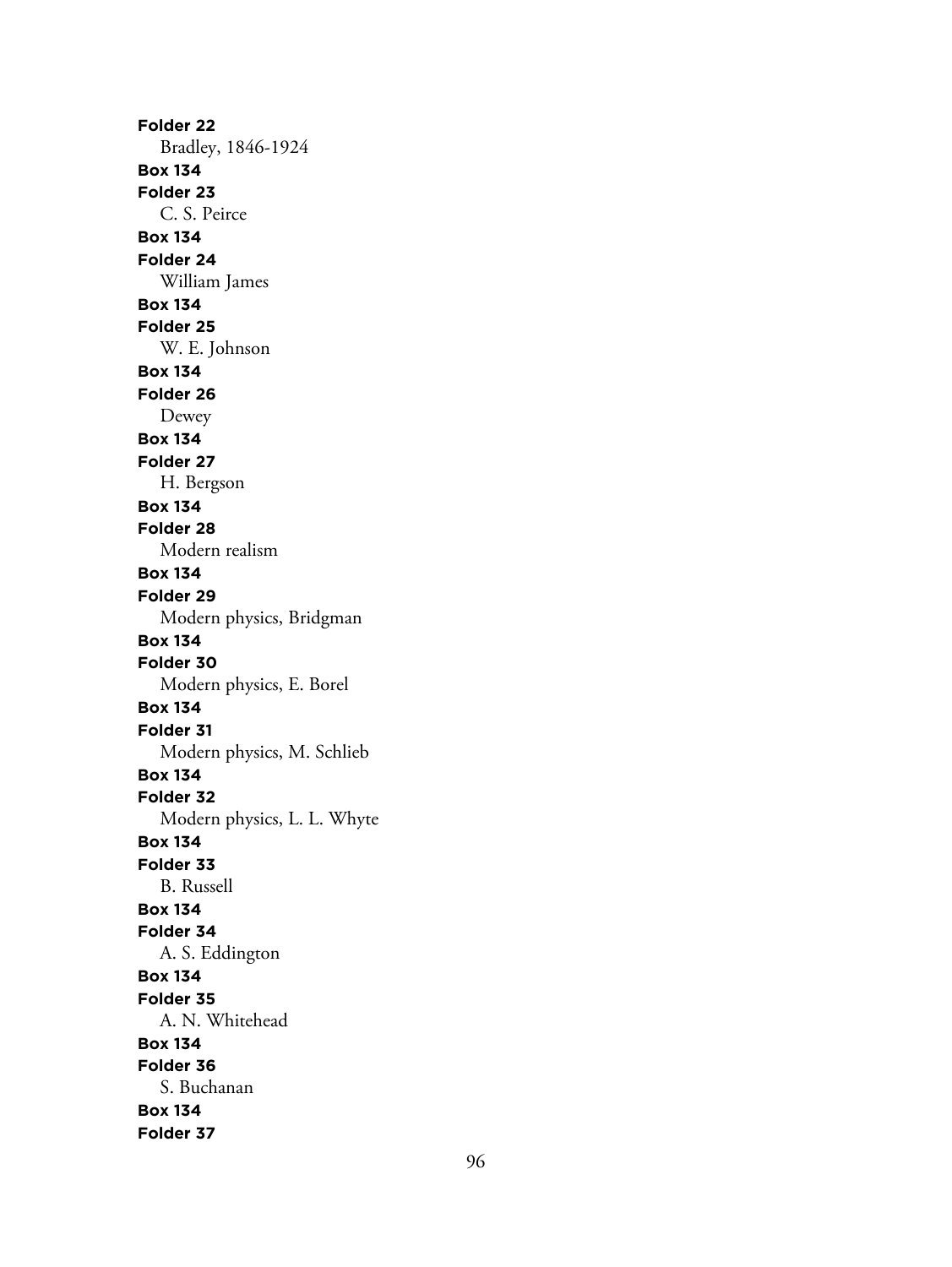V. Lentzen **Box 134 Folder 38** A **Box 134 Folder 39** B **Box 134 Folder 40** C **Box 134 Folder 41 Certainty Box 134 Folder 42** Concepts **Box 134 Folder 43** Criticism **Box 134 Folder 44** D **Box 134 Folder 45** E **Box 134 Folder 46** Encyclopedia **Box 134 Folder 47** Encyclopedia, ancient **Box 134 Folder 48** Encyclopedia, medieval **Box 134 Folder 49** Encyclopedia, Byzantine **Box 134 Folder 50** Encyclopedia, Renaissance **Box 134 Folder 51** Encyclopedia, Arabic **Box 134 Folder 52** Encyclopedia, Chinese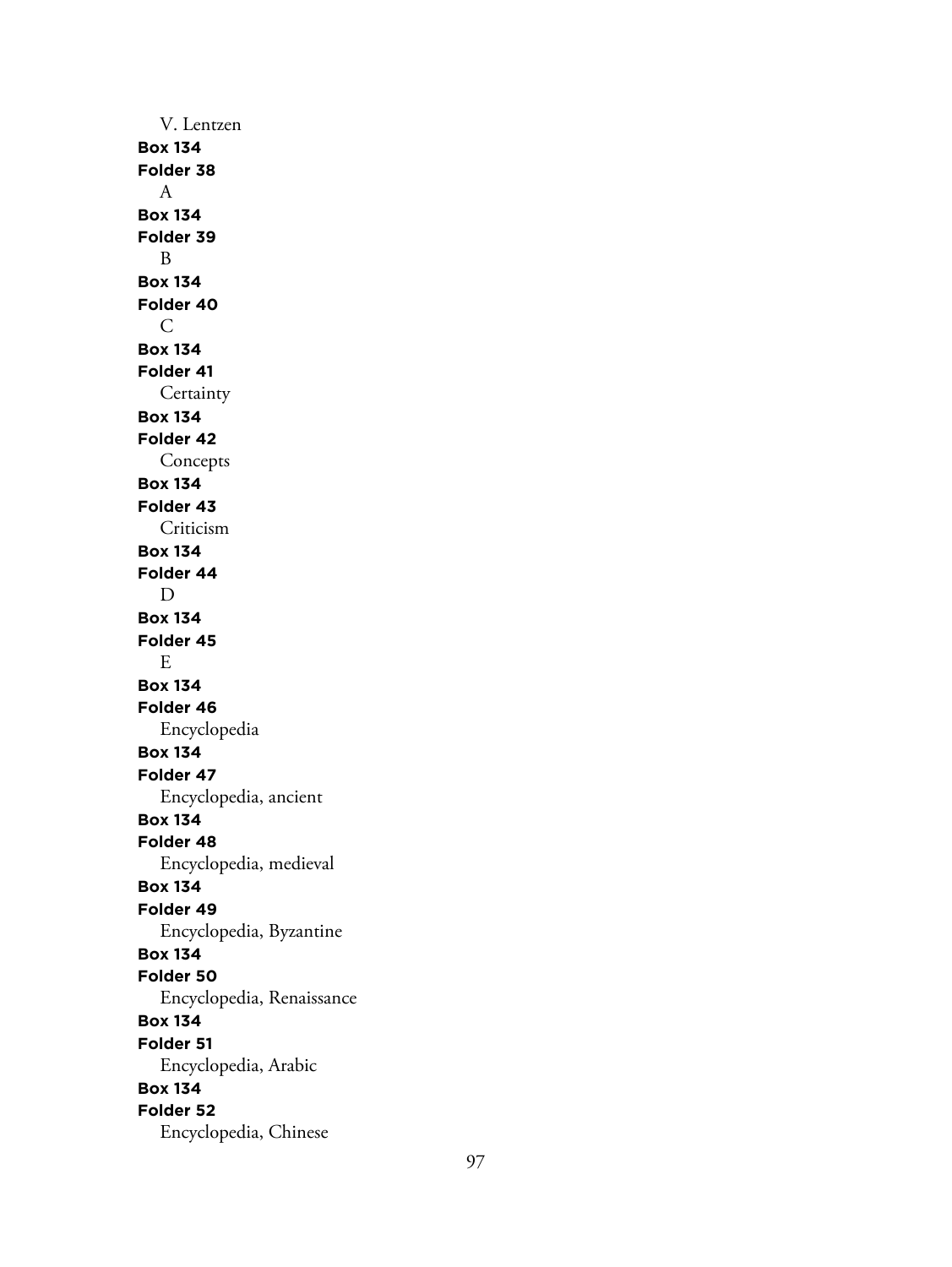**Box 134 Folder 53** Encyclopedia, seventeenth century **Box 134 Folder 54** Encyclopedia, eighteenth century **Box 134 Folder 55** Encyclopedia, nineteenth century **Box 134 Folder 56** Equality **Box 134 Folder 57** Ethics **Box 134 Folder 58** F **Box 134 Folder 59** G **Box 134 Folder 60** H **Box 134 Folder 61** I **Box 134 Folder 62** Imitation **Box 134 Folder 63** Infinite **Box 134 Folder 64** Intention **Box 134 Folder 65** J **Box 134 Folder 66** K **Box 134 Folder 67** L

**Box 134**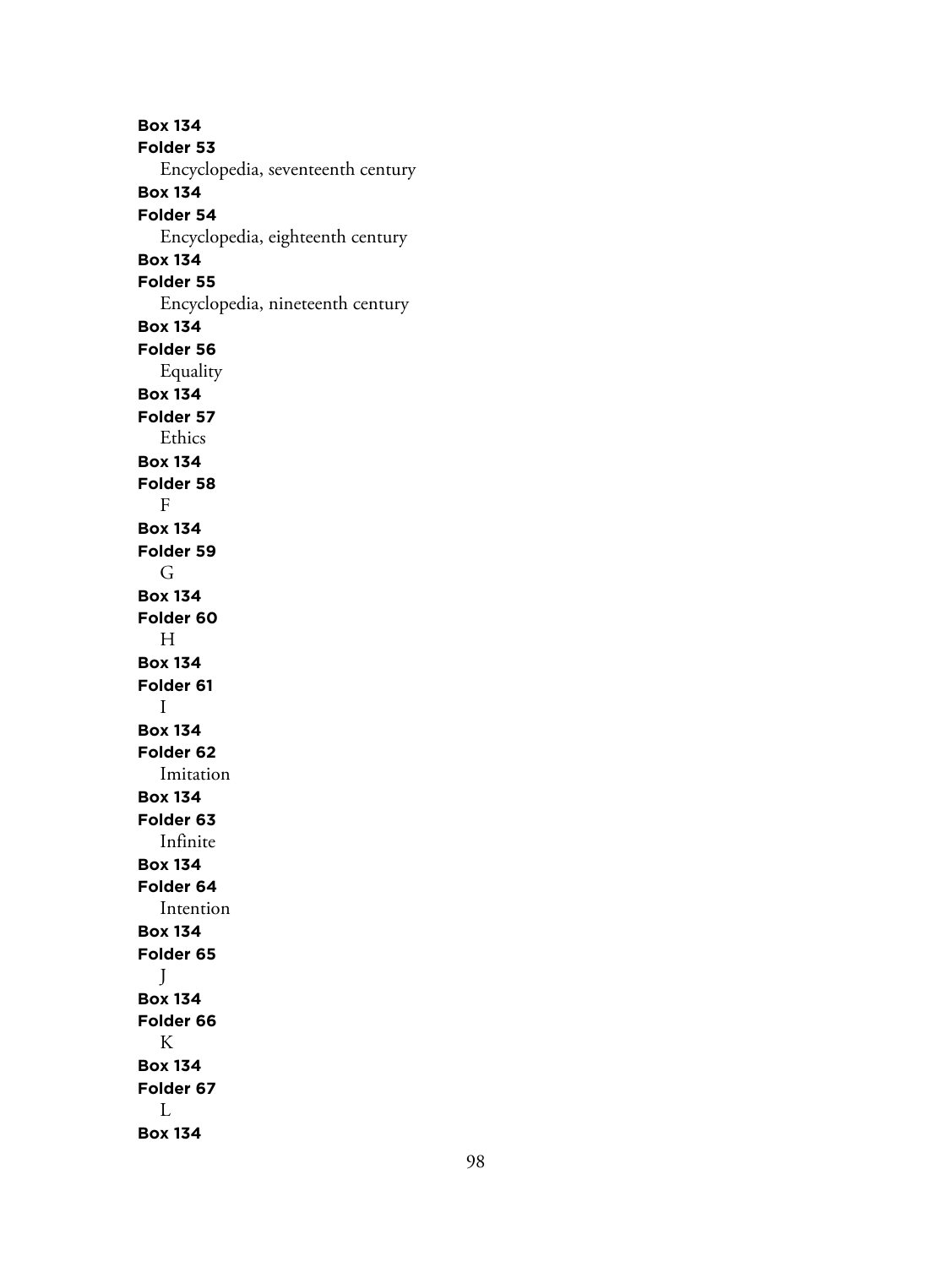**Folder 68** Law, philosophy of **Box 134 Folder 69** Mc **Box 134 Folder 70** M **Box 134 Folder 71** N **Box 134 Folder 72** O **Box 134 Folder 73** P **Box 134 Folder 74** Passions **Box 134 Folder 75** Philosophy of law **Box 134 Folder 76** Physics, mechanics **Box 134 Folder 77** Q **Box 134 Folder 78** R **Box 134 Folder 79** S **Box 134 Folder 80** T **Box 134 Folder 81** U **Box 134 Folder 82** V **Box 134 Folder 83**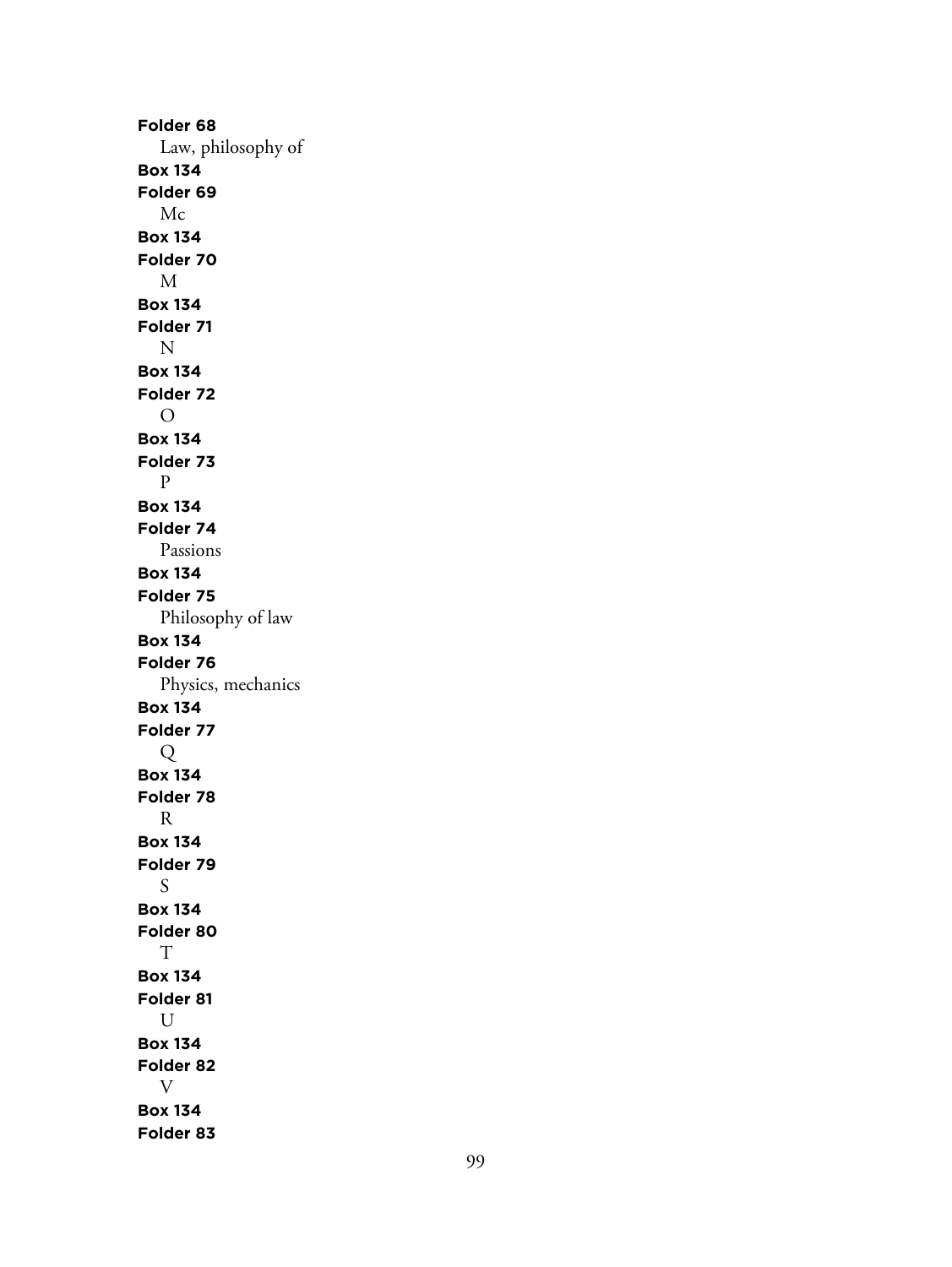W **Box 134 Folder 84** XYZ **Box 135 Folder 1** [no heading, 2/3 of box] **Box 135 Folder 2** Metaphysics **Box 135 Folder 3** Method **Box 135 Folder 4** Method, dialectic **Box 135 Folder 5** Method, logistic **Box 135 Folder 6** Method, operational **Box 135 Folder 7** Method, problematic **Box 135 Folder 8** Principles **Box 135 Folder 9** Principles, comprehensive **Box 135 Folder 10** Principles, simple **Box 135 Folder 11** Principles, actional **Box 135 Folder 12** Principles, reflexive **Box 135 Folder 13** Interpretation **Box 135 Folder 14** Interpretation, ontological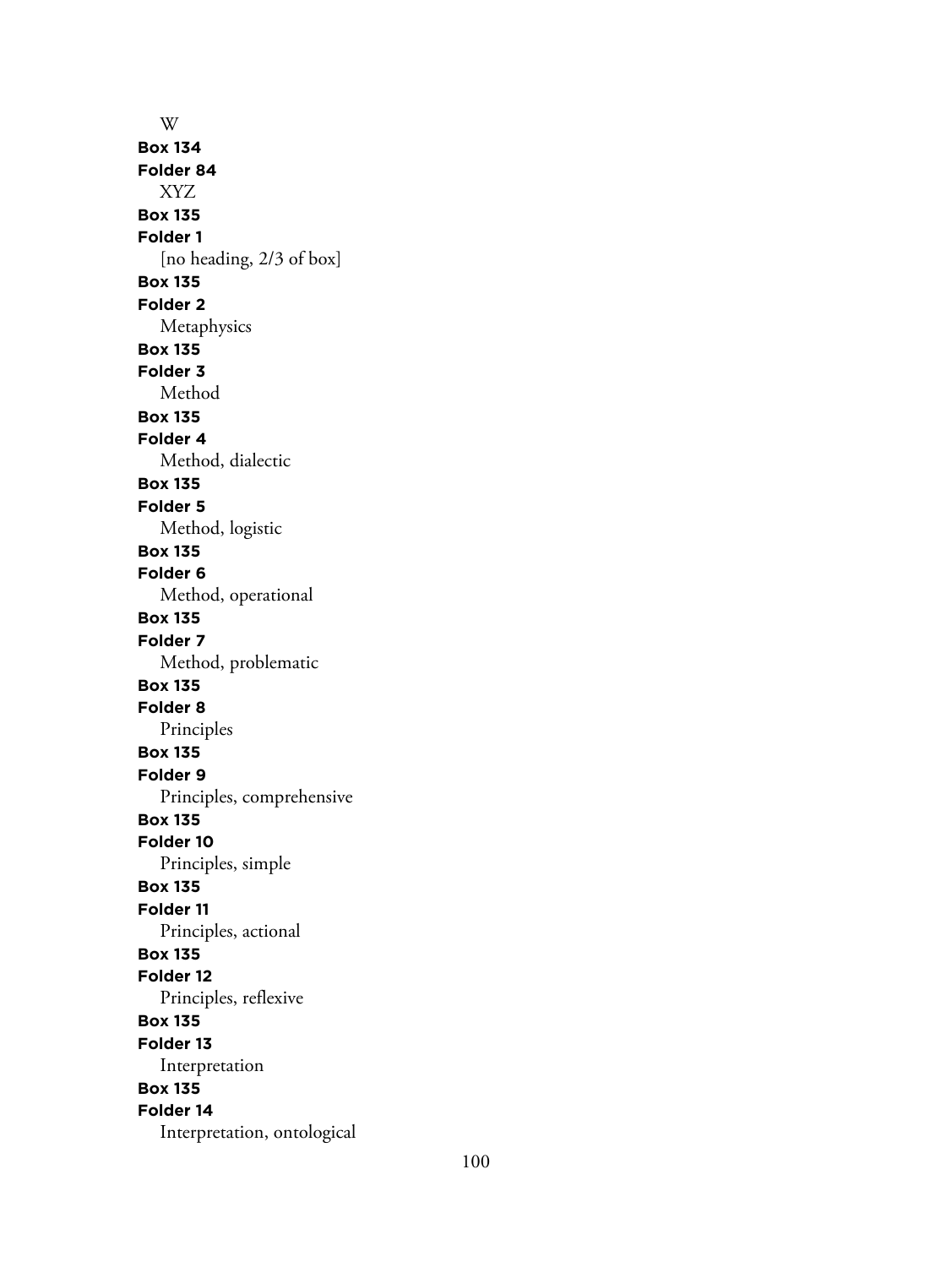```
Box 135
Folder 15
   Interpretation, entitative
Box 135
Folder 16
   Interpretation, existentialist
Box 135
Folder 17
   Interpretation, essentialist
```
### **Series V: Course Materials**

This material is divided into two primary sections: first, McKeon's lecture notes; and second, syllabi, examinations and handouts. McKeon typed out the text of his lectures on letter-size paper folded in half, and these carefully folded and organized lecture materials fill nine boxes. Some headings indicate a single lecture from a larger course; others indicate a series of lectures on a single topic. Many of the headings are cross-referenced to several different courses. These lecture notes are the heart of the McKeon collection, as they contain the clearest and most extensive exposition of his thought available. Since McKeon never produced a comprehensive work summing up his thought, but instead wrote many essays detailing certain aspects of his scholarship, this collection of notes on all his teaching interests provides the researcher with an overall view of McKeon's philosophy and philosophical methodology.

### **Subseries 1: Lecture Notes**

**Box 136 Folder 1** Logical theory, n.d. **Box 136 Folder 2** Logic, n.d. **Box 136 Folder 3** Logic: ancient and modern, 1929 **Box 136 Folder 4** Science and metaphysics, I, Philosophy 107, n.d. **Box 136 Folder 5** Science and metaphysics, II, 1957-1964 **Box 136 Folder 6** Space, n.d. **Box 136 Folder 7** Time, Philosophy 107, n.d. **Box 136**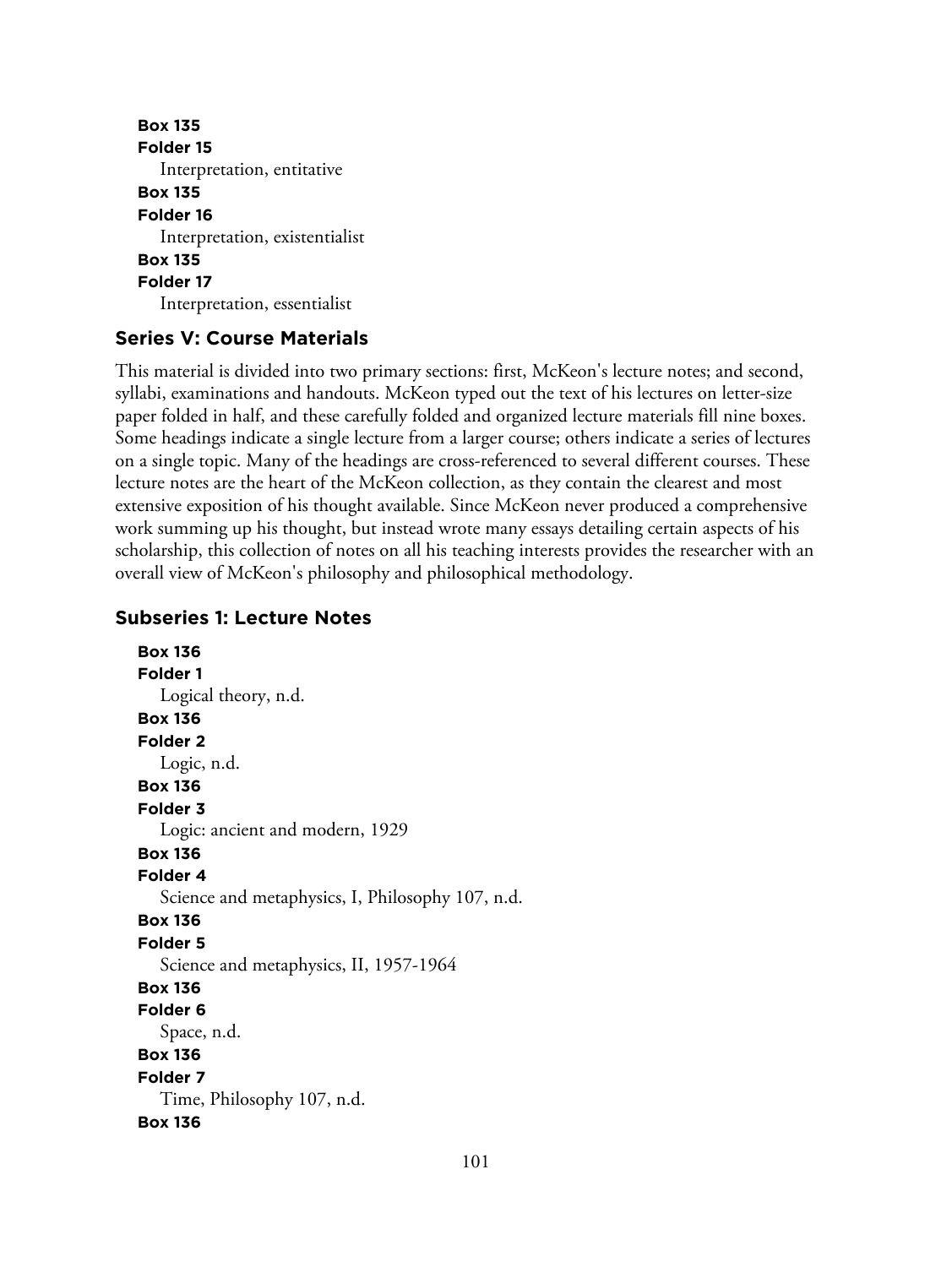**Folder 8** Motion, n.d. **Box 136 Folder 9** Continuity, Philosophy 107, n.d. **Box 136 Folder 10** Infinite, Philosophy 107, n.d. **Box 136 Folder 11** Chance and necessity, n.d. **Box 136 Folder 12** Science and metaphysics, n.d. **Box 136 Folder 13** Science and philosophy, n.d. **Box 136 Folder 14** Modern science, 1953-1968 **Box 136 Folder 15** Observation, Interpretation, Integration n.d. **Box 136 Folder 16** Concepts and Methods, I, Concepts and Methods 201, 211, 1961-1963 **Box 136 Folder 17** Concepts and Methods, II, Concepts and Methods 202, 212, 1962-1963 **Box 137 Folder 1** Concepts and Methods, III, Concepts and Methods 201, 203, 213, Ideas and Methods 213, 1954-1968 **Box 137 Folder 2** Philosophy meetings, n.d. **Box 137 Folder 3** Aesthetics and criticism, Ideas and Methods 213, 1954-1968 Aesthetics, 1945-1978 **Box 137 Folder 4** Philosophy, history and poetry, Humanities 243, Ideas and Methods 243, 291, 1968 **Box 137 Folder 5**

Philosophy and music, Humanities 244, Ideas and Methods 244, 292, 1969-970 **Box 137**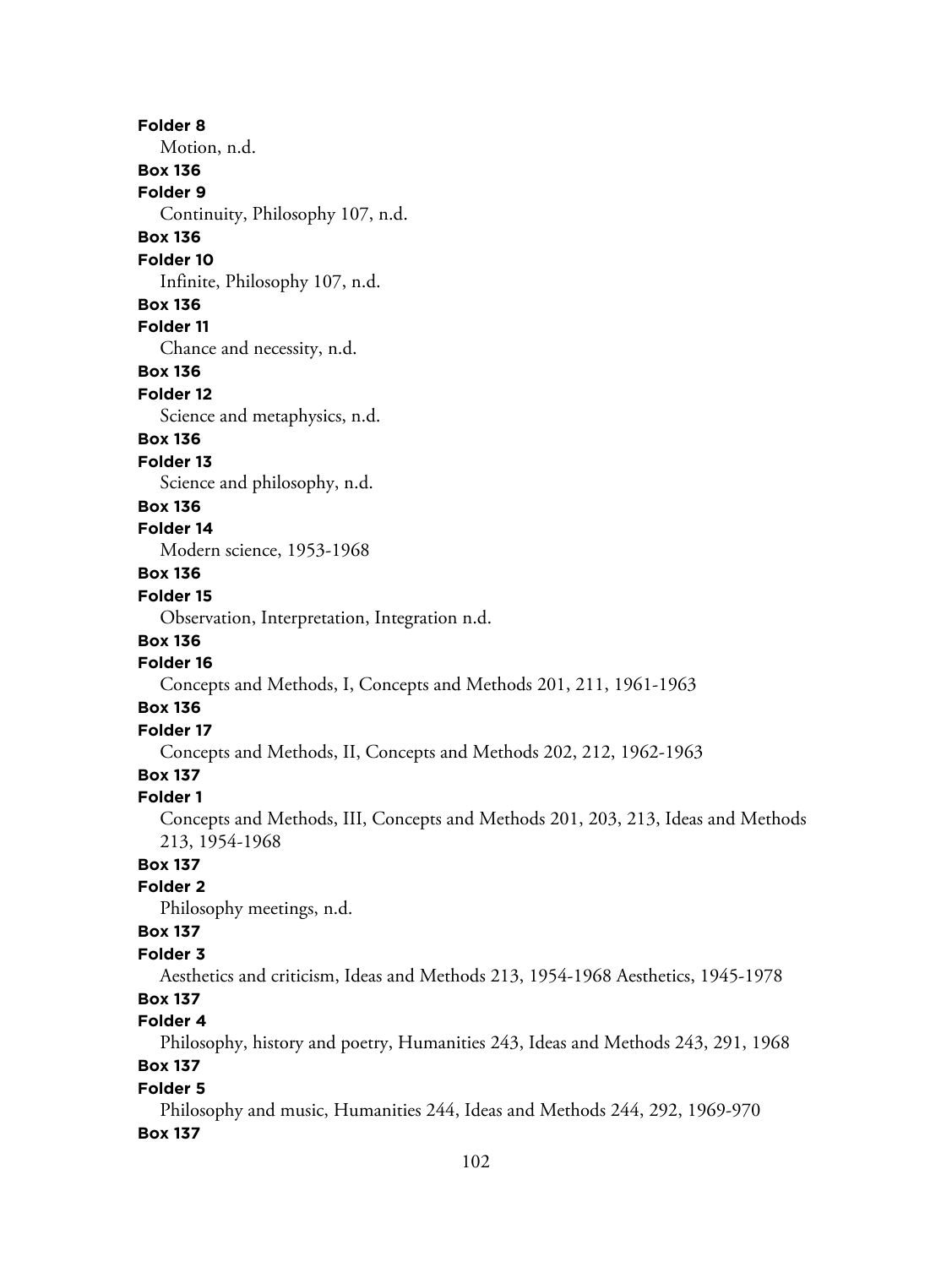**Folder 6**

Philosophy and the arts, Humanities 245, Ideas and Methods 245, 293, 1969-1970 **Box 137**

**Folder 7** Character, n.d. **Box 137 Folder 8** Humanities, 1944-1973 **Box 137 Folder 9** Education, 1950-1976 **Box 137 Folder 10** Philosophy of education, 1938-1963 **Box 137 Folder 11** Philosophy and culture, 1956-1975 **Box 137 Folder 12** Liberal arts, Literature 211, 1962-1984 **Box 138 Folder 1** Seventeenth century, Concepts and Methods 201, Philosophy 266, 268, 335, n.d. **Box 138 Folder 2** Bacon, Francis, Philosophy 180, 268, 328, n.d. **Box 138 Folder 3** Descartes, Philosophy 180, 379, 1968 **Box 138 Folder 4** Hobbes, Philosophy 180, 360, n.d. **Box 138 Folder 5** Hobbes, Leviathan, 1957 **Box 138 Folder 6** Spinoza, Philosophy 368, 1963-1968 **Box 138 Folder 7** Newton, n.d. **Box 138 Folder 8** Locke, Philosophy 180, n.d. **Box 138 Folder 9**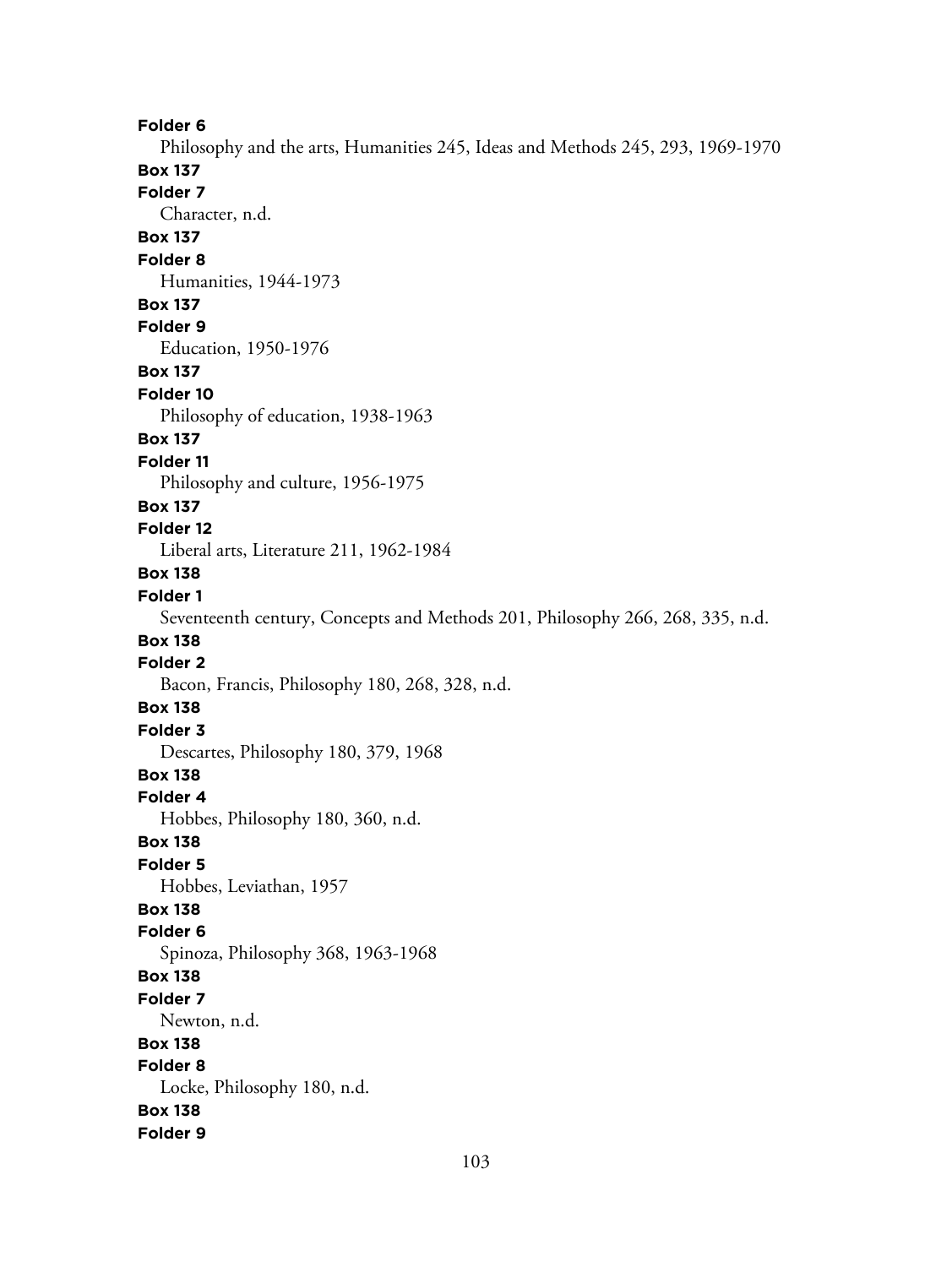Leibniz, Philosophy 180, n.d. **Box 138 Folder 10** Eighteenth century, Philosophy 267, 335, 350, 1974 **Box 138 Folder 11** Hume, n.d. **Box 138 Folder 12** Rousseau, n.d. **Box 138 Folder 13** Voltaire, n.d. **Box 138 Folder 14** Kant, n.d. **Box 138 Folder 15** Hegel, n.d. **Box 138 Folder 16** Lotze, n.d. **Box 138 Folder 17** English philosophy, 18th and 19th centuries, n.d. **Box 138 Folder 18** Nineteenth century, n.d. **Box 138 Folder 19** Comte, Literature 211, Philosophy 266, n.d. **Box 138 Folder 20** Twentieth century, Philosophy 247, 267, 268, 278, 335, 350, 351, 352, Concepts and Methods 201, 203, 1957-1970 **Box 138 Folder 21** French philosophy, 20th century, Philosophy 267, 358, Humanities 245, 1954-1955 **Box 138 Folder 22** Peirce, n.d. **Box 138 Folder 23** Wittgenstein and positivism, n.d. **Box 138 Folder 24**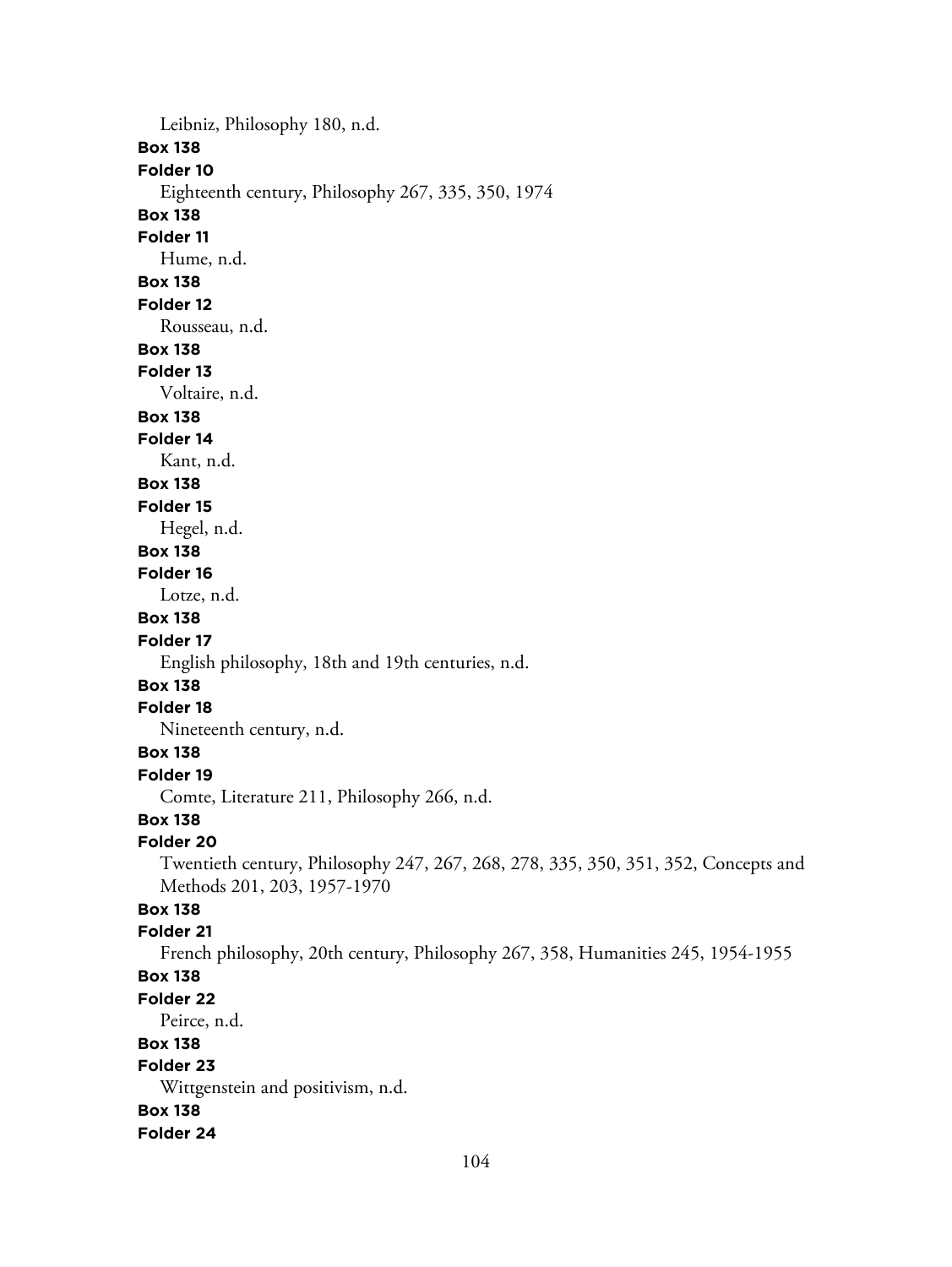## Moore, n.d.

#### **Box 138**

#### **Folder 25**

Questions for Pilate, n.d.

### **Box 138**

### **Folder 26**

Dewey, 1983

# **Box 138**

#### **Folder 27**

Russell, n.d.

# **Box 138**

### **Folder 28**

Conflict and communication in modern philosophy, n.d.

# **Box 138**

### **Folder 29**

Modern historians of philosophy, Philosophy 169, n.d.

# **Box 138**

**Folder 30**

Physics: old and new, 1930

## **Box 138**

#### **Folder 31**

Fashions in Philosophy: Plato, Aristotle, Thomas, Spinoza, Dewey

### **Box 139**

### **Folder 1**

Semantics of political terms, n.d.

# **Box 139**

# **Folder 2**

Philosophic bases of political controversies, n.d.

# **Box 139**

### **Folder 3**

Philosophical bases of political and social thought, History of Culture 221, n.d.

### **Box 139**

#### **Folder 4**

Politics, 1947-1966

### **Box 139**

# **Folder 5**

Political concepts, sovereignty, justice, law, freedom, n.d.

# **Box 139**

#### **Folder 6**

American political doctrines, 1960-1975

## **Box 139**

#### **Folder 7**

Responsibility and freedom, 1959-1960

### **Box 139**

### **Folder 8**

Justice and Power, Philosophy 338, 1978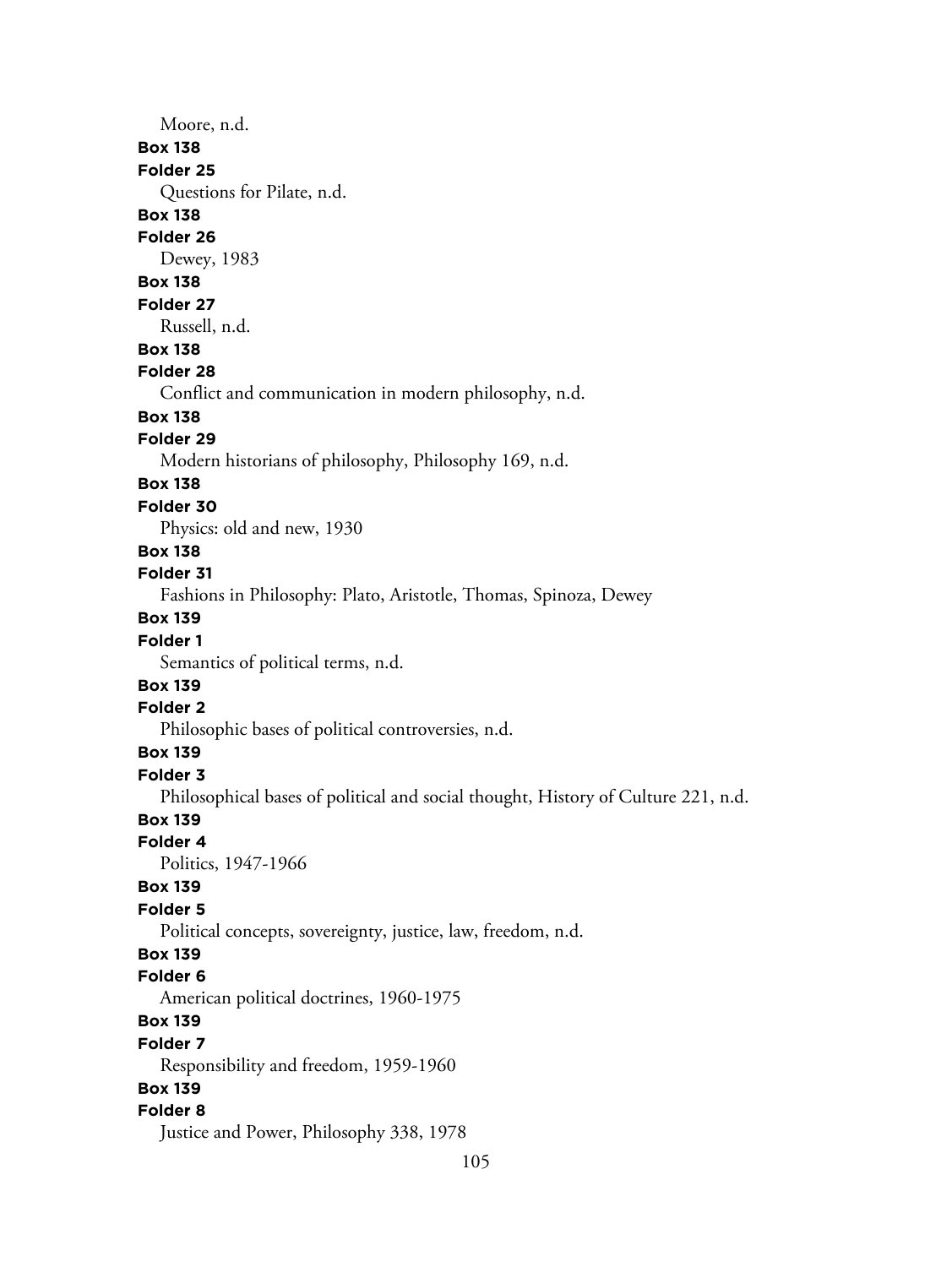**Box 139 Folder 9** Rights, 1950-1983 **Box 139 Folder 10** Philosophy of Law, n.d. **Box 139 Folder 11** Philosophy of Law, II, 1954-1962 **Box 139 Folder 12** Philosophy of equality, 1974 **Box 139 Folder 13** UNESCO, 1946-1976 **Box 139 Folder 14** Miscellaneous, 1953, 1971-1975 **Box 140 Folder 1** Intellectual history of western Europe, History 303, Philosophy 334, Philosophy 162, Ideas and Methods 291, Greek 315 **Box 140 Folder 2** History of ideas **Box 140 Folder 3** History of histories of philosophy, Philosophy 169, Greek 315 **Box 140 Folder 4** History of logic, ancient and medieval, Literature 211, Philosophy 334 **Box 140 Folder 5** Greek medicine, History 303, Ideas and Methods 291 **Box 140 Folder 6** Ionian philosophers, History 303, Greek 315 **Box 140 Folder 7** Pythagoreans, History 303, Greek 315 **Box 140 Folder 8** Eleatics, History 303, Greek 315 **Box 140 Folder 9** Atomists, History 303, Greek 315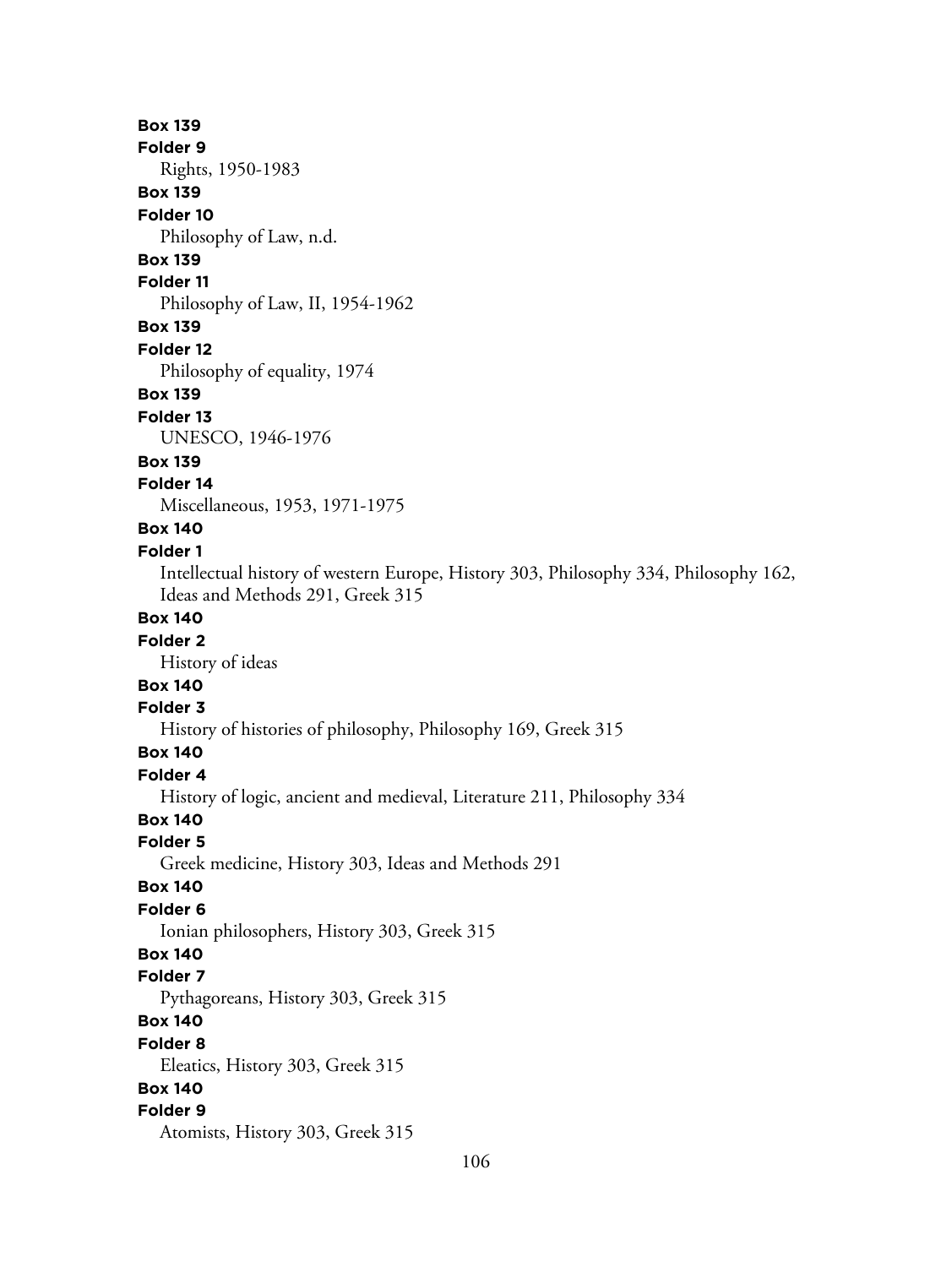**Box 140 Folder 10** Heraclitus, History 303, Greek 315 **Box 140 Folder 11** Empedocles, History 303, Greek 315 **Box 140 Folder 12** Anaxagoras, History 303, Greek 315 **Box 140 Folder 13** Sophists, History 303, Greek 315 **Box 140 Folder 14** Socrates, History 303, Greek 315 **Box 140 Folder 15** Plato **Box 140 Folder 16** Plato, Protagoras **Box 140 Folder 17** Plato, minor dialogues **Box 140 Folder 18** Plato, Symposium **Box 140 Folder 19** Plato, Phaedrus **Box 140 Folder 20** Plato, Theaetetus **Box 140 Folder 21** Plato, Cratylus **Box 140 Folder 22** Plato, Sophist **Box 140 Folder 23** Plato, Philebus **Box 140 Folder 24** Plato, Timaeus **Box 140**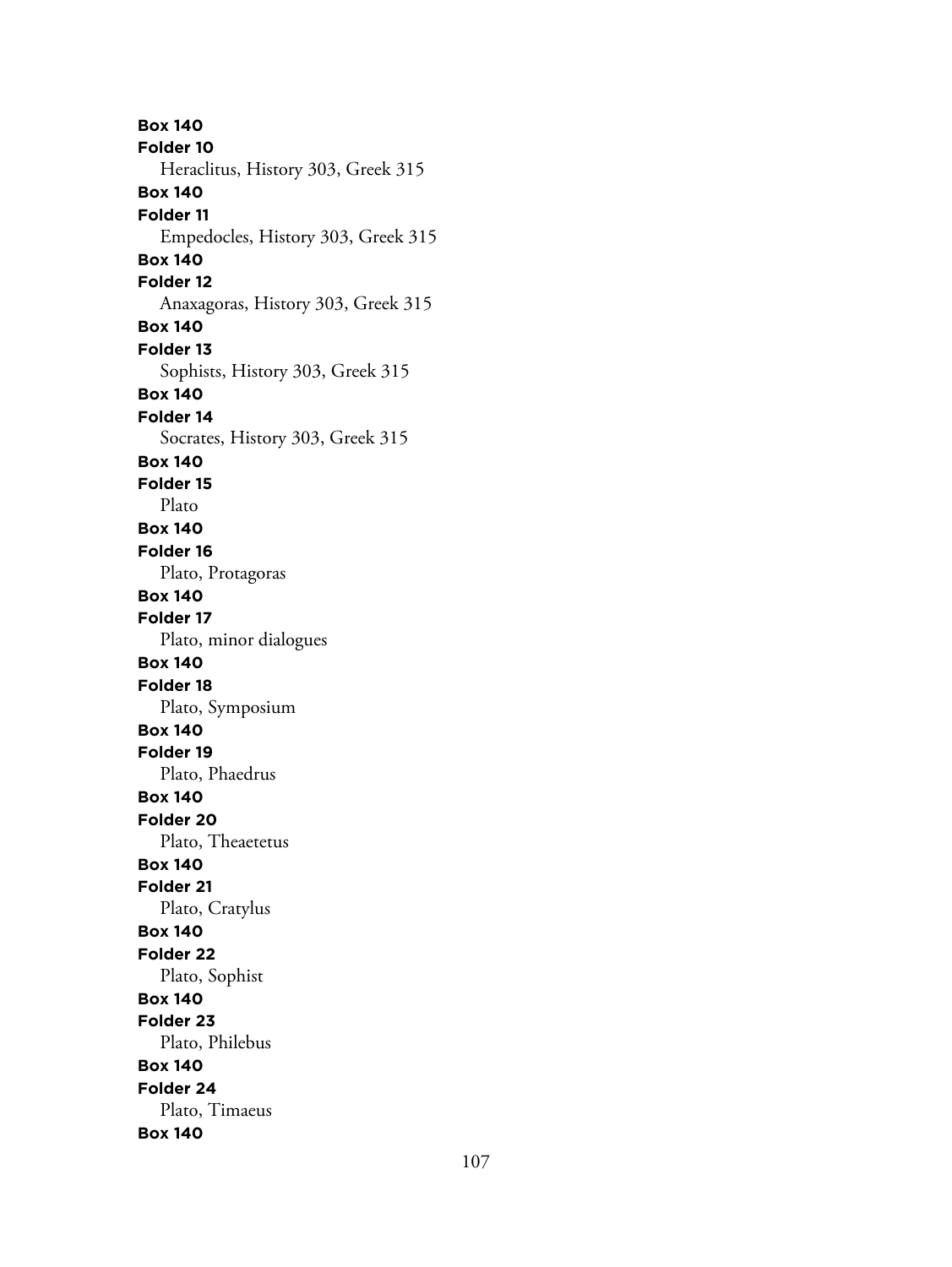**Folder 25** Plato, Republic **Box 140 Folder 26** Plato, Laws **Box 140 Folder 27** Plato as historian of philosophy, Philosophy 169 **Box 140 Folder 28** Aristotle, Greek 315, Philosophy 334, Ideas and Methods 291 **Box 140 Folder 29** Aristotle as historian of philosophy, Philosophy 169 **Box 140 Folder 30** Aristotle, Organon **Box 140 Folder 31** Aristotle, Physics **Box 140 Folder 32** Aristotle, De Anima **Box 140 Folder 33** Aristotle, Nicomachean Ethics **Box 140 Folder 34** Aristotle, Politics **Box 140 Folder 35** Aristotle, Poetics **Box 141 Folder 1** Aristotle, Metaphysics **Box 141 Folder 2** Aristotle, Rhetoric **Box 141 Folder 3** Greek mathematics and science, History 303 **Box 141 Folder 4** Greek literature **Box 141 Folder 5**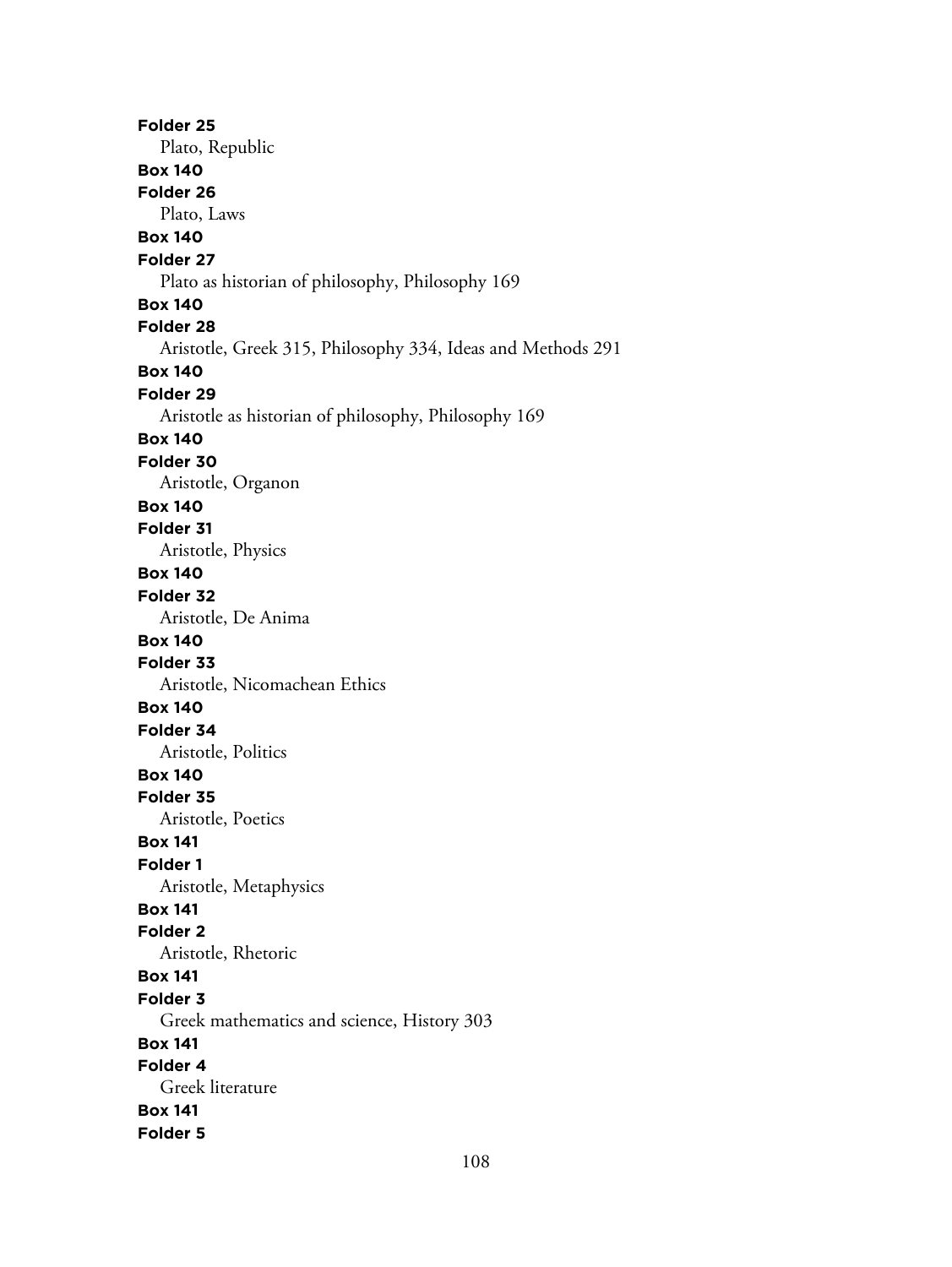Greek history **Box 141 Folder 6** Platonism and Aristotelianism **Box 141 Folder 7** Rhetoric **Box 141 Folder 8** Hellenistic thought, History 303, Greek 316, Philosophy 334 **Box 141 Folder 9** Hellenistic historians and biographers, Philosophy 169 **Box 141 Folder 10** Roman philosophy, Philosophy 316, Philosophy 334, Literature 211 **Box 141 Folder 11** Roman and patristic historians of philosophy, Philosophy 169 **Box 141 Folder 12** Cicero **Box 141 Folder 13** Plotinus **Box 141 Folder 14** Medieval history **Box 141 Folder 15** Liberal arts, Literature 211 **Box 141 Folder 16** Medieval Latin **Box 141 Folder 17** Quadrivium **Box 141 Folder 18** Trivium **Box 141 Folder 19** Patristic philosophy, Philosophy 177, Philosophy 316 **Box 141 Folder 20** Medieval historians of philosophy, Philosophy 169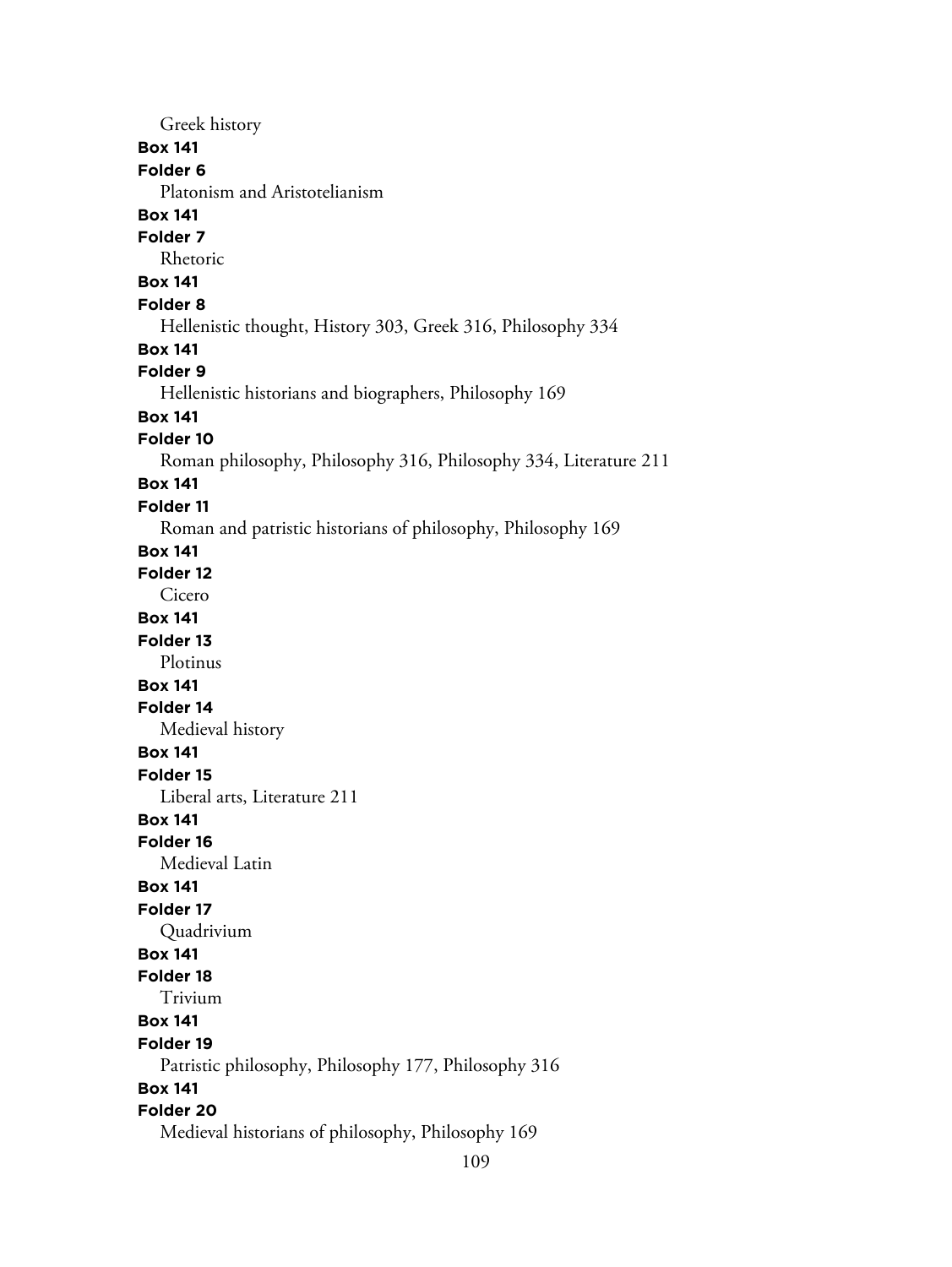### **Box 141**

### **Folder 21**

Medieval thought

## **Box 141**

### **Folder 22**

Modern problems in medieval thinkers, Augustine, Abailard (Abelard), Aquinas, Bacon, Duns Scotus, William of Ockham

## **Box 141**

## **Folder 23**

St. Ambrose, Philosophy 177, Philosophy 316

#### **Box 141**

#### **Folder 24**

St. Jerome, Philosophy 177

## **Box 141**

### **Folder 25**

St. Augustine, Philosophy 177, Philosophy 169, Philosophy 334

## **Box 141**

### **Folder 26**

Boethius, Philosophy 177, Philosophy 316

## **Box 141**

#### **Folder 27**

Eleventh century, Philosophy 177, Philosophy 317

## **Box 141**

#### **Folder 28**

Dark Ages, Philosophy 177, Philosophy 317, Philosophy 334

## **Box 141**

### **Folder 29**

John Scotus Eriugena, Philosophy 177, Philosophy 317

## **Box 141**

## **Folder 30**

Twelfth century, Philosophy 177, Philosophy 317, Philosophy 334, Literature 211

## **Box 141**

### **Folder 31**

Arabic and Hebrew philosophy, Philosophy 177

### **Box 141**

## **Folder 32**

Maimonides

## **Box 142**

## **Folder 1**

Thirteenth century, Philosophy 177, Philosophy 178, Philosophy 335

## **Box 142**

#### **Folder 2**

Bonaventura, Philosophy 178

## **Box 142**

### **Folder 3**

Albertus Magnus, Philosophy 178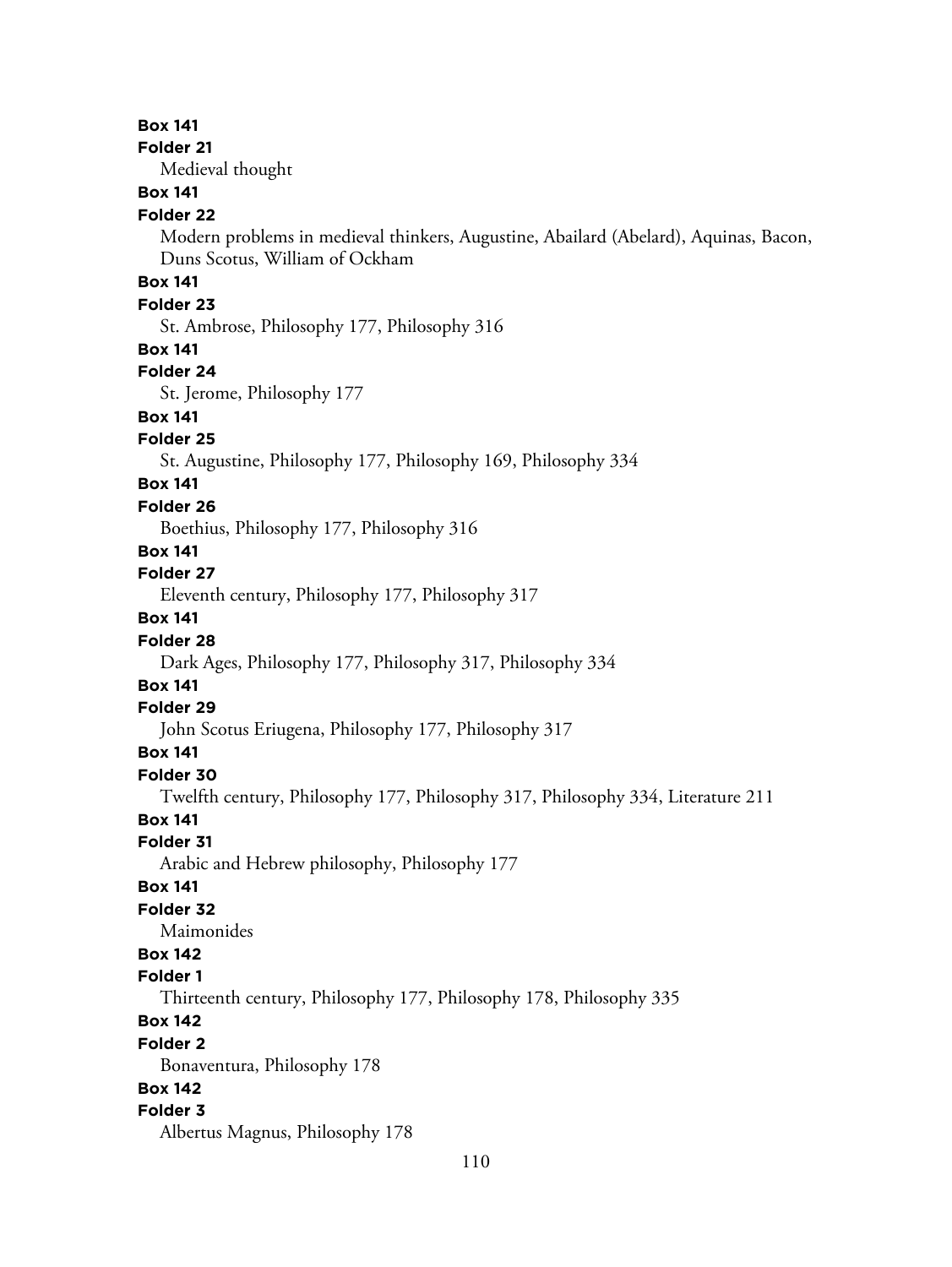## **Box 142**

#### **Folder 4**

Thomas Aquinas, Philosophy 178

## **Box 142**

#### **Folder 5**

Latin Averroism, Philosophy 178

## **Box 142**

**Folder 6**

Roger Bacon, Philosophy 178

## **Box 142**

**Folder 7**

Duns Scotus, Philosophy 178

### **Box 142**

#### **Folder 8**

Raymond Lully, Spanish philosophy in the 13th and 14th centuries, Philosophy 178

### **Box 142**

## **Folder 9**

Fourteenth century, Philosophy 178, Philosophy 179, Philosophy 335

## **Box 142**

### **Folder 10**

William of Ockham, Philosophy 178, Philosophy 198

## **Box 142**

## **Folder 11**

Adam Wodham, Robert Holcot, Gregory of Rimini, John of Mirecourt, Nicholas of Autrecourt, Philosophy 180

## **Box 142**

### **Folder 12**

Peter d'Ailly, Philosophy 180

## **Box 142**

**Folder 13**

Marsilius of Inghen, John Charlier de Gerson, Philosophy 180

## **Box 142**

## **Folder 14**

John Buridan, Philosophy 180

### **Box 142**

### **Folder 15**

Albert of Saxony, Nicholas of Oresme, Richard Swineshead, William of Heytesbury, Philosophy 180

## **Box 142**

#### **Folder 16**

John of Jandun, Philosophy 180

## **Box 142**

## **Folder 17**

John of Baconthorp, Thomas Bradwardine, Philosophy 180

## **Box 142**

### **Folder 18**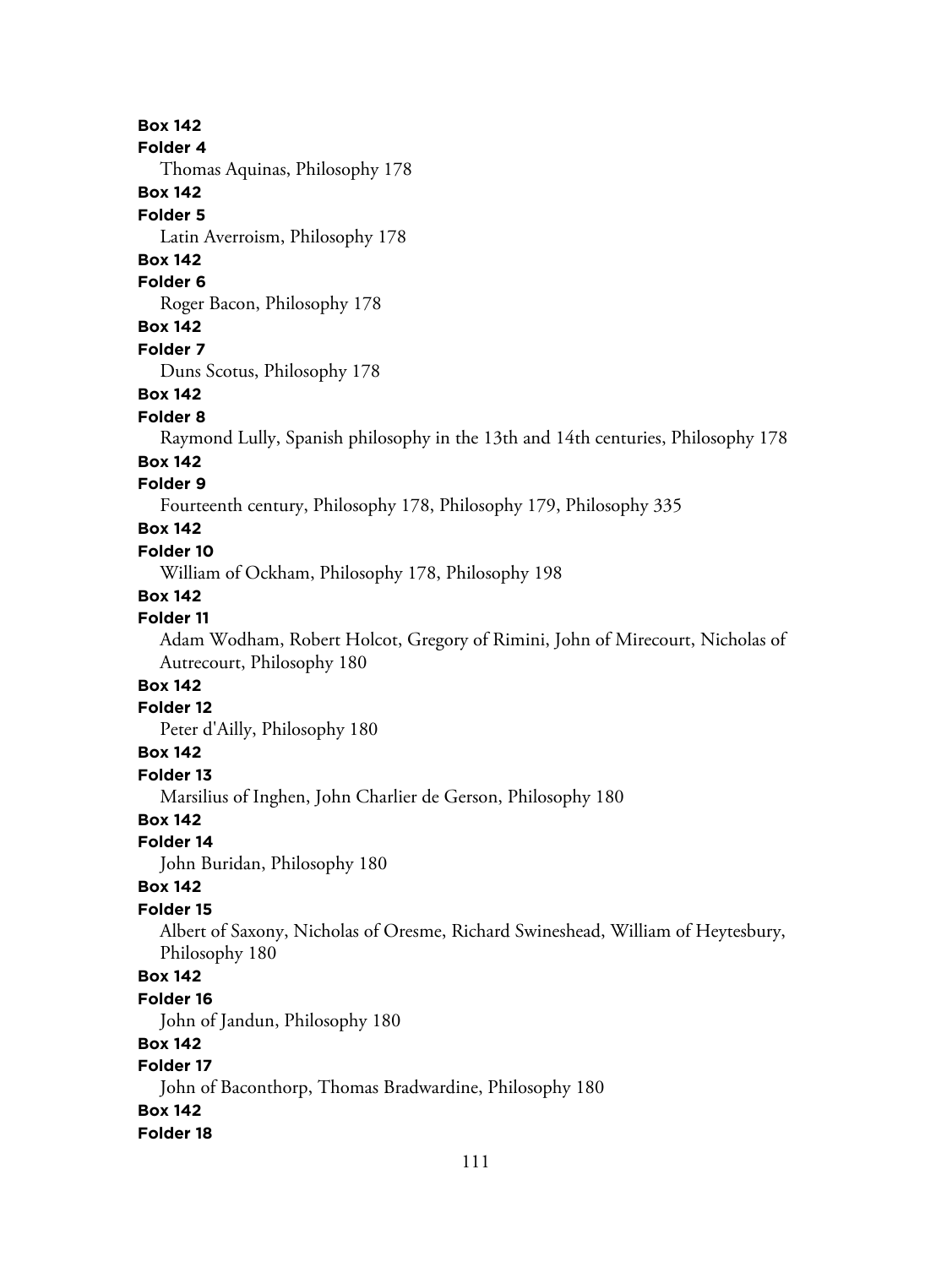Nicholas of Cusa, Raymond of Sebonde, Philosophy 180 **Box 142 Folder 19** Renaissance, Philosphy 180, Philosophy 335, Literature 211 **Box 142 Folder 20** Ramus, Philosophy 180 **Box 142 Folder 21** Renaissance, Telesio, Campanella, Galileo, Philosophy 180 **Box 142 Folder 22** Bruno, Philosophy 180 **Box 142 Folder 23** Spanish philosophy and theology, 16th and 17th centuries **Box 142 Folder 24** Method **Box 142 Folder 25** Science in antiquity and the Middle Ages **Box 142 Folder 26** Metaphysics, continuity and being **Box 142 Folder 27** Metaphysics, principles and categories **Box 142 Folder 28** Semantics, hypotheses and statements **Box 142 Folder 29** Art, themes and arguments **Box 142 Folder 30** Inquiry, systems and structures **Box 142 Folder 31** Themes **Box 142 Folder 32** Invention and justification, topics **Box 142 Folder 33** Interpretation and verification, hypotheses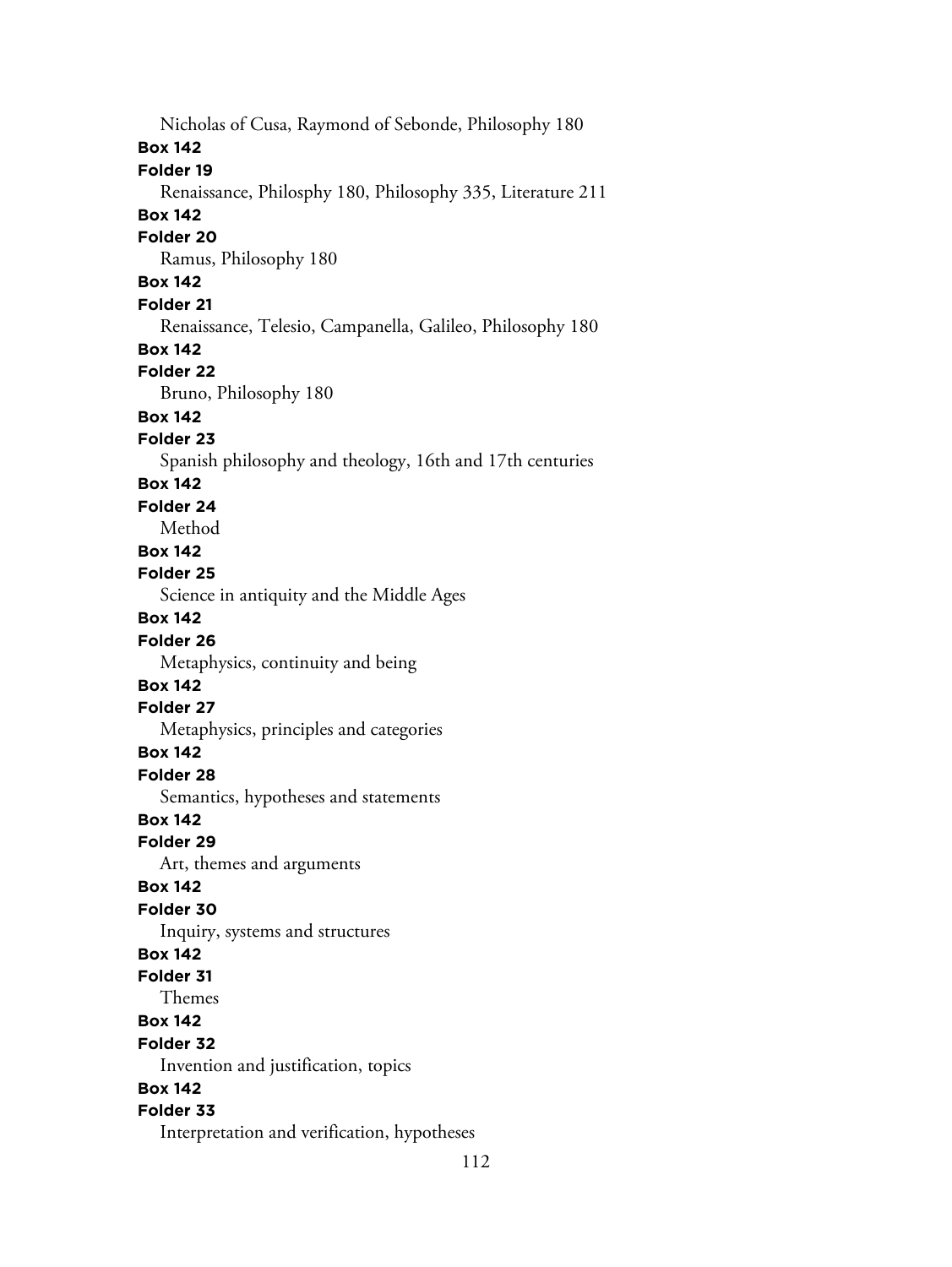**Box 142 Folder 34** Arts and demonstrations, themes **Box 143 Folder 1** Philosophic semantics and philosophic inquiry **Box 143 Folder 2** Method, dialectic and logic **Box 143 Folder 3** Philosophy and language, Philosophy 350 **Box 143 Folder 4** Philosophy and science, Philosophy 352 **Box 143 Folder 5** Creativity, poetic and rhetoric **Box 143 Folder 6** Facts and categories **Box 143 Folder 7** Facts, categories and experience **Box 143 Folder 8** Carus lectures **Box 143 Folder 9** Philosophy of communication and the arts **Box 143 Folder 10** Philosophy of interpretation **Box 143 Folder 11** Ethical theory **Box 143 Folder 12** Ethics, old and new **Box 143 Folder 13** Religion **Box 143 Folder 14** Semantics and modern thought **Box 143**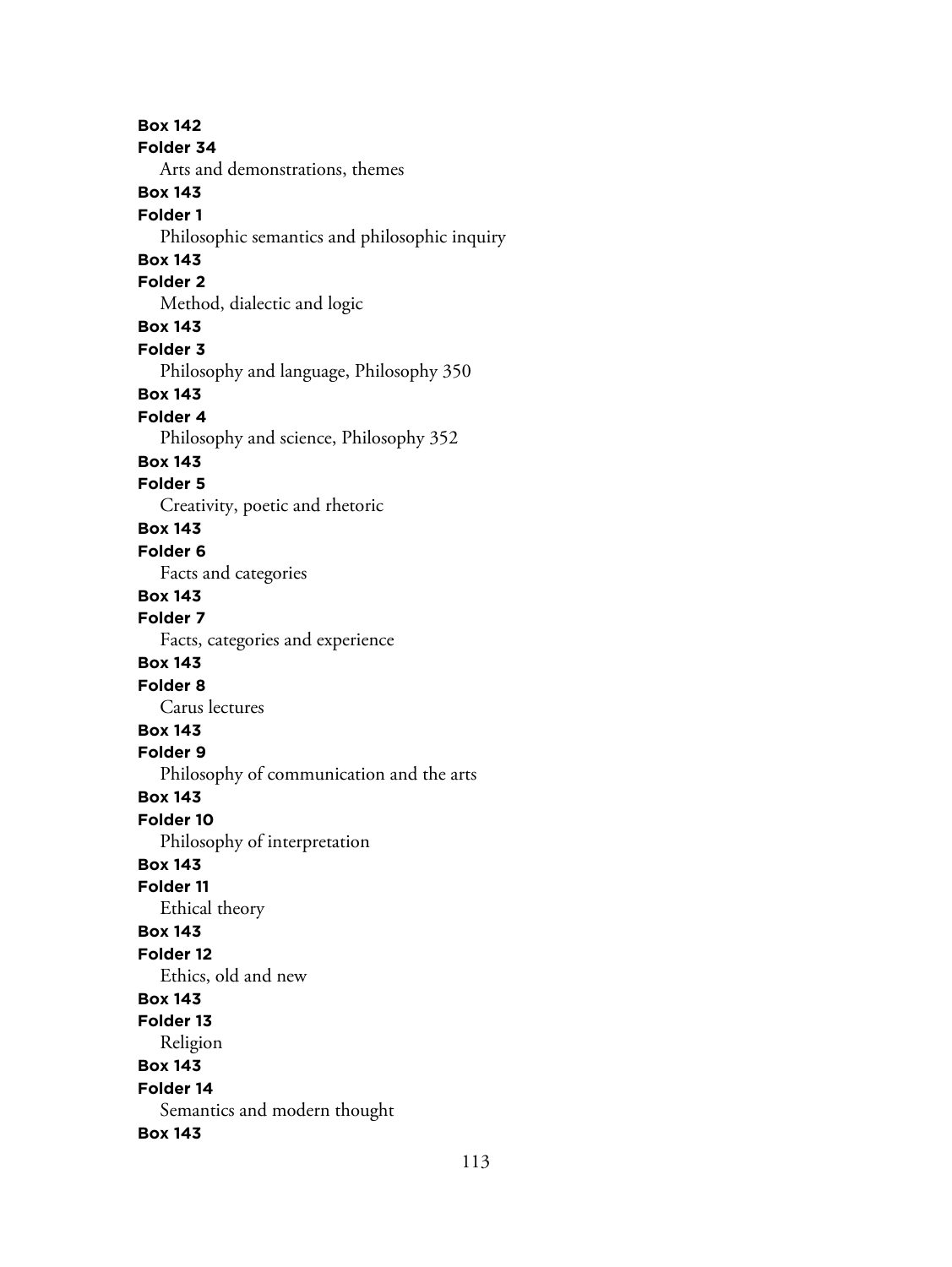**Folder 15** Culture and world community **Box 143 Folder 16** History **Box 143 Folder 17** History of ideas **Box 143 Folder 18** Philosophy and history **Box 143 Folder 19** Philosophy and history, Philosophy 351 **Box 143 Folder 20** Discipline of history **Box 143 Folder 21** untitled section **Box 144 Folder 1** Aristotle **Box 144 Folder 2** Rhetoric **Box 144 Folder 3** Criticism **Box 144 Folder 4** Passions **Box 145 Folder 1** Miscellaneous lecture notes, n.d.

## **Subseries 2: Syllabi, Examinations, Handouts**

**Box 145 Folder 2** Classical Civilization I, 1948-1950 **Box 145 Folder 3-4** Concepts and Methods in the Natural Sciences, lectures, 1958, 1963 **Box 145 Folder 5-6** Concepts and Methods in the Natural Sciences, readings, n.d.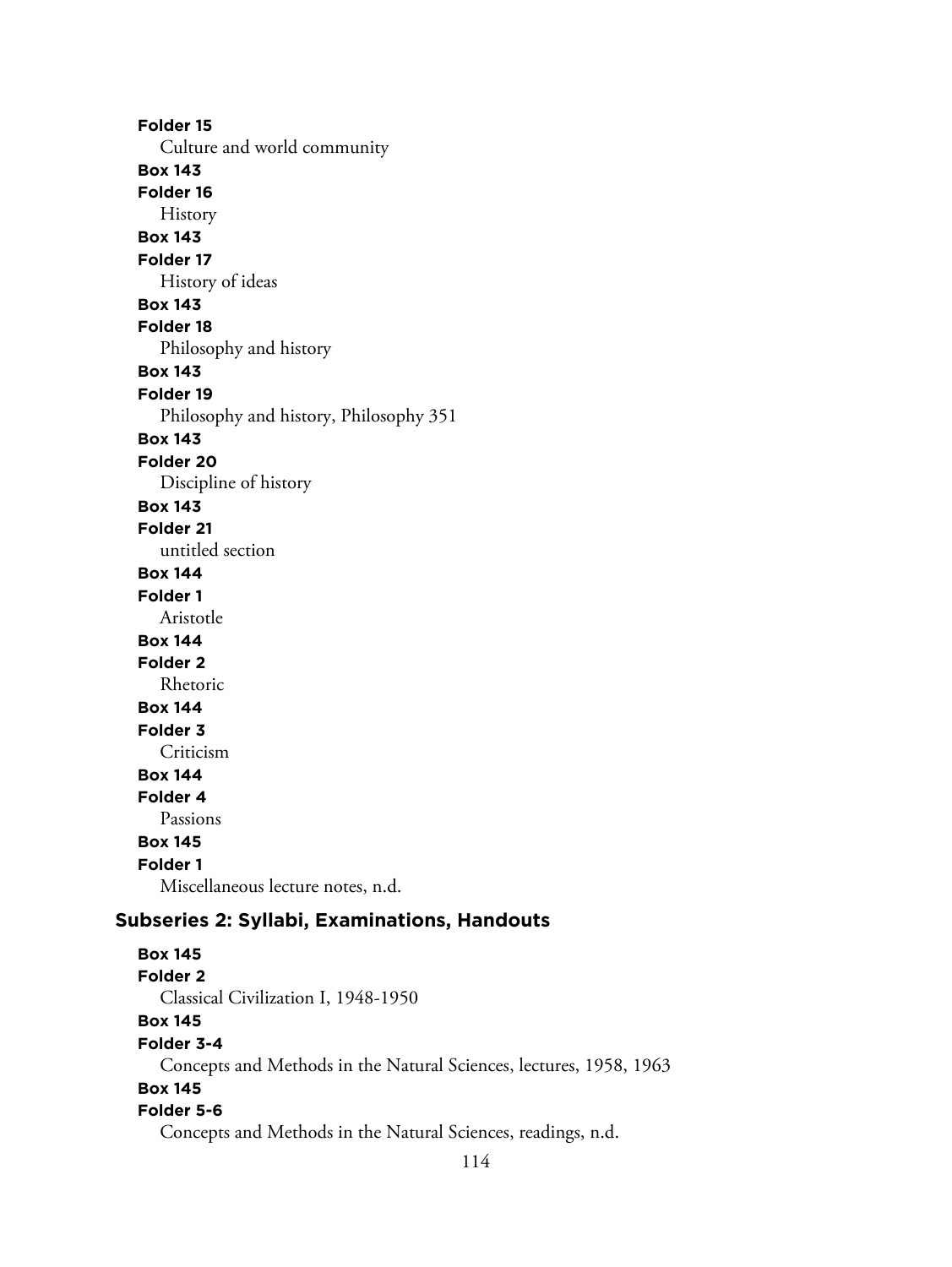**Box 145**

#### **Folder 7**

Disciplines of the Humanities [DiscHum.] 261, Philosophy [Phil.] 350, Ideas and Methods [I and M] 350, Philosophy and Language, 1973

## **Box 145**

### **Folder 8**

DiscHum. 262, Phil. 351, I and M 362, Philosophy and History, 1974

## **Box 145**

## **Folder 9**

DiscHum. 263, Phil. 352, I and M 363, Philosophy and Science, 1974

## **Box 145**

#### **Folder 10**

DiscHum. 266, Phil. 266/366, I and M 266/366, Invention and Justification: Topics, 1972

## **Box 145**

## **Folder 11**

DiscHum. 281, Philosophy and Medicine, 1975

### **Box 145**

## **Folder 12**

DiscHum. 267, Phil. 267/367, I and M 267/367, Interpretation and Verification: Hypotheses, 1973

## **Box 145**

## **Folder 13**

DiscHum. 268, Phil. 268/368, I and M 268/368, Arts and Demonstration: Themes, 1973

## **Box 145**

#### **Folder 14**

Greek 315, The History of Greek Philosophy, n.d.

## **Box 145**

**Folder 15**

History [Hist.] 303/304/305, n.d.

## **Box 145**

**Folder 16**

Hist. 308, n.d.

## **Box 145**

## **Folder 17**

Hist. 401, The Discipline of History, n.d.

### **Box 145**

#### **Folder 18**

History of Culture [HisCul.] 213, Modern Philosophers, n.d.

## **Box 145**

## **Folder 19**

HisCul. 221, The Philosophic Bases of Political and Social Thought, n.d.

## **Box 145**

## **Folder 20**

Humanities [Hum.] 233, n.d.

#### **Box 145**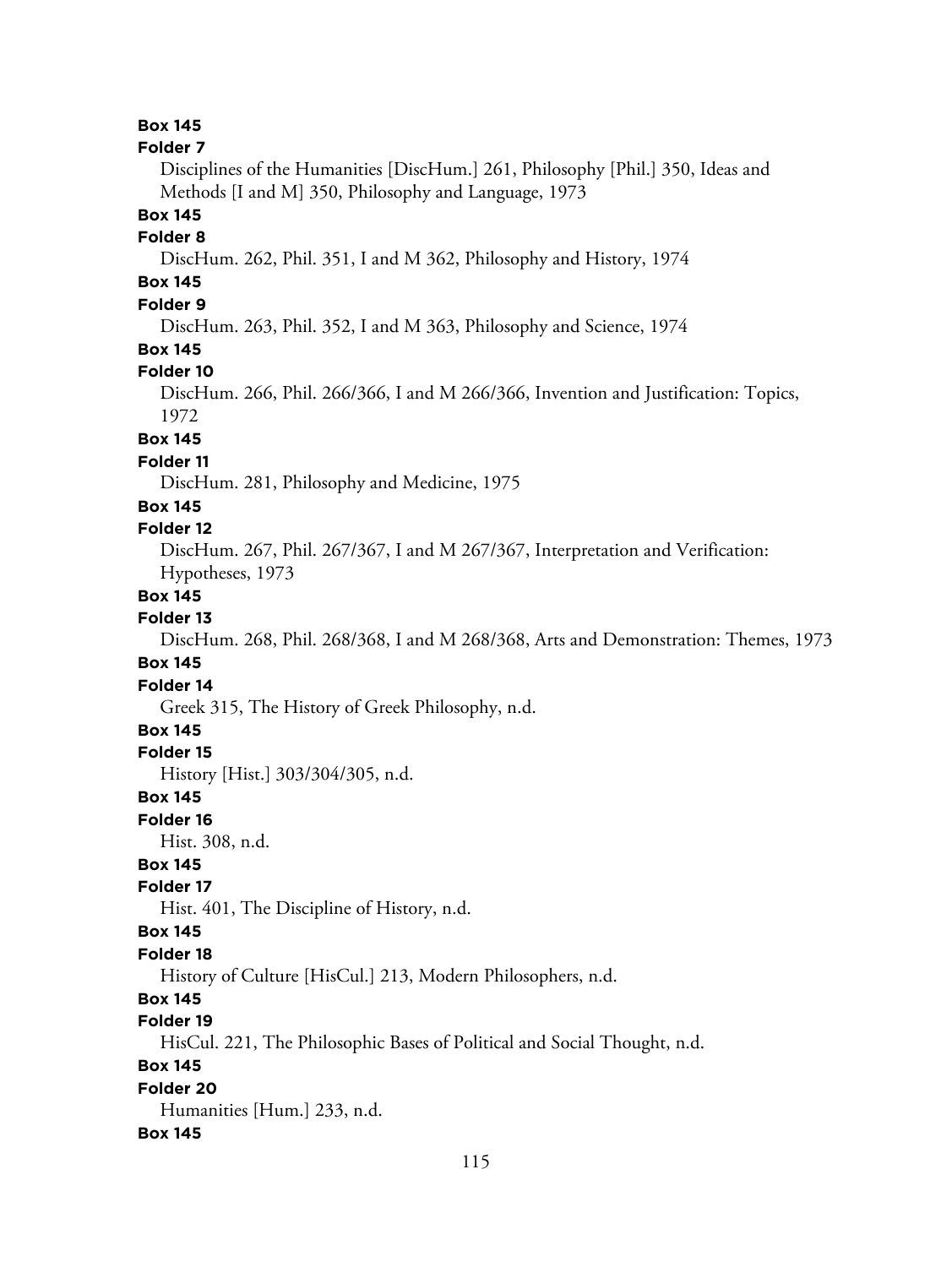**Folder 21** Hum. 243, I and M 243/291, Philosophy, History, and Poetry, 1969 **Box 146 Folder 1-2** Hum. 244, I and M 244/292, Philosophy and Music, 1969, 1970 **Box 146 Folder 3-4** Hum. 245, I and M 245/293, Philosophy and the Arts, 1969-1970 **Box 146 Folder 5-6** Hum. 245, readings **Box 146 Folder 7** Hum. 254, Phil. 277/377, I and M 277, Semantics: Hypotheses and Statements, 1971 **Box 146 Folder 8** Hum. 255, Phil. 278/378, I and M 378, Arts: Themes and Arguments, 1972 **Box 146 Folder 9** Hum. 256, Phil. 279/379, I and M 379, Inquiry: Systems and Structures, 1972 **Box 146 Folder 10** Hum. 277, I and M 277, Aristotle and the Development of Logic, 1970 **Box 146 Folder 11** Hum. 278, I and M 278, Aristotle and the Development of Scientific Method, 1971 **Box 146 Folder 12** Hum. 279, I and M 279/379, Aristotle and the Development of Literary Criticism, 1971 **Box 146 Folder 13** I and M 201/211, 1959-1963 **Box 147 Folder 1** I and M 202/212, 1956-1965 **Box 147 Folder 2** I and M 203/213, Hum 286, Esthetics and Criticism, 1960-1969 **Box 147 Folder 3** I and M 211/212/213, examinations, n.d. **Box 147 Folder 4** I and M 251/253, n.d. **Box 147 Folder 5**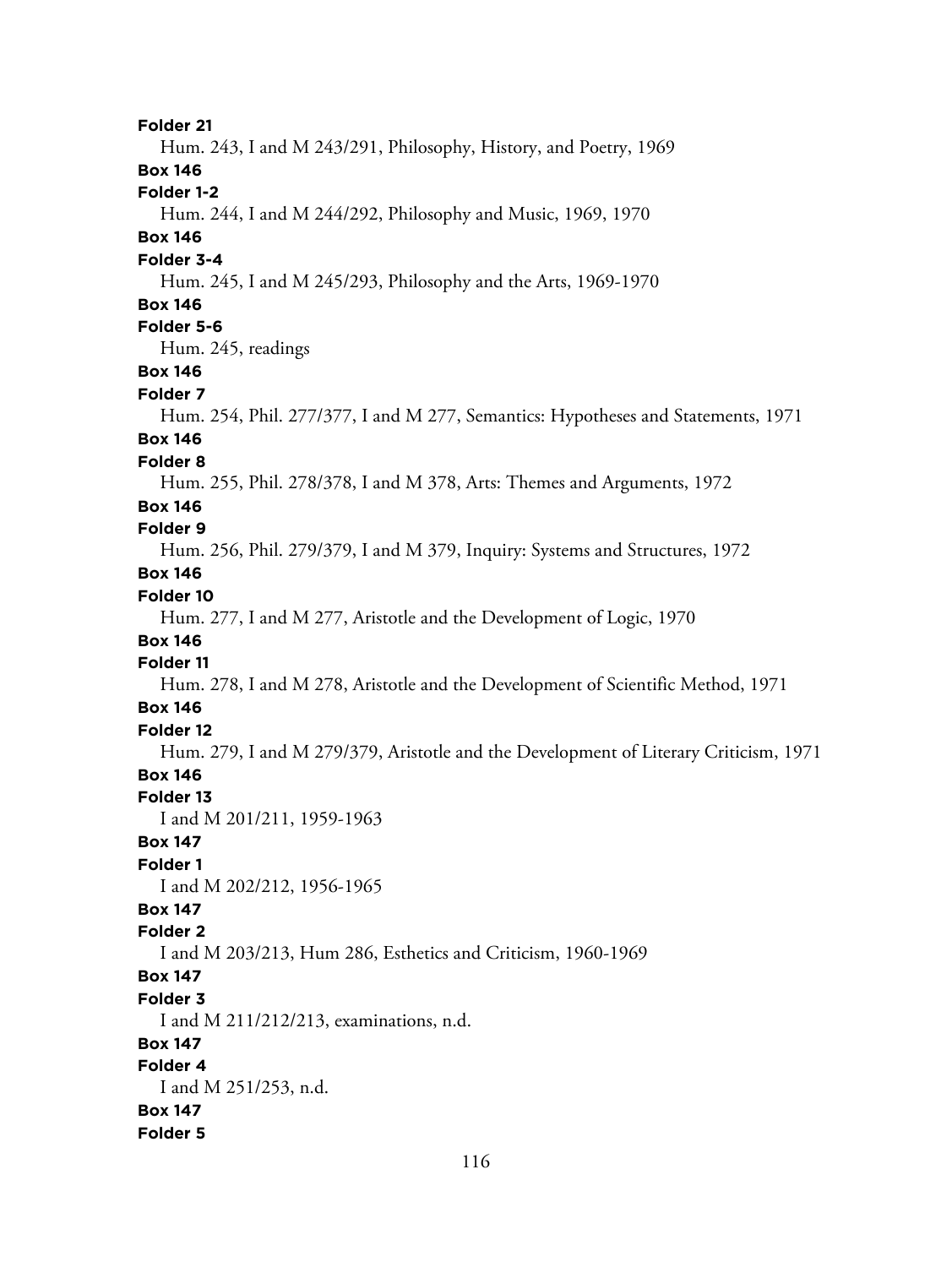I and M 291, Philosophy, the Arts and the Sciences in Greece and Rome, 1964-1966 **Box 147 Folder 6** I and M 292, Philosophy, the Arts, and Religion: Patristic and Medieval, 1963, 1967 **Box 147 Folder 7** I and M 293, Philosophy in the Renaissance, 1967 **Box 147 Folder 8** I and M 334/392, Metaphysics, 1949, 1965 **Box 147 Folder 9** I and M 338, Textual Interpretation and Historical Influence, 1946 **Box 147 Folder 10** I and M 371, Metaphysics: Principles and Categories, 1969 **Box 147 Folder 11** I and M 372, Methods: Dialectic and Logic, 1970 **Box 147 Folder 12** I and M 373, Creativity: Poetic and Rhetoric, Making and Inventing, 1970 **Box 147 Folder 13** I and M 378, Phil. 347, The Philosophy of Cicero, 1941-1965 **Box 147 Folder 14** Literature 211, The History, Theory, and Uses of the Liberal Arts, n.d. **Box 147 Folder 15** Medieval Studies 300, Introduction to Medieval Studies, 1966 **Box 147 Folder 16** Observation, Interpretation and Integration, 1944 **Box 147 Folder 17** Phil. 21a, Ancient and Medieval Philosophy I-IV, Yale University, 1962 **Box 147 Folder 18** Phil. 24b, Political Science [PolSci.] 55b, A Critical Study of Marxist Theory, 1962 **Box 147 Folder 19** Phil. 162, n.d. **Box 147 Folder 20** Phil. 180/317 Mediaeval Philosophy, 1964, 1939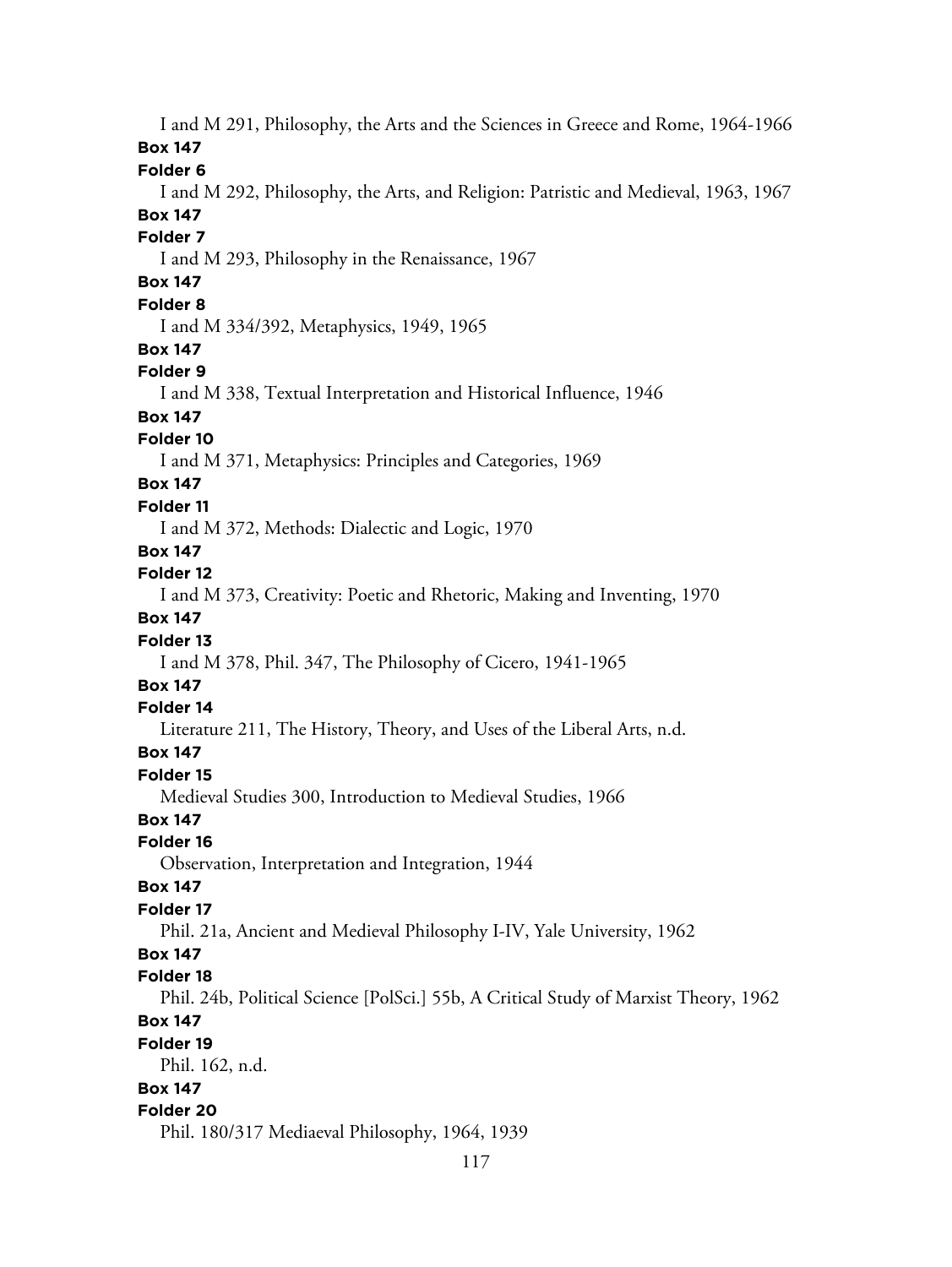**Box 147**

#### **Folder 21**

Phil. 236, Karl Jaspers, n.d.

## **Box 147**

## **Folder 22**

Phil. 244, Philosophy of Communication and Arts: Rhetoric and Poetic, 1967

## **Box 147**

## **Folder 23**

Phil. 311, Introduction to the Philosophy of Space and Time, 1961

## **Box 147**

### **Folder 24**

Phil. 316, Hellenistic and Patristic, n.d.

### **Box 147**

## **Folder 25**

Phil. 327, Social and Political Philosophy, 1950-1952

#### **Box 147**

## **Folder 26**

Phil. 328, Facts and Categories, 1964

## **Box 147**

### **Folder 27**

Phil. 334/335, The History of Logic, 1939, 1940, 1953, 1954

### **Box 147**

## **Folder 28**

Phil. 336, Philosophy and Culture, The Semantics of Political Terms

## **Box 147**

## **Folder 29**

Phil. 338, Law 535, Justice and Power, 1945

## **Box 147**

## **Folder 30**

Phil. 339, The Philosophy of the Twelfth Century, 1955

## **Box 147**

### **Folder 31**

Phil. 340, The Philosophic Foundations of American Political Doctrines, 1960

## **Box 147**

## **Folder 32**

Phil. 342, Readings in Seventeenth-Century Philosophy, The Philosophy of Interpretation, 1948, 1964-1965

## **Box 147**

## **Folder 33**

Phil. 347/361/364/366, The Philosophy of Plato, 1950-1966

## **Box 147**

#### **Folder 34**

Phil. 348, I and M 252/348, Survey of Rhetorics, Philosophy of Education, 1950- 1954 **Box 147**

#### **Folder 35**

Phil. 353, Philosophy and History, 1967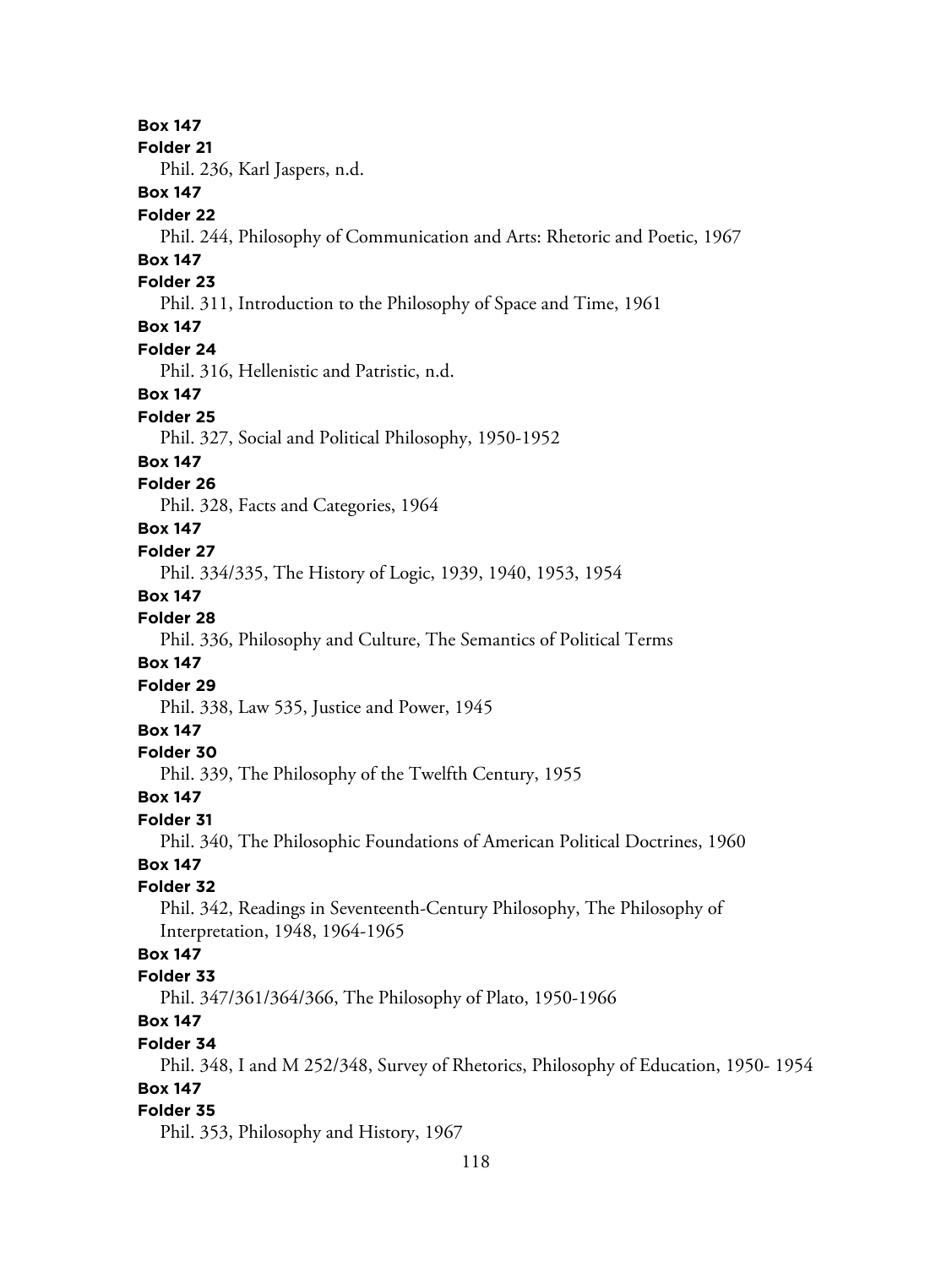**Box 147 Folder 36** Phil. 356, Metaphysics: Continuity and Being, Philosophy of Law, 1967 **Box 147 Folder 37** Phil. 358, Leibniz, Hume, and Kant, Recent French Philosophy, 1955 **Box 147 Folder 38** Phil. 360, The Philosophy of the Seventeenth Century: Hobbes, 1937 **Box 147 Folder 39** Phil. 365, The Philosophy of Equality, 1963 **Box 147 Folder 40** Phil. 368, The Philosophy of Spinoza, 1963, 1968 **Box 147 Folder 41** Phil. 371, The Philosophy of Thomas Aquinas, 1941 **Box 147 Folder 42** Phil. 375/376/378, Greek 375/376, The Philosophy of Aristotle, 1948-1967 **Box 147 Folder 43** Phil. 391, n.d. **Box 147 Folder 44** Phil. 393, Lit. 302/303, Aesthetics and Criticism, 1950 **Box 147 Folder 45** Phil. 394, I and M 394, Culture and World Community, 1949 **Box 147 Folder 46** Phil. 403, The Philosophy of Art, n.d. **Box 148 Folder 1** Phil. 440a/640a, Plato and the Platonic Tradition, 1979 **Box 148 Folder 2** Phil. 450, Logical Theory, n.d. **Box 148 Folder 3** Phil. 484, A History of Histories of Philosophy, 1959 **Box 148 Folder 4** Philosophy, general, syllabi, 1939-1969 **Box 148**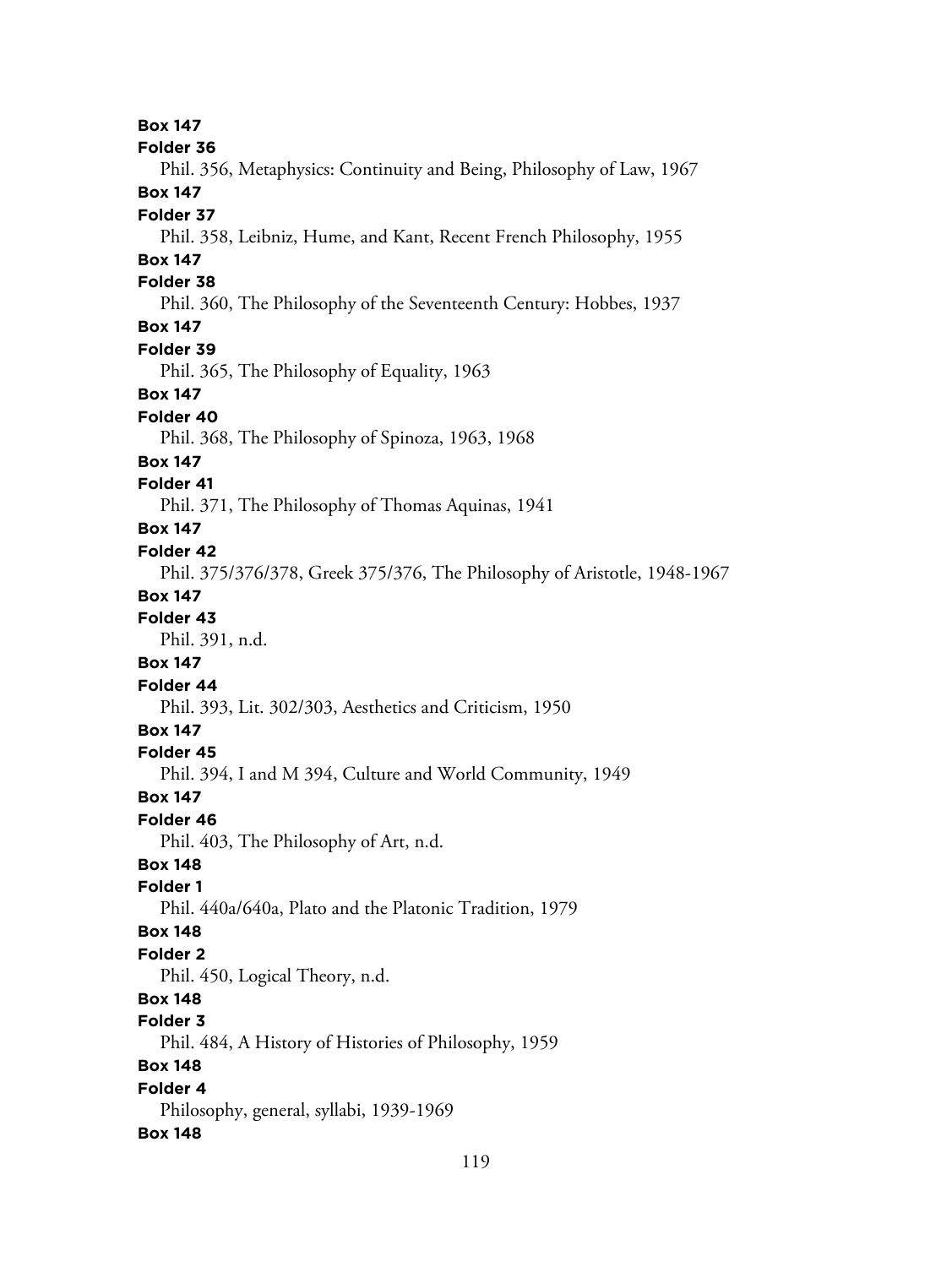**Folder 5** Philosophy, moral and political, 1920-1957 **Box 148 Folder 6** Syllabi from Columbia University, 1934 **Box 148 Folder 7-9** Miscellaneous syllabi, 1932-1973 **Box 148 Folder 10-11** Class readings, n.d. **Box 149 Folder 1-3** Class readings, n.d. **Box 149 Folder 4** Examinations, comprehensive, 1940-1971 **Box 149 Folder 5** Examinations, preliminary, 1964-1969 **Box 149 Folder 6** Examinations, qualifying, 1940 **Box 149 Folder 7-9** Examinations, philosophy, 1943-1969 **Box 149 Folder 10** Examinations, I and M, A.B. and M.A., 1964-1968 **Box 149 Folder 11-12** Examinations, I and M, comprehensive, 1958-1975 **Box 150 Folder 1-3** Examinations, miscellaneous, 1948-1974 **Box 150 Folder 4** "How the Romans Influenced Us," lectures, n.d. **Box 150 Folder 5-8** Natural science experiments, first year laboratory exercises, St. Johns, 1942-1943 **Box 150 Folder 9** "Outline of Lectures for a Course on the Folk Society," n.d. **Box 150 Folder 10**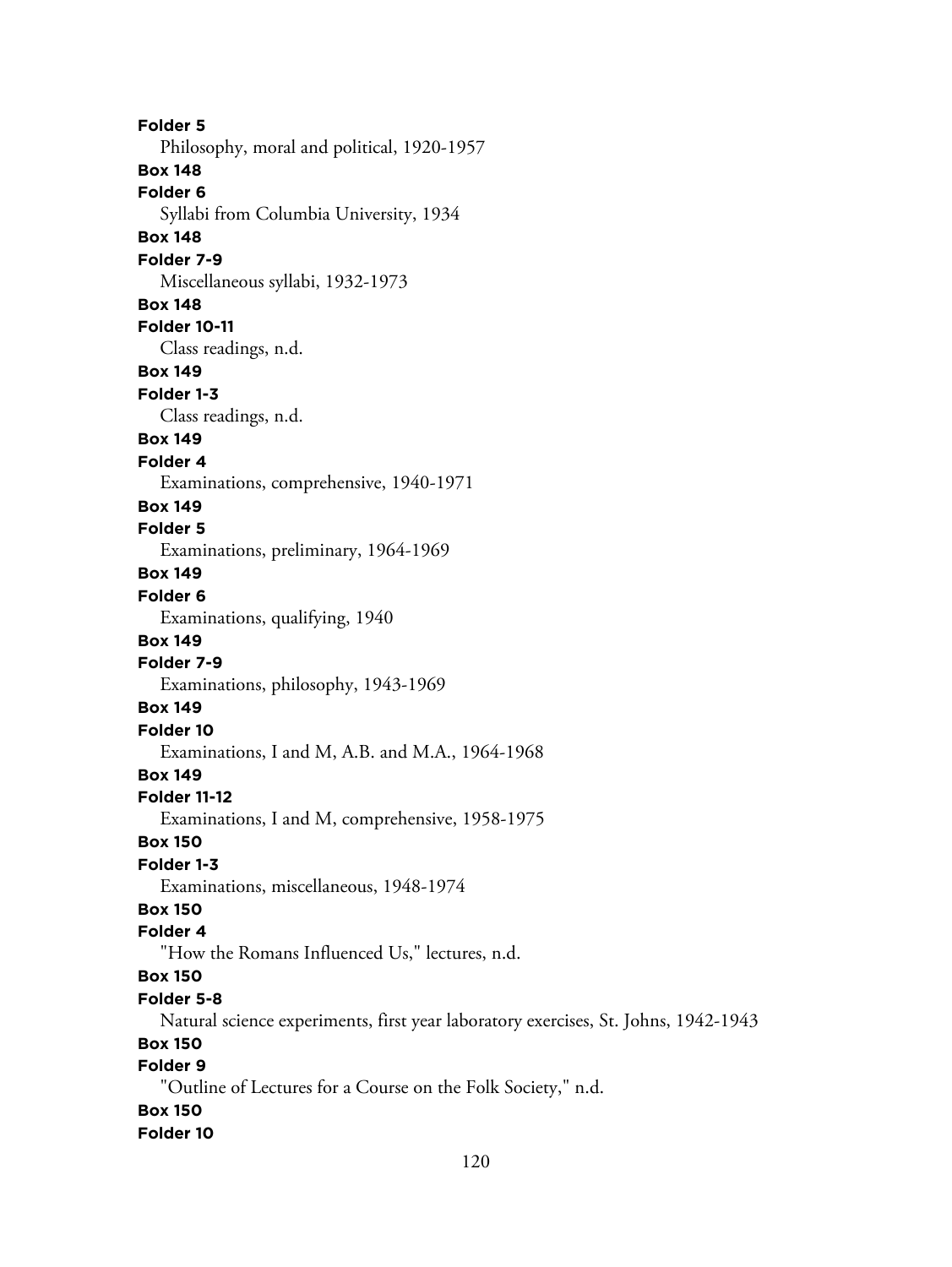Semantics and Modern Thought, reading list, n.d. **Box 150 Folder 11** Plato and Aristotle reading course, 1981 **Box 150 Folder 12** Dickoff, J., and P. James, Phil. 11a/15b/156a, 1968 **Box 150 Folder 13** Wolhstetter, A., PolSci. 366, 1966 **Box 150 Folder 14** Student papers, 1949

## **Series VI: Conferences**

Series VI is organized chronologically, and the information contained in each folder generally consists of correspondence regarding a particular conference and a few of the papers presented there. McKeon was heavily involved in conferences and long-term projects sponsored by the Jewish Theological Seminary of America, especially their annual Conference on Science, Philosophy, and Religion and their Institute on Ethics. Papers from these associations appear throughout the series. Another significant project was the Rockefeller Brothers Special Studies Project, a study of the state of the United States and its domestic and international goals at the height of the Cold War.

#### **Box 151**

#### **Folder 1**

Joint Meeting of the American Philosophical Society with Representatives of Foundations, Societies, Universities, and Institutions, Administering Funds in Aid of Research, 1937

## **Box 151**

## **Folder 2**

"Conference on Teaching Modern Foreign Languages," New York, 1943

## **Box 151**

### **Folder 3**

"Conference on Area and Language Programs in American Universities," Rockefeller Foundation, Philadelphia, 1944

## **Box 151**

### **Folder 4**

"The Humanistic Tradition in the Century Ahead," Princeton Bicentennial, 1946

## **Box 151**

### **Folder 5**

"The Development of International Society," Princeton Bicentennial, 1946

## **Box 151**

## **Folder 6**

"The World Community," Norman Wait Harris Foundation, 23rd Institute, 1947 **Box 151**

#### **Folder 7-8**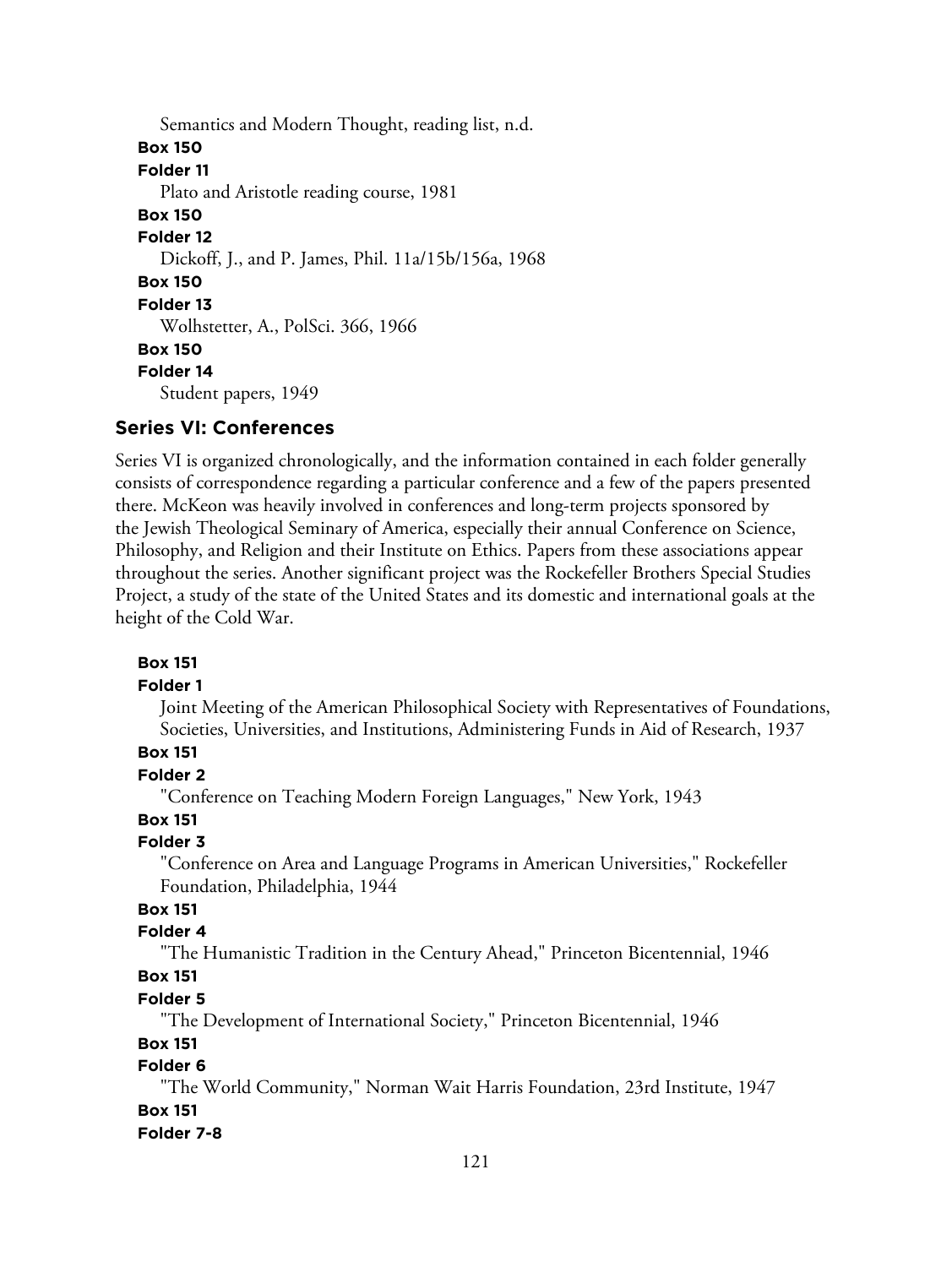Contribution of Philosophy to World Cooperation, Manhattanville College of the Sacred Heart, 1947

### **Box 151**

### **Folder 9**

Second Informal Conference of Deans of Arts and Sciences and Their Administrative Associates, Oklahoma Agricultural and Mechanical College, 1948

## **Box 151**

## **Folder 10**

Conference on Religion in American Life, American Council of Learned Societies, 1950

## **Box 152**

## **Folder 1**

Seminar on Education, Philadelphia, 1952

### **Box 152**

#### **Folder 2-3**

Conference on Moral Standards, Jewish Theological Seminary of America, 1953

### **Box 152**

## **Folder 4**

Symbolism seminar, Institute for Religious and Social Studies, 1953

## **Box 152**

## **Folder 5**

"The Exchange of Professional, Scholarly, and Scientific Persons: A Conference" sponsored by the Conference Board of Associated Research Councils, Princeton, 1954

## **Box 152**

### **Folder 6**

Indian Philosophical Congress, University of Ceylon, 1954

## **Box 152**

## **Folder 7**

Eleventh Conference on Science, Philosophy and Religion, 1955

## **Box 152**

## **Folder 8-9**

"Aspects of Human Equality," Fifteenth Conference on Science, Philosophy, and Religion, 1956

#### **Box 153**

### **Folder 1**

"Problems of Communication in a Pluralistic Society," Marquette University 75th Anniversary Conference, 1956

### **Box 153**

### **Folder 2**

Conference on Responsibility at Lake Mohonk, Institute on Ethics of the Institute for Religious and Social Studies, Jewish Theological Seminary of America, 1957

## **Box 153**

### **Folder 3**

Rockefeller Brothers Fund, correspondence, 1957

### **Box 153**

### **Folder 4-8**

Rockefeller Brothers Fund, Overall Panel, reports and meetings, 1957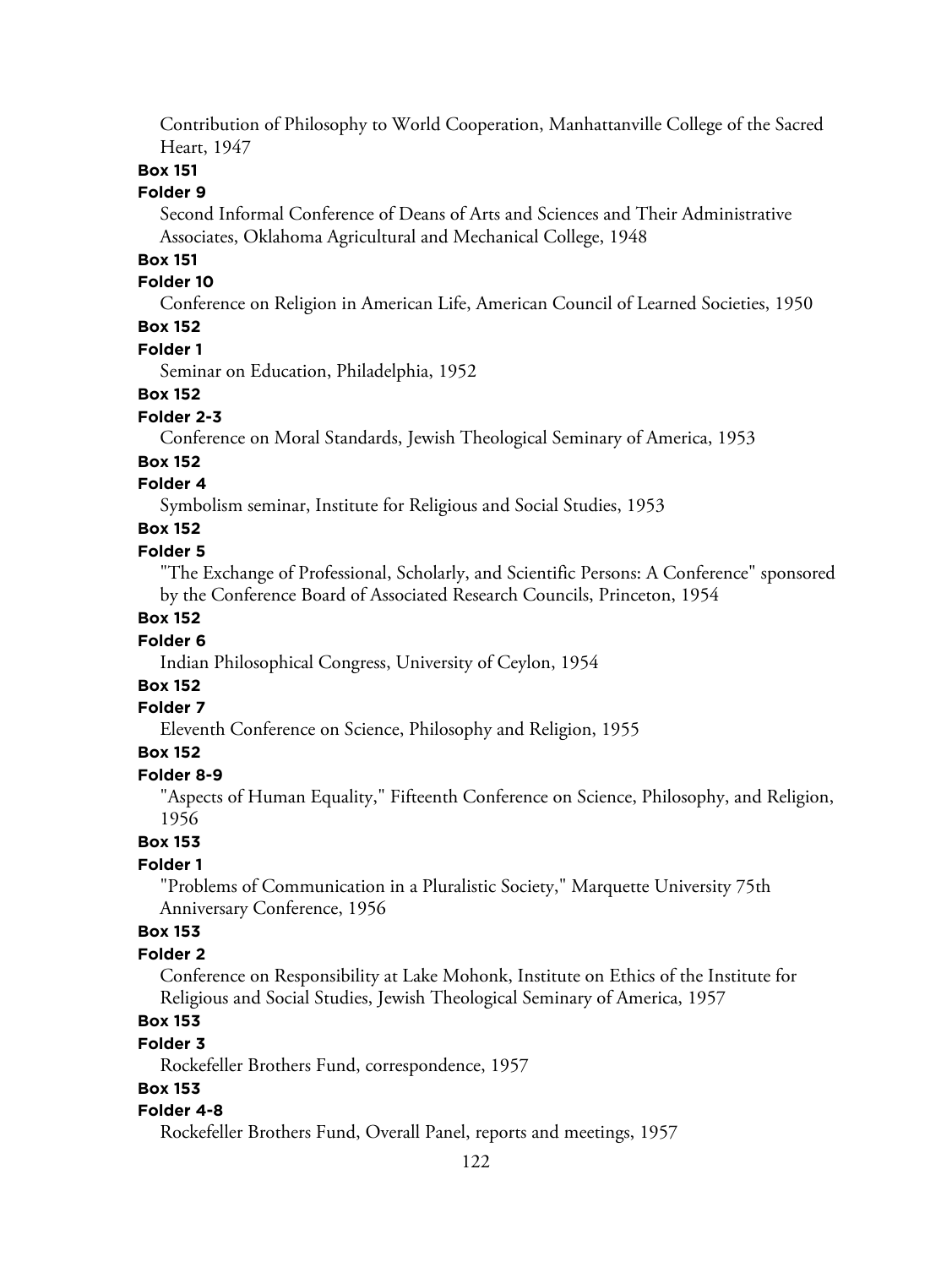## **Box 153**

#### **Folder 9-10**

Rockefeller Brothers Fund, Subpanel I, U.S. International Objectives and Strategy, reports and meetings, 1957-1959

## **Box 153**

## **Folder 11**

Rockefeller Brothers Fund, Subpanel II, U.S. International Security Objectives and Strategy, reports, 1957-1958

## **Box 154**

## **Folder 1-2**

Rockefeller Brothers Fund, Subpanel II, U.S. International Security Objectives and Strategy, reports, 1957-1958

## **Box 154**

#### **Folder 3-5**

Rockefeller Brothers Fund, Subpanel III, U.S. International Economic Objectives and Strategy, reports, 1957-1958

## **Box 154**

### **Folder 6-9**

Rockefeller Brothers Fund, Subpanel IV, U.S. Economic and Social Objectives and Strategy, reports and meetings, 1957-1958

## **Box 155**

## **Folder 1-5**

Rockefeller Brothers Fund, Subpanel V, U.S. Utilization of Human Resources, reports, April 1957-1958

## **Box 155**

### **Folder 6-8**

Rockefeller Brothers Fund, Subpanel VI, U.S. Democratic Process--Its Challenge and Opportunity, reports and meetings, 1957

## **Box 155**

## **Folder 9-11**

Rockefeller Brothers Fund, Subpanel VII, The Moral Framework of National Purpose, reports and papers, 1957

## **Box 156**

#### **Folder 1-2**

Rockefeller Brothers Fund, Subpanel VII, The Moral Framework of National Purpose, reports and papers, 1957

## **Box 156**

## **Folder 3**

Rockefeller Brothers Fund, news reports, 1958

### **Box 156**

#### **Folder 4-5**

Philosophy and Mankind, 1959

### **Box 156**

### **Folder 6-7**

New York Seminar on Education and Mankind, 1959

#### **Box 156**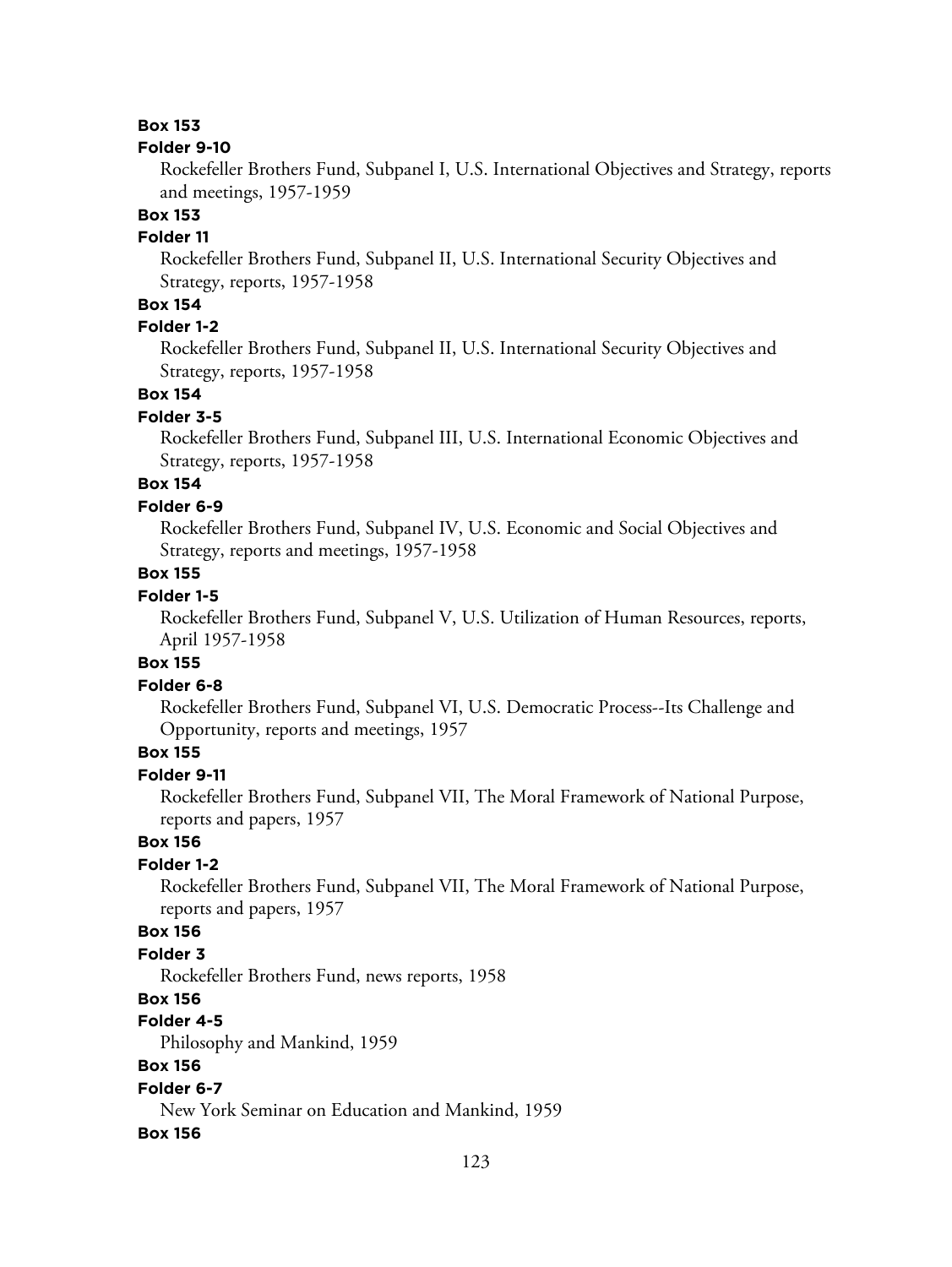#### **Folder 8**

Third East-West Philosophers Conference, 1959

### **Box 156**

## **Folder 9-10**

"One World--One Ethic?", Conference on Science, Philosophy, and Religion, 1959

## **Box 157**

## **Folder 1**

Mid-Winter Seminar, Herbert H. Lehman Institute of Talmudic Ethics, Jewish Theological Seminary of America, 1959

## **Box 157**

#### **Folder 2**

Fourth, Sixth, Ninth, and Tenth Conferences on Science, Philosophy and Religion, Jewish Theological Seminary of America, papers, ca. 1950s

## **Box 157**

## **Folder 3**

Institute on Ethics of the Institute for Religious and Social Studies, Jewish Theological Seminary of America, papers, ca. 1950s

### **Box 157**

## **Folder 4-5**

Law and Mankind, 1960

## **Box 157**

## **Folder 6-7**

Sixteenth Conference on Science, Philosophy, and Religion in Their Relation to the Democratic Way of Life, 1960

### **Box 158**

### **Folder 1-7**

Sixteenth Conference on Science, Philosophy, and Religion in Their Relation to the Democratic Way of Life, 1960

## **Box 159**

**Folder 1**

Washington Conference, Fund for the Republic, 1961

## **Box 159**

## **Folder 2**

Lake Mohonk Discussions, Conference on Science, Philosophy, and Religion, 1961-1964

#### **Box 159**

### **Folder 3**

Institute for Religious and Social Studies, 1961-1964

### **Box 159**

#### **Folder 4**

History and Mankind, 1962

## **Box 159**

#### **Folder 5-6**

Technology and the Idea of Mankind, 1963

#### **Box 159**

**Folder 7**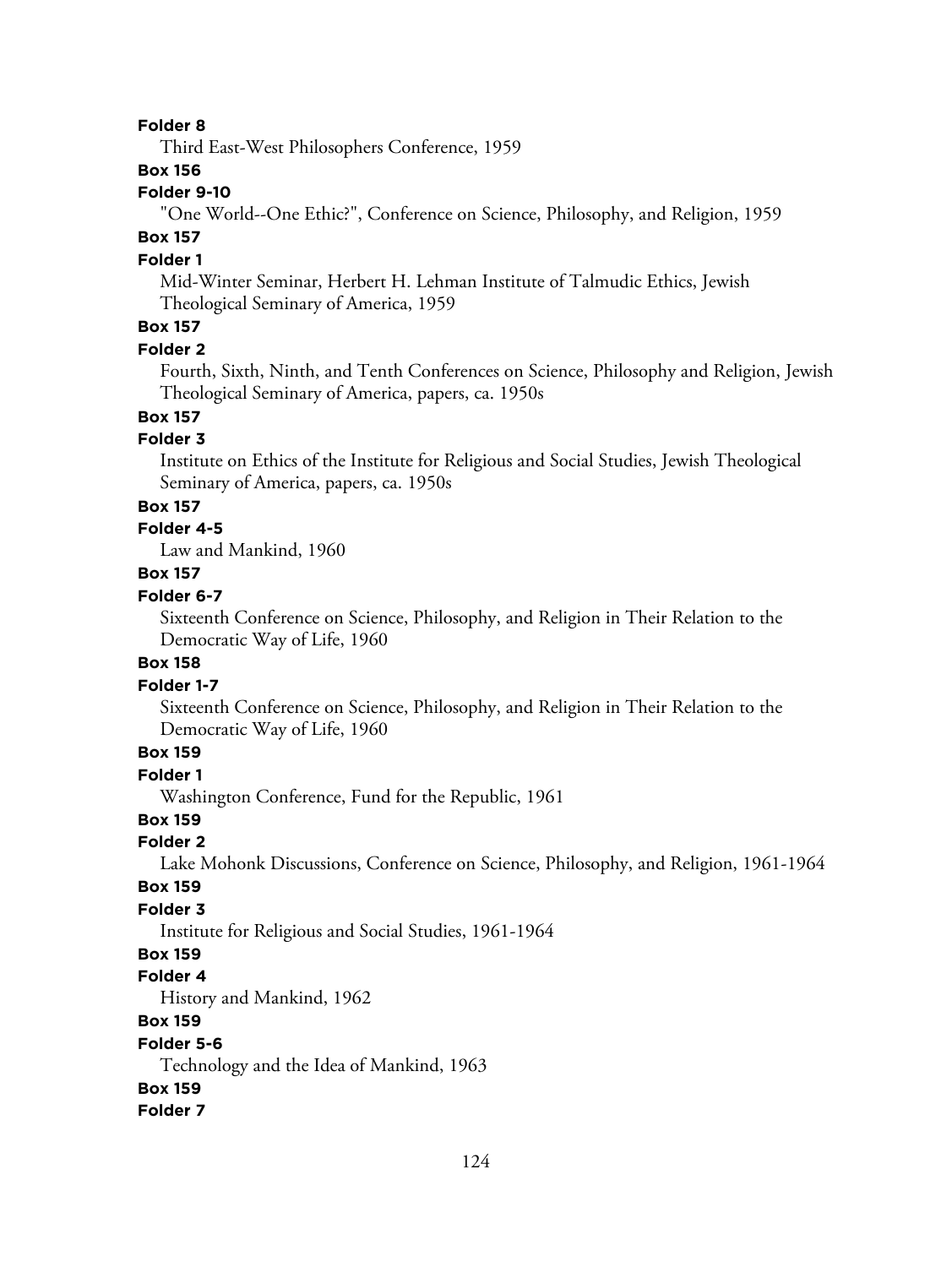International Council for Philosophy and Humanistic Studies, VIIth General Assembly, 1963

### **Box 159**

#### **Folder 8**

Fourth East-West Philosophers Conference, 1964

## **Box 160**

### **Folder 1**

Fourth East-West Philosophers Conference, 1964

## **Box 160**

## **Folder 2-4**

Mental Health and the Idea of Mankind, 1964

## **Box 160**

#### **Folder 5-6**

Law and the Idea of Mankind, 1964

## **Box 160**

#### **Folder 7**

Rhetoric-Philosophy Colloquium, 1964

#### **Box 160**

## **Folder 8**

Institut International de Philosophie, Entretiens de Jerusalem, 1965

## **Box 161**

## **Folder 1**

Illinois Philosophy Conference, 1966

### **Box 161**

### **Folder 2-4**

Seventeenth Conference on Science, Philosophy, and Religion in Their Relation to the Democratic Way of Life, 1966

## **Box 161**

### **Folder 5**

"Moral Insight," Conference on Science, Philosophy and Religion, 1968

#### **Box 161**

### **Folder 6-7**

International Philosophy Year, conference series at the State University of New York, 1968

## **Box 161**

## **Folder 8**

Institut International de Philosophie, Entretiens de Liége, 1968

## **Box 162**

## **Folder 1**

Illinois Philosophy Conference, 1968

## **Box 162**

## **Folder 2**

"A Semantic History of Alienation," Fifth East-West Philosophers Conference, 1969

## **Box 162**

### **Folder 3**

Illinois Philosophy Conference, 1969

### **Box 162**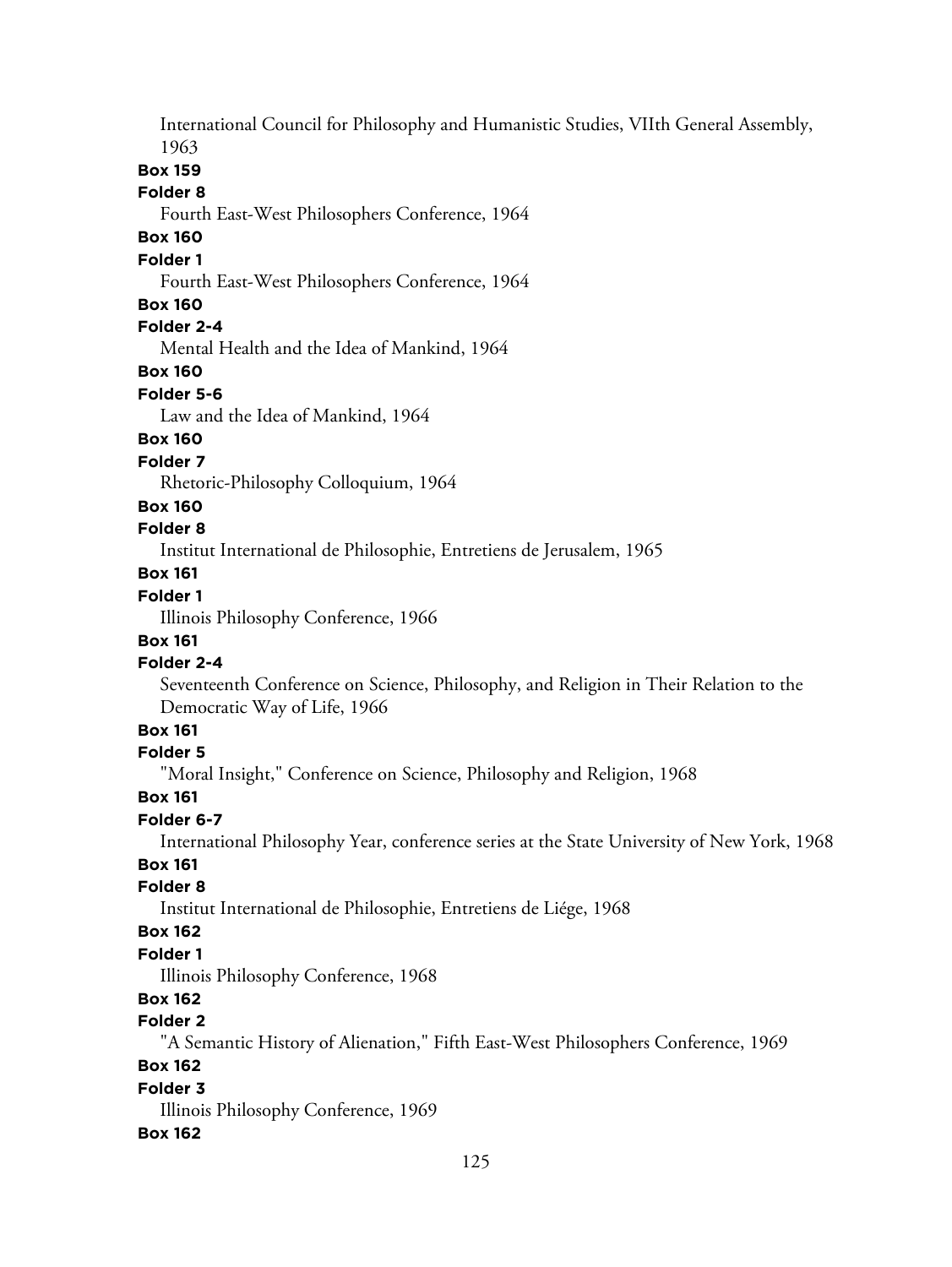## **Folder 4**

"La Modalité du Jugement chez Aristôte et dans la Logique Moderne," Bucharest, 1969

## **Box 162**

## **Folder 5**

Symposium on the relation of philosophy to political and social action, Metaphysical Society of America, 1969

## **Box 162**

### **Folder 6-8**

Rhetoric Conference, Speech Association of America, 1970

## **Box 162**

### **Folder 9**

"The Continuing Dialogue," Convocation Honoring Dr. Ernst Weber, 1970

### **Box 162**

#### **Folder 10-11**

"La Philosophie Politique de Hegel," Institut International de Philosophie Politique, 1970

#### **Box 163**

## **Folder 1-3**

Revolutionary Challenges to Religious Liberalism, Meadville Theological School of Lombard College, 125th Anniversary Year, 1970-1971

### **Box 163**

**Folder 4-5**

VIII Congreso Interamericano de Filosofia en Brasilia, 1972

## **Box 163**

### **Folder 6**

International Institute of Philosophy conference, 1972

## **Box 163**

#### **Folder 7-8**

XVth World Congress of Philosophy, Bulgaria, 1973

## **Box 164**

## **Folder 1-2**

Colloquium on Science, Philosophy and Theology in the Middle Ages, 1973

## **Box 164**

#### **Folder 3**

"Philosophers on Their Own Work," Fédération Internationale des Sociétés de Philosophie, Berne, Switzerland, 1974

## **Box 164**

## **Folder 4**

Humanities-World Literature Seminar, 1975

## **Box 164**

## **Folder 5-7**

"Freedom of Thought and Expression in the History of Ideas," International Society for the History of Ideas, Fourth Conference, 1975

## **Box 164**

#### **Folder 8**

"The Transition of Youth to Constructive Adult Life: The Role of the Public School," The Center for the Study of Democratic Institutions, 1976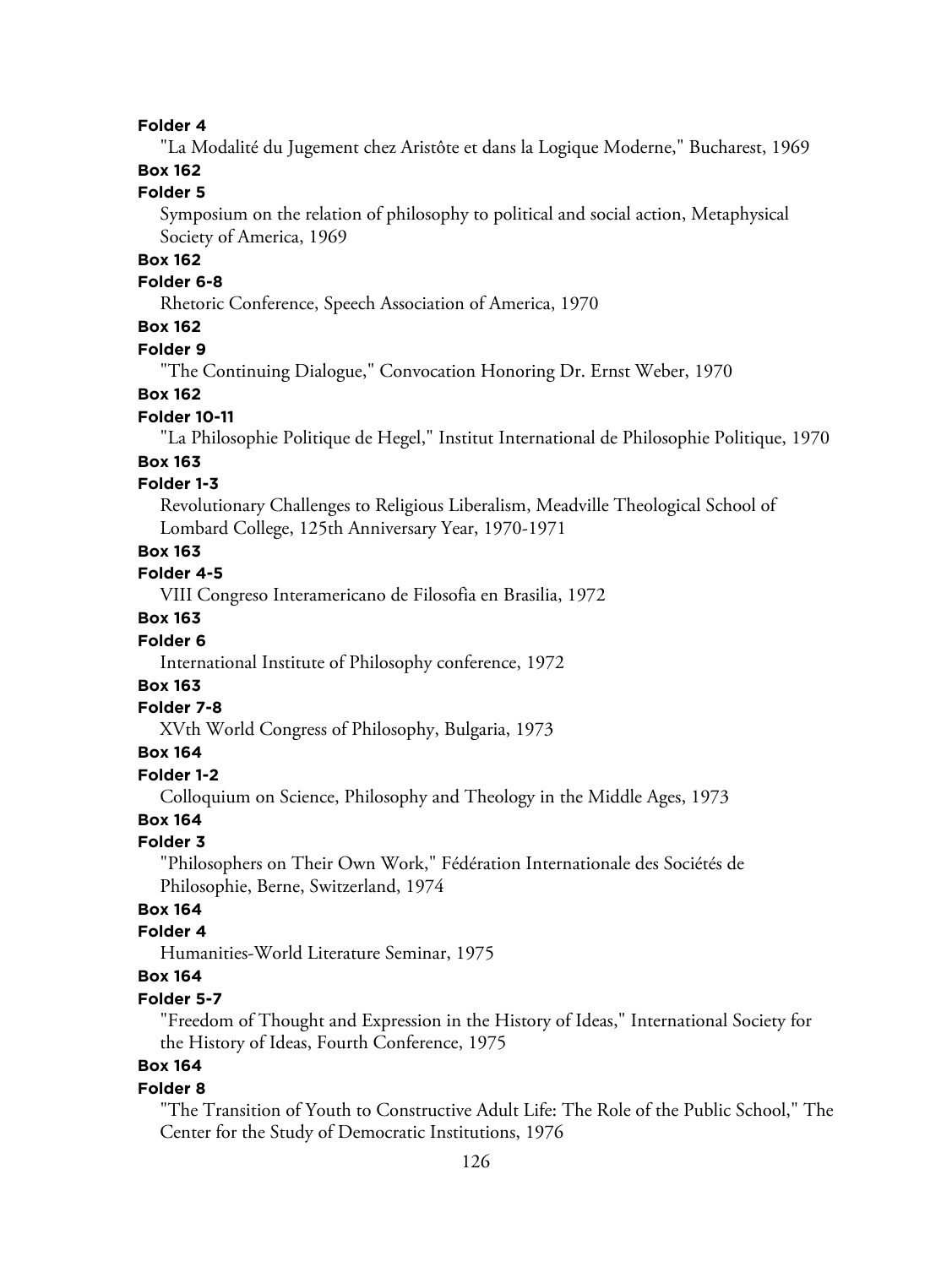## **Box 165**

### **Folder 1**

"The Transition of Youth to Constructive Adult Life: The Role of the Public School," The Center for the Study of Democratic Institutions, 1976

#### **Box 165**

### **Folder 2-3**

"Philosophy in the Life of a Nation: An International Symposium for the Bicentennial of the American Revolution," Bicentennial Symposium of Philosophy, New York, 1976

## **Box 165**

## **Folder 4**

American Philosophical Association, Western Division, Annual Meeting, 1976

## **Box 165**

## **Folder 5**

Philosophy and Social Progress, Fédération Internationale des Sociétés de Philosophie, 1977

### **Box 165**

## **Folder 6**

"The Scott, Foresman Symposium on the Liberal Arts, Organization of Knowledge, and the Future of the Curriculum: The Philosophy of Richard P. McKeon," 1977

## **Box 165**

**Folder 7**

XVIth World Congress of Philosophy, Dusseldorf, 1978

### **Box 165**

#### **Folder 8**

Afro-Asian Philosophy Conference, Cairo, 1978

## **Box 165**

## **Folder 9**

"Value and Human Existence," Third International Congress of Chinese Philosophy, Toronto, 1983

## **Box 165**

#### **Folder 10**

American Philosophical Association, Western Division, Annual Meeting, 1983

## **Box 165**

## **Folder 11**

The Foundations of Critical Pluralism, 1984

## **Box 166**

### **Folder 1-2**

Unidentified and miscellaneous conference materials, 1952-1978

## **Series VII: UNESCO Materials**

Most of the material contained in Series VII consists of the official documents generated at the UNESCO general conferences in 1946, 1947, and 1948. There are also documents from meetings of the United States National Commission for UNESCO, and a large amount of materials related to UNESCO but unassociated with a particular conference or commission. The files contain mostly formal papers and meeting minutes from McKeon's UNESCO days, with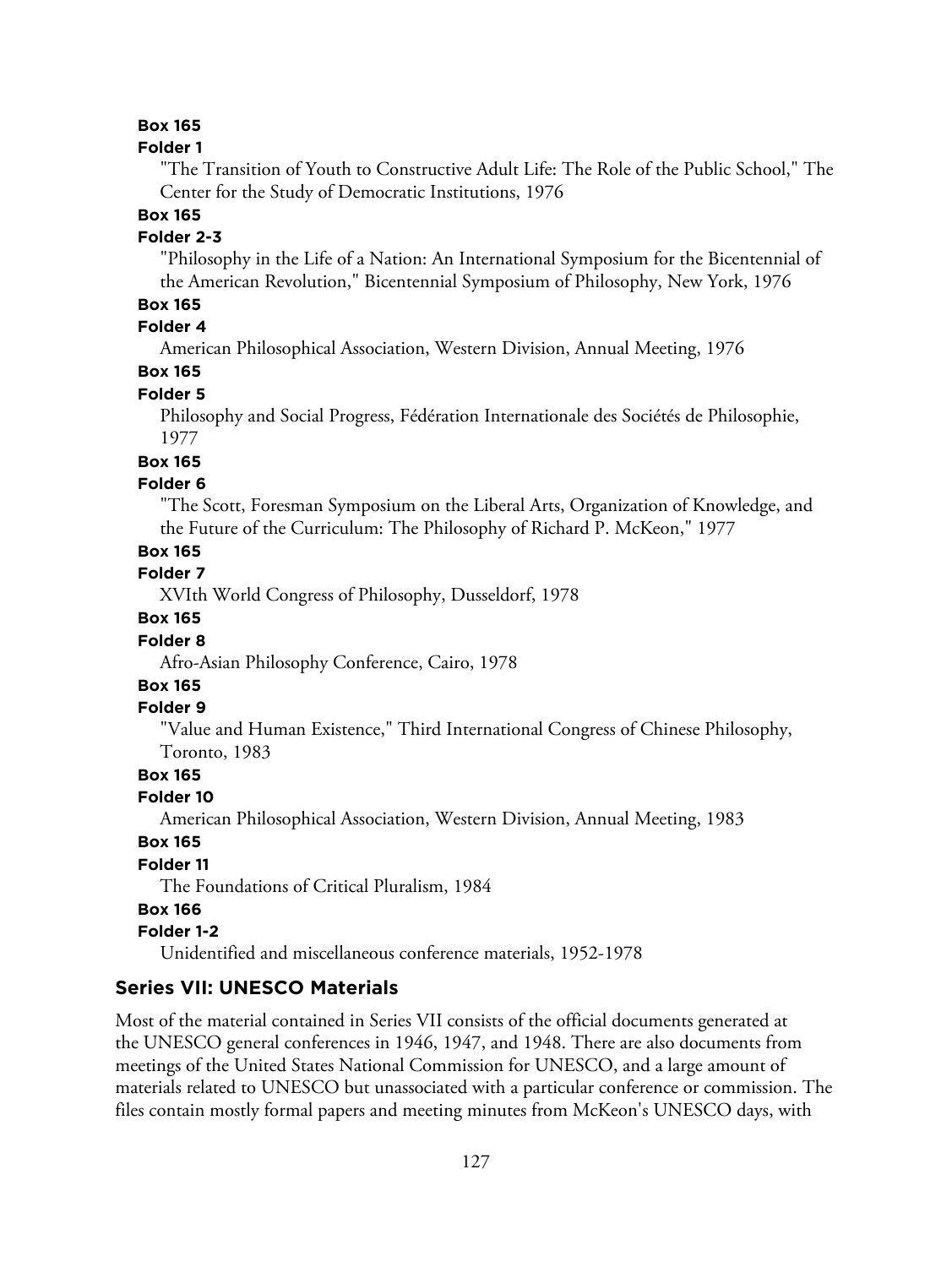very few handwritten notes or additions that indicate his involvement with the formation of the reports.

## **Subseries 1: Preparatory Commission**

```
Box 167
Folder 1-3
  Meetings, minutes, correspondence, 1945-1946
```
## **Subseries 2: First General Conference, Paris**

```
Box 167
Folder 4-5
  U.S. Delegation, "Background Book," 1946
Box 167
Folder 6-7
  U.S. Delegation, "Position Book," 1946
Box 167
Folder 8
  U.S. Delegation, draft report, 1946-1947
Box 168
Folder 1
  List of documents, 1946
Box 168
Folder 2-3
  Personnel, 1947
Box 168
Folder 4
  Statement of principles paper, drafts, 1946
Box 168
Folder 5-6
  Plenary sessions, 1946
Box 168
Folder 7
  Administrative, financial, legal and external relations commission, 1946
Box 168
Folder 8
  Reconstruction and Rehabilitation Committee, 1946
Box 168
Folder 9
  Programme commission, 1946
Box 168
Folder 10-11
  Programme commission, subcommittee reports, 1946
Box 169
Folder 1-6
  Programme commission, subcommittee reports, 1946
```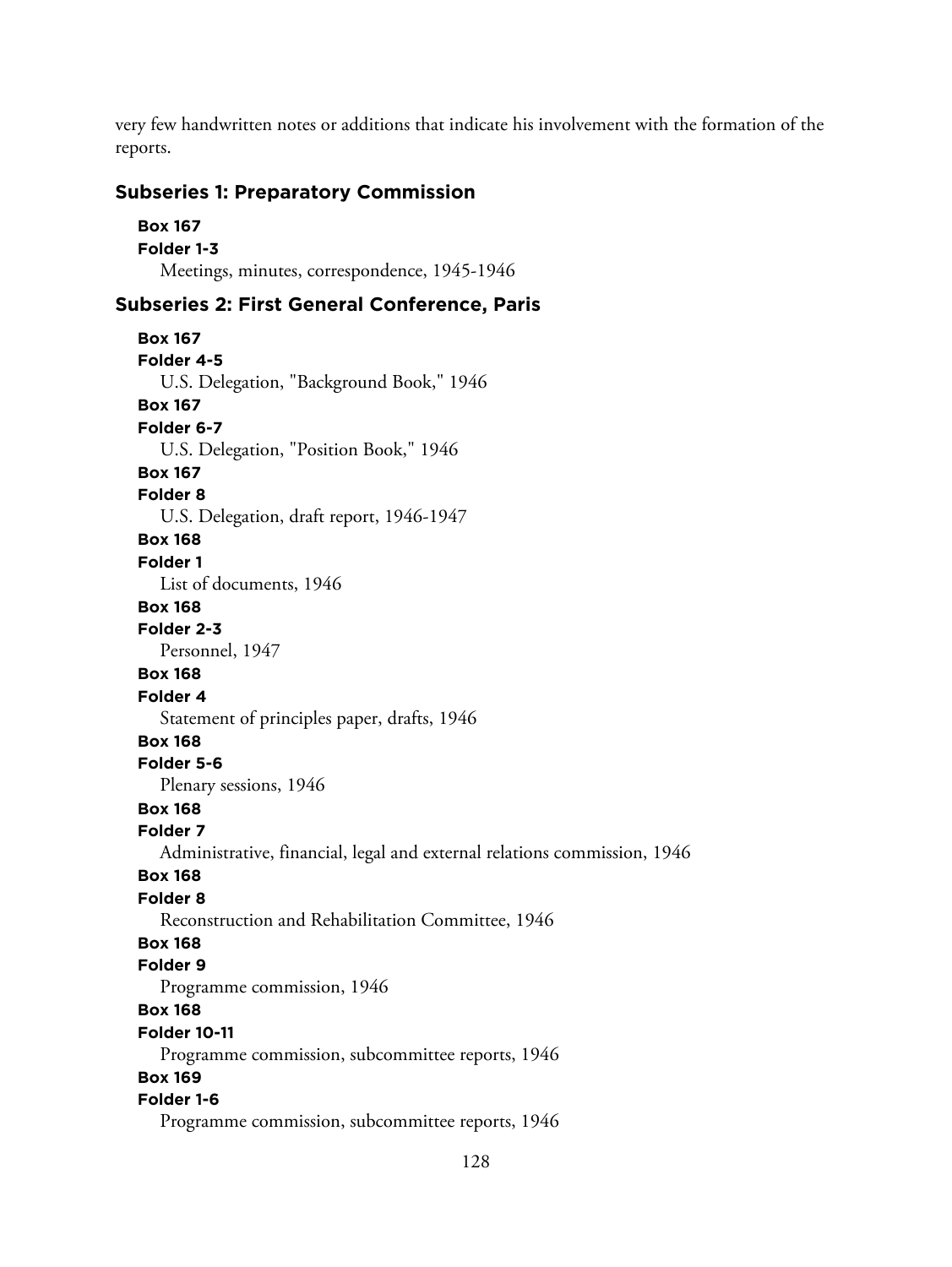**Box 169 Folder 7** Correspondence, reports, 1946 **Box 169 Folder 8-9** Journal of the General Conference, 1946 **Subseries 3: Second General Conference, Mexico City Box 169 Folder 10** Background materials, 1947 **Box 169 Folder 11-12** "Background Book for the United States Delegation," 1947 **Box 170 Folder 1-4** U.S. delegation, 1947 **Box 170 Folder 5** U.S. delegation, Budget Subcommittee, 1947 **Box 170 Folder 6** U.S. delegation, Administrative and External Relations Commission, 1947 **Box 170 Folder 7** U.S. delegation, Liaison Committee, 1947 **Box 170 Folder 8** U.S. delegation, press releases, 1947 **Box 170 Folder 9** U.S. delegation, final report, 1947 **Box 170 Folder 10** Resolutions, proposals, 1947 **Box 170 Folder 11** Plenary meetings, 1947 **Box 171 Folder 1-6** Program and Budget Commission, 1947 **Box 171 Folder 7** Administrative and External Relations Commission, 1947 **Box 171 Folder 8**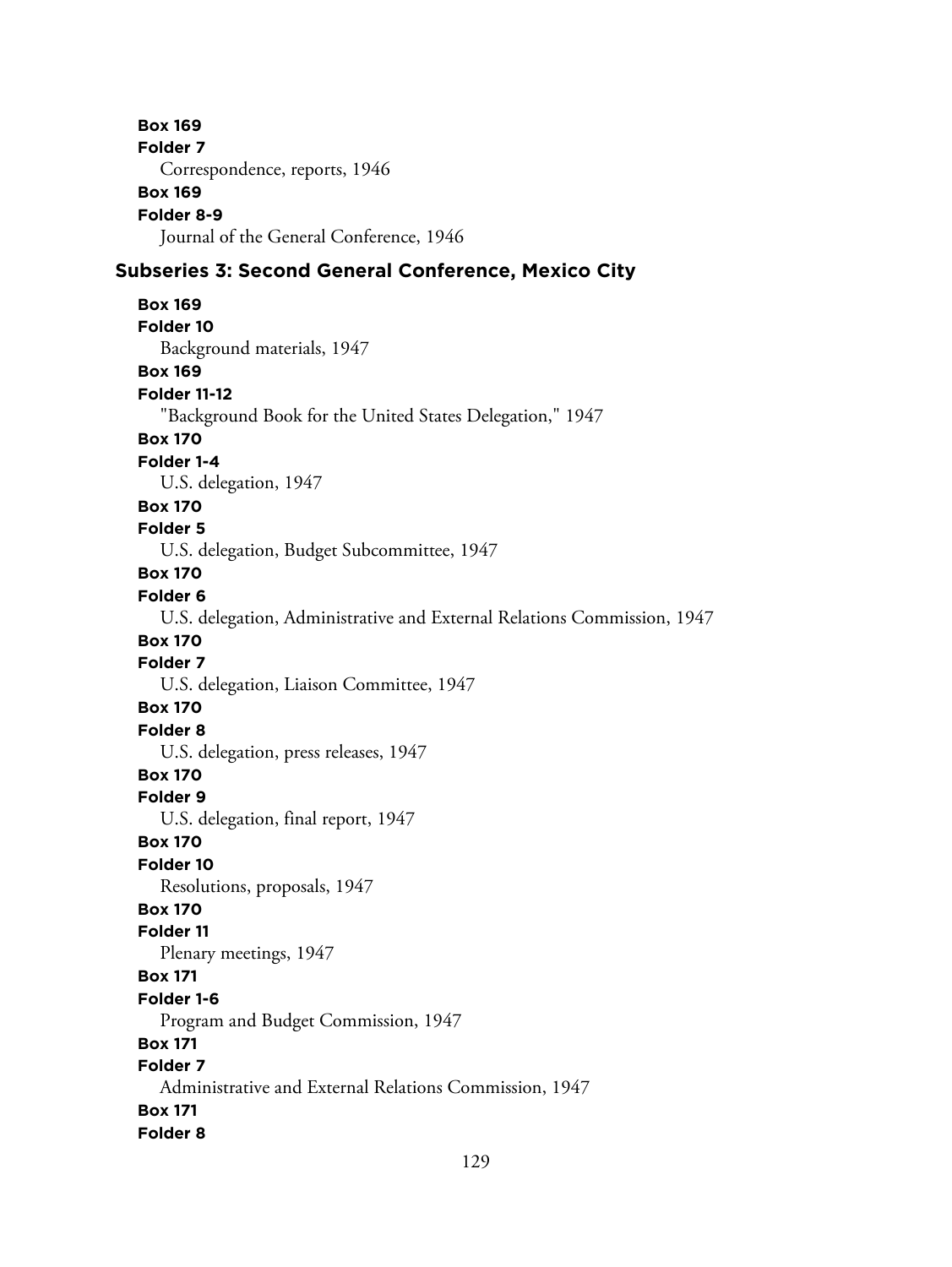Reconstruction working party, reports and resolutions, 1947 **Box 171 Folder 9** Free flow of information working party, 1947 **Box 172 Folder 1-2** Education working party, 1947 **Box 172 Folder 3** Human and social relations, 1947 **Box 172 Folder 4** Cultural interchange, 1947 **Box 172 Folder 5** Philosophy and humanities, 1947 **Box 172 Folder 6-7** Natural sciences, 1947 **Box 172 Folder 8** Reports of member states, 1947 **Box 172 Folder 9** Speeches and press clippings, 1947 **Box 172 Folder 10** Executive Board, 1947 **Box 173 Folder 1-2** Executive Board, 1947 **Box 173 Folder 3** Cultural activities, 1947 **Box 173 Folder 4-5** Journal of the General Conference, 1947 **Subseries 4: Third General Conference, Beirut**

**Box 173 Folder 6-7** Plenary meeting verbatim reports, 1948 **Box 173 Folder 8** U.S. Delegation, 1948 **Box 174**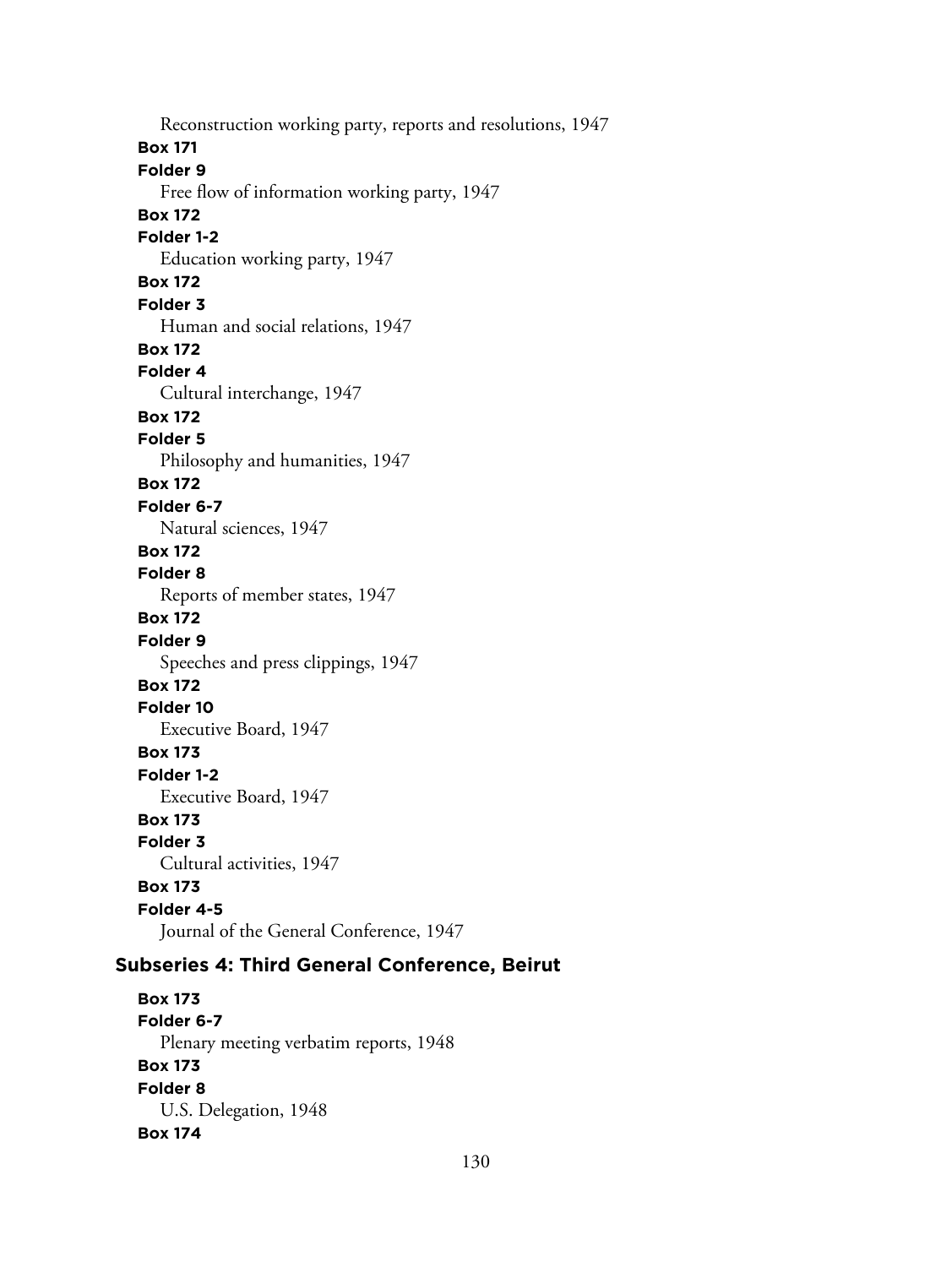#### **Folder 1**

U.S. Delegation, 1948

## **Box 174**

## **Folder 2**

"History of Action Taken by the Conference on Resolutions Introduced by the U.S. Delegation," 1948

## **Box 174**

### **Folder 3**

Report of the U.S. Delegation, 1948

#### **Box 174**

**Folder 4-7**

Program and budget commission, 1948

### **Box 174**

#### **Folder 8**

Commission reports, 1948

### **Box 175**

**Folder 1**

Commission reports, 1948

## **Box 175**

#### **Folder 2**

Miscellaneous, 1948

#### **Box 175**

**Folder 3**

Journal of the General Conference, 1948

## **Subseries 5: Fifth General Conference, Florence**

#### **Box 175**

#### **Folder 4**

"Report of the Director General on the Activities of the Organization," 1950

## **Subseries 6: Sixth General Conference, Paris**

**Box 175 Folder 5** Conference materials, 1951 **Box 175 Folder 6** Journal of the General Conference, 1951

### **Subseries 7: Programme Commission Reports**

**Box 175 Folder 7-8** The yearly programme for UNESCO, 1947-1951 **Box 176 Folder 1-6** The yearly programme for UNESCO, 1947-1951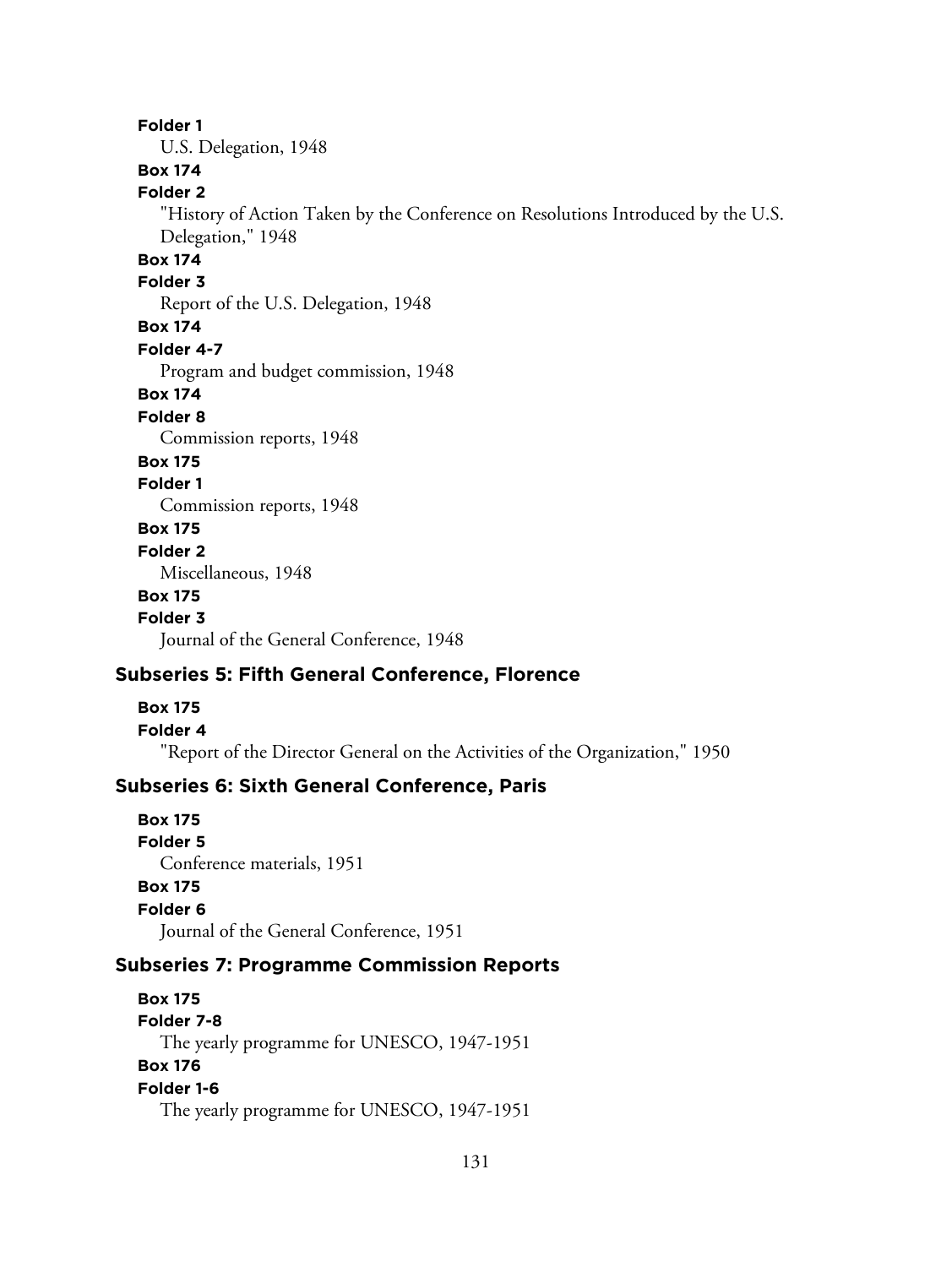## **Subseries 8: Executive Board of UNESCO Meetings**

```
Box 176
Folder 7-8
  February 1947
Box 176
Folder 9
  April 1947
Box 177
Folder 1-4
  July 1947
Box 177
Folder 5
  Progress Report of the Director General, 1949
Box 177
Folder 6
  March 1953
```
## **Subseries 9: U.S. National Commission for UNESCO**

**Box 177 Folder 7-9** Executive Committee, 1947 **Box 177 Folder 10-12** First meeting, September 1946 **Box 178 Folder 1-3** Second meeting, March 1947 **Box 178 Folder 4-7** Third meeting, September 1947 **Box 178 Folder 8-11** Fourth meeting, February 1948 **Box 179 Folder 1-5** Fifth meeting, September 1948 **Box 179 Folder 6** Sixth meeting, Reference Book, March 1949 **Box 179 Folder 7-9** Seventh meeting, September 1949 **Box 180 Folder 1-3** Eighth meeting, April 1950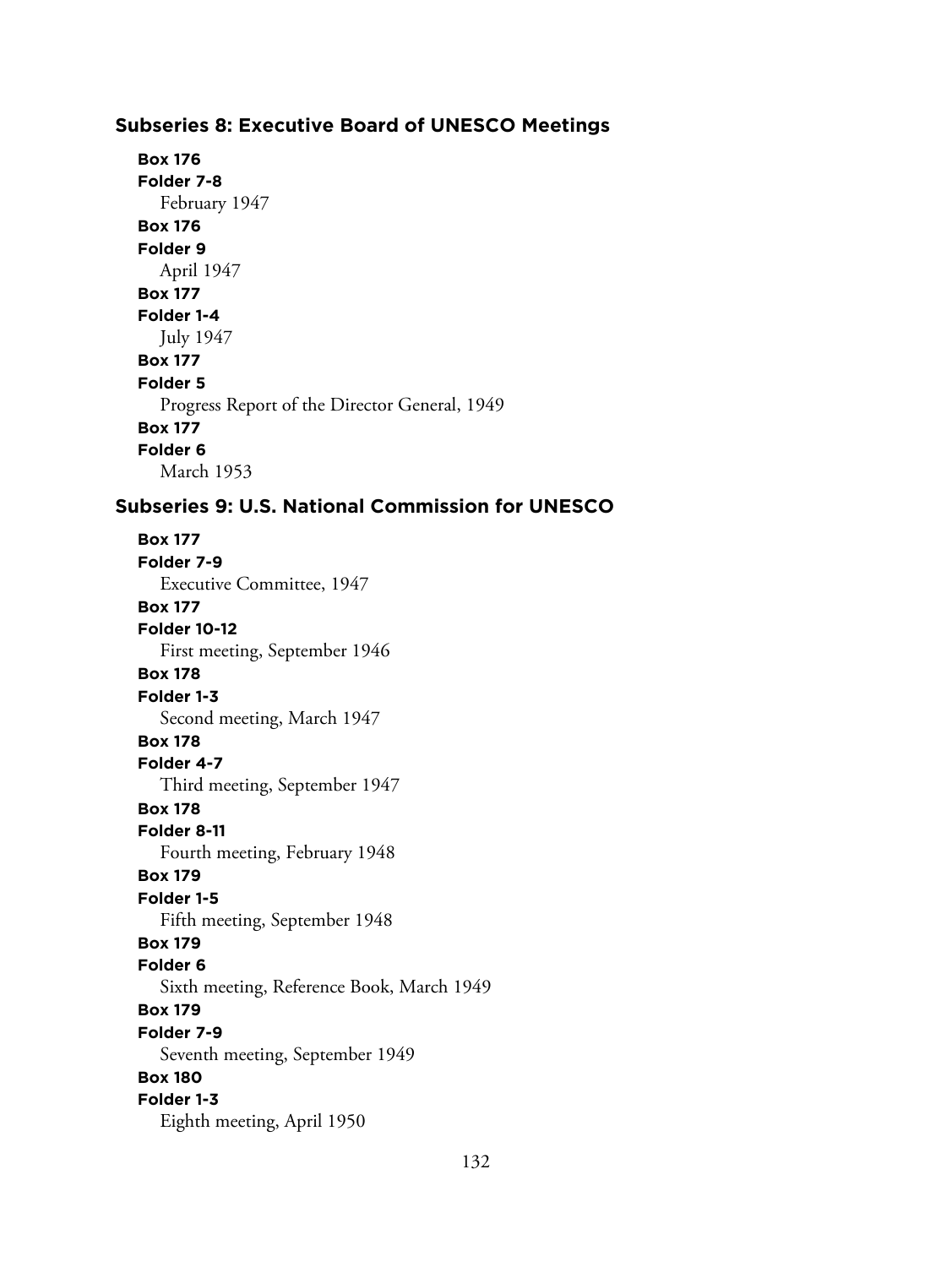**Box 180 Folder 4-5** Ninth meeting, May 1951 **Box 180 Folder 6-7** Tenth meeting, January 1952 **Box 180 Folder 8** Eleventh meeting, September 1953 **Box 180 Folder 9-10** Mountain-Plains Regional Conference, 1947 **Box 180 Folder 11** Pacific Regional Conference, 1948 **Box 180 Folder 12** First National Conference, 1947 **Box 180 Folder 13-14** Third National Conference, 1952 **Box 180 Folder 15-16** Fourth National Conference, 1953 **Box 180 Folder 17** Committee on UNESCO Programme, August 1949 **Box 180 Folder 18** "Summary of the 1949 Reports of the Members of the U.S. National Commission for UNESCO," 1949 **Box 180 Folder 19** Committee on Review, project proposal, 1950 **Box 180 Folder 20** Report on the Fifth General Conference, Florence, 1950 **Box 180 Folder 21** "UNESCO: Five Years of Work," January 1951 **Box 180 Folder 22** Seminar on "The Role of NGOs [non-government organizations] in International Intellectual Cooperation," 1964

## **Subseries 10: Miscellaneous**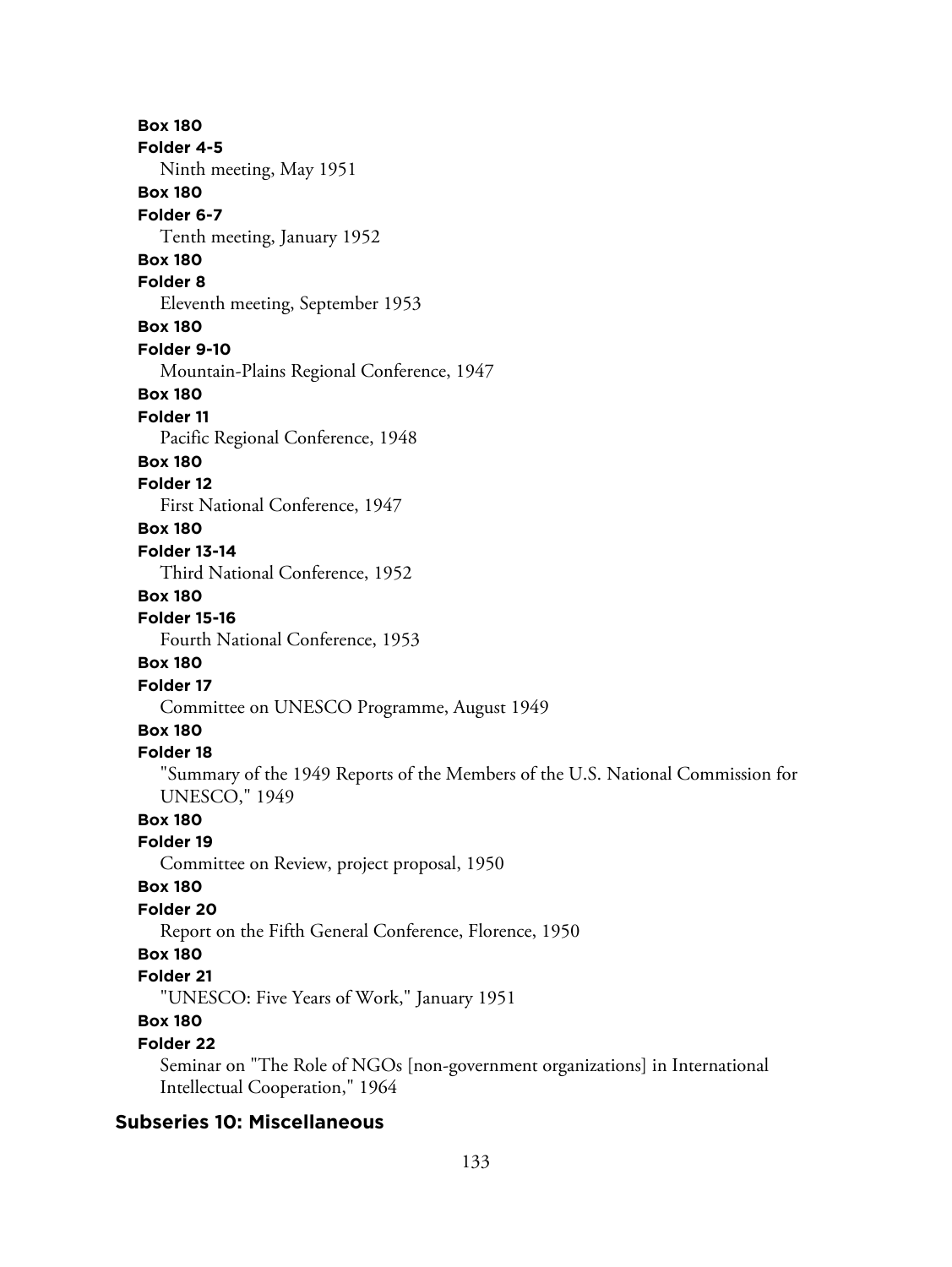**Box 180 Folder 23** Newspapers, correspondence, 1945-1947 **Box 181 Folder 1-2** Germany, post-war reconstruction, 1945-1948 **Box 181 Folder 3** Cohn, Fannia M., pamphlets, 1946 **Box 181 Folder 4** Commission for International Educational Reconstruction, 1946-1947 **Box 181 Folder 5-7** State Department, 1946-1950 **Box 181 Folder 8-10** Reports, comments, correspondence, 1946-1956 **Box 182 Folder 1** National commissions, 1947-1948 **Box 182 Folder 2-4** Correspondence, 1947-1957 **Box 182 Folder 5** Details of the relationship between France and UNESCO, 1947 **Box 182 Folder 6** "UNESCO and Public Opinion Today," 1947 **Box 182 Folder 7** Union Académique Internationale, meeting reports, 1947 **Box 182 Folder 8** Commission on Human Rights, 1947 **Box 182 Folder 9** UNESCO World Review, weekly radio news, 1947 **Box 182 Folder 10** World Classics, working paper, correspondence, 1947 **Box 182 Folder 11** Experts on language problems in education, 1947 **Box 182**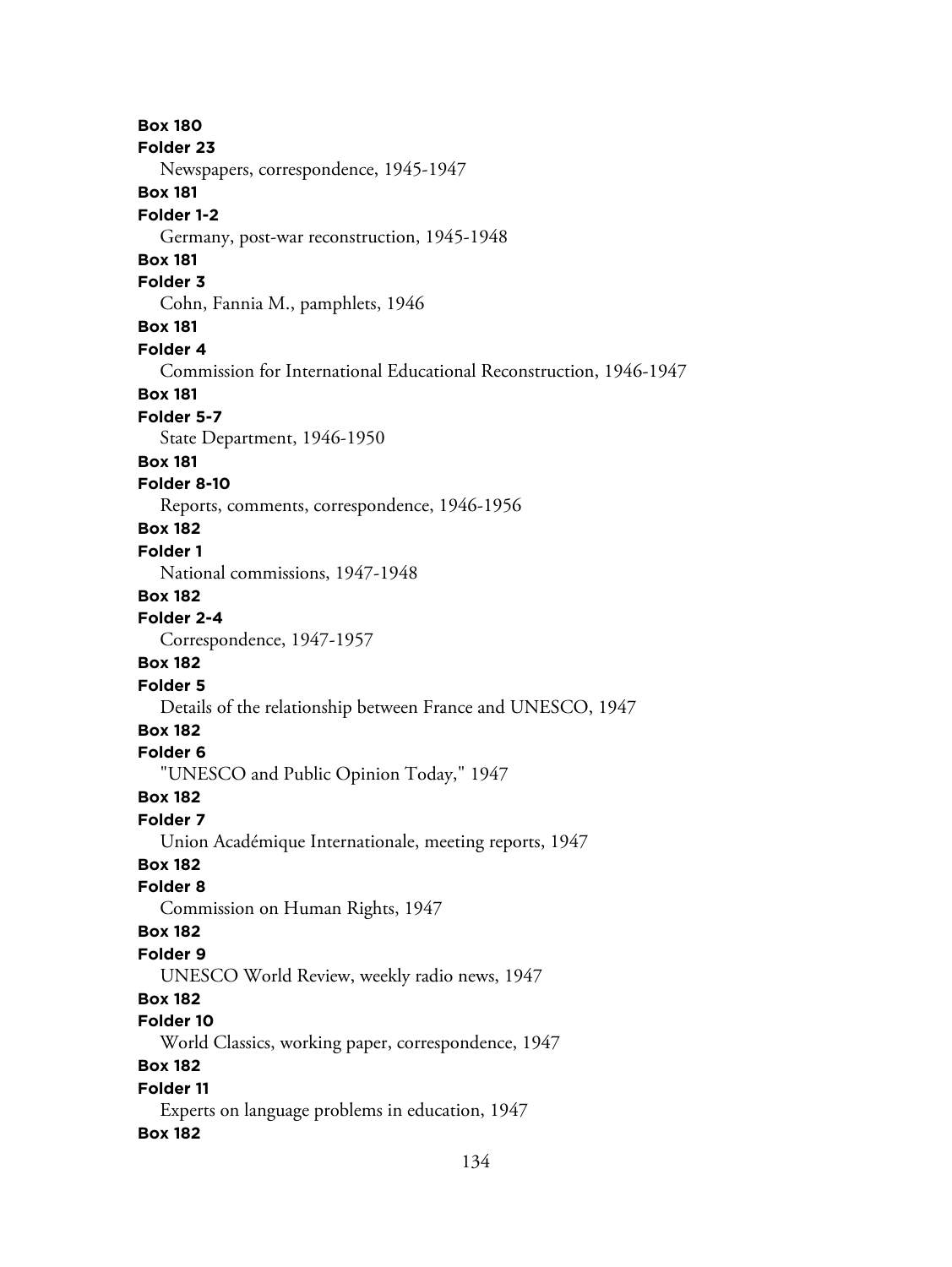### **Folder 12**

Summer seminar on international understanding, 1947

### **Box 182**

## **Folder 13**

Social Tensions Project, 1947

### **Box 182**

#### **Folder 14-15**

Committee of Experts on Philosophy and Humanistic Studies, 1947

#### **Box 182**

## **Folder 16**

Papers and talks about UNESCO, 1947-1950

## **Box 183**

#### **Folder 1**

Conference of International Voluntary Organizations on Reconstruction and Rehabilitation, Paris, 1947

## **Box 183**

## **Folder 2-10**

Committee on the Philosophical Principles of Human Rights, 1947

## **Box 184**

### **Folder 1-2**

Committee on the Philosophical Principles of Human Rights, 1947

#### **Box 184**

#### **Folder 3**

Public liaison, correspondence, 1948

### **Box 184**

#### **Folder 4**

Natural science, discussion, "Food and People," 1948

### **Box 184**

### **Folder 5-6**

Courier, 1948-1952

#### **Box 184**

#### **Folder 7**

Arts and letters, 1948-1949

### **Box 184**

#### **Folder 8-9**

Humanities, 1948-1950

#### **Box 184**

#### **Folder 10**

Social science, 1948-1949

## **Box 184**

### **Folder 11-13**

Philosophical Analysis of Current Ideological Conflicts, 1948-1950

### **Box 185**

## **Folder 1-6**

Philosophical Analysis of Current Ideological Conflicts, 1948-1950 **Box 185**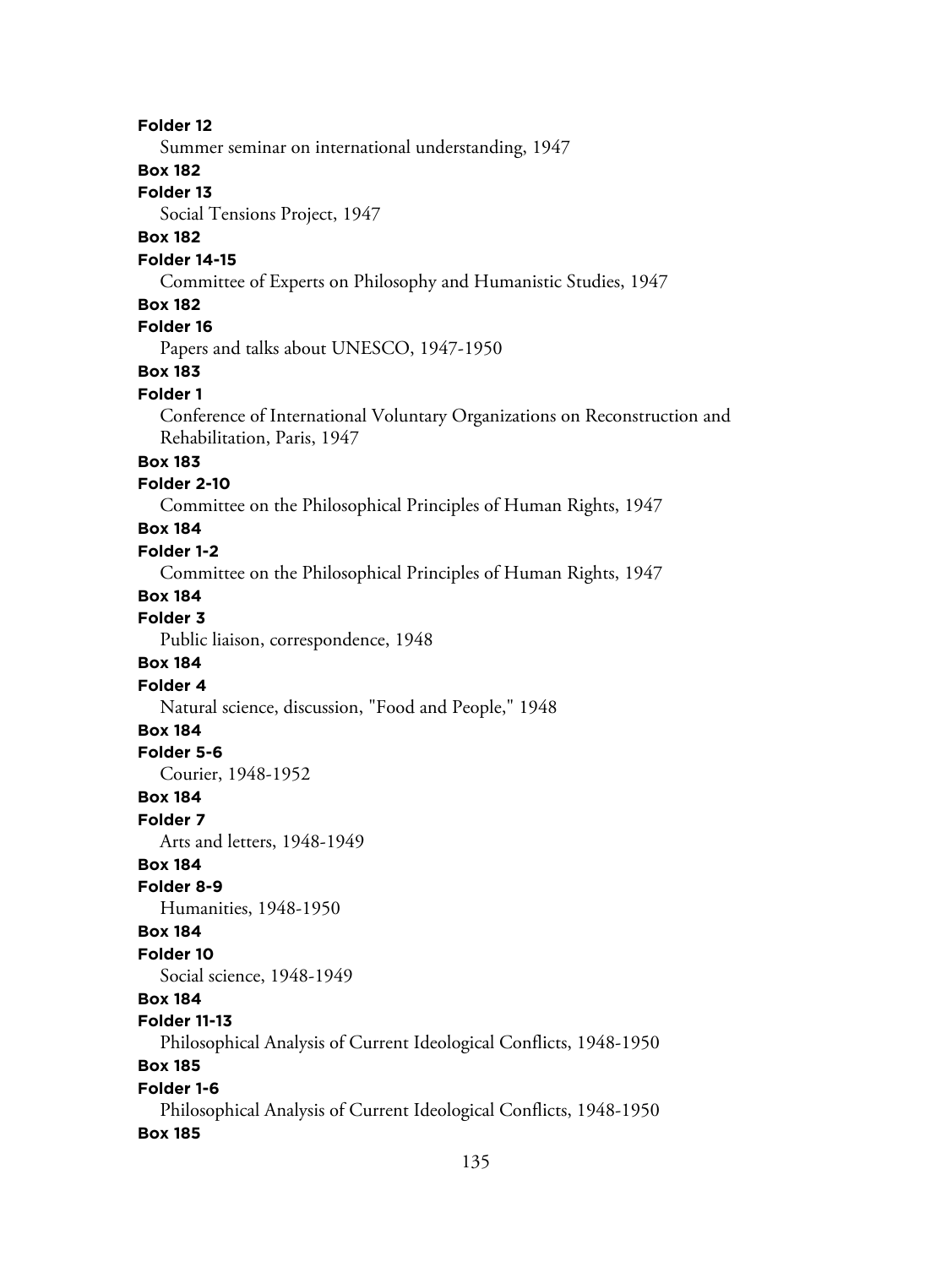**Folder 7** Bok, Bart J., "Freedom of Science," 1949 **Box 185 Folder 8** Teaching about UNESCO and the United Nations, 1949 **Box 185 Folder 9** Scientific and cultural history of mankind, 1949-1952 **Box 185 Folder 10** Humanistic aspects of cultures, 1949 **Box 185 Folder 11** Education, 1949-1951 **Box 185 Folder 12** Committee on the Comparative Study of Cultures, 1949 **Box 186 Folder 1-4** Committee on the Comparative Study of Cultures, 1949 **Box 186 Folder 5** Official Bulletin, 1950 **Box 186 Folder 6** Impetus, 1950-1951 **Box 186 Folder 7** "The Technique of International Conferences: A Progress Report on Research Problems and Methods," Paris, 1951 **Box 186 Folder 8** Enquiry into the teaching of philosophy, 1951-1952 **Box 186 Folder 9** Evans, Luther H., "The Truth about UNESCO," speech, 1952 **Box 186 Folder 10** "Reports of the International Organizations in the Field of Cultural Activities," 1952 **Box 186 Folder 11** Kansas Commission for UNESCO, "Free Men and Collective Responsibility," speech by McKeon, 1952 **Box 186 Folder 12** UNESCO Features, 1954-1956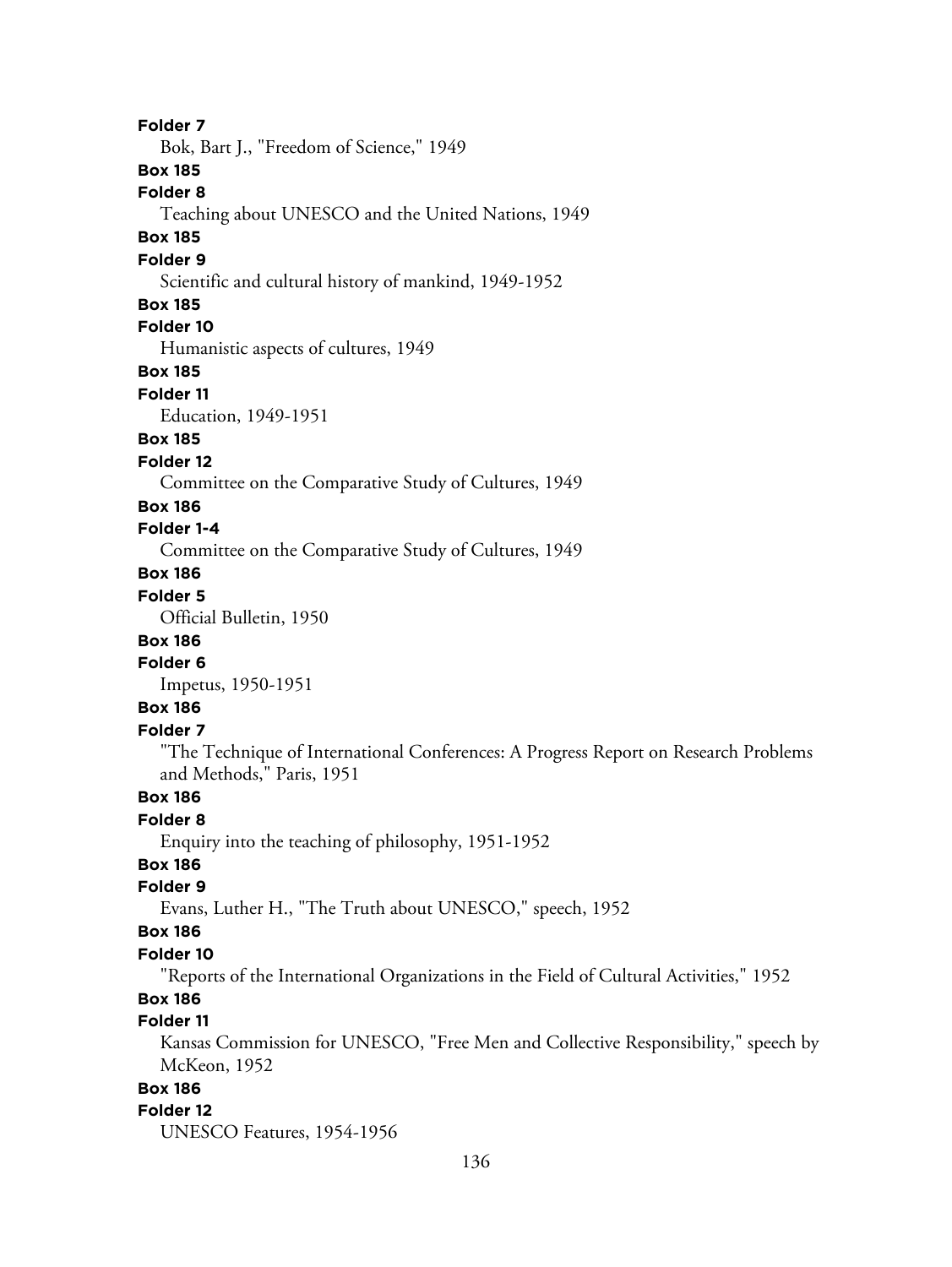## **Box 187**

### **Folder 1-2**

"Report of the Zellerbach Commission on the European Refugee Situation," 1957

## **Box 187**

#### **Folder 3-4**

International Council for Philosophy and Humanistic Studies, papers on the role of the humanities in the modern world, 1959

## **Box 187**

## **Folder 5**

Human rights, home study course, n.d.

### **Box 187**

## **Folder 6-8**

Enquète sur le rôle des études classiques et humanistes dans l'education, n.d.

## **Box 187**

## **Folder 9**

van Dantzig, Prof. Dr. D. "An Essay Towards the Conceptual Analysis of Terms used in Ideological Conflicts," n.d.

## **Box 188**

## **Folder 1-3**

Miscellaneous, 1948-1960

## **Series VIII: Encyclopaedia Britannica**

This series contains materials from meetings of the Board of Editors of the Encyclopaedia Britannica from 1957-1966. It also contains correspondence and drafts of articles from a proposed complete rearrangement of the Encyclopaedia through the presentation of "roof articles," a series of articles that were meant to give a broad overview of the state of knowledge in almost every human endeavor. The economic order, religion, education, language, and philosophy were several of the divisions of knowledge identified by the editors.

## **Subseries 1: History**

**Box 189 Folder 1** History of the Encyclopaedia Britannica, 1941-1943 **Box 189 Folder 2** History of encyclopedias, n.d.

## **Subseries 2: Board of Editors Meetings**

**Box 189 Folder 3** 1957 **Box 189 Folder 4** 1958 **Box 189**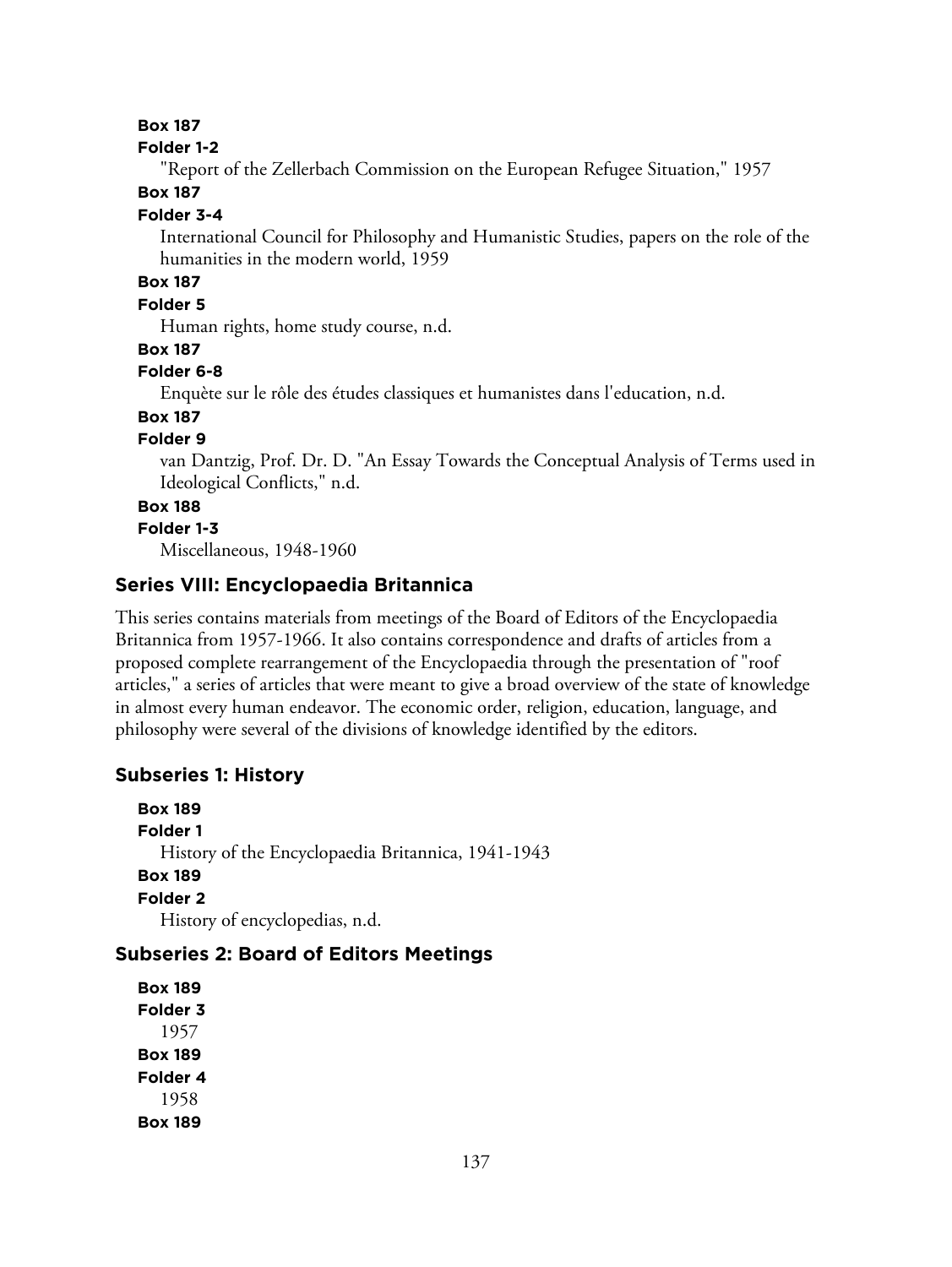**Folder 5** 1959 **Box 189 Folder 6** January-March 1960 **Box 189 Folder 7** April 1960 **Box 189 Folder 8-9** June-October 1960 **Box 189 Folder 10** 1961 **Box 190 Folder 1** 1961 **Box 190 Folder 2** January-June 1963 **Box 190 Folder 3** October 1963-January 1964 **Box 190 Folder 4** June 1964-January 1965 **Box 190 Folder 5** 1966 **Box 190 Folder 6** n.d. **Subseries 3: Roof articles project Box 190**

**Folder 7-8** General, 1963-1966 **Box 190 Folder 9** Economic order, 1961-1962 **Box 191 Folder 1-3** Economic order, 1961-1962 **Box 191 Folder 4-7** Education, 1962-1964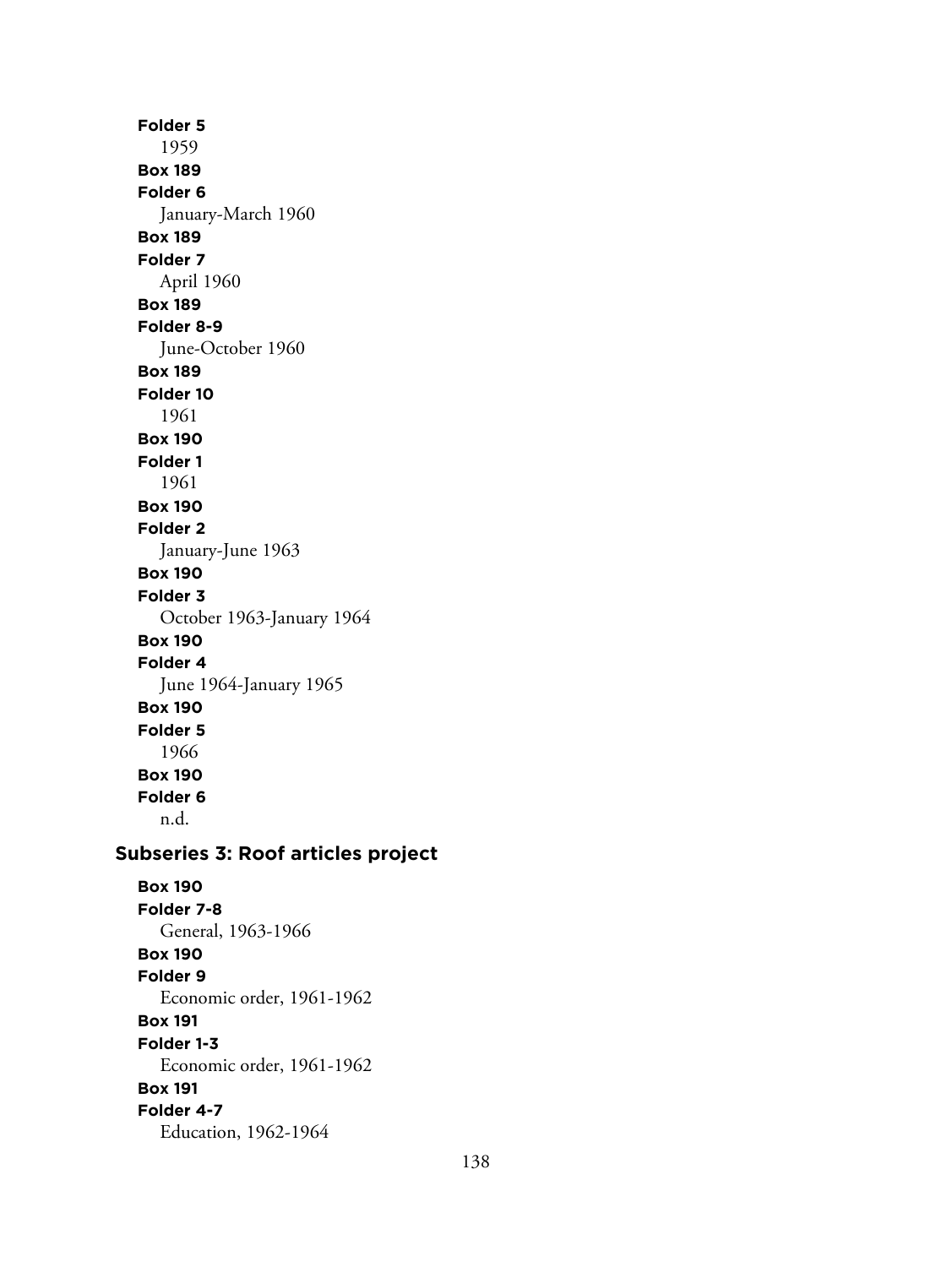**Box 191 Folder 8** Fine arts and literature, 1962-1963 **Box 192 Folder 1-2** Fine arts and literature, 1962-1963 **Box 192 Folder 3** Language, 1965-1966 **Box 192 Folder 4** Law, 1962-1966 **Box 192 Folder 5-8** Mathematics and logic, 1962-1966 **Box 193 Folder 1** Medicine, 1962 **Box 193 Folder 2-5** Nature, 1963-1965 **Box 193 Folder 6** Philosophy, 1962-1964 **Box 193 Folder 7-10** Political order, 1962-1966 **Box 194 Folder 1** Religion, n.d. **Box 194 Folder 2-7** Technology, 1961-1964 **Box 194 Folder 8** World order, 1962-1963

## **Subseries 4: Other Articles and Projects**

**Box 195 Folder 1** Table of contents, 1966-1967 **Box 195 Folder 2** Biology, n.d. **Box 195 Folder 3**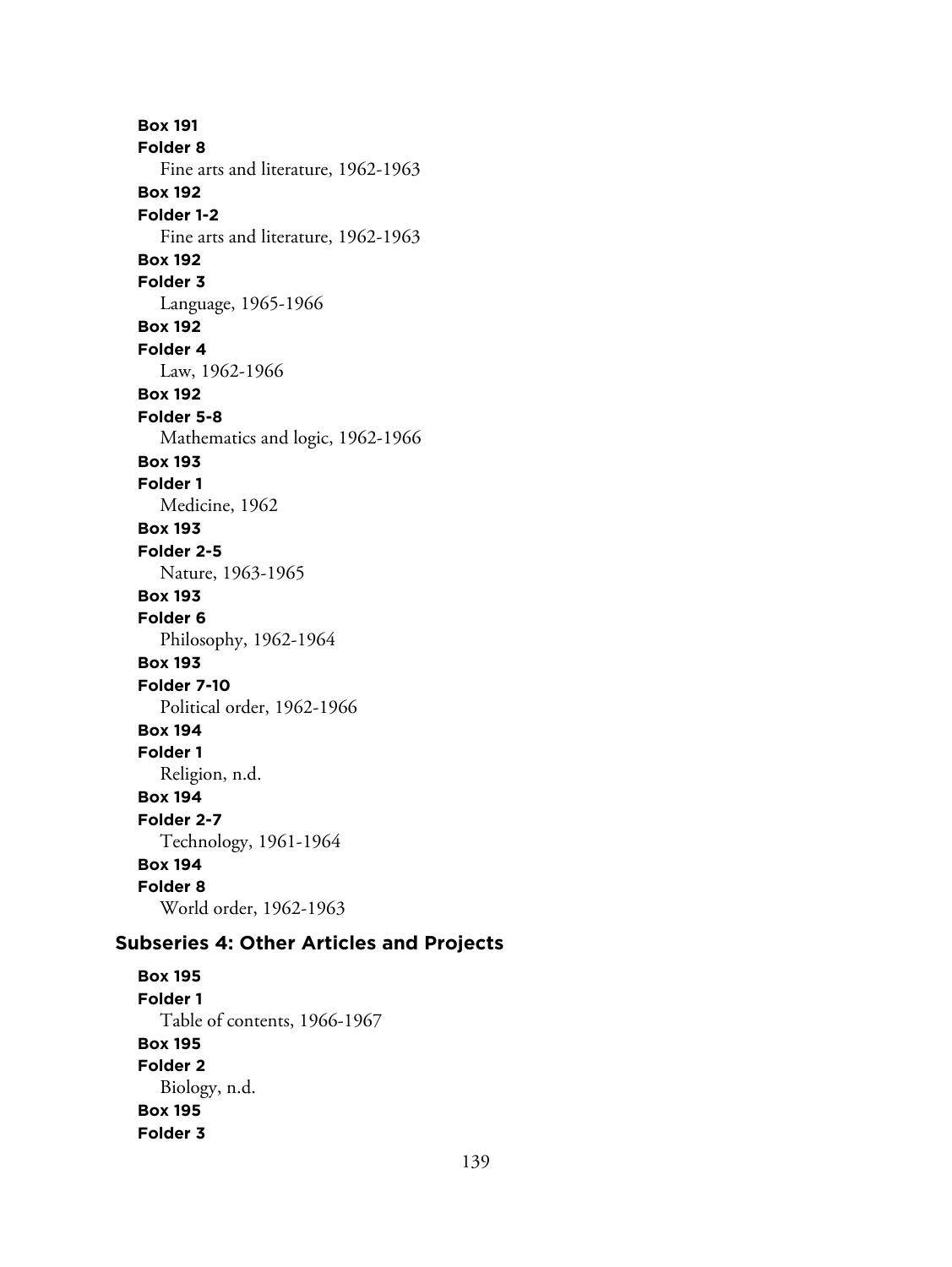Ethics and politics, 1960 **Box 195 Folder 4** Geography, n.d. **Box 195 Folder 5** History, 1960 **Box 195 Folder 6** Military, 1961 **Box 195 Folder 7** Philosophy, 1967 **Box 195 Folder 8** Religion, 1962 **Box 195 Folder 9** Technology, n.d. **Box 195 Folder 10** Miscellaneous, 1955-1974

## **Series IX: Miscellaneous Papers**

Series IX contains 4 boxes of miscellaneous materials, which consist primarily of newspaper clippings, partial bibliographies for unidentified papers, assorted notes in McKeon's and others' handwriting, and partial reports by unknown authors.

```
Box 196
Folder 1-8
   Newspaper clippings, partial bibliographies, assorted notes, partial reports
Box 197
Folder 1-7
  Newspaper clippings, partial bibliographies, assorted notes, partial reports
Box 198
Folder 1-8
  Newspaper clippings, partial bibliographies, assorted notes, partial reports
Box 199
Folder 1-6
```
Newspaper clippings, partial bibliographies, assorted notes, partial reports

## **Series X: Audio-Visual Materials**

Series X is restricted due to the need for special equipment. Series X contains reel-to-reel tapes of several of McKeon's lectures and microfilm, most of which record folio pages of medieval manuscripts kept in European libraries. Some of the reel-to-reel tapes have mold on them.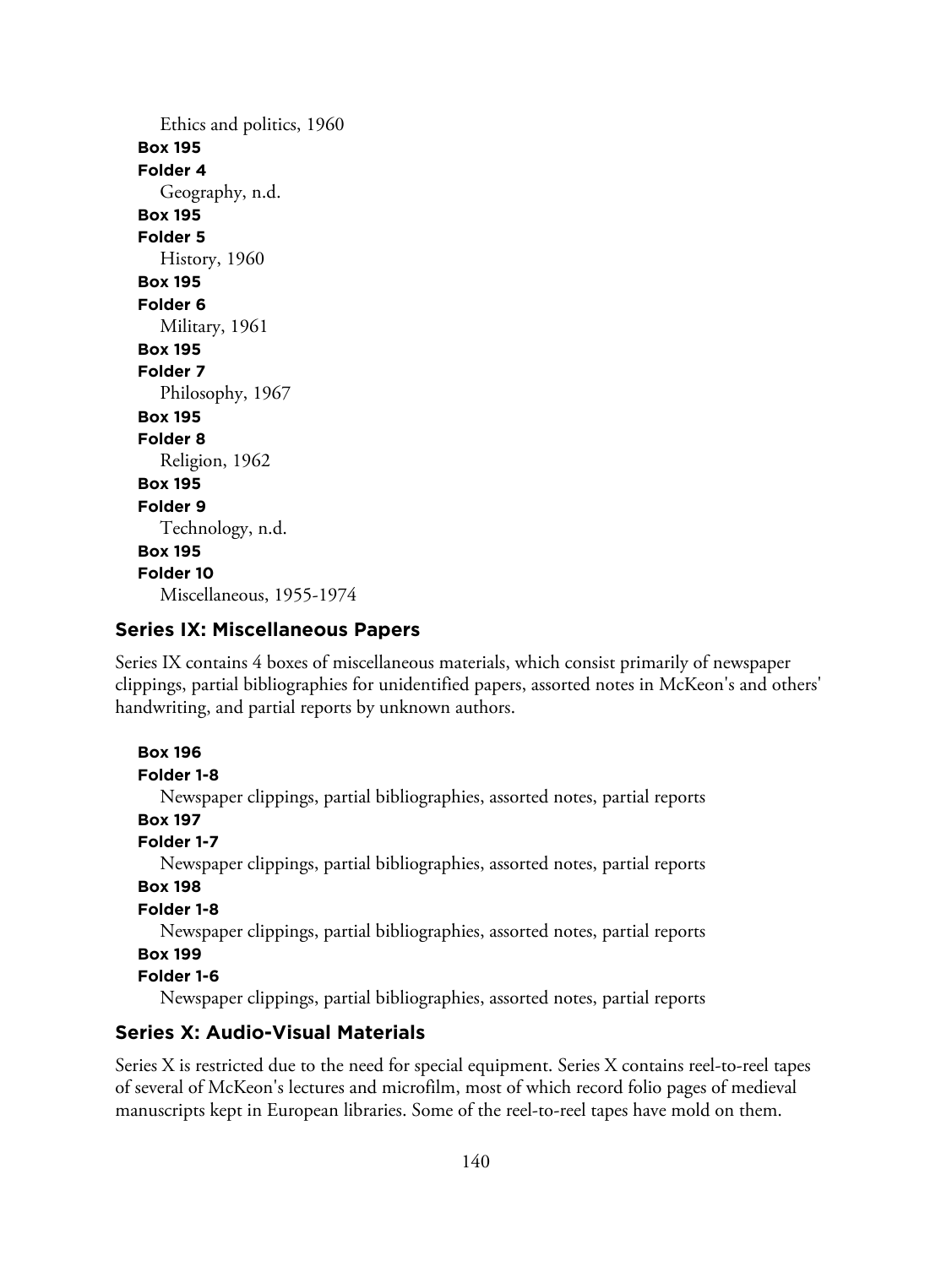## **Subseries 1: Reel Tapes**

#### **Box 200**

Tapes 1-6: I and M 292, Philosophy, the Arts, and Religion: Patristic and Medieval, 1967 **Box 200**

Tapes 7-14: I and M 373, Creativity: Poetic and Rhetoric, class lectures, 1970

## **Box 200**

Tapes 15-23: Phil. 244, Philosophy and Communications and Arts: Rhetoric and Poetic, class lectures, 1967

## **Box 200**

Tapes 24-33: Phil. 375, The Philosophy of Aristotle, class lectures, 1967

## **Box 200**

Tapes 34-43: Being and Continuity, class lectures, 1967

#### **Box 200**

Tapes 44-48: Medieval, class lectures, n.d.

## **Box 201**

Tapes 1-9: Philosophy of History, class lectures, 1966

#### **Box 201**

Tapes 10-16: Philosophy and History, class lectures, n.d.

#### **Box 201**

Tapes 17-21: Theme, class lectures, 1967

#### **Box 201**

Tape 22: Great Ideas, Powers of Government, n.d.

# **Box 201**

Tapes 23-27: Phil. 353, Philosophy and History, class lectures, 1967

## **Box 202**

Tapes 1-3: Phil. 353, Philosophy and History, class lectures, 1967

## **Box 203**

Tape 1: Plato, October 5

#### **Box 203**

Tape 2: Plato, October 19

## **Box 203**

Tape 3: Plato, October 26

### **Box 203**

Tape 4: Philosophical Semantics and Philosophical Inquiry, October 3

## **Box 203**

Tape 5: Philosophical Semantics and Philosophical Inquiry, October 16 **Box 203**

Tape 6: Philosophical Semantics and Philosophical Inquiry, October 20

## **Box 203**

Tape 7: Aesthetics, Lecture 1 Discussion 1, March 29, 31, 1967

## **Box 203**

Tape 8: Aesthetics, Lecture 2 Discussion 2, April 5, 7, 1967

### **Box 203**

Tape 9: Aesthetics, Lecture 3, Discussion 3, April 12, 19, 1967 **Box 203**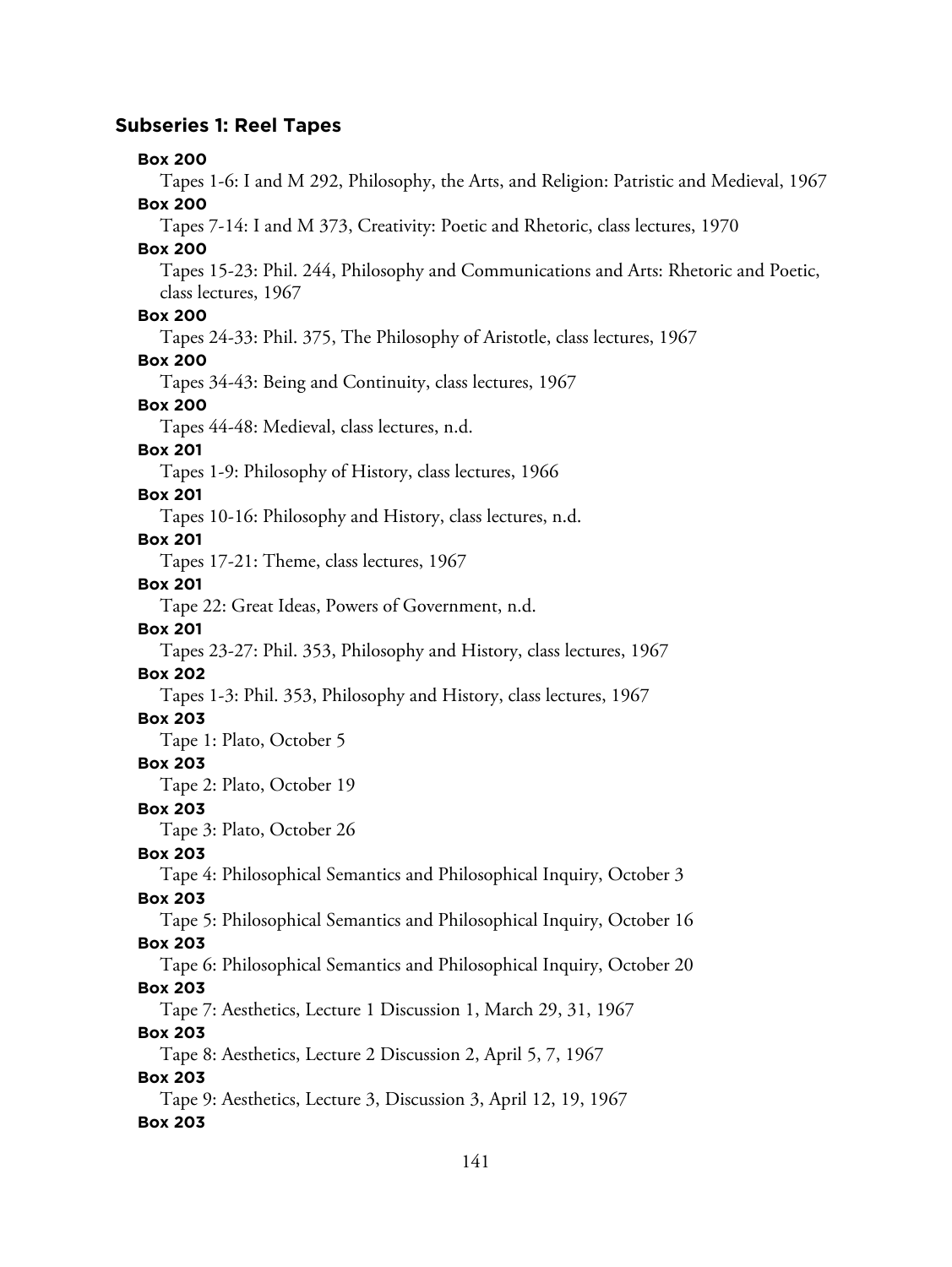Tape 10: Logic, 1976 **Box 203** Tape 11: Logic, 1976 **Box 203** Tape 12: Logic, 1976 **Box 203** Tape 13: Plato, November 2 **Box 203** Tape 14: Plato, November 9 **Box 203** Tape 15: Plato November 15 **Box 203** Tape 16: Philosophical Semantics and Philosophical Inquiry, October 23 **Box 203** Tape 17: Philosophical Semantics and Philosophical Inquiry **Box 203** Tape 18: Philosophical Semantics and Philosophical Inquiry **Box 203** Tape 19: Aesthetics, Lecture 4 Discussion 4, April 21, 26, 1967 **Box 203** Tape 20: Aesthetics, Lecture 4 Discussion 4 May 24, June 2, 1967 **Box 203** Tape 21: Aesthetics, Lecture 5, April 28, May 3, 1967 **Box 203** Tape 22: Plato, November 23 **Box 203** Tape 23: Plato, November 30 **Box 203** Tape 24: Plato, December 7-8 **Box 203** Tape 25: Philosophical Semantics and Philosophical Inquiry, November 20 **Box 203** Tape 26: Philosophical Semantics and Philosophical Inquiry, November 27 **Box 203** Tape 27: Philosophical Semantics and Philosophical Inquiry, December 9 **Box 203** Tape 28: Aesthetics, Lecture 6 **Box 203** Tape 29: Aesthetics, Lecture 7 **Box 203** Tape 30: Aesthetics, Lecture 8 **Box 204** Tape 1: Mary Lou **Box 204** Tape 2: My Fair Lady in French **Box 204**

142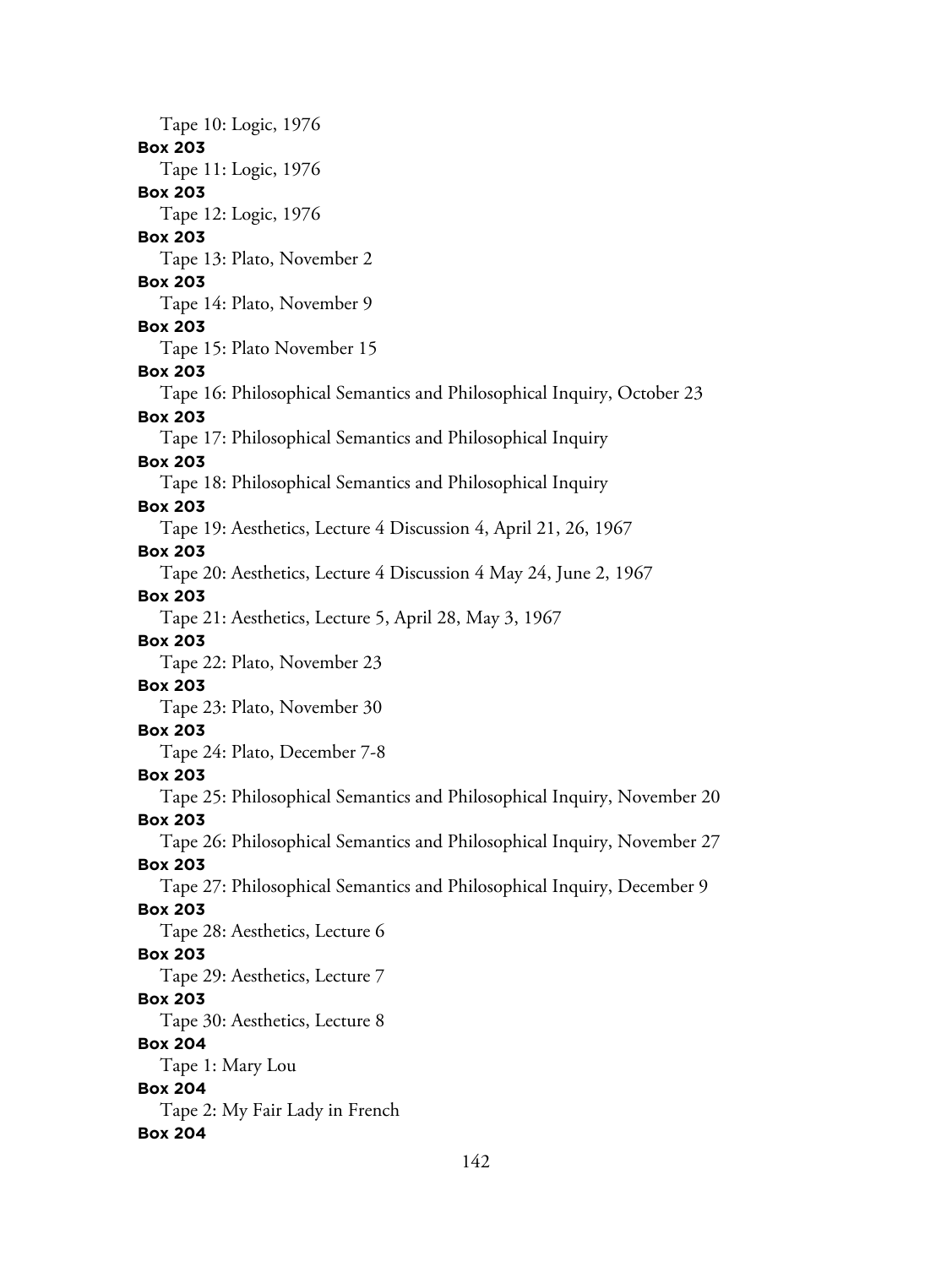Tape 3: Aristotle, (I ) (X ) **Box 204** Tape 4: Aristotle, July 12 **Box 204** Tape 5: Aristotle, July 19 (Both Sides) **Box 204** Tape 6: Aristotle, July 26, Wednesday **Box 204** Tape 7: Aristotle, August 2, Wednesday **Box 204** Tape 8: Aristotle, August 9 (VIII) **Box 204** Tape 9: August 16, (IX) **Box 204** Tape 10: Aristotle, August 23 (X) "Last Lecture, Summer  $\%$ 67, Side is Missing " **Box 204** Tape 11: Philosophy and History, Mary Lou Doherty **Box 204** Tape 12: Medieval, February 15-17 **Box 204** Tape 13: Medieval, March 1, March 7 **Box 204** Tape 14: Metaphysics, November 5 **Box 204** Tape 15: Metaphysics, November 19 **Box 204** Tape 16: Metaphysics, (IV) **Box 204** Tape 17: Metaphysics (II) **Box 204** Tape 18: Metaphysics **Box 204** Tape 19: Unidentified **Box 204** Tape 20: Unidentified **Box 204** Tape 21: Unidentified, "February 16 ...Operational Formaline (sic)" **Box 204** Tape 22: Unidentified, "(II) June 2, McKeon Discussion on Santayana" **Box 204** Tape 23: Unidentified, "November 5, but the 5 was crossed out" **Box 204** Tape 24: Unidentified " Me... (possibly Metaphysics) **Box 204** Tape 25: Unidentified **Box 204**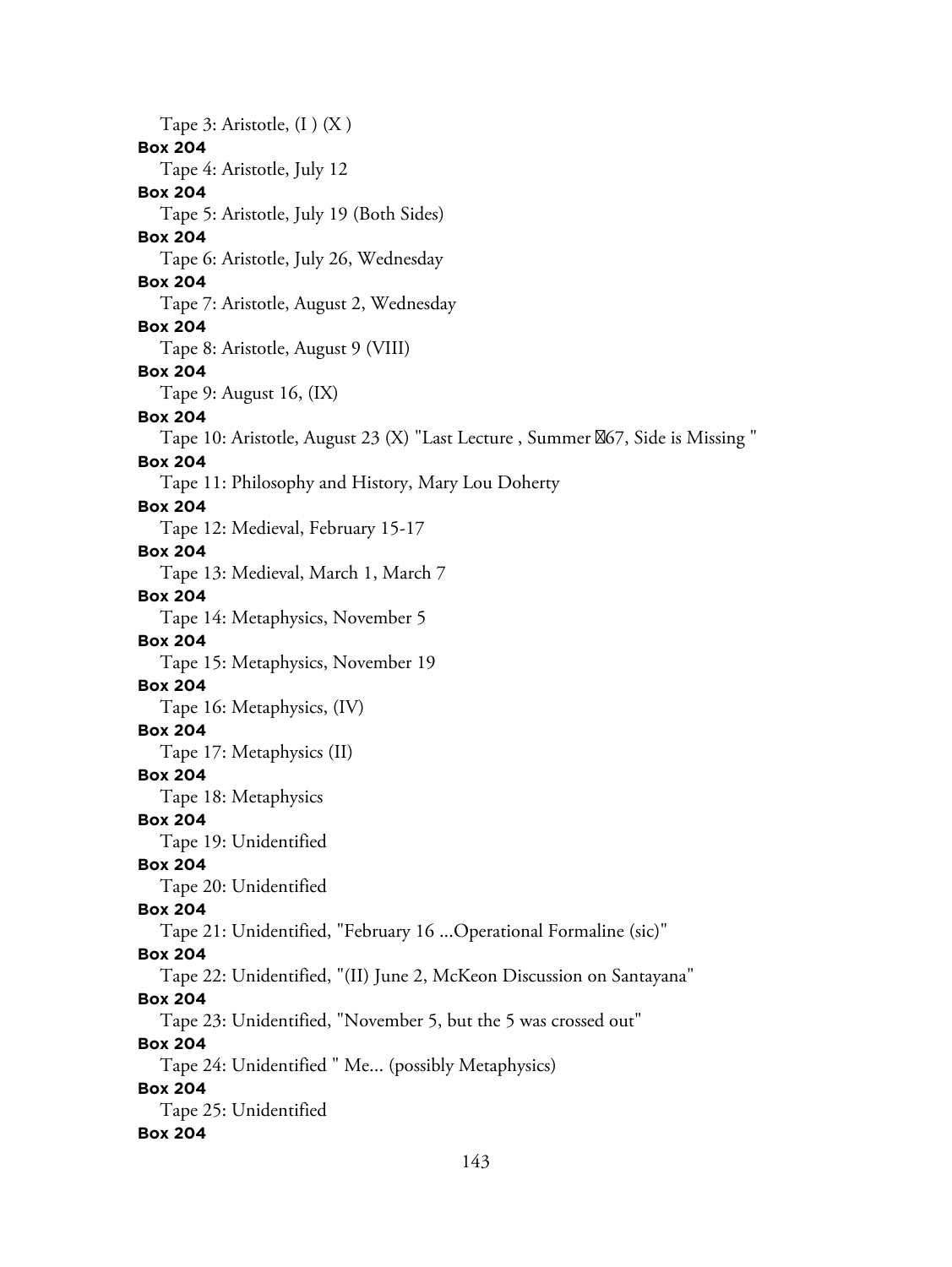Tape 26: Unidentified **Box 204** Tape 27: Unidentified, "Redone May 4" **Box 204** Tape 28: Unidentified "March 9-last class combined last 2-but..."

## **Subseries 2: Microfilm and Glass Plates**

**Box 205 Folder 1** Portrait of Aristotle, panchromatic dry plates, (glass plate negatives) n.d. **Box 205 Folder 2-4** B.N. 14511. II, Paris, microfilm, n.d. (3 small boxes) **Box 205 Folder 5** De Lapide, Basel ms. A VI 12, microfilm, n.d. **Box 205 Folder 6** De Lapide, Basel ms. A VII 13, microfilm, n.d. **Box 205 Folder 7** "A Generalized Pell Equation," microfilm, n.d. **Box 205 Folder 8** De Jurisdictione, auctoritate, microfilm, n.d. **Box 205 Folder 9** Tractatus [illegible], microfilm, n.d.

## **Series XI: Recommendations and Evaluations**

Series XI is arranged alphabetically and contains Richard McKeon's recommendations and evaluations of his students and colleagues. These files are restricted and unavailable for research until the year 2035.

**Box 206 Folder 1** A **Box 206 Folder 2** B **Box 206 Folder 3** C **Box 206 Folder 4** D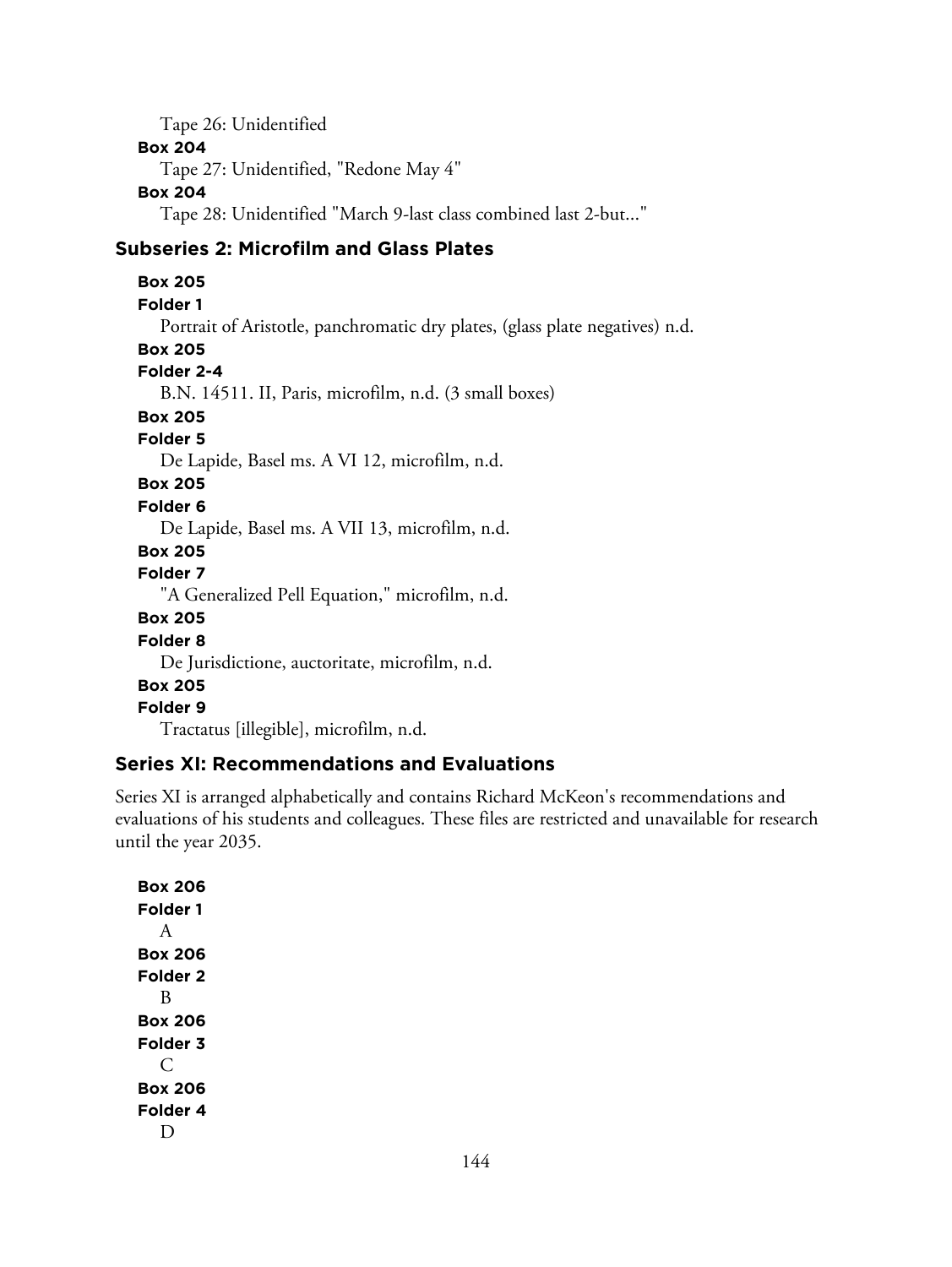**Box 206 Folder 5** E **Box 206 Folder 6** F **Box 206 Folder 7** G **Box 206 Folder 8** H **Box 206 Folder 9** I/J **Box 206 Folder 10** K **Box 206 Folder 11** L **Box 207 Folder 1** M **Box 207 Folder 2** N **Box 207 Folder 3** O **Box 207 Folder 4** P **Box 207 Folder 5** R **Box 207 Folder 6** S **Box 207 Folder 7** T **Box 207 Folder 8** V **Box 207**